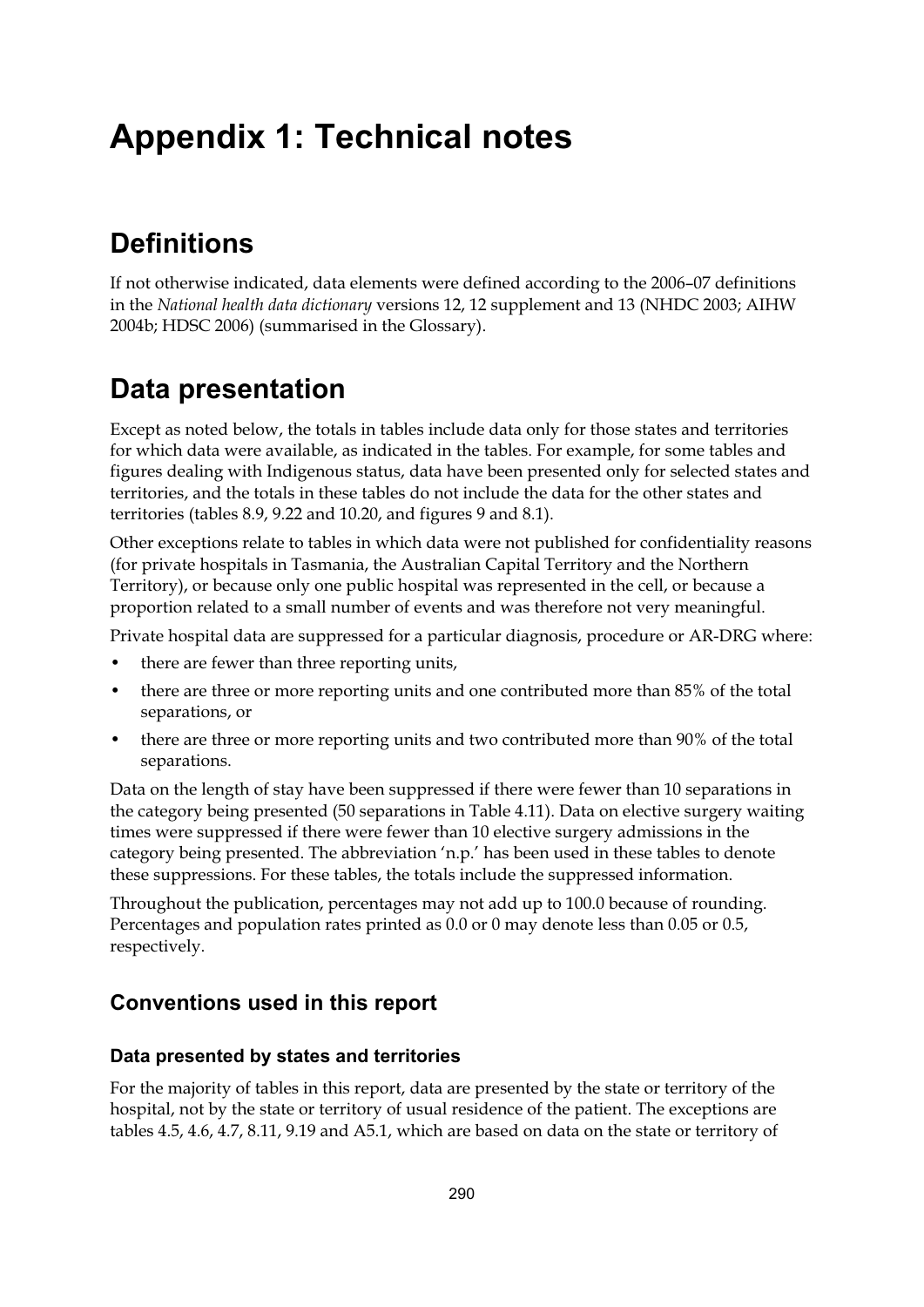usual residence. In addition, the state or territory of usual residence of the patient is reported against the state or territory of hospitalisation in tables 7.7, 7.8, 7.9 and 7.10.

For tables presented by the state or territory of usual residence of the patient, the totals include unknown residence area (within a known state) but exclude overseas residents and unknown state of residence. Therefore the totals in those tables do not necessarily match other tables in the publication.

#### **Counts**

#### **Counts of separations**

For tables with counts of separations by groups of diagnoses, procedures or external causes, a separation is counted once for the group if it has at least one diagnosis/procedure/ external cause reported within the group. As more than one diagnosis, procedure or external cause can be reported for each separation, the data are not additive and therefore the totals in the tables may not equal the sum of counts in the rows.

#### **Counts of procedures**

For data on the number of procedures, all procedures within a group are counted, even if more than one is reported for a separation.

#### **Standard admitted patient care data analyses**

For chapters 7, 8, 9, 10 and 11 and relevant tables in Chapter 2, the counts of separations do not include separations for *Newborns* without qualified days and records for *Hospital boarders* or *Posthumous organ procurement*, and the patient days were also not included for those records. In addition, patient days for *Newborns* that were not 'qualified days' are excluded from the counts of patient days. For more information on these exclusions, see below.

#### **AR-DRG-based admitted patient care data analyses**

For Chapter 12, and for tables elsewhere in the report that include cost weight information, separations are included only for *Acute* care, *Newborns* with at least one qualified day and where care type was not reported. Patient days for *Newborns* that were not 'qualified days' are excluded from the counts of patient days. Thus separations for *Rehabilitation care*, *Palliative care*, *Geriatric evaluation and management*, *Psychogeriatric care*, *Maintenance care*, *Other admitted patient care*, and *Newborn* care without qualified days were excluded.

#### **Medical/Surgical/Other split**

Separations have been categorised as *Medical*, *Surgical* or *Other* based on the AR-DRG classification recorded for the separation. *Surgical* DRGs are those with a second character of 0, 1, 2, or 3, *Medical* DRGs are those with a second character of 6, 7, 8, or 9 and *Other* is assigned for DRGs with a second character of 4 or 5. For Table 7.18, 'Other' includes AR-DRGs in the *Medical* and *Other* partitions.

#### **Public/private patient analyses**

Throughout the report, the category *Public patients* includes separations for patients whose funding source was reported as *Australian Health Care Agreements* and *Reciprocal health care agreements*. *Private patients* includes separations for patients whose funding source was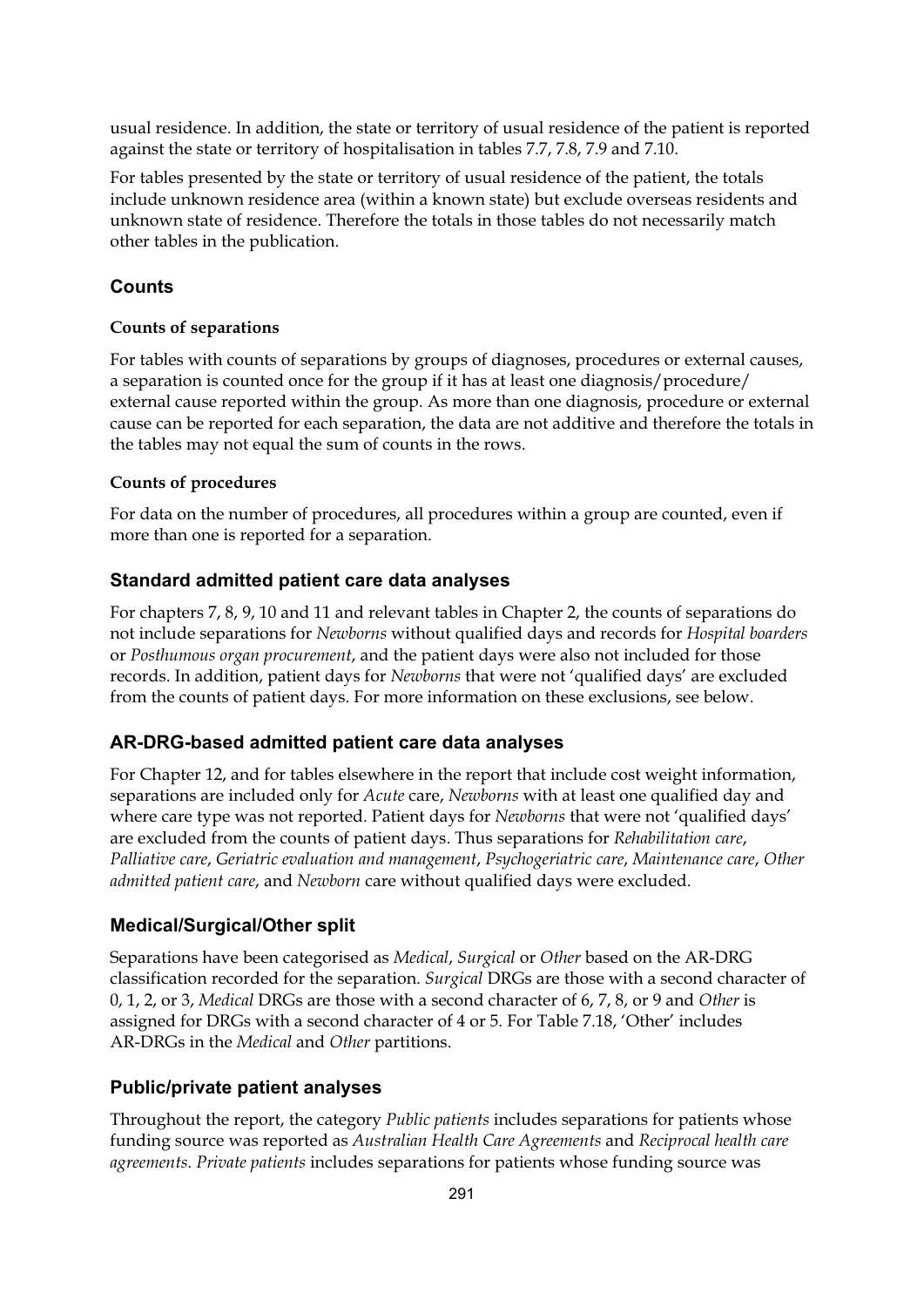reported as *Private health insurance, Self-funded, Workers compensation, Motor vehicle third party personal claim, Other compensation, Department of Veterans' Affairs, Department of Defence* or *Correctional facility*. For patients whose funding source was reported as *Other hospital or public authority*, *Othe*r or *Not reported*, the category to which they belonged was determined by the reported Admitted patient election status. For 2006–07, the Admitted patient election status was not reported for 11,940 separations that could also not be classified as *Public* or *Private patients* using the reported funding source.

#### **Indigenous status**

For statistical analyses (for example age-standardised separation rates and rate ratios), data are included only for New South Wales, Victoria, Queensland, Western Australia, South Australia and the Northern Territory (public hospitals only), for which the quality of Indigenous identification is considered acceptable for the purpose of analysis. Further information on the quality of Indigenous identification in hospital data is included in chapters 5 and 8.

#### **Population rates**

Unless noted otherwise (see below), population rates (separation rates) presented in this report are age-standardised, calculated using the direct standardisation method and 5-year age groups. The total Australian population for 30 June 2001 was used as the population for which expected rates were calculated. The Australian Bureau of Statistics' population estimates for 30 June 2006 and for 31 December 2006 were used for the observed rates as detailed below (see tables A1.1, A1.2, A1.3 and A1.4 accompanying this report on the Internet).

Crude population rates in chapters 2, 3, 6, 9, 10 and 12 were calculated using the population estimates for 31 December 2006.

#### **Age-standardisation**

Standard separation rates (by hospital state and by residence state) were directly age-standardised, using the estimated resident populations as at 31 December 2006.

Separation rates by Indigenous status were directly age-standardised, using the projected Indigenous population (low series) as at 30 June 2006 and the estimated resident populations as at 30 June 2006 (tables 8.7, 8.8, 9.22 and 10.20 and figures 9 and 8.1).

Separation rates by Remoteness Areas and socioeconomic categories (for more information, see SEIFA below) were directly age-standardised, using the estimated resident populations as at 30 June 2006 (tables 4.5, 4.8, 4.9, 8.11, 8.12, 8.13, 9.20, 9.21, A5.2, A5.3 and Figure 10) .

Separation rates by country of birth (Table 8.10) were directly age-standardised, using the estimated resident populations as at 30 June 2004 (the most recent year available).

#### **Standardised separation rate ratios**

For some tables reporting comparative separation rates (tables 4.7, 4.8, 4.9, 8.7, 8.8, 8.11 to 8.13, 9.19 to 9.22 and A5.1 to A5.3), standardised separation rate ratios (SRRs) are presented. The ratios are calculated by dividing the age-standardised separation rate for a population of interest (an observed rate) by the age-standardised separation rate for a comparison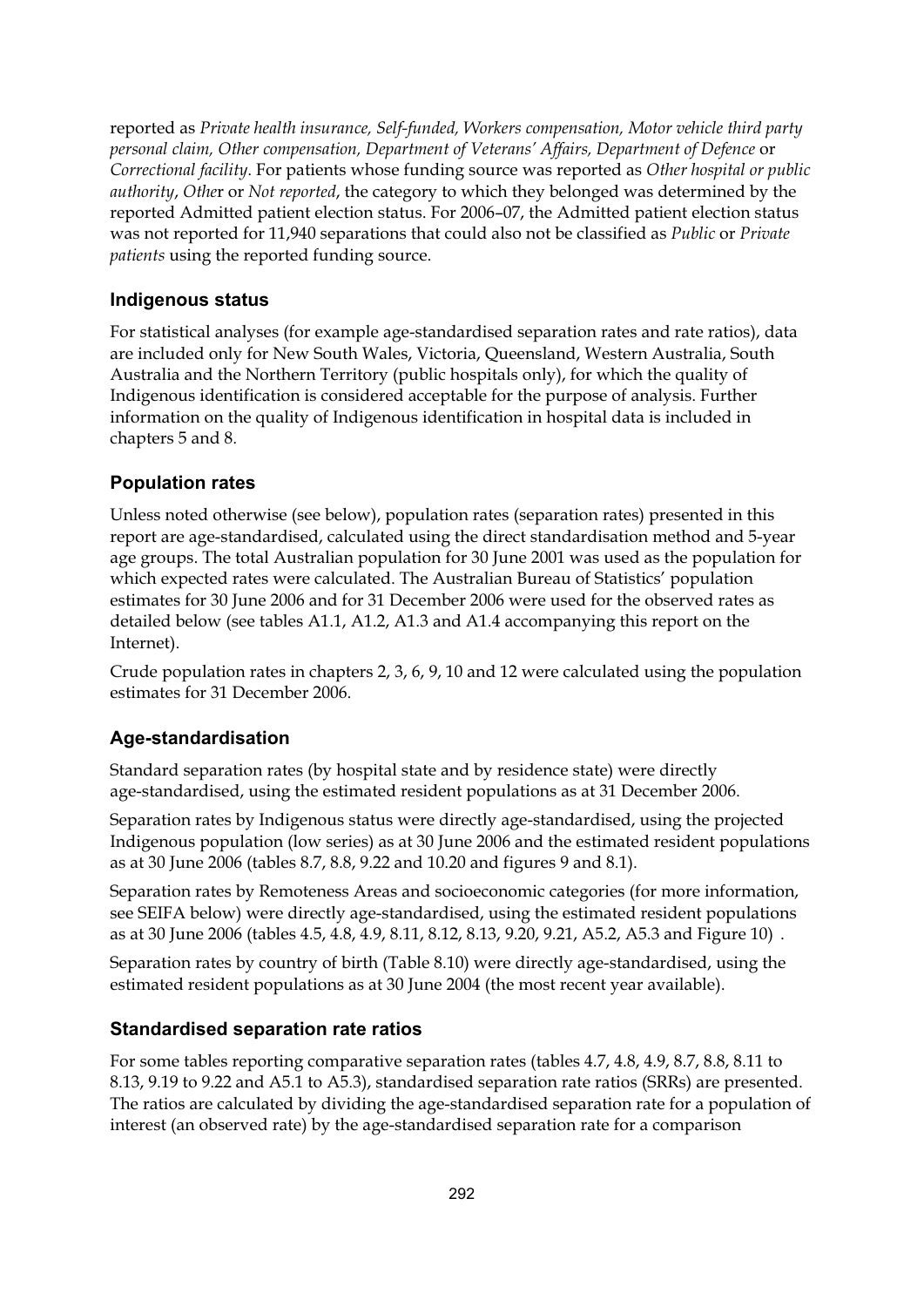population (the expected rate). In these tables a 95% confidence interval for the SRR has also been presented.

The calculations are as follows:

Standardised separation rate ratio = observed rate/expected rate Standard error (SRR) =  $\vee$  (observed rate/expected rate) 95% confidence interval (SRR) =  $SRR \pm 1.96 \times$  Standard error (SRR)

A confidence interval for the separation rate can be obtained by multiplying the upper and lower 95% confidence levels for the SRR by the crude rate for the population.

Thus a standardised separation ratio of 1 indicates that the population of interest (for example, *Indigenous Australians*) had a separation rate similar to that of the comparison group (for example, *Other Australians*). An SRR of 1.2 indicates that the population of interest had a rate that was 20% greater than that of the comparison population and an SRR of 0.8 indicates a rate 20% smaller. If the 95% confidence interval of the SRR contains 1, the rate for the population of interest is not significantly different (at the 95% confidence level) from that of the comparison population. Similarly, if the 95% confidence interval does not contain 1, then there is a significant difference (at the 95% confidence level).

The populations used for the observed and expected rates vary in this report, for example:

- For Indigenous status, the rate ratio is equal to the separation rate for *Indigenous Australians* divided by the separation rate for *Other Australians* (*Other Australians* includes Indigenous status not reported).
- For residence state, Remoteness Areas and socioeconomic categories, the rate ratio is equal to the separation rate for the residence state/Remoteness Area/SEIFA category divided by the separation rate for Australia

### **Newborn episodes of care**

The *Newborn* care type was introduced in 1998–99 for the hospital morbidity data to report a single episode of care for all patients aged 9 days or less at admission, regardless of their qualification status and whether they changed qualification status during their hospital stay. Thus these episodes can include qualified days only, a mixture of qualified days and unqualified days, or only unqualified days. Qualified days are considered to be the equivalent of acute care days and *Newborn* episodes with qualified days only are considered to be equivalent to *Acute* care episodes. In this report, *Newborn* episodes with at least one qualified day have been included in all tables reporting separations. Records for *Newborn* episodes with no qualified days do not meet admission criteria for all purposes, so they have been excluded from this report, except as specified in Chapter 7. The number of patient days reported in this publication for *Newborn* episodes is equal to the number of qualified days, so for newborns with a mixture of qualified and unqualified days the number of patient days reported is less than the actual length of stay for the episode.

Hospitals in Tasmania and the Northern Territory and private hospitals in South Australia did not report any *Newborn* episodes with a mixture of qualified and unqualified days (Table 7.11), and private hospitals in Victoria did not report most *Newborn* episodes with no qualified days. In South Australia, qualified and unqualified newborn care are defined as separate episodes of care, but for the purpose of supplying data to the National Hospital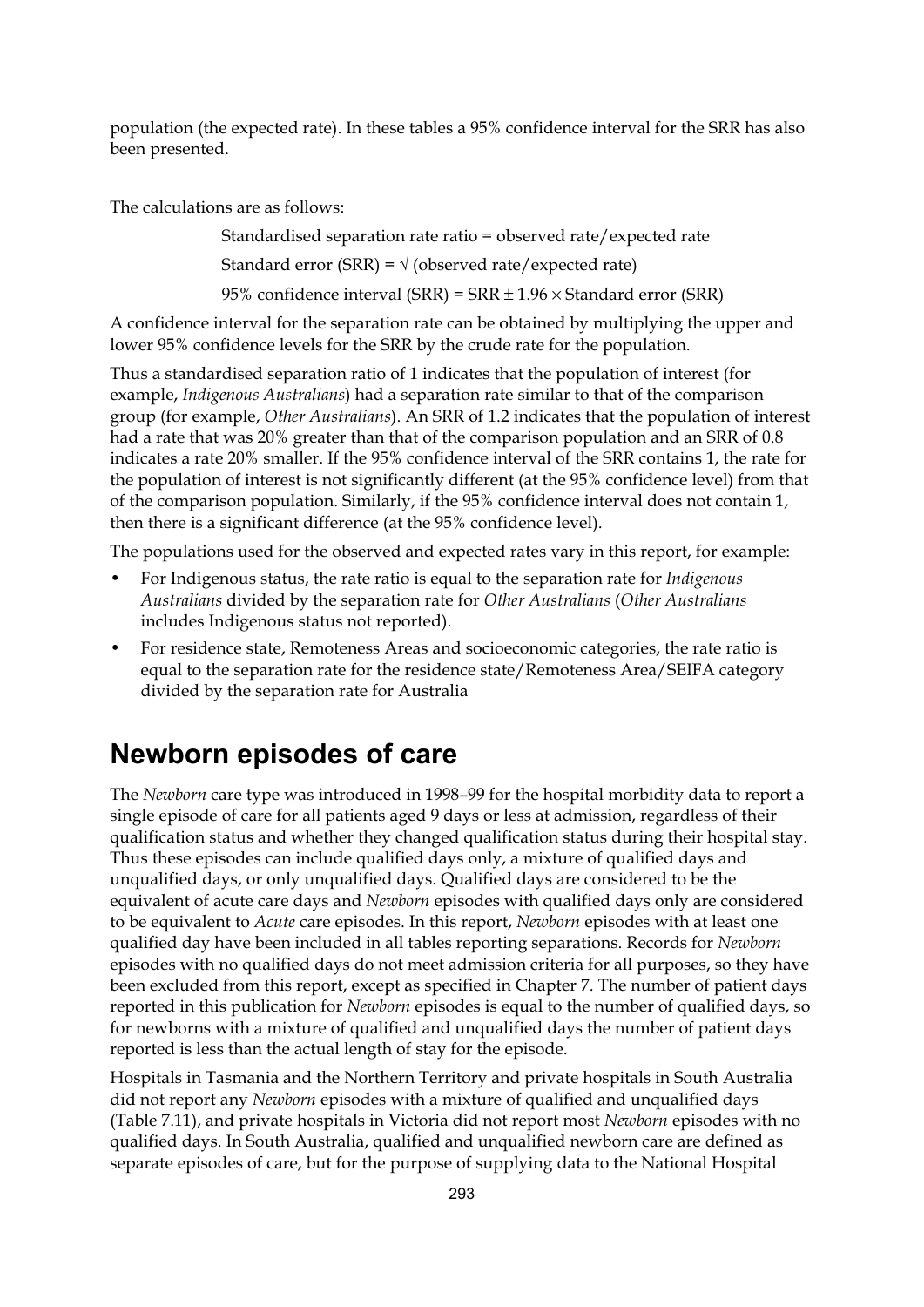Morbidity Database (NHMD) separate episodes occurring within a single stay in hospital are bundled together. The practice of generating a new episode on a care change within a single stay in hospital is followed by public but not private hospitals in South Australia. For Tasmania, where a newborn's qualification status was considered qualified at any point during the episode of care, the entire episode was reported as qualified days. As a consequence of the reporting method used, the number of *Newborn* episodes with qualified days only includes those who may have had an unqualified component in their stay. For this reason the average length of stay for *Newborn* episodes with qualified days only in Tasmanian public hospitals is not directly comparable with that in other states.

Information on reporting practices for *Newborn* episodes before 2006–07 is available in previous *Australian hospital statistics* publications (AIHW 2002, 2003, 2004a, 2005a, 2006a, 2007a).

## **Hospital boarders and posthumous organ procurement**

For some states and territories, the data provided to the NHMD included records for *Hospital boarders* and for *Posthumous organ procurement* activity (see Glossary). These records were provided on an optional basis as they do not represent admitted patient care.

The records for *Hospital boarders* were excluded from this report. There were 35,564 such records reported to the NHMD in 2006–07, mainly from Western Australia, Queensland and the Northern Territory.

Records for *Posthumous organ procurement* activity were also excluded from this report. There were 81 such records reported to the NHMD in 2006–07. Most of these records were from Queensland and Western Australia, with small numbers from New South Wales, Tasmania and the Northern Territory.

## **ICD-10-AM/ACHI coded data**

### **Quality of coded data**

Diagnosis, procedure and external cause data for 2006–07 were reported to the NHMD by all states and territories using the fifth edition of the *International statistical classification of diseases and related health problems, 10th revision, Australian modification* (ICD-10-AM/ACHI) (NCCH 2006), incorporating the *Australian classification of health interventions* (ACHI).

The quality of coded diagnosis, procedure and external cause data can be assessed using coding audits in which, in general terms, selected records are independently recoded and the resulting codes compared with the codes originally assigned for the separation. There are no national standards for this auditing, so it is not possible to use information on coding audits to make quantitative assessments of data quality on a national basis.

The quality and comparability of the coded data can, however, be gauged by information provided by the states and territories on the quality of the data, by the numbers of diagnosis and procedure codes reported and by assessment of apparent variation in the reporting of additional diagnoses. The comparability of the data can also be influenced by state-specific coding standards.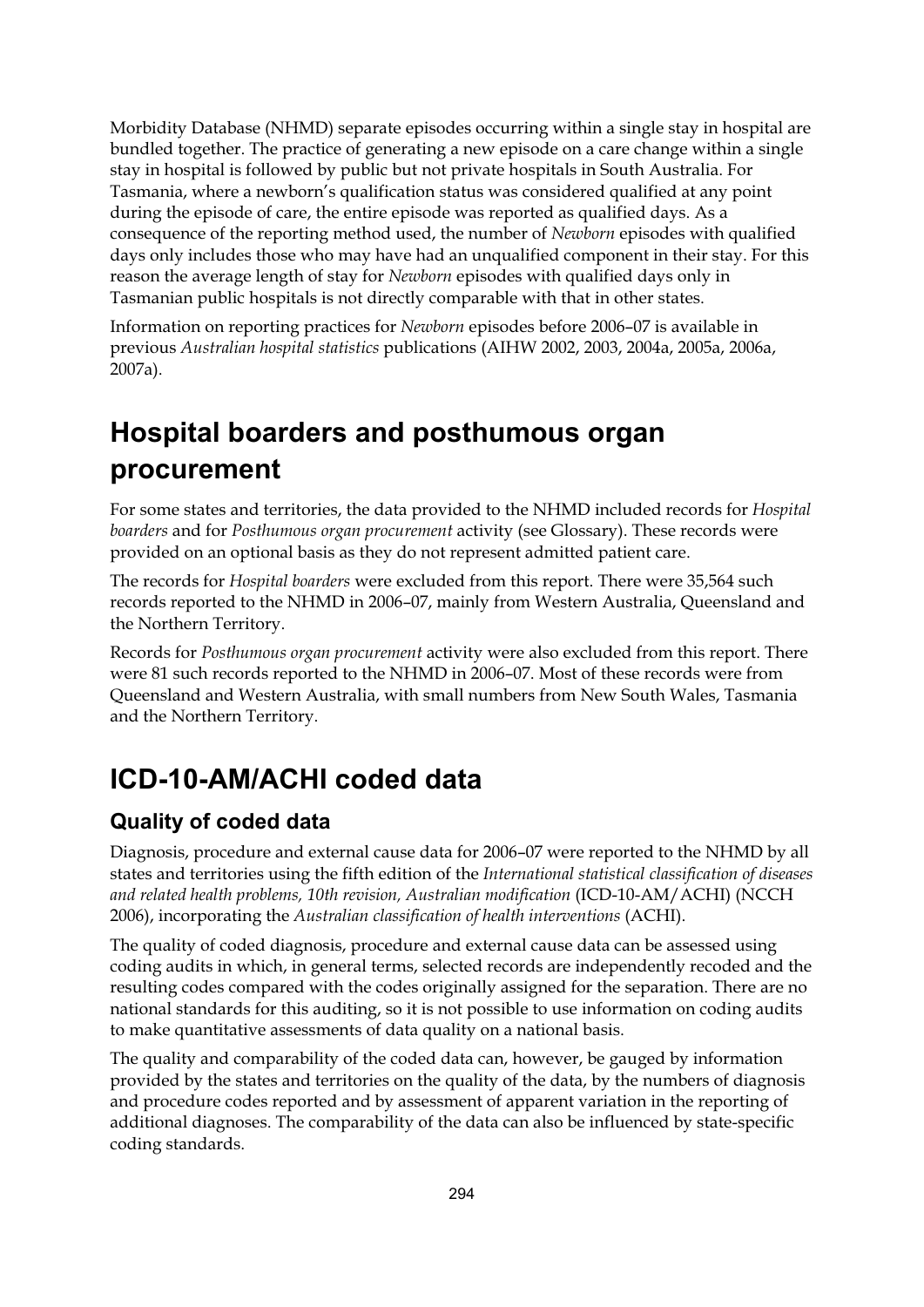#### **State and territory comments on the quality of the data**

The following information has been provided by the states and territories to provide some insight into the quality of the coded data in the NHMD.

No statewide audit was performed on New South Wales data in 2006–07. Hospitals perform formal audits on ICD-10-AM coded data at a local level. Data edits are monitored regularly and consistent errors are identified and rectified by individual hospitals.

For Victoria, a state-wide external audit of 2005–06 data was finalised during 2006–07. This audit reviewed the ICD-10-AM/ACHI coding and the application of Australian Coding Standards along with some key demographic data. A total of 10,000 cases were audited. The overall result showed a change in DRGs of 9.01% indicating a high quality of coding, and representing an improvement on the 9.8% change reported following completion of the previous three year audit in 2000–01.

Hospitals in Queensland conduct their own coding quality checks on a regular basis, and ICD-10-AM validations are automatically conducted as part of the general processing of morbidity data in the corporate data collection. In addition, the Coding Auditing and Education Unit (CAEU) carries out audits of clinical coding that allows for corporate level understanding of coding quality. The CAEU is currently in the midst of an approximately three year cycle of clinical coding audits of all casemix funded Queensland hospitals.

The Western Australian Department of Health conducts regular audits of hospital medical records and inpatient data-reporting processes. This Clinical Information Audit Program aims to provide assurances of data quality and integrity, promoting confidence in the use of health information by hospitals and throughout the system. The results of these audits for 2006–07 admitted patient cases from teaching and non-teaching hospitals indicate that the quality of the coded data is very good. The National Centre for Classification in Health's Performance Indicators for Coding Quality (PICQ) software and in-house quality activities were also applied to all cases received by the department.

The Department of Health, South Australia, performed a major audit of coding practices in major metropolitan hospitals on random samples of 2004–05 data. The purpose of the audit was to ascertain the level of coding accuracy and the impact on DRG assignment. The audit found that coding practices in major metropolitan hospitals had improved significantly since the last major audit (conducted in 2002), with almost all hospitals reporting a reduction in their DRG error rate. In addition to this the Department conducts regular targeted desktop audits of coded data. Results are reported to all South Australian Coders in a quarterly newsletter, and individual hospitals are notified if a problem exists, and where coding needs to be corrected

In Tasmania, hospitals continue to conduct coding quality improvement activities using the Australian Coding Benchmark Audit tool and PICQ. Validation of ICD-10-AM data also occurs routinely as the data are processed from the hospitals. A Statewide Recoding Study Working Group was formed to implement recommendations from a previous statewide recoding study and a coding audit was conducted in 2006.

For 2006–07, the Australian Capital Territory Health Department (ACT Health) reported that the ICD-10-AM/ACHI coded data quality is excellent. ACT Health also reported that ongoing validation checks performed on extracts from data sources have confirmed that the collection of coded data conformed to standards. The number of episodes grouping to the 901Z, 902Z and 903Z DRGs had fallen from 92 records in 2005–06 to 41 records in 2006–07.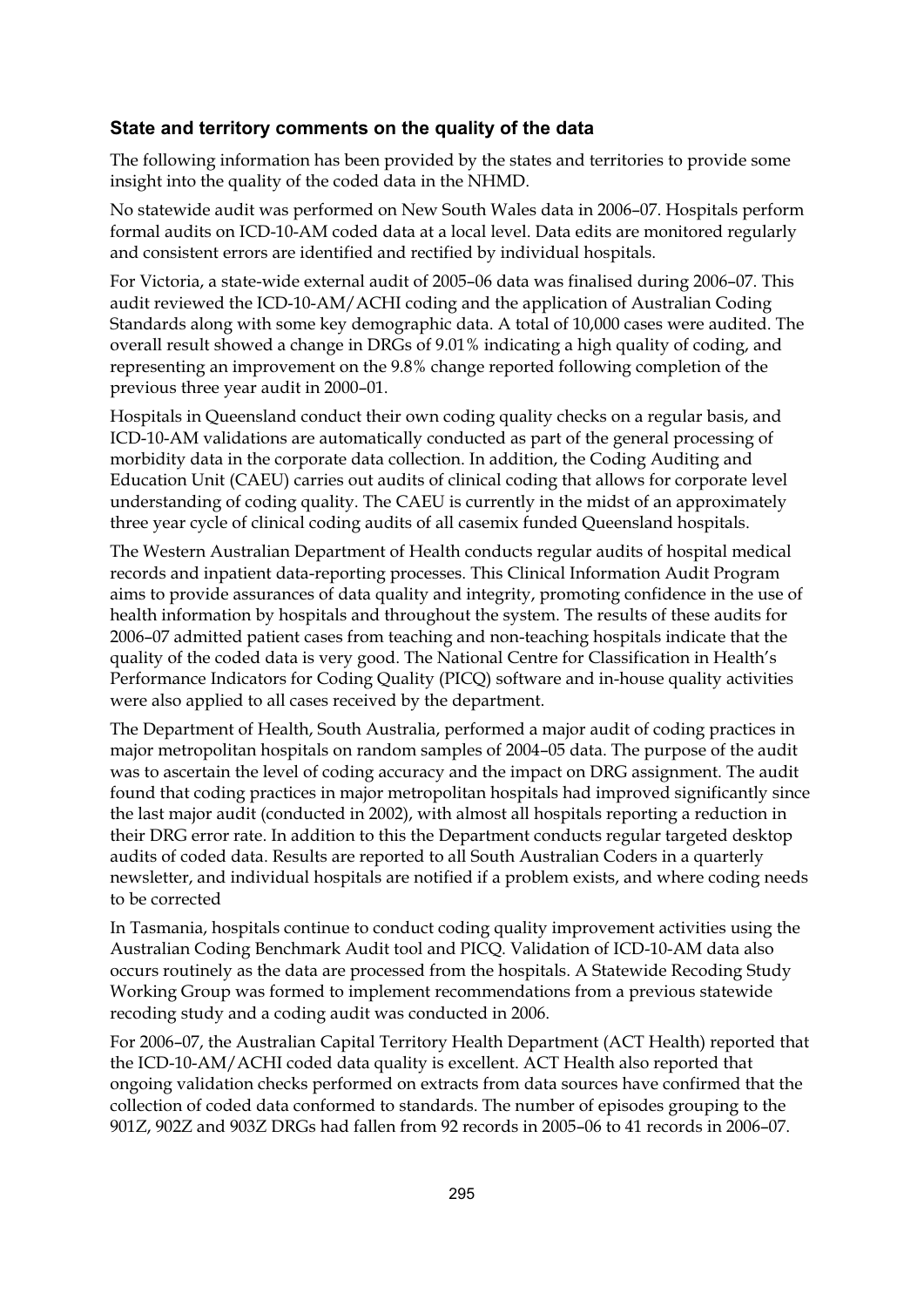ACT Health noted that the improvement is not related to any particular hospital but is a general improvement in quality.

The Northern Territory maintained coding quality activities through the Coders' Forum, internal coding auditing, and the use of DRG error reporting.

#### **Number of diagnosis codes**

The NHMD contains data on principal diagnoses and additional diagnoses. Additional diagnoses include comorbidities (coexisting conditions) and/or complications which may contribute to longer lengths of stay, more intensive treatment or the use of greater resources. Ideally, the number of additional diagnoses recorded for a patient should be related to the person's clinical condition and not be restricted by administrative or technical limitations. The AIHW requested that the states and territories report a maximum of 50 diagnosis codes, but some report more.

Table A1.5 presents information on the number of diagnosis codes (principal and additional) reported to the NHMD. There are differences between the states and territories in the maximum number of diagnoses reported; for example, in the public sector, 65 for Queensland and 29 for South Australia. For both public and private sectors, the average number of diagnosis codes per separation varied little among the jurisdictions, but there was some variation in the reporting of additional diagnoses as discussed below.

Overall, the average number of codes reported for the public sector was slightly higher than for the private sector. In the public sector 19.7% of records had five or more diagnosis codes, but in the private sector only 11.0% of records fell into this category. It may be that more complicated cases were treated in public hospitals, or there may have been differences in coding practices.

#### **Number of procedure codes**

Table A1.6 presents information on the number of procedure codes reported to the NHMD. Ideally, the number of procedures recorded for a patient should reflect the procedures undertaken and not be restricted by administrative or technical limitations. There were marked differences between the states and territories in the maximum number of procedures reported, ranging from 25 for South Australia to 93 for Western Australia. However, with the exception of the Northern Territory, the average number of procedure codes per separation in the public sector varied little among the jurisdictions, as was the case in the private sector. The AIHW requested a maximum of 50 codes, so this may have restricted the number of codes reported by New South Wales, Queensland and Tasmania. The proportion of separations for which no procedures were reported was higher in the public sector (24.9%) than in the private sector (6.7%).

In recent years the reporting of five or more procedure codes for a separation has increased in both sectors. In the public sector, 7.9% of records had five or more procedure codes in 2006–07, compared with 7.8% in 2005–06 and 7.2% in 2003–04 (AIHW 2007a, 2005a). In the private sector, 9.0% of records had five or more procedure codes in 2006–07, compared with 8.9% in 2005–06, 8.6% in 2004–05 and 8.2% in 2003–04. The higher rate of recording five or more procedures in the private sector than in the public sector may be due to differences in coding practices between the sectors.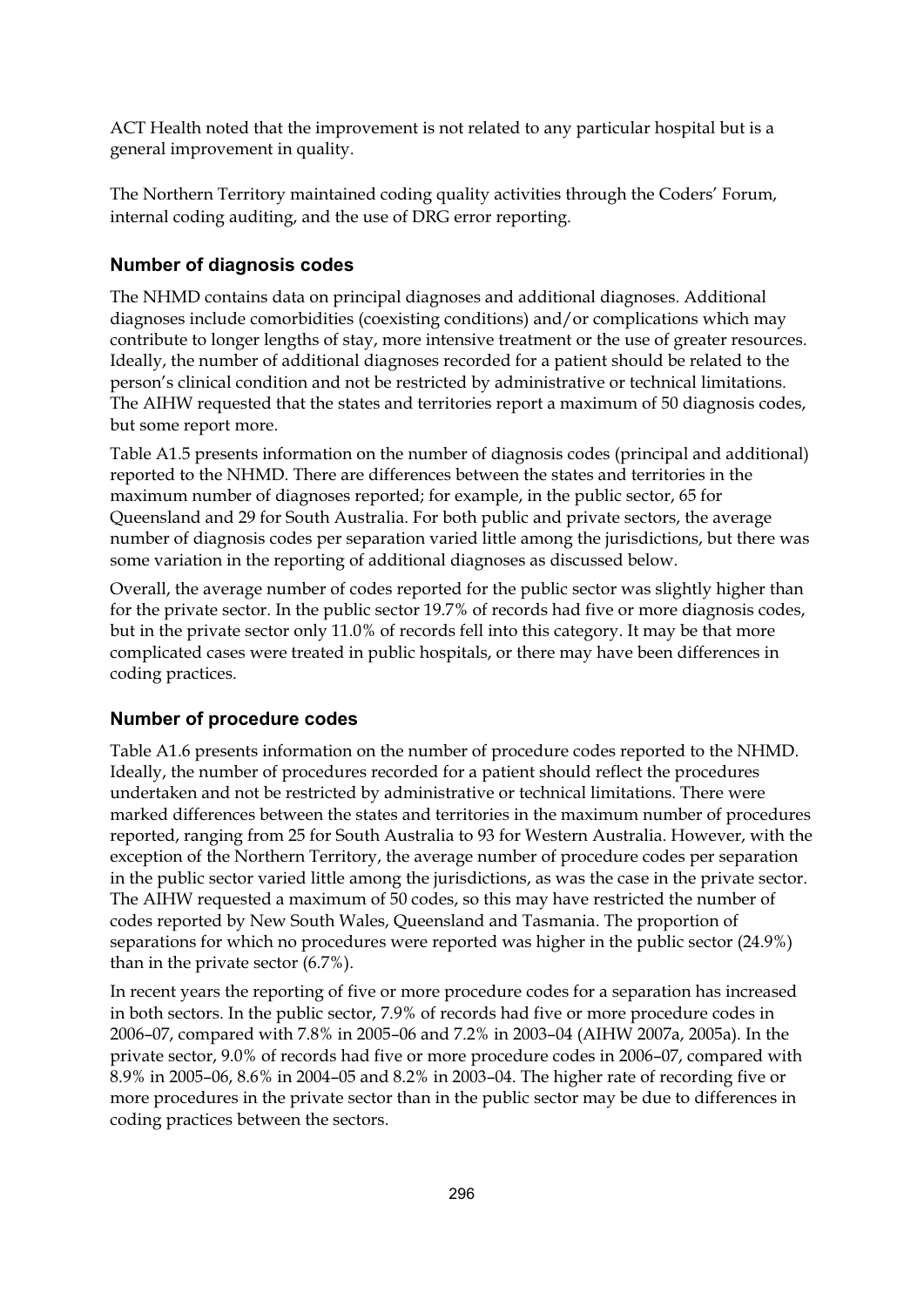#### **Apparent variation in reporting of additional diagnoses**

A measure of apparent variation among Australian states and territories in the reporting and coding of additional diagnoses is the proportion of separations in the lowest resource split for adjacent AR-DRGs, standardised to the national distribution of adjacent AR-DRGs to take into account differing casemixes (Coory & Cornes 2005).

An adjacent AR-DRG is a set of AR-DRGs that is split on a basis supplementary to the principal diagnoses and procedures that are used to define the adjacent AR-DRG grouping. For many adjacent AR-DRGs this split is based on the inclusion of significant additional diagnoses, also known as complications or comorbidities (CCs). Adjacent AR-DRGs are signified in the AR-DRG classification by having the first three characters in common. For example, A08A *Autologous bone marrow transplant with catastrophic CC* and A08B *Autologous bone marrow transplant without catastrophic CC* are considered adjacent and the adjacent AR-DRG can be referred to as A08 *Autologous bone marrow transplant*. The allocation of a fourth character code is hierarchical, with the highest resource use level being assigned an A and the lowest resource use level being assigned the lowest letter in the sequence.

The underlying assumption is that variation in the proportions of separations assigned to individual AR-DRGs within an adjacent AR-DRG is caused by variation in the reporting and coding of additional diagnoses that are relevant to the split of the adjacent AR-DRG. A corollary of this assumption is that any variation seen was not caused by age, diagnosis, socioeconomic or other effects. This assumption is less likely to be valid when comparing hospital sectors which have differing casemixes, or the smaller jurisdictions because of differing population profiles and the limitations of the standardisation method.

The data were directly standardised by scaling the distribution of adjacent AR-DRGs in each jurisdiction/sector to the same distribution as the national total. The resulting proportions of separations in the lowest resource AR-DRG within the adjacent AR-DRG are therefore comparable.

This analysis concentrates on differences in the reporting of additional diagnoses that are significant in AR-DRG assignment within the adjacent AR-DRG groupings. Therefore this analysis excludes adjacent AR-DRGs where the partitioning involved other factors such as age, malignancy, mental health legal status, birth weight, mode of separation (including transfers, left against medical advice and death) or types of procedures.

The analysis covers five groups of adjacent AR-DRGs:

- 1. all applicable adjacent AR-DRGs (that is, excluding adjacent AR-DRGs with other factors affecting partitioning)
- 2. adjacent DRGs where the lowest split was without CCs
- 3. adjacent DRGs where the lowest split was without severe or catastrophic CCs
- 4. major medical conditions: adjacent AR-DRGs E61 *Pulmonary embolism*, F62 *Heart failure and shock*, T60 *Septicaemia*—these adjacent AR-DRGs are selected because admission for these conditions is seen to be relatively non-discretionary and less likely than for other AR-DRGs to be influenced by variation in admission practices
- 5. vaginal and caesarean deliveries.

The above categories overlap; in particular, *Vaginal and caesarean deliveries* is a subset of the second category, and *Major medical conditions* is a subset of the third category.

Table A1.7 shows that there is variation among jurisdictions in the proportion of separations that are grouped to the lowest resource split for adjacent AR-DRGs. In the private sector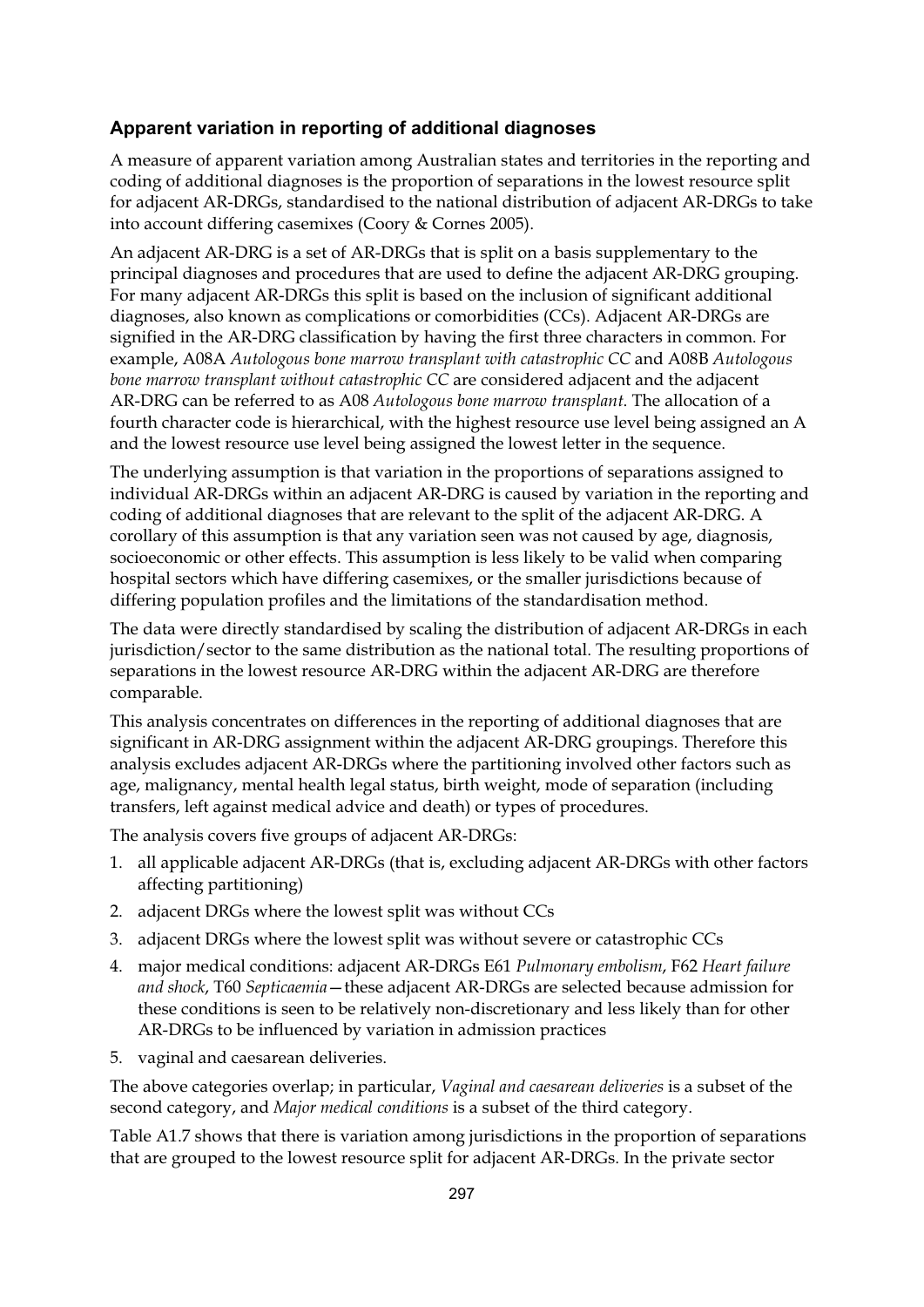there was slightly less variation between the highest and the lowest proportions than in the public sector.

For the Northern Territory, data for some measures were suppressed because of limitations with direct standardisation for groups that report a limited range of AR-DRGs (see the discussion of relative stay indexes below).

See Table A1.8 (accompanying this report on the Internet) for the list of AR-DRGs included.

#### **State-specific coding standards**

The Australian Coding Standards were developed for use in both public and private hospitals with the aim of satisfying sound coding convention according to the ICD-10-AM/ACHI. Although all states and territories instruct their coders to follow the Australian Coding Standards, some jurisdictions also apply state-specific coding standards to deal with state-specific reporting requirements. These standards may be in addition to or instead of the relevant Australian Coding Standard, and may affect the comparability of ICD-10-AM coded data.

For example, there are variations in coding standards between jurisdictions with regard to the reporting of external cause codes and place of occurrence codes. The Australian Coding Standard requires a place of occurrence code to be reported if an external cause code in the range V00–Y89 has been reported, and requires an activity when injured code to be recorded if the external cause code is in the range V00–Y34. The Western Australian coding standard requires the mandatory recording of a place of occurrence and activity when injured code for all records with a diagnosis code in the range S00–T98, regardless of the external cause code reported. The Victorian coding standard does not require the recording of external cause, place of occurrence or activity when injured if the care type is rehabilitation.

### **ICD-10-AM codes used for selected analyses**

A number of tables in this report use ICD-10-AM codes to define diagnoses and procedures. The codes are presented in Table A1.9 (accompanying this report on the Internet) and relate to:

- figures 13, 14, 15 and 16 in the 'Hospitals at a glance' section
- tables 4.7, 4.8 and 4.9, which present statistics on selected procedures
- tables 4.5, 4.6, A5.1, A5.2 and A5.3, which present statistics on selected potentially preventable hospitalisations
- tables 9.19, 9.20 and 9.21, which present statistics on renal failure hospitalisations.

### **AR-DRG versions, cost weights and cost estimates**

Information based on AR-DRGs is presented in chapters 2, 4, 7, 12 and in this appendix.

### **AR-DRG versions**

For 2006–07 each separation in the NHMD was classified to AR-DRG version 5.1 (DoHA 2004b) on the basis of demographic and clinical characteristics of the patient.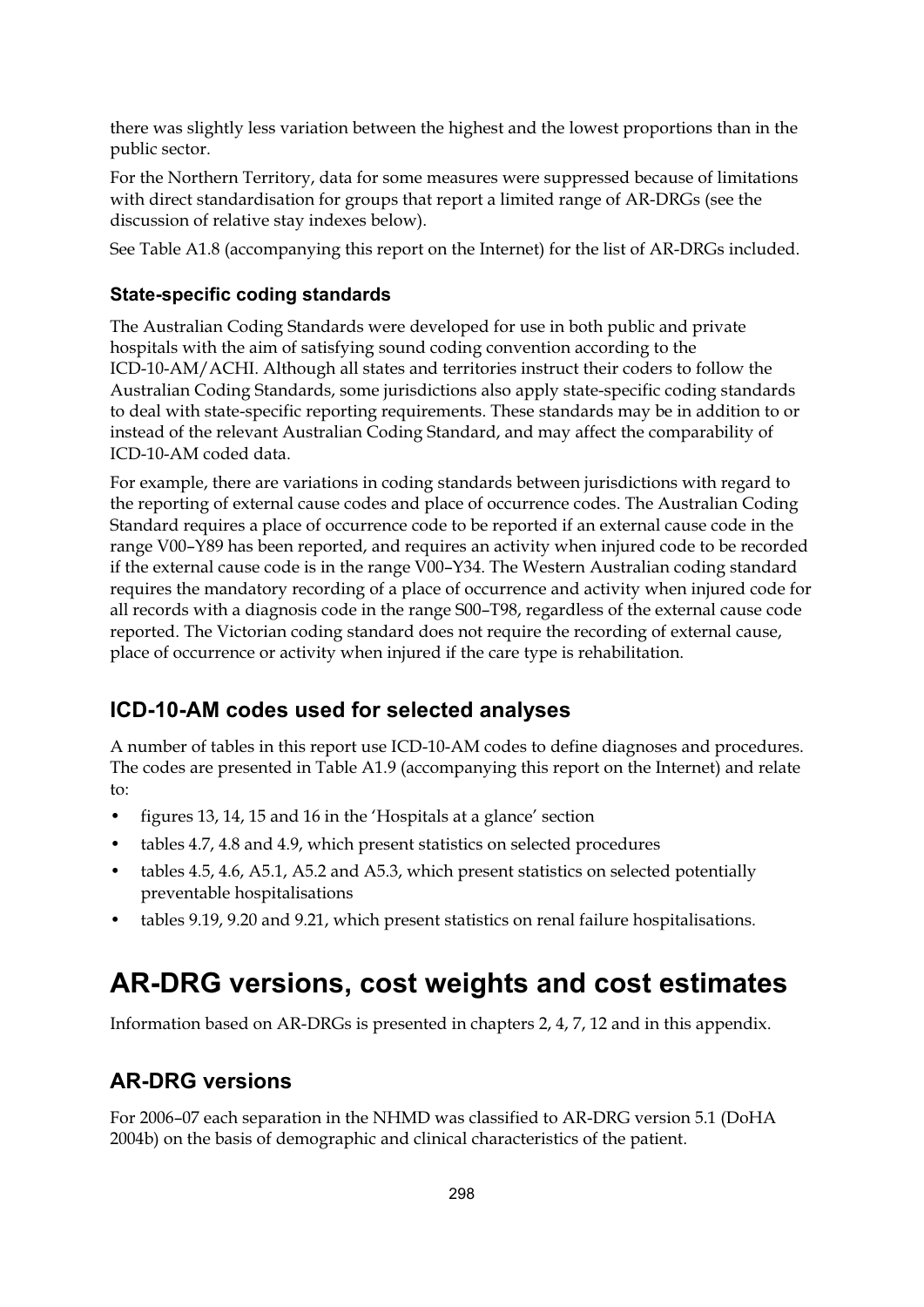Each AR-DRG version is based on a specific edition of the ICD-10-AM/ACHI. The ICD coded data for 1998–99 and 1999–2000 were reported using the first edition of the ICD-10-AM to which AR-DRG version 4.1 applies. For 2000–01 and 2001–02 the data were reported using the second edition of the ICD-10-AM to which AR-DRG version 4.2 applies. For 2002–03 and 2003–04 the data were reported using the third edition of the ICD-10-AM to which AR-DRG version 5.0 applies, and AR-DRG version 5.1 was relevant for the 2004–05 and 2005–06 data which were reported using the fourth edition of the ICD-10-AM. For 2006–07 the data were reported using the fifth edition of the ICD-10-AM/ACHI to which AR-DRG version 5.2 applies. However, the data provided for 2006–07 were reported in AR-DRG version 5.1.

For time series comparisons, AR-DRG-based data in tables 12.5 and 12.6 use AR-DRG version 5.0 for 2002–03 to 2005–06 and AR-DRG version 5.1 for 2006–07. For the purpose of this analysis, the ICD coded data for 2004–05 and 2005–06 were mapped backward to the third edition of the ICD-10-AM and then grouped to AR-DRG version 5.0 and the ICD coded data for 2006–07 were mapped backward to the fourth edition of the ICD-10-AM and then grouped to AR-DRG version 5.1. Due to the mapping necessary to generate the AR-DRG versions, the data presented in these tables may not be comparable for a small number of AR-DRGs.

Similarly, the AIHW's AR-DRG online data cubes (<www.aihw.gov.au>) present AR-DRG versions 4.0, 4.1 and 4.2 based on the relevant AR-DRG versions for 1997–98 to 2001–02, and for the years 2002–03 to 2004–05 the supplied third and fourth edition ICD-10-AM codes were mapped backwards to second edition codes to group the data for those years to AR-DRG version 4.2. Similarly, for the AR-DRG version 5.0/5.1 cube, which covers the years 1998–99 to 2006–07, the data for 1998–99 to 2001–02 based on earlier editions of the ICD-10-AM were mapped forwards to the third edition codes and then grouped to AR-DRG version 5.0.

#### **AR-DRG cost weights and cost estimates**

Cost weights and cost estimates are prepared each year by the Department of Health and Ageing through the National Hospital Cost Data Collection (NHCDC) (DoHA 2007). The average cost weight information provides a guide to the expected resource use for separations, with a value of 1.00 representing the theoretical average for all separations. The NHCDC essentially estimates the average cost of each AR-DRG each year and the cost weight is the average cost for that AR-DRG divided by the average cost across all AR-DRGs (\$3,542 for the public sector in 2005–06). Separate cost weights are usually estimated for the public and private sectors because of the differences in the range of costs recorded in public and private hospitals.

The latest available cost weights (at the time of publication of this report) were for version 5.1 AR-DRGs for 2005–06 for public hospitals (DoHA 2007a), and version 4.2 AR-DRGs for 2002–03 for private hospitals (DoHA 2004a). When the NHCDC 2006–07 results become available updated information using those data will be provided in the tables accompanying this report on the Internet at <www.aihw.gov.au>.

In tables 2.3, 2.4, 4.1a–d, 4.2a–f, 4.3, 7.10, Chapter 12 and in this appendix, average cost weights using public cost weights are based on the AR-DRG version 5.0 2005–06 national public sector estimated cost weights. These were applied to AR-DRG version 5.0 DRGs for 2002–03 to 2005–06 and to AR-DRG version 5.1 DRGs for 2006–07. In tables 2.3 and 2.4,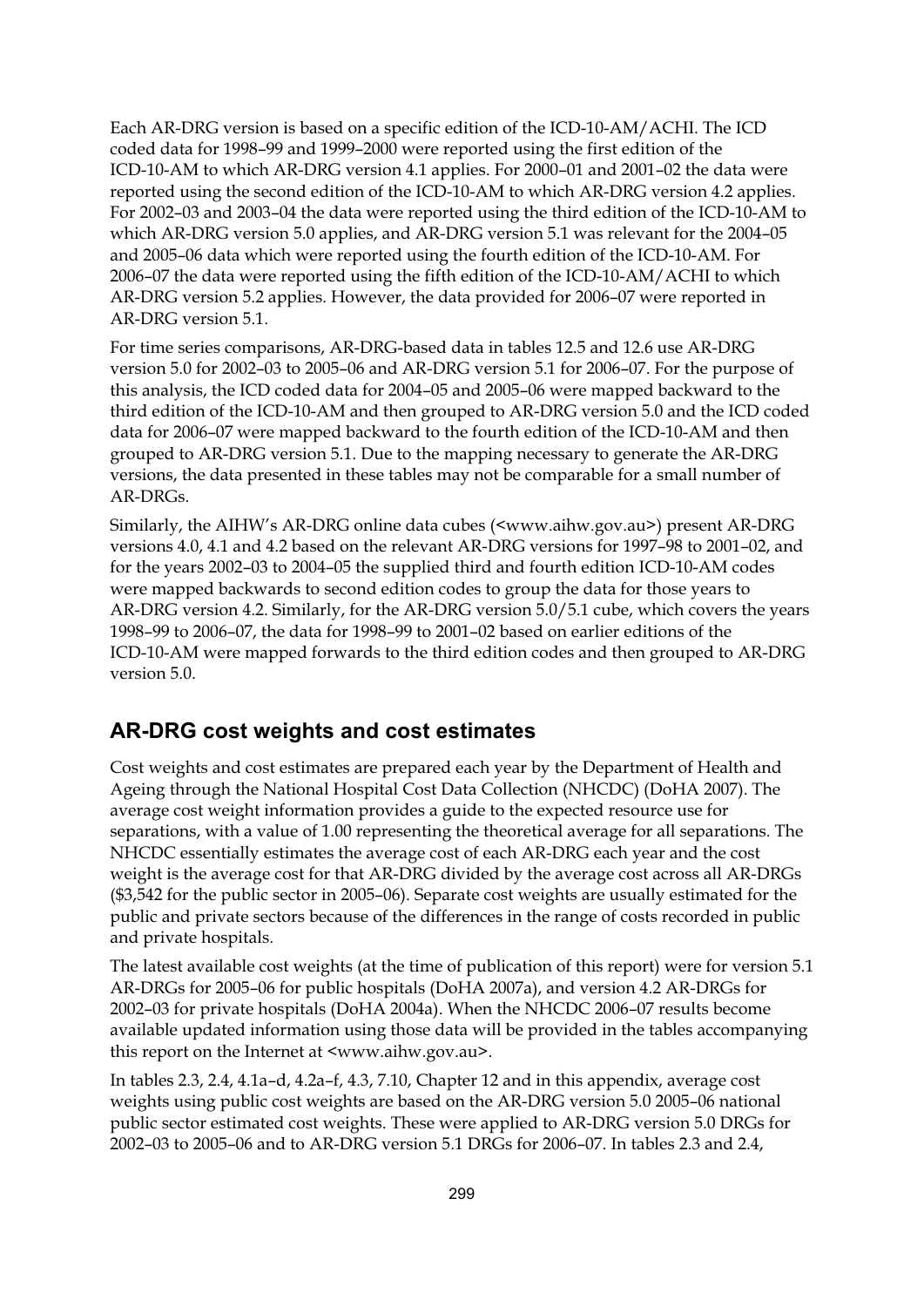average cost weights for the private sector are presented based on AR-DRG version 4.2 2002–03 national private sector estimated cost weights.

The cost by volume estimates for public hospitals presented in Table 7.10, Chapter 12 and the supplementary Chapter 12 tables (accompanying this report on the Internet) are calculated by applying the AR-DRG version 5.0 2005–06 national public sector estimated average costs to the AR-DRG version 5.1 data for 2006–07. Cost by volume estimates have not been presented for the private sector in Chapter 12 as the most recent AR-DRG cost estimates available for private hospitals were for 2002–03.

### **Cost per casemix-adjusted separation**

The cost per casemix-adjusted separation (tables 4.1a–d, 4.2a–f and 4.3) is an indicator of the efficiency of public acute care hospitals. It is a measure of the average recurrent expenditure for each admitted patient, adjusted using AR-DRG cost weights for the resources expected to be used for the separation. A synopsis of the methods used in this analysis is presented below, and more detail is available in *Australian hospital statistics 2000–01* (AIHW 2002).

### **Definition**

The formula used to calculate the cost per casemix-adjusted separation is:

```
Recurrent expenditure × IFRAC
```
Total separations × Average cost weight

where:

- recurrent expenditure is as defined by the recurrent expenditure data elements in the *National health data dictionary* (HDSC 2006)
- IFRAC (admitted patient cost proportion) is the estimated proportion of total hospital expenditure that relates to admitted patients
- total separations excludes *Newborns* without qualified days and records that do not relate to admitted patients (*Hospital boarders* and *Posthumous organ procurement*)
- average cost weight is a single number representing the relative expected resource use for the separations.

#### **Recurrent expenditure**

For the medical labour cost category, data are available only for public patients, as private patients are charged directly by their doctor for medical services, and these charges are not included in the recurrent expenditure figures. The proportion of patients other than public patients can vary; therefore, medical costs for these patients are estimated, and the expenditure is increased to resemble what it would be if all patients had been public patients. The estimate is based on the salary/sessional and VMO expenditure per patient day for public patients, applied to all patients.

Costs per casemix-adjusted separation for states and territories were calculated excluding depreciation, as previously, and also including depreciation (for those jurisdictions for which depreciation was available).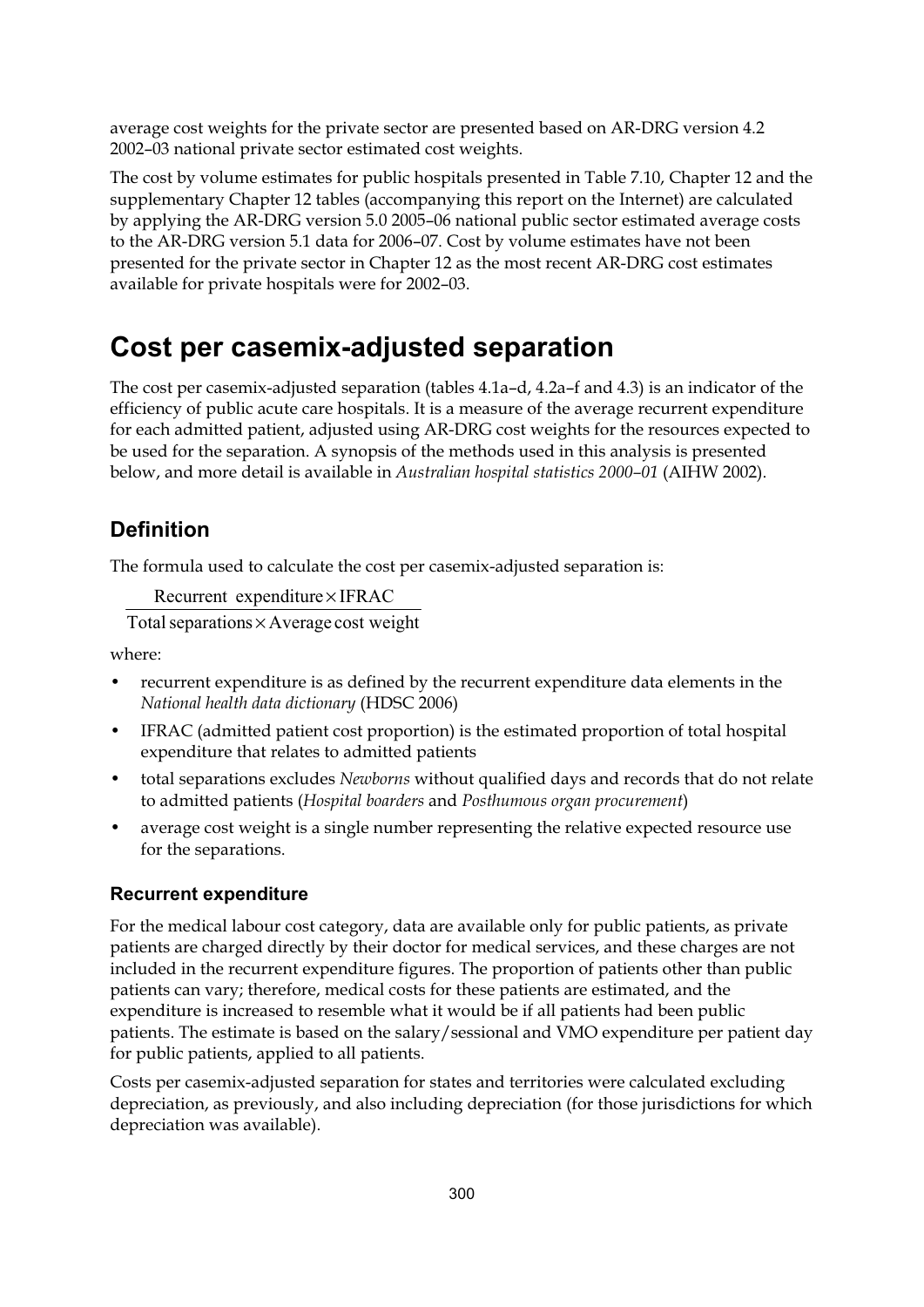#### **Admitted patient cost proportion**

To determine the costs associated with admitted patients, an admitted patient cost proportion (or inpatient fraction, IFRAC) is used. The IFRAC was provided to the AIHW for most hospitals by the states and territories and is the proportion of total hospital expenditure that related to the provision of care for admitted patients. For a few small hospitals where the IFRAC was not available, the admitted patient costs were estimated using the Health and Allied Services Advisory Council (HASAC) ratio.

#### **Total separations**

The formula used to calculate the cost per casemix-adjusted separation includes all admitted patient separations and their associated costs. It is appropriate to include the acute care separations, which comprise almost 98% of the total for the hospitals included in the analysis (Table A1.10), as cost weights are available for them. However, the 2% of separations that are not acute care are also included and, as there are no cost weights for these separations, the average cost weight for the acute separations for each hospital is used. This method may affect the estimates of cost-weighted separations (see below) for each state and territory, depending on the proportion of non-acute separations for the state or territory. The non-acute admitted patients (including rehabilitation patients) generally have higher costs per separation than acute care patients because, although their daily costs are lower, these patients typically have longer lengths of stay.

Comparisons between the states and territories should therefore take into consideration the uncertainty introduced by these episodes for which the cost weights were unavailable. There is variation in the number and length of stay for the non-acute care separations between jurisdictions (Table A1.10).

To refine the method to remove this anomaly would require estimates of expenditure for acute care for admitted patients (acute care IFRACs). For 2006–07, such estimates were available for some jurisdictions, as presented below.

There is also some variation between states and territories in the ways in which periods of hospitalisation are split into episodes of care (for example, newborn care). In states or territories where there is a clear delineation in funding arrangements between acute and non-acute services, splitting episodes into acute and other components may be different from where there is no such funding delineation.

#### **Average cost weights**

Admitted patient data provided to the NHMD were used to estimate average cost weights for the hospitals reported in this analysis.

The average cost weight for a hospital or group of hospitals (tables 4.2a–f, for example) is calculated as the number of casemix-adjusted separations divided by the number of separations. It represents in a single number the overall relative expected use of resources by a hospital. For example, a hospital with an average cost weight of 1.08 has an 8% more costly casemix than the national average (by design equal to 1.00).

The average cost weight for a group of hospitals is multiplied by the total number of separations for that group to produce the number of casemix-adjusted separations (the denominator). The term 'cost per casemix-adjusted separation' derives from this use of the number of separations adjusted by relative costliness.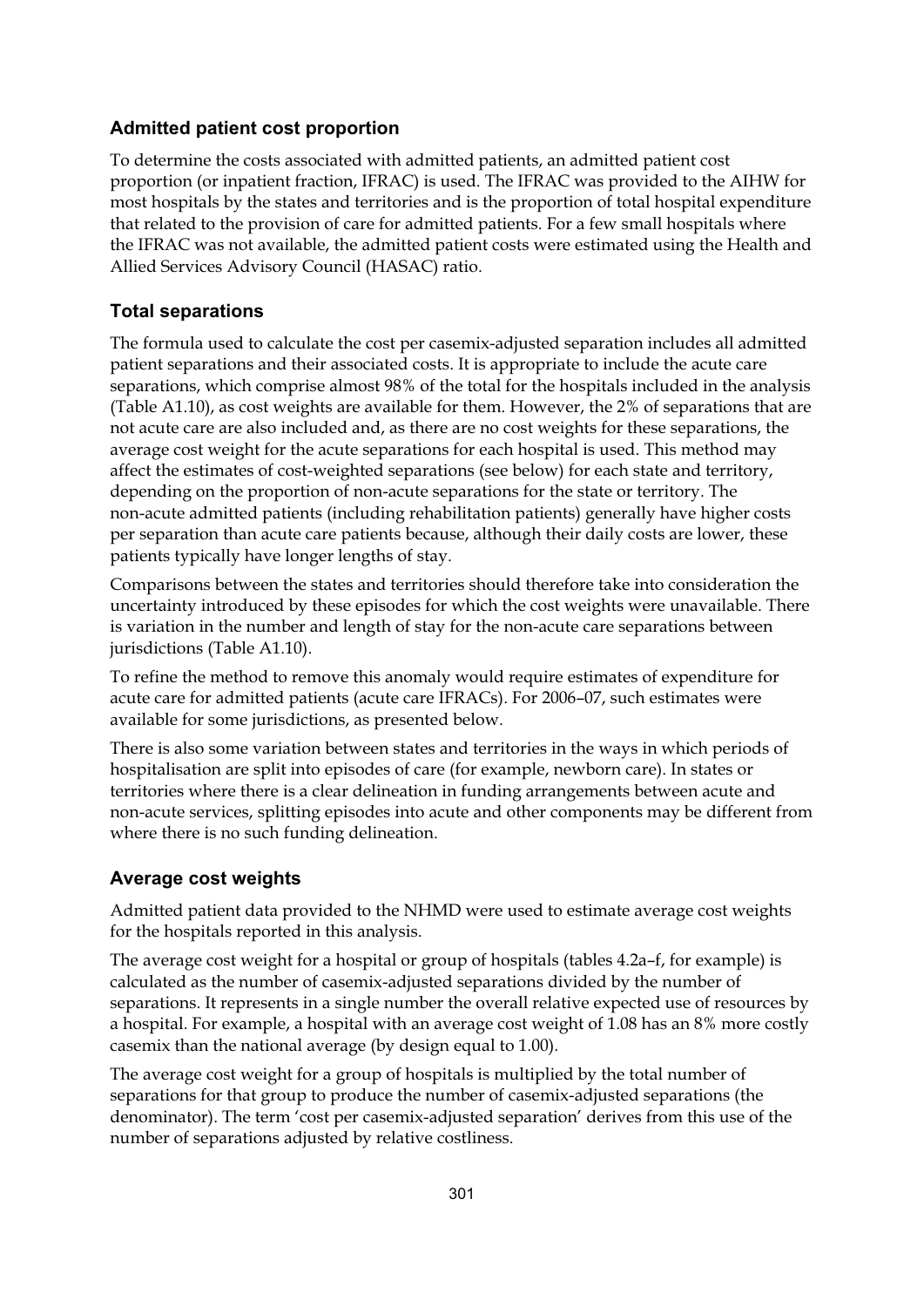The validity of comparisons of average cost weights is limited by differences in the extent to which each jurisdiction's psychiatric care services are integrated into its public hospital system. For example, in Victoria, almost all public psychiatric hospitals are mainstreamed into acute hospital services, and psychiatric patient data are therefore included in the acute hospital reports. Cost weights are not as useful as measures of resource requirements for acute psychiatric care because the relevant AR-DRGs are less homogeneous than for other acute care.

### **Cost per acute care and non-psychiatric acute care casemixadjusted separation**

Because cost weights are available only for acute care separations, the cost per casemixadjusted separation analysis applies these cost weights to all separations. The methodology would be refined if cost weights became available for other care types, or if the analysis were to be restricted to acute care activity and expenditure. As AR-DRG cost weights are likely to be less useful as measures of resource requirements for psychiatric acute care than for other acute care, a further refinement would be to restrict the analysis to non-psychiatric acute care activity and expenditure.

Restriction to acute care activity requires the states and territories to make estimates of expenditure on acute care admitted patients (supplied as acute care IFRACs), and for separations relating to non-acute care patients to be excluded from the analysis. Restriction to non-psychiatric acute care activity requires the states and territories to make estimates of expenditure on non-psychiatric acute care admitted patients (supplied as non-psychiatric acute care IFRACs), and for separations relating to non-acute care patients and to psychiatric acute care patients to be excluded from the analysis. Psychiatric acute care activity is excluded from the admitted patient data by excluding separations if one or more psychiatric care days were reported for the separation (indicating that care was provided in a specialised psychiatric unit).

New South Wales, Victoria and Western Australia provided estimates of expenditure on acute care admitted patients, so estimates of the cost per casemix-adjusted acute care separation are presented for these jurisdictions (Table A1.11). Separations were included only if their care type was acute, newborn with at least one qualified day or for which the care type was not reported.

The reported acute care and non-psychiatric acute care IFRACs were the same as the IFRACs for all care types for some hospitals that had reported non-acute admitted patient care activity. Those hospitals were excluded from the analysis if they reported more than 1,000 patient days for non-acute separations. Several hospitals reported acute care IFRACs that gave an estimated cost per day of over \$1,000, which was considered an unreasonably high estimate for non-acute care types.

The analysis excludes 50 hospitals for New South Wales, 5 hospitals for Victoria and 3 hospitals for Western Australia.

The estimated cost per acute care casemix-adjusted separation for the hospitals included was \$4,242 in New South Wales, \$3,483 in Victoria and \$4,069 in Western Australia. The cost per casemix-adjusted separation for all separations in these hospitals was \$4,225, \$3,854 and \$4,243 respectively (Table A1.11), so the effect of restricting the analysis to acute care admitted patients was to decrease the estimated cost by 0.4% in New South Wales and to increase the estimated cost by 9.6% in Victoria and 4.1% in Western Australia.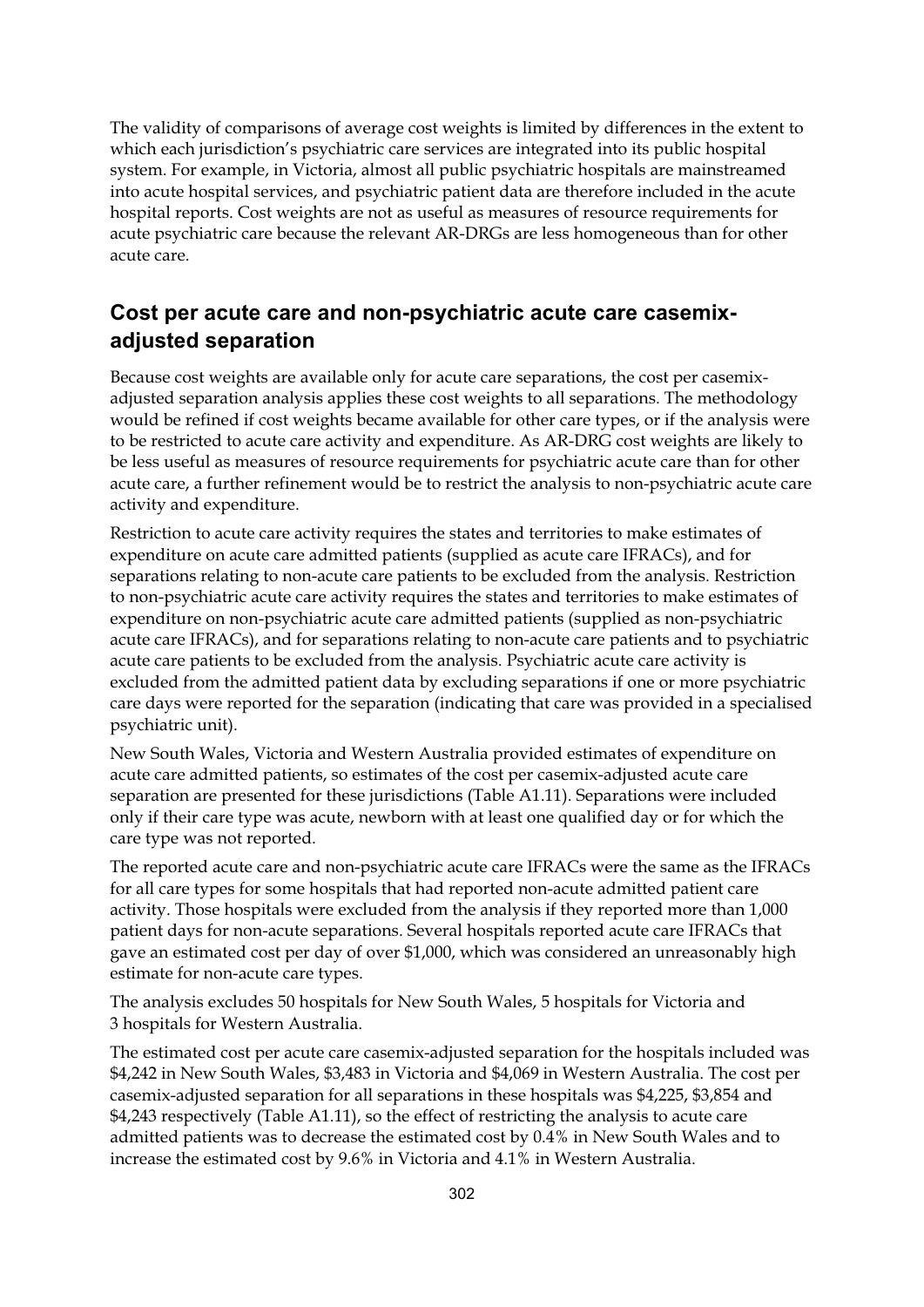The estimated cost per acute non-psychiatric casemix-adjusted separation for the selected hospitals was \$4,389 in New South Wales, \$3,433 in Victoria and \$4,071 in Western Australia. The effect of restricting the analysis to acute non-psychiatric admitted patients was to decrease the estimated cost by 3.9% in New South Wales and to increase the estimated cost by 10.9% in Victoria and 4.1% in Western Australia.

The estimated cost per acute care casemix-adjusted separation, including depreciation for the selected hospitals, was \$4,408 in New South Wales, \$3,619 in Victoria and \$4,213 in Western Australia (Table A1.11). The estimated cost per acute non-psychiatric casemix-adjusted separation, including depreciation for the selected hospitals was \$4,560 in New South Wales, \$3,567 in Victoria and \$4,214 in Western Australia.

These analyses would be further improved if all jurisdictions increased their capacity to separate costs for psychiatric services, other acute services, sub-acute services (for example, rehabilitation) and non-acute services.

### **Cost per casemix-adjusted separation, including capital**

The cost per casemix-adjusted separation analysis includes recurrent expenditure and depreciation for those states that reported it (see above, and Chapter 4).

The Steering Committee for the Review of Government Service Provision (SCRGSP) reported 'total costs per casemix-adjusted separation' by state and territory for 2005–06 (SCRGSP 2008). It was defined as the recurrent cost per casemix-adjusted separation plus the capital costs (depreciation and the user cost of capital of buildings and equipment) per casemix-adjusted separation.



1. 'Labour' includes medical and non-medical labour costs. 'Material' includes other non-labour recurrent costs, such as repairs and maintenance.

2. 'Capital' includes depreciation and the user cost of capital for buildings and equipment that is associated with the delivery of admitted patient services in the public hospitals as described in the data for recurrent cost per casemix-adjusted separation. 'Capital cost' excludes the user cost of capital associated with land.

3. Variation across jurisdictions in the collection of capital-related data suggests the data are only indicative. The capital cost per casemix-adjusted separation is equal to the capital cost adjusted by the inpatient fraction, divided by the number of casemix-adjusted separations.

Source: SCRGSP 2008.

#### **Figure A1.1: Cost per casemix-adjusted separation including capital, public hospitals, 2005–06**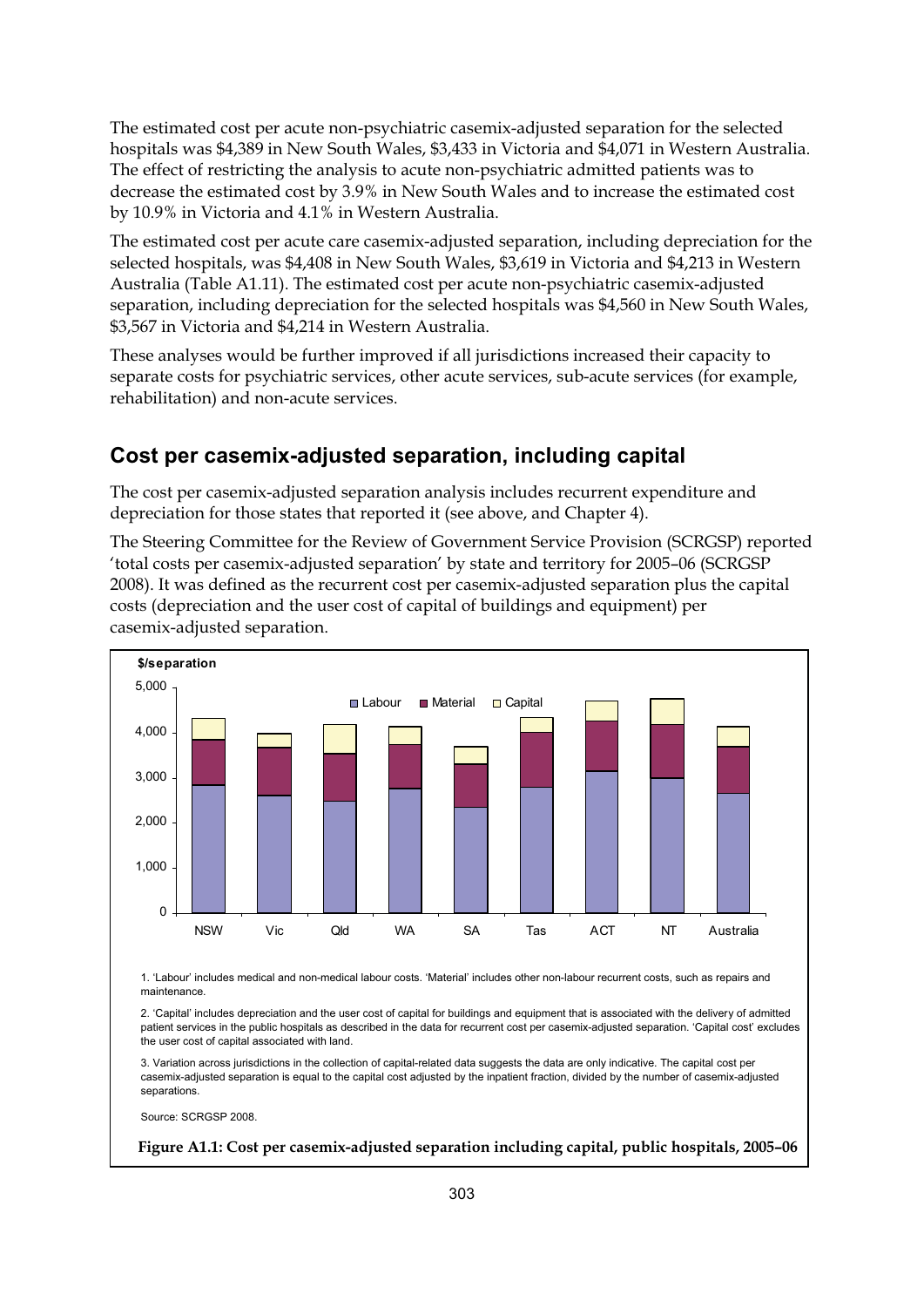'Depreciation is defined as the cost of consuming an asset's services. It is measured by the reduction in value of an asset over the financial year. The user cost of capital is the opportunity cost of the capital invested in an asset, and is equivalent to the return foregone from not using the funds to deliver other government services or to retire debt. Interest payments represent a user cost of capital, so are deducted from capital costs in all jurisdictions to avoid double counting' (SCRGSP 2008).

The total cost per casemix-adjusted separation by jurisdiction (including capital costs), as published by SCRGSP for 2005–06, is presented in Figure A1.1. The data exclude the user cost of capital associated with land. Excluding the user cost of capital for land, the total cost per casemix-adjusted separation ranged from \$4,735 in the Northern Territory to \$3,684 in South Australia (SCRGSP 2008).

Further details about the SCRGSP calculation of total cost per casemix-adjusted separation are available in the *Report on government services 2008* (SCRGSP 2008).

## **Relative stay index**

Relative stay indexes (RSIs) have been identified as indicators of efficiency and are presented in tables 2.3, 2.4, 4.1a–d, 4.2a–f, 4.12, 4.13, 12.1 and 12.2. They are calculated as the observed (actual) number of patient days for separations in selected AR-DRGs, divided by the number of expected patient days (based on national figures), standardised for casemix. An RSI greater than 1 indicates that an average patient's length of stay is higher than expected given the casemix for the group of separations of interest. An RSI of less than 1 indicates that the length of stay was less than expected.

The standardisation for casemix (based on AR-DRG version 5.1 and age of the patient for each separation) allows comparisons to be made that take into account variation in types of services provided, but does not take into account other influences on length of stay, such as Indigenous status.

The RSI method includes acute care separations only, and excludes separations for patients who died or were transferred within 2 days of admission, or with length of stay greater than 120 days. Excluded from the analysis were:

- AR-DRGs for rehabilitation (such as Z60A *Rehabilitation with catastrophic/severe complications or comorbidities*)
- predominantly same-day AR-DRGs (such as R63Z *Chemotherapy* and L61Z *Admit for renal dialysis*)
- AR-DRGs with a length of stay component in the definition (see Table A1.13) accompanying this report on the Internet)
- and *Error* AR-DRGs.

The analysis using AR-DRG versions 5.0/5.1 results in the exclusion of a greater number of AR-DRGs with a length of stay component in the definition than in AR-DRG version 4. In addition, some AR-DRGs no longer exist, and for some AR-DRGs which are named identically in both versions there are notable differences in the number of separations that are assigned to the AR-DRG when the data are grouped to both versions. For example in 2006–07, 297,739 separations were assigned to G44C *Other colonoscopy, sameday* in AR-DRG version 4.2 and 213,397 separations were assigned to G44C *Other colonoscopy, sameday* in AR-DRG version 5.1.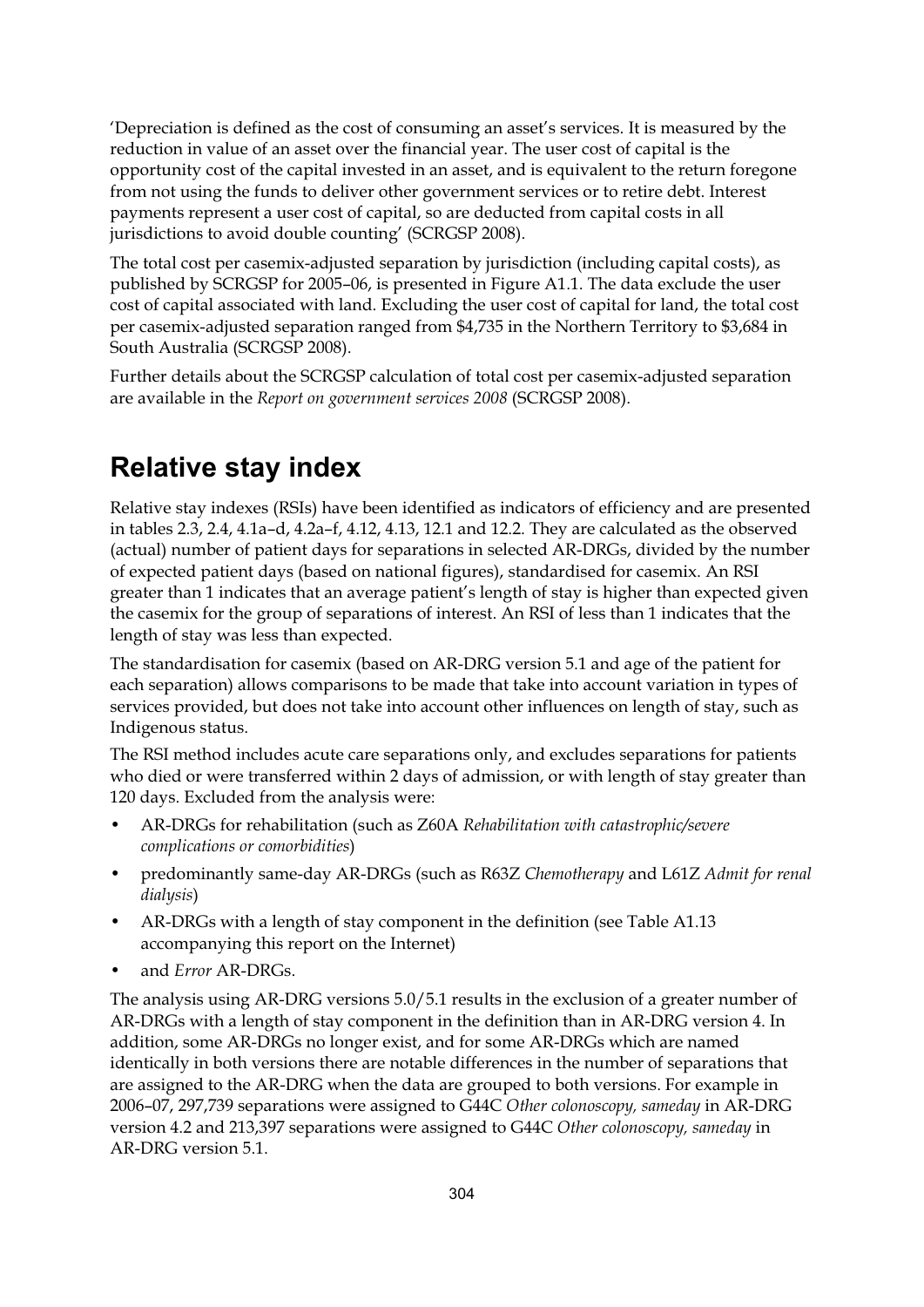Comparisons with *Australian hospital statistics 2003–04* (AIHW 2005a) and earlier reports should be made with caution, because (in general) the exclusion of additional AR-DRGs with a length of stay in the definition results in ratios slightly further from 1 than were produced by the AR-DRG version 4-based method. This results, for example, in slight increases in private hospital RSIs (0.5% overall) and slight decreases in public hospital RSIs (–0.1% overall).

#### **RSI standardisation methods**

Two methods are used for standardisation of the length of stay data, and are analogous to direct and indirect age-standardisation methods. The method used generally in this report is analogous to indirect standardisation where the national rates (average length of stay (ALOS)) for each AR-DRG (version 5.0/5.1) are applied to the relevant population of interest (number of separations for each AR-DRG in the hospital group) to derive the expected number of patient days. Indirect standardisation methods are generally used when rate information for the population of interest (ALOS for each AR-DRG in this analysis) is unknown or subject to fluctuation because of small population sizes. This method provides a measure of efficiency for a hospital, or group of hospitals, based on their actual activity. However, an indirectly standardised rate compares a group with a 'standard population rate' so, using this method, rates for different groups are not strictly comparable because each group has a different casemix to which the national ALOS data have been applied. Therefore, the indirectly standardised data for hospital groups should be compared with the national average of 1.00.

The second method is analogous to direct standardisation where the rate (ALOS) of each AR-DRG for the group of interest is multiplied by the national population (total number of separations in each AR-DRG) to derive the expected number of patient days. This method provides a measure of efficiency for a hospital, or group of hospitals, and is suitable if all or most AR-DRGs are represented in a hospital group. Direct standardisation methods are generally used where the populations and their characteristics are stable and reasonably similar, for example for total separations for New South Wales and Victoria.

Groups can be compared using directly standardised rates as the activity of each group is weighted using the same set of weights, namely the national casemix. However, the ALOS data for AR-DRGs which are not represented in a group need to be estimated. The method in this report uses an assumption that the missing AR-DRGs for the hospital group had a relative length of stay that was the same as that for the reported AR-DRGs for the hospital group, weighted by the national distribution of the reported AR-DRGs in the group. Another weakness of direct standardisation is that this method can scale up AR-DRGs to have an impact that does not reflect their relative volume in a hospital group. This weakness can be particularly problematic if the low-volume AR-DRGs are atypical.

Because of the weaknesses of the direct standardised method, this report mainly presents RSI information using the indirect standardised method. However, the direct standardised method has also been presented in Table 2.3 as a time series and in Table 4.12 by state and territory. This allows comparison between the two methods and more direct comparison for those jurisdictions and sectors for which the data are presented. Data for the direct standardised method in the public sector in the Northern Territory are suppressed in Table 4.12, because of problems with using the direct standardisation for hospital groups that reported a limited range of AR-DRGs. For public hospitals in the Northern Territory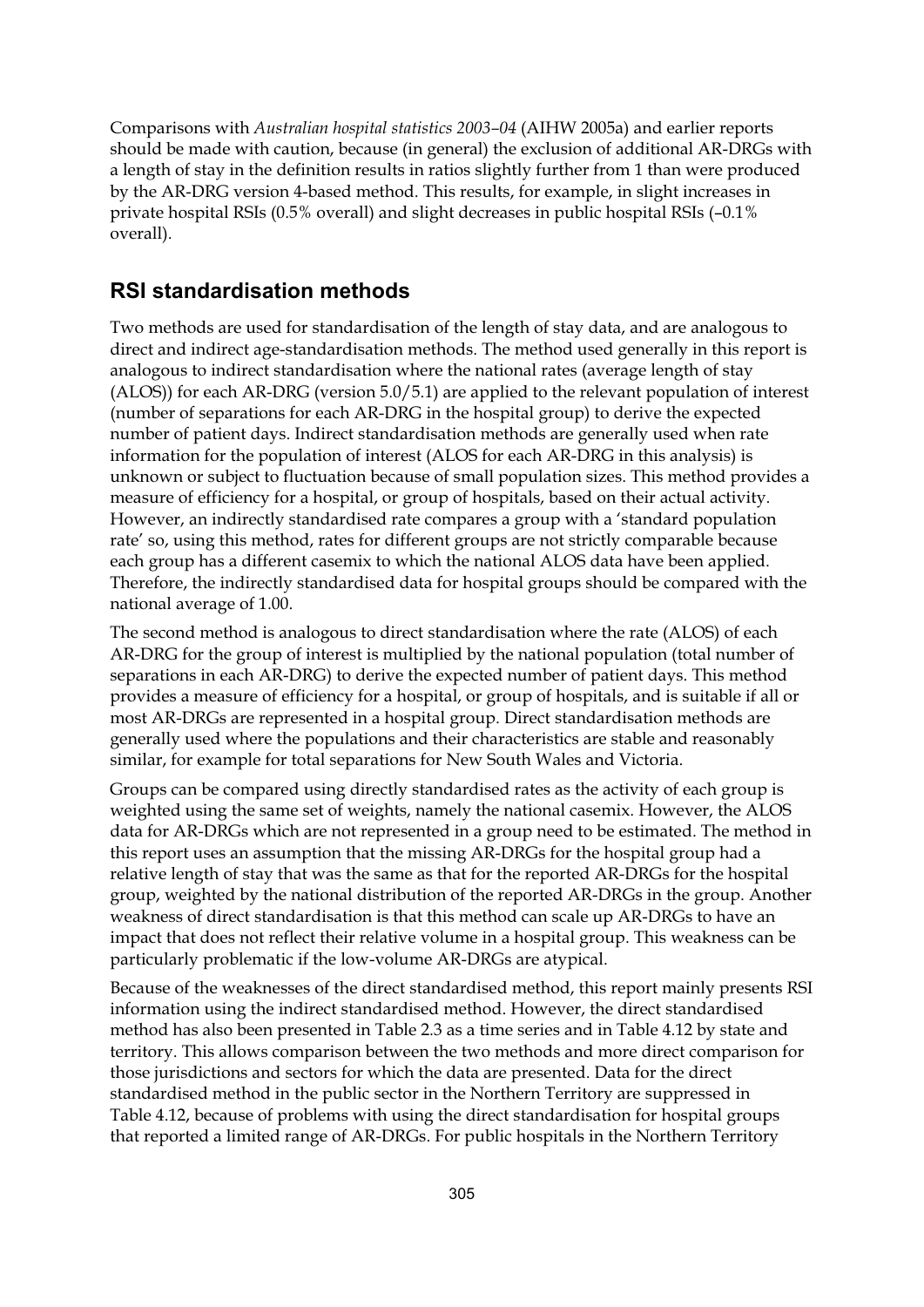fewer than 600 of the 635 DRGs used in the national RSI analysis are represented, so results are likely to have been affected by estimation of the missing ALOS data.

Table A1.12 shows the number of AR-DRGs represented in each cell in Table 4.12, so that the number of AR-DRGs for which ALOS was estimated can be derived. For those jurisdictions and sectors for which RSI statistics are presented in Table 4.12, there were between 604 and 635 AR-DRGs represented, meaning that ALOS data was estimated for up to 31 AR-DRGs.

### **Data on geographical location**

Data on geographical location are collected on hospitals in the National Public Hospital Establishments Database and on the area of usual residence of patients in the NHMD. These data have been provided as state or territory and Statistical Local Area (SLA, a small area unit within the Australian Bureau of Statistics Australian Standard Geographic Classification, ASGC) and/or postcode, and have been aggregated to Remoteness Areas.

The ASGC's remoteness structure categorises geographical areas in Australia into Remoteness Areas, described in detail on the ABS website <www.abs.gov.au>.

The classification is as follows:

- **Major Cities**
- Inner Regional
- Outer Regional
- Remote
- Very Remote.

#### **Geographical location of hospital**

The Remoteness Area of each public hospital was determined using geo-coded data (with latitude and longitude) for each hospital in 2001 or on the basis of its SLA, postcode or other location information as detailed in *Australian hospital statistics 2002–03* (AIHW 2004a).

Data on the Remoteness Area of hospitals are presented in Chapter 2 (Table 2.7) and Chapter 3 (Table 3.3).

#### **Geographical location of usual residence**

Data on the Remoteness Area of usual residence of admitted patients are presented in Figure 10 in the 'Hospitals at a glance' section and in tables 4.9, 8.12, 9.21 and A5.2. Data on the state or territory of usual residence are reported in Chapter 4 (tables 4.5, 4.6 and 4.7), Chapter 7 (tables 7.7, 7.8, 7.9 and 7.10), Chapter 9 (Table 9.20) and Appendix 5 (Table A5.1).

The data used for these tables were derived from data supplied by the states and territories for the NHMD on the area of usual residence of the patients. The *National health data dictionary* specifies that these data should be provided as the state or territory and the SLA of usual residence. Although most separations included data on the state or territory of usual residence, not all states and territories were able to provide information on the area of usual residence in the form of an SLA code. New South Wales, Victoria, Western Australia, Tasmania, the Australian Capital Territory and the Northern Territory were able to provide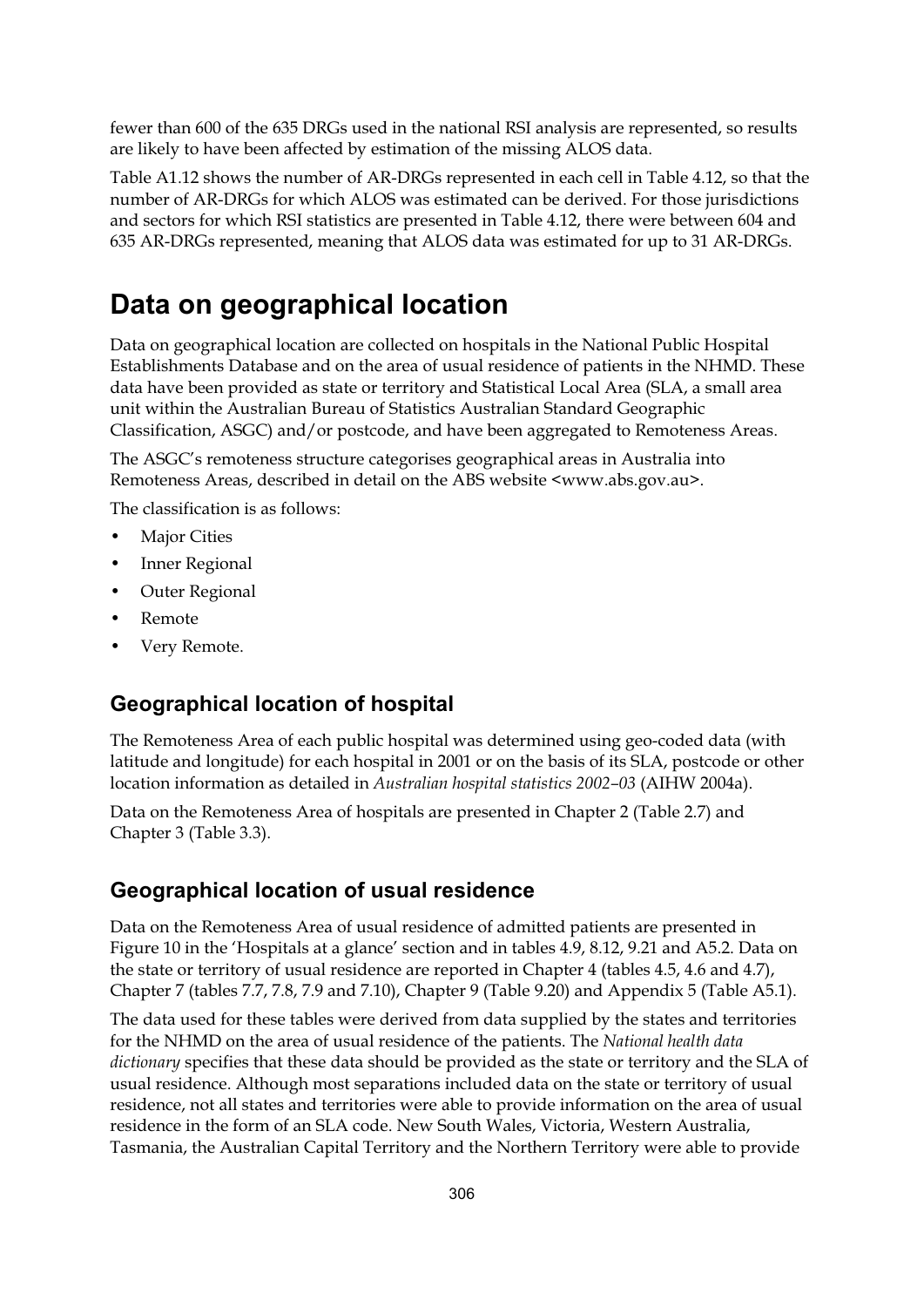SLA codes both for patients usually resident in the jurisdiction and for patients not usually resident in the jurisdiction. Queensland and South Australia provided SLA codes for patients usually resident in the jurisdiction and postcodes for patients not usually resident in the jurisdiction.

Where necessary, the AIHW mapped the supplied area of residence data for each separation to 2006 SLA codes and to Remoteness Area categories. This was undertaken on a probabilistic basis as necessary, using ABS concordance information describing the distribution of the population by postcode, Remoteness Areas and SLAs (2006 and previous years). The mapping process identified some missing or invalid codes, but about 99.5% of records were assigned 2006 SLA codes. For the remaining 0.5% of records, about 33% were for overseas residents, 10% were of no fixed abode, and the remainder not reported. Because of the probabilistic nature of this mapping, the SLA and Remoteness Area data for individual separations may not be accurate; however, the overall distribution of separations by geographical areas is considered useful.

#### **Socioeconomic advantage/disadvantage**

The Socio-Economic Indexes For Areas 2006 (termed SEIFA 2006 (ABS 2008)) are generated by the ABS using a combination of 2006 Census data such as income, education, health problems/disability, access to Internet, occupation/unemployment, wealth and living conditions, dwellings without motor vehicles, rent paid, mortgage repayments, and dwelling size. Composite scores are averaged across all people living in areas and defined for areas based on the Census collection districts. However, they are also compiled for higher levels of aggregation including SLA. The SEIFAs are described in detail on the ABS website <www.abs.gov.au>.

The SEIFA Index of Relative Advantage and Disadvantage was generated by the ABS using a combination of Census data, including variables measuring both advantage and disadvantage. The relative advantage and disadvantage scores indicate the collective socioeconomic status of the people living in an area, with reference to the situation and standards applying in the wider community at a given point in time. A relatively disadvantaged area is likely to have a high proportion of relatively disadvantaged people. However, such an area is also likely to contain people who are not disadvantaged, as well as people who are relatively advantaged.

Separation rates by quintile of advantage/disadvantage were generated by the AIHW by using the SEIFA scores for this index for the SLA of usual residence of the patient reported for each separation. The most disadvantaged quintile represents the areas containing the 20% of the population with the least advantage/most disadvantage, and the most advantaged quintile represents the areas containing the 20% of the population with the least disadvantage/most advantage.

## **Patient election status and funding source categories**

From 2002–03 to 2005–06, Table 7.1 was based on Admitted patient election status, Medicare eligibility status and Funding source for hospital patient. For 2006–07, the data for Table 7.1 was based on Admitted patient election status and Funding source for hospital patient.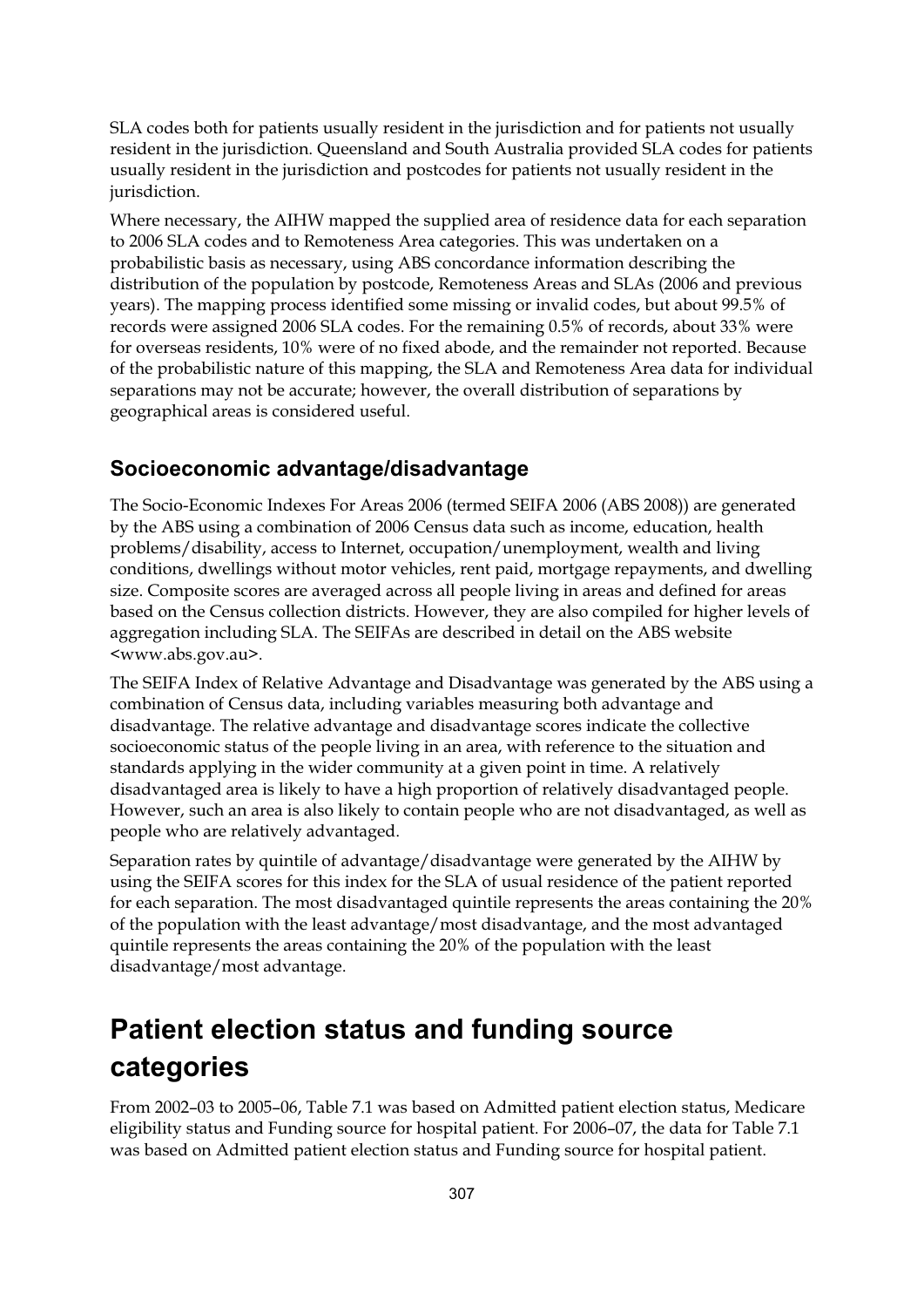Tables 7.2 to 7.5 have been based on the data elements Admitted patient election status and Funding source for hospital patient for 2006–07.

 For *Australian hospital statistics* from 2002–03 to this report, *Public patients* and *Private patients* have been categorised as detailed previously in the conventions section.

Due to changes in the data elements used for these tables over time, caution should be used when making comparisons over time (tables 7.1, 9.6, 10.6 and 12.6) as the categories presented are not directly comparable. In particular, before 2002–03, there was some variation between jurisdictions in the use of the data element Admitted patient election status, with some states and territories using this element to reflect the patient's choice of room or doctor and others to reflect the funding source.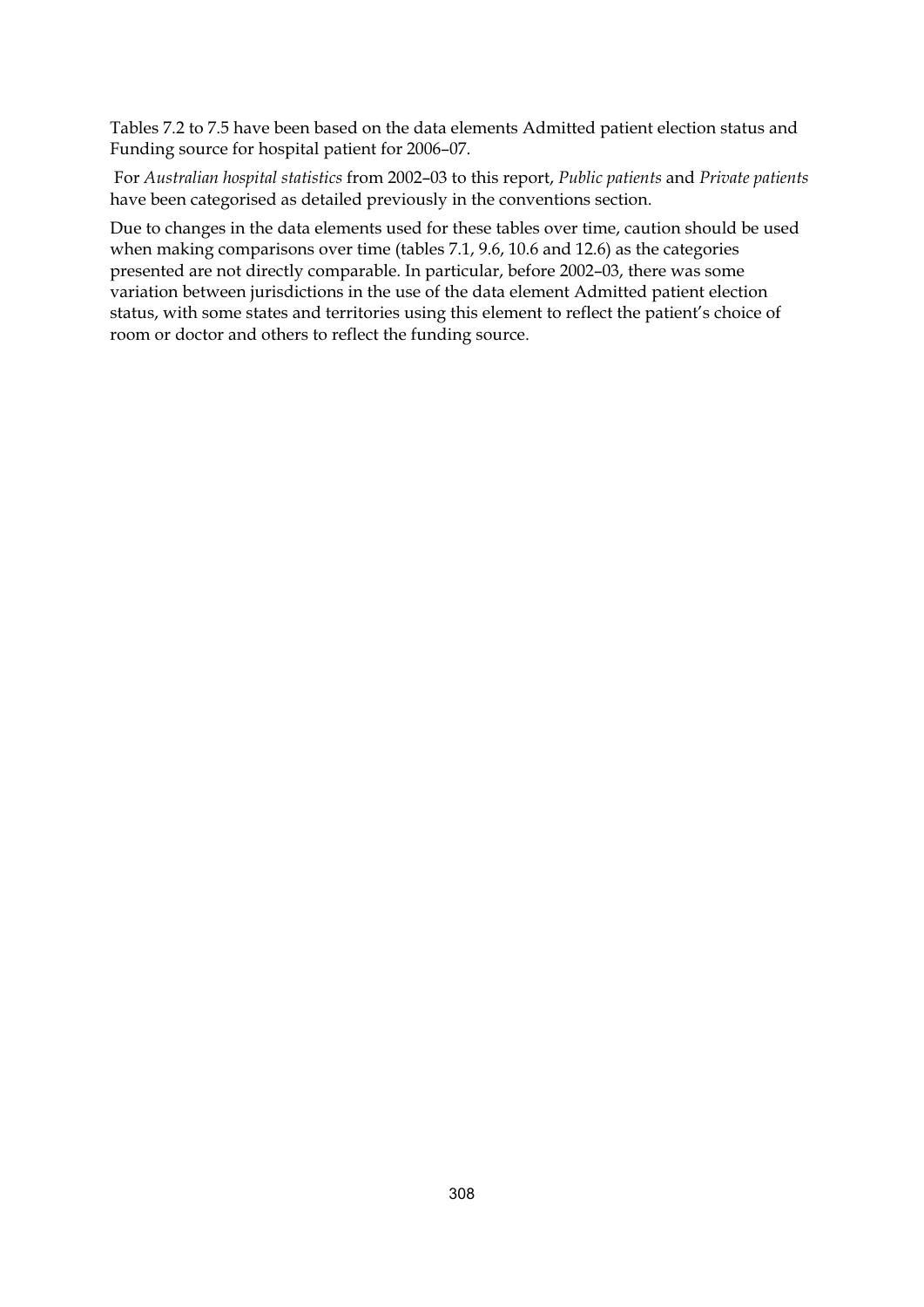| One diagnosis code only<br>Separations <sup>(b)</sup><br>Public hospitals<br>Hospital sector |                          | ۊ                | Ξ       | ≸              | SA                | Tas     | <b>ACT</b>       | 5             | Total     |
|----------------------------------------------------------------------------------------------|--------------------------|------------------|---------|----------------|-------------------|---------|------------------|---------------|-----------|
|                                                                                              |                          |                  |         |                | Number            |         |                  |               |           |
|                                                                                              |                          |                  |         |                |                   |         |                  |               |           |
|                                                                                              | 1,462,129                | 1,314,242        | 784,630 | 450,896        | 390,647           | 97,156  |                  | 85,813        | 4,661,280 |
|                                                                                              | 419,335                  | 367,743          | 220,552 | 92,436         | 115,086           | 24,072  | 75,767<br>35,440 | 8,948         | 283,612   |
| Two diagnosis codes only                                                                     | 1,510<br>40 <sub>1</sub> | 424, 827         | 217,291 | 120,444        | 108,113           | 29,704  | 14,599           | 47,004        | 1,363,492 |
| Three diagnosis codes only                                                                   | 195,721                  | 182,778          | 117,736 | 92,838         | 55,226            | 15,932  | 8,456            | 7,958         | 676,645   |
| Four diagnosis codes only                                                                    | 132,759                  | 109,688          | 72,090  | 47,414         | 34,996            | 8,358   | 5,391            | 5,950         | 416,646   |
| Five or more diagnosis codes                                                                 | 309,727                  | 229,206          | 156,961 | 97,764         | 77,226            | 19,090  | 11,881           | 15,953        | 917,808   |
| Mean diagnosis codes per separation                                                          | 3.2                      | 3.0              | 3.2     | 3.4            | 3.1               | 3.1     | 2.7              | 3.3           | 3.1       |
| Maximum number of diagnosis codes                                                            | 48                       | $\overline{4}$   | 65      | 61             | 29                | 52      | 43               | $\frac{3}{4}$ |           |
| Private hospitals                                                                            |                          |                  |         |                |                   |         |                  |               |           |
| Separations <sup>(b)</sup>                                                                   | 808,376                  | 761,417          | 742,014 | 289,163        | 229,324           | ۹.      | n.p.             | ن<br>ء        | 2,941,637 |
| One diagnosis code only                                                                      | 283,712                  | 272,876          | 228,932 | 95,607         | 76,592            | ρ.<br>Γ | ρ.<br>Γ          | نې<br>D       | 1,000,853 |
| Two diagnosis codes only                                                                     | 216,847                  | 239,226          | 221,363 | 83,945         | 72,886            | n.p.    | n.p.             | ؋<br>¤        | 868,229   |
| Three diagnosis codes only                                                                   | 1,468<br>141             | 119, 161         | 128,330 | 54,038         | 33,808            | n.p.    | n.p.             | ن<br>P        | 493,397   |
| Four diagnosis codes only                                                                    | 73,749                   | 58,250           | 69,961  | 23,302         | 18,439            | ρ.      | n.p.             | ρ.<br>Γ       | 252,139   |
| Five or more diagnosis codes                                                                 | 92,600                   | 68,791           | 93,428  | 32,271         | 27,599            | ρ.      | n.p.             | م.<br>c       | 323,905   |
| Mean diagnosis codes per separation                                                          | 2.5                      | 2.4              | 2.6     | 2.6            | 2.6               | n.p.    | n.p.             | م<br>ء        | 2.5       |
| Maximum number of diagnosis codes                                                            | $\overline{c}$           | 38               | SS      | $\ddot{4}$     | $\infty$          | n.p.    | $\Omega$         | n.p.          |           |
|                                                                                              |                          |                  |         |                | Per cent          |         |                  |               |           |
| Public hospitals                                                                             |                          |                  |         |                |                   |         |                  |               |           |
| One diagnosis code only                                                                      | 28.7                     | 28.0             | 28.1    | 20.5           | 29.5              | 24.8    | 46.8             | 10.4          | 27.6      |
| Two diagnosis codes only                                                                     | 27.5                     | 32.3             | 27.7    | 26.7           | 27.7              | 30.6    | 19.3             | 54.8          | 29.3      |
| Three diagnosis codes only                                                                   | 13.4                     | 13.9             | 15.0    | 20.6           | 14.1              | 16.4    | 11.2             | 9.3           | 14.5      |
| Four diagnosis codes only                                                                    | $\overline{9}$ .         | $8.\overline{3}$ | 9.2     | 10.5           | 9.0               | 8.6     | $\sum$           | 6.9           | 8.9       |
| Five or more diagnosis codes                                                                 | 21.2                     | 17.4             | 20.0    | 21.7           | 19.8              | 19.6    | 15.7             | 18.6          | 19.7      |
| Private hospitals                                                                            |                          |                  |         |                |                   |         |                  |               |           |
| One diagnosis code only                                                                      | 35.1                     | 36.0             | 30.9    | 33.1           | 33.4              | ن<br>ء  | n.p.             | n.p.          | 34.1      |
| Two diagnosis codes only                                                                     | 26.8                     | 31.5             | 29.8    | 29.0           | 31.8              | ρ.      | ف<br>ع           | ρ.<br>Γ       | 29.5      |
| Three diagnosis codes only                                                                   | 17.5                     | 15.7             | 17.3    | 18.7           | 14.7              | n.p.    | ف<br>ع           | ρ.<br>Π       | 16.8      |
| Four diagnosis codes only                                                                    | $\overline{9}$ .         | $\overline{7.7}$ | 9.4     | $\overline{8}$ | $\overline{8}$ .0 | ن<br>P  | n.p.             | نې<br>D       | 8.6       |
| Five or more diagnosis codes                                                                 | 11.5                     | $\overline{9}$ . | 12.6    | 11.2           | 12.0              | n.p.    | n.p.             | م<br>ء        | 11.0      |

રૂ<br>૦ ँ<br>त∑ (a) separations for wincin the care type was reported as ine woorn with no qualitie (b) Codes reporting external causes of injury and poisoning were not included.<br>(c) Includes separations for which no diagnosis codes were

(b) Codes reporting external causes of injury and poisoning were not included. (c) Includes separations for which no diagnosis codes were reported.

*Note:* The Institute requested up to 50 diagnosis codes to be reported.

309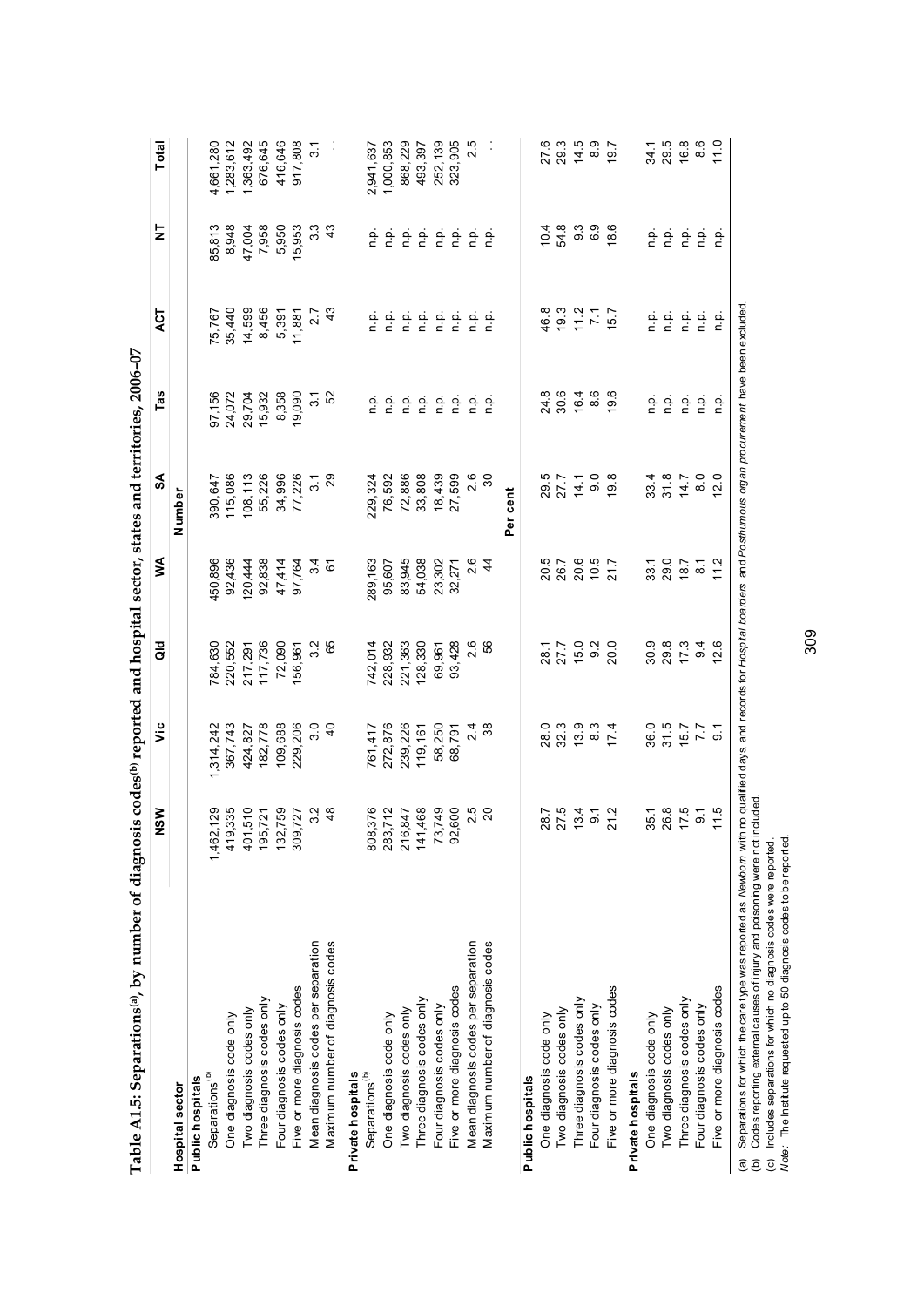| Table A1.6: Separations(a), by number of procedure codes reported and hospital sector, states and territories, 2006-07                               |                                       |                                   |                  |                                     |                                                                                                          |                 |                                                             |                    |                             |
|------------------------------------------------------------------------------------------------------------------------------------------------------|---------------------------------------|-----------------------------------|------------------|-------------------------------------|----------------------------------------------------------------------------------------------------------|-----------------|-------------------------------------------------------------|--------------------|-----------------------------|
|                                                                                                                                                      | NSW                                   | ۊ                                 | ă                | ⋚                                   | న్                                                                                                       | Tas             | <b>ACT</b>                                                  | 5                  | Total                       |
| Hospital sector                                                                                                                                      |                                       |                                   |                  |                                     | Number                                                                                                   |                 |                                                             |                    |                             |
| Public hospitals                                                                                                                                     |                                       |                                   |                  |                                     |                                                                                                          |                 |                                                             |                    |                             |
| Separations <sup>(D)</sup>                                                                                                                           | ,129<br>1,462,                        | 1,314,242                         | 784,630          | 450,896                             | 390,647                                                                                                  | 97,156          | 75,767                                                      | 85,813             | 4,661,280                   |
| No procedure reported                                                                                                                                | 685<br>396                            | 295,858                           | 227,000          | 84,627                              | 96,695                                                                                                   | 25,295          | 13,465                                                      | 20,695             | 1,160,320                   |
| One procedure code only                                                                                                                              | ,681<br>437                           | 481,910                           | 258,126          | 168,735                             | 134,329                                                                                                  | 32,987          | 31,666                                                      | 45,136             | 1,590,570                   |
| Two procedure codes only                                                                                                                             | ,869<br>259                           | 237,302                           | 133,561          | 89,681                              | 76,525                                                                                                   | 17,330          | 13, 151                                                     | 9,931              | 837,350                     |
| Three procedure codes only                                                                                                                           | 983<br>160                            | 127,970                           | 71,249           | 48,394                              | 39,529                                                                                                   | 9,114           | 7,883                                                       | 4,555              | 469,677                     |
| Four procedure codes only                                                                                                                            | ,287<br>$\overline{8}$                | 65,290                            | 36,253           | 23,950                              | 18,097                                                                                                   | 4,672           | $3,783$<br>$5,819$<br>$2.2$                                 | 2,071              | 235,403                     |
| Five or more procedure codes                                                                                                                         | 125                                   | 105,                              | 58,441           | 35,509<br>2.3<br>93                 | 25,472                                                                                                   | 7,758<br>2.4    |                                                             |                    | 367,960                     |
| Mean procedure codes per separation                                                                                                                  | 624<br>2.5                            | $\frac{912}{2.3}$                 | 2.4              |                                     | 2.2                                                                                                      |                 |                                                             | 3,425              | 2.4                         |
| Maximum number of procedure codes                                                                                                                    | 50                                    | $\overline{4}$                    | 50               |                                     | 25                                                                                                       | 50              | $\frac{8}{4}$                                               | $\overline{30}$    |                             |
| Private hospitals                                                                                                                                    |                                       |                                   |                  |                                     |                                                                                                          |                 |                                                             |                    |                             |
| Separations <sup>(b)</sup>                                                                                                                           | ,376<br>808                           | 761,417                           | 742,014          | 289,163                             | 229,324                                                                                                  | ۹.              | ن<br>ء                                                      | ۹.                 | 2,941,637                   |
| No procedure reported                                                                                                                                | ,403<br>29                            | 79,020                            | 55,925           | 17,479                              | 14,643                                                                                                   | ن<br>م          |                                                             |                    | 196,470                     |
| One procedure code only                                                                                                                              | 158                                   | 180,358                           | 213,896          | 77,427                              | 55,227                                                                                                   |                 | 후 후 후<br>후 후 후                                              |                    | 706,140                     |
| Two procedure codes only                                                                                                                             | 618<br>294                            | 256,918                           | 251,704          | 89,460                              | 74,356                                                                                                   | ن ۾<br>ح        |                                                             |                    | 1,006,054                   |
| Three procedure codes only                                                                                                                           | ,882<br>185                           | 130,002                           | 119,457          | 49,450                              | 42,867                                                                                                   |                 |                                                             |                    | 547,954                     |
| Four procedure codes only                                                                                                                            | ,882<br>64                            | 48,960                            | 43,084           | 22,393                              | 18,074                                                                                                   | 후 후             |                                                             |                    | 205,126                     |
| Five or more procedure codes                                                                                                                         | 278<br>75                             | 66,159                            | 57,948           | 32,954                              | 24,157                                                                                                   | ρ.<br>Γ         | $\begin{array}{ccc}\n 2 & 2 & 3 \\ 3 & 2 & 3\n \end{array}$ |                    | 265,749                     |
| Mean procedure codes per separation                                                                                                                  | 2.6                                   | 2.5                               | 2.4              | 2.6                                 | 2.6                                                                                                      | غ<br>م          | n.p.                                                        |                    | 2.5                         |
| Maximum number of procedure codes                                                                                                                    | 20                                    | $\overline{4}$                    | 50               | 50                                  | 25                                                                                                       | غ               | .<br>۹.                                                     | نو                 |                             |
|                                                                                                                                                      |                                       |                                   |                  |                                     | Per cent                                                                                                 |                 |                                                             |                    |                             |
| Public hospitals                                                                                                                                     |                                       |                                   |                  |                                     |                                                                                                          |                 |                                                             |                    |                             |
| No procedure reported                                                                                                                                |                                       | 22.5                              | 28.9             | 18.8                                | 24.8                                                                                                     | 26.0            | 17.8                                                        | 24.1               | 24.9                        |
| One procedure code only                                                                                                                              |                                       | 36.7                              | 32.9<br>17.0     | 37.4                                |                                                                                                          | 34.0<br>17.8    |                                                             |                    |                             |
| Two procedure codes only                                                                                                                             | $27.980$<br>$7.980$<br>$7.7$<br>$7.7$ | 18.1                              |                  |                                     | $34.6$<br>$19.6$<br>$10.1$                                                                               |                 | $41.8$<br>17.4                                              | 52.6<br>11.6       |                             |
| Three procedure codes only                                                                                                                           |                                       | 0<br>0<br>0<br>0<br>0<br>0<br>0   | $\overline{9}$ . | 5 5 7 9 7<br>6 7 9 9 9<br>6 7 9 9 7 |                                                                                                          | $9400$<br>$400$ | $7.7$<br>5.0<br>7.7                                         |                    | $34.1$<br>$18.0$<br>$10.1$  |
| Four procedure codes only                                                                                                                            | 6.6<br>6.0                            |                                   | $4.6$<br>7.4     |                                     | $4.6$<br>6.5                                                                                             |                 |                                                             |                    | $\frac{6}{7}$ . 3           |
| Five or more procedure codes                                                                                                                         |                                       |                                   |                  |                                     |                                                                                                          |                 |                                                             |                    |                             |
| Private hospitals                                                                                                                                    |                                       |                                   |                  |                                     |                                                                                                          |                 |                                                             |                    |                             |
| No procedure reported                                                                                                                                | 3.6                                   | 10.4                              | 7.5              | 6.0                                 | 6.4                                                                                                      | n.p.            |                                                             |                    | 6.7                         |
| One procedure code only                                                                                                                              | 19.6                                  | 23.7                              | 28.8             | 26.8                                | 24.1                                                                                                     | غ<br>ج          | a a a a a a<br>c c c c c c                                  | 후 후                | 24.0                        |
| Two procedure codes only                                                                                                                             | 36.4                                  | $33.7$<br>$5.7$<br>$6.7$<br>$8.7$ | 33.9<br>16.1     | 30.9<br>17.1                        | $32.4$<br>18.7                                                                                           | n.p.            |                                                             | 후 후 후 후<br>후 후 후 후 | $34000$<br>$7600$<br>$7600$ |
| Three procedure codes only                                                                                                                           | 23.0                                  |                                   |                  |                                     |                                                                                                          | ρ.              |                                                             |                    |                             |
| Four procedure codes only                                                                                                                            | 8.3<br>9.3                            |                                   | 5.8<br>7.8       | $\overline{z}$                      | $7.9$<br>10.5                                                                                            | .م<br>م         |                                                             |                    |                             |
| Five or more procedure codes                                                                                                                         |                                       |                                   |                  | 11.4                                |                                                                                                          | غ<br>a          |                                                             |                    |                             |
| Separations for which the care type was reported as Newbom with<br>$\widehat{a}$                                                                     |                                       |                                   |                  |                                     | no qualified days, and records for Hospital boarders and Posthumous organ procurement have been excluded |                 |                                                             |                    |                             |
| Includes separations for which no procedure codes were reported.<br>Note: The AIHW requested up to 50 proce dure codes to be reported.<br>$\ddot{e}$ |                                       |                                   |                  |                                     |                                                                                                          |                 |                                                             |                    |                             |

- 5  $\ddot{\phantom{0}}$  $\frac{1}{2}$ ्र<br>प - 1 ة<br>وب

*Note:* The AIHW requested up to 50 procedure codes to be reported.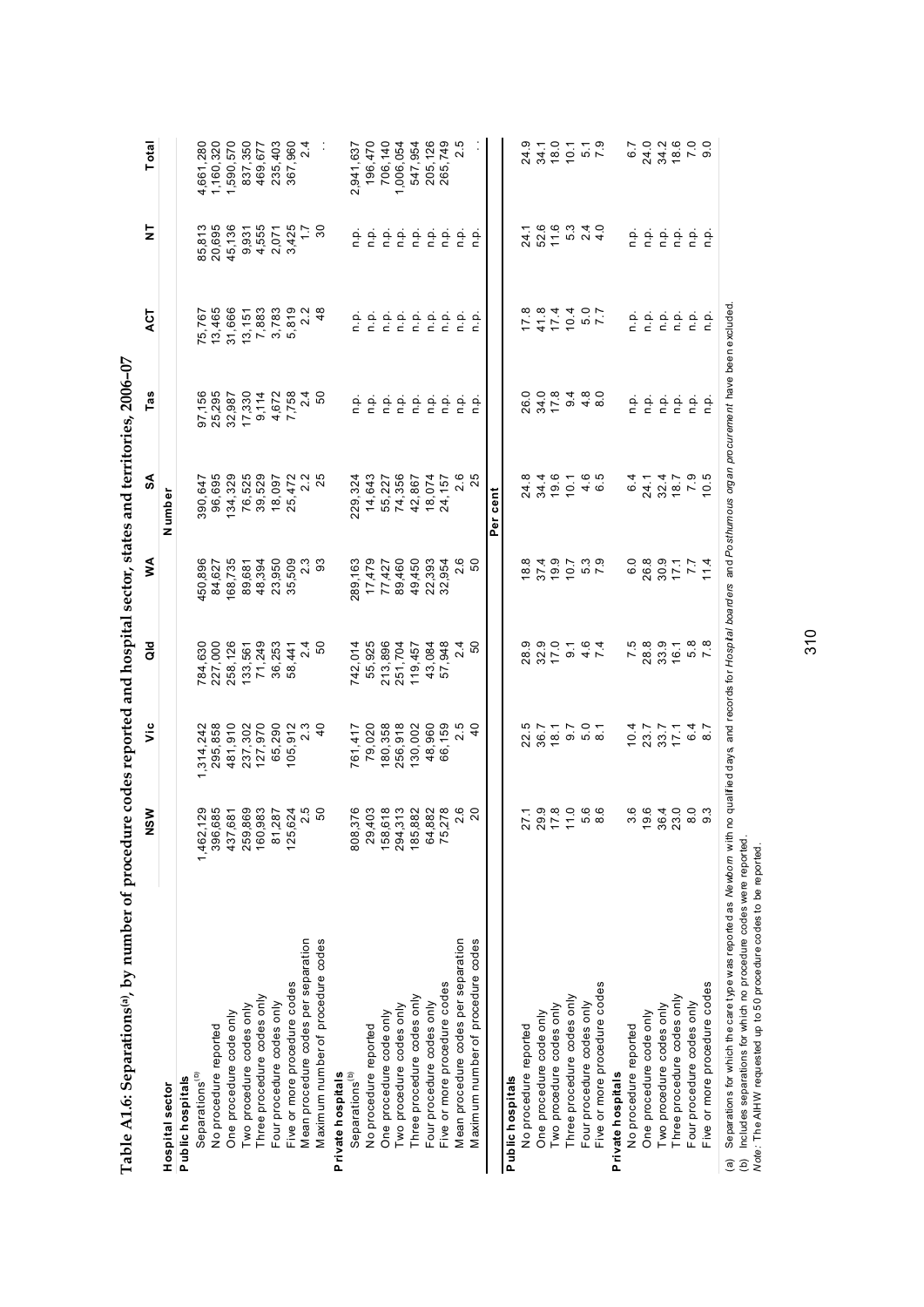| Table A1.7: Separation(*) statistics for selected adjacent AR-DRGs(*), by hospital sector, states and territories, 2006-07 |                       |               |               |               |               |               |               |                  |               |
|----------------------------------------------------------------------------------------------------------------------------|-----------------------|---------------|---------------|---------------|---------------|---------------|---------------|------------------|---------------|
|                                                                                                                            | <b>NSW</b>            | ۊ             | ਰ<br>ਹ        | ⋚             | SA            | Tas           | ă             | $\sum_{i=1}^{n}$ | Total         |
| All adjacent AR-DRGs split by complications only<br>Public hospitals                                                       |                       |               |               |               |               |               |               |                  |               |
| Separations                                                                                                                | 464,314               | 358,293       | 239,092       | 120,023       | 109,984       | 31,597        | 20,654        | 18,400           | 1,362,357     |
| Raw proportion in lowest resource level AR-DRG                                                                             | 0.64                  | 0.65          | 0.66          | 0.65          | 0.64          | 0.70          | 0.66          | 0.57             | 0.65          |
| Standardised proportion in lowest resource level AR-DRG                                                                    | 0.66                  | 0.64          | 0.67          | 0.66          | 0.64          | 0.70          | 0.67          | 0.58             | 0.66          |
| 95% confidence interval of proportion                                                                                      | $0.65 - 0.66$         | $0.64 - 0.65$ | $0.67 - 0.68$ | $0.65 - 0.66$ | $0.64 - 0.64$ | $0.69 - 0.71$ | $0.66 - 0.68$ | $0.58 - 0.59$    | $0.66 - 0.66$ |
| Private hospitals                                                                                                          |                       |               |               |               |               |               |               |                  |               |
| Separations                                                                                                                | 144,118               | 143,492       | 143,995       | 55,476        | 47,945        | ن<br>ء        |               |                  | 558,913       |
| Raw proportion in lowest resource level AR-DRG                                                                             | 0.76<br>0.70          | 0.73          | 0.74          | 0.75          | 0.74          | ρ.<br>Γ       | ن في<br>د د   | ءِ جو<br>ذ ج     | 0.74          |
| Standardised proportion in lowest resource level AR-DRG                                                                    |                       | 0.70          | 0.69          | 0.70          | 0.67          | n.p.          | n.p.          | م.<br>n          | 0.70          |
| 95% confidence interval of proportion                                                                                      | $0.70 - 0.70$         | $0.69 - 0.70$ | $0.69 - 0.70$ | $0.69 - 0.70$ | $0.66 - 0.68$ | ءِ<br>ء       | n.p.          | ءِ<br>ت          | $0.69 - 0.70$ |
| Adjacent AR-DRGs with a moderate complication as the lowest                                                                | resource level AR-DRG |               |               |               |               |               |               |                  |               |
| Public hospitals                                                                                                           |                       |               |               |               |               |               |               |                  |               |
| Separations                                                                                                                | 175,265               | 129,463       | 92,979        | 44,641        | 38,717        | 11,196        | 8,023         | 7,734            | 508,018       |
| Standardised proportion in lowest resource level AR-DRG                                                                    | 0.54                  | 0.52          | 0.57          | 0.53          | 0.52          | 0.58          | 0.57          | ن<br>غ           | 0.54          |
| 95% confidence interval of proportion                                                                                      | $0.54 - 0.55$         | $0.51 - 0.52$ | $0.57 - 0.58$ | $0.53 - 0.54$ | $0.52 - 0.53$ | $0.57 - 0.59$ | $0.55 - 0.58$ | o.<br>C          | $0.54 - 0.54$ |
| Private hospitals                                                                                                          |                       |               |               |               |               |               |               |                  |               |
| Separations                                                                                                                | 33,981                | 37,642        | 36,361        | 15,421        | 11,609        | ن<br>غ        | ن<br>ء        | ءِ<br>ت          | 142,149       |
| Standardised proportion in lowest resource level AR-DRG                                                                    | 0.53                  | 0.53          | 0.54          | 0.54          | 0.50          | ءِ<br>ت       | ف<br>ء        | ف<br>n           | 0.53          |
| 95% confidence interval of proportion                                                                                      | $0.53 - 0.54$         | $0.52 - 0.53$ | $0.53 - 0.54$ | $0.53 - 0.55$ | $0.49 - 0.5$  | ρ.<br>Γ       | n.p.          | ρ.<br>Γ          | $0.53 - 0.54$ |

| $\frac{1}{2}$                |
|------------------------------|
|                              |
|                              |
|                              |
|                              |
|                              |
|                              |
|                              |
|                              |
|                              |
|                              |
|                              |
|                              |
|                              |
|                              |
|                              |
|                              |
|                              |
|                              |
|                              |
|                              |
|                              |
|                              |
|                              |
|                              |
|                              |
|                              |
|                              |
|                              |
|                              |
|                              |
|                              |
|                              |
|                              |
|                              |
| $\mathbf{p}$ of $\mathbf{p}$ |
|                              |
|                              |
|                              |
|                              |
|                              |
| $\overline{\phantom{a}}$     |
|                              |
|                              |
|                              |
|                              |
|                              |
|                              |
|                              |
|                              |
|                              |
|                              |
|                              |
|                              |
|                              |
| ֦֘                           |
|                              |
|                              |
| ֕<br>l                       |
|                              |
| į                            |
| ١<br>l<br>j<br>l             |
| I<br>֠                       |
|                              |
| I<br>I                       |
|                              |
| i                            |
| J<br>i                       |
| í<br>ļ<br>I                  |

| I<br>י |
|--------|
|        |
|        |
|        |
|        |
|        |
|        |
| l      |
|        |
|        |
|        |
| l      |
| ì      |

| Adjacent DRGs with a severe or catastrophic complication as | the lowest resource level AR-DRG                       |                              |                              |                                 |                             |                |                                                                                     |                        |                              |
|-------------------------------------------------------------|--------------------------------------------------------|------------------------------|------------------------------|---------------------------------|-----------------------------|----------------|-------------------------------------------------------------------------------------|------------------------|------------------------------|
| Public hospitals                                            |                                                        |                              |                              |                                 |                             |                |                                                                                     |                        |                              |
| Separations                                                 |                                                        |                              |                              |                                 |                             |                |                                                                                     |                        |                              |
| Standardised proportion in lowest resource level AR-DRG     | 289,049<br>0.71<br>0.71-0.72                           | 228,830<br>0.71              | 146,113<br>0.73<br>0.72-0.73 | 75, 382<br>0.72<br>0.71-0.72    | 71,267<br>0.70              | 20,401<br>0.77 | $12,631$<br>0.73                                                                    | 10,666<br>n.p.<br>n.p. | 854,339<br>0.72              |
| 95% confidence interval of proportion                       |                                                        | $0.71 - 0.71$                |                              |                                 | $7.69 - 0.70$               | $0.75 - 0.78$  | $0.71 - 0.74$                                                                       |                        | $0.72 - 0.72$                |
| Private hospitals                                           |                                                        |                              |                              |                                 |                             |                |                                                                                     |                        |                              |
| Separations                                                 |                                                        |                              |                              |                                 |                             | ن<br>E         | م.<br>-                                                                             |                        |                              |
| Standardised proportion in lowest resource level AR-DRG     | $\begin{array}{c} 110,137 \\ 0.79 \\ 95.0 \end{array}$ | 105,850<br>87.0<br>87.0-87.0 | 82'0-22'0<br>24'0<br>FS9'20L | 40,055<br>0.70<br>87.0<br>88.04 | 36,336<br>0.76<br>0.75-0.76 | n.p.           |                                                                                     |                        | 416,764<br>0.78<br>0.78–0.78 |
| 95% confidence interval of proportion                       |                                                        |                              |                              |                                 |                             | n.p.           | $\begin{array}{ccc} \mathbf{0} & \mathbf{0} \\ \mathbf{1} & \mathbf{0} \end{array}$ |                        |                              |

*(continued)*

 $(continued)$ 

416,764<br>0.78<br>0.78-0.78

854,339<br>0.72<br>0.72-0.72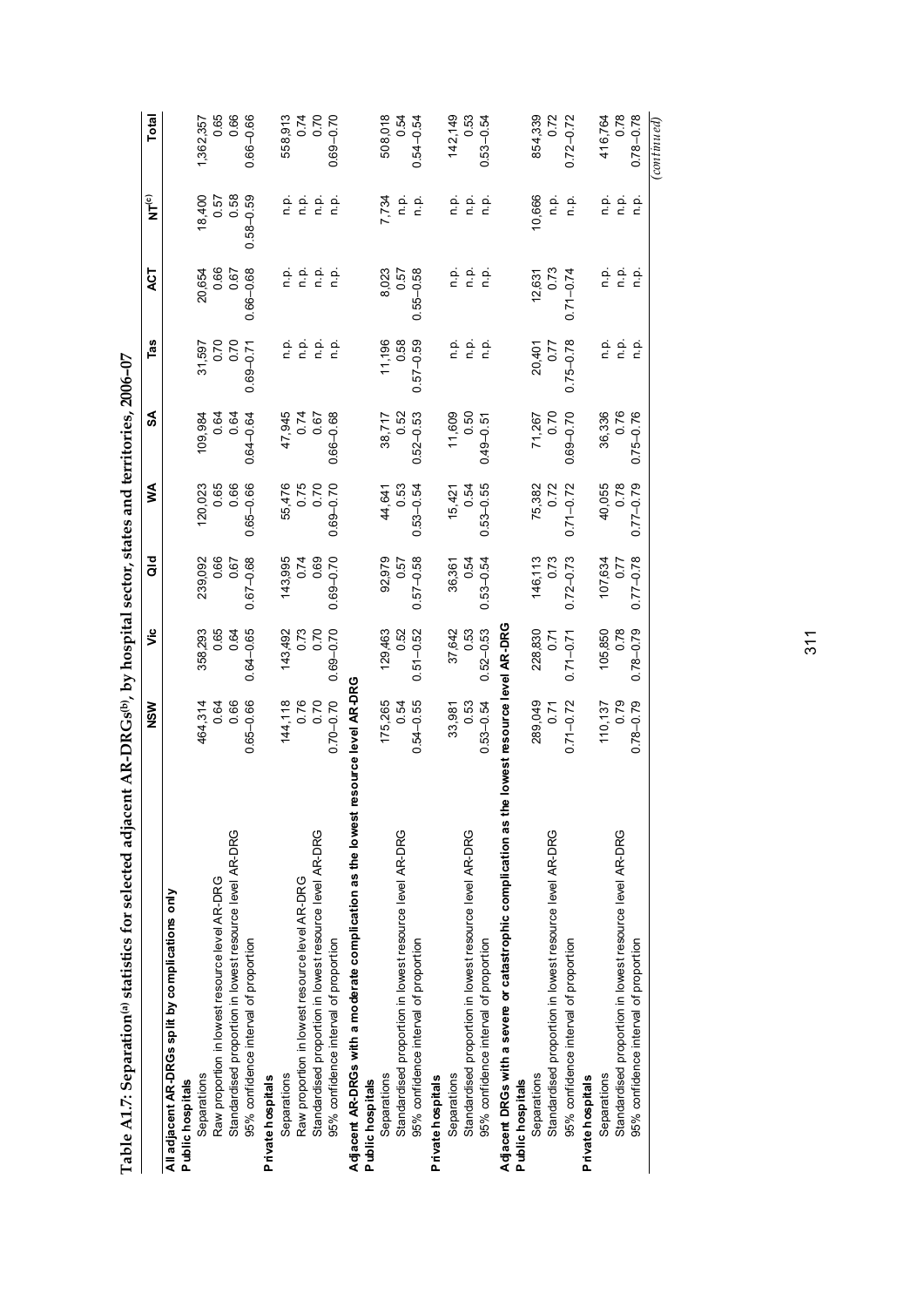| Table A1.7 (continued): Separation <sup>(a)</sup> statistics for sel                                                                                                                                                                                                                                                                                                     | lected adjacent AR-DRGs( <sup>b</sup> ), by hospital sector, states and territories, 2006–07 |               |               |               |               |               |               |               |               |
|--------------------------------------------------------------------------------------------------------------------------------------------------------------------------------------------------------------------------------------------------------------------------------------------------------------------------------------------------------------------------|----------------------------------------------------------------------------------------------|---------------|---------------|---------------|---------------|---------------|---------------|---------------|---------------|
|                                                                                                                                                                                                                                                                                                                                                                          | <b>NSW</b>                                                                                   | ۊ             | ਰ<br>ਹ        | ≸             | SA            | Tas           | 42            | $N T^{(c)}$   | Total         |
| Adjacent AR-DRGs classified as major medical conditions                                                                                                                                                                                                                                                                                                                  |                                                                                              |               |               |               |               |               |               |               |               |
| Public hospitals                                                                                                                                                                                                                                                                                                                                                         |                                                                                              |               |               |               |               |               |               |               |               |
| Separations                                                                                                                                                                                                                                                                                                                                                              | 19,012                                                                                       | 13,524        | 7,667         | 4,030         | 3,944         | 1,026         | 636           | 654           | 50,493        |
| Standardised proportion in lowest resource level AR-DRG                                                                                                                                                                                                                                                                                                                  | 0.62                                                                                         | 0.59          | 0.62          | 0.64          | 0.60          | 0.67          | 0.63          | ن<br>ء        | 0.62          |
| 95% confidence interval of proportion                                                                                                                                                                                                                                                                                                                                    | $0.61 - 0.63$                                                                                | $0.58 - 0.60$ | $0.61 - 0.64$ | $0.62 - 0.66$ | $0.58 - 0.62$ | $0.63 - 0.72$ | $0.58 - 0.68$ | ن<br>C        | $0.61 - 0.62$ |
| Private hospitals                                                                                                                                                                                                                                                                                                                                                        |                                                                                              |               |               |               |               |               |               |               |               |
| Separations                                                                                                                                                                                                                                                                                                                                                              | 1,734                                                                                        | 3,611         | 3,482         | 950           | 1,213         | ن<br>غ        | ف<br>غ        | ف<br>أ        | 11,420        |
| Standardised proportion in lowest resource level AR-DRG                                                                                                                                                                                                                                                                                                                  | 0.65                                                                                         | 0.67          | 0.65          | 0.63          | 0.65          | ف<br>ع        | n.p.          | ن<br>ء        | 0.66          |
| 95% confidence interval of proportion                                                                                                                                                                                                                                                                                                                                    | $0.62 - 0.68$                                                                                | $0.65 - 0.70$ | $0.63 - 0.67$ | $0.59 - 0.67$ | $0.61 - 0.69$ | n.p.          | ف<br>ع        | ρ.<br>Γ       | $0.65 - 0.67$ |
| Adjacent AR-DRGs for vaginal and caesarean delivery                                                                                                                                                                                                                                                                                                                      |                                                                                              |               |               |               |               |               |               |               |               |
| Public hospitals                                                                                                                                                                                                                                                                                                                                                         |                                                                                              |               |               |               |               |               |               |               |               |
| Separations                                                                                                                                                                                                                                                                                                                                                              | 69,224                                                                                       | 47,540        | 38,614        | 18,856        | 13,466        | 4,120         | 3,415         | 2,816         | 198,051       |
| Standardised proportion in lowest resource level AR-DRG                                                                                                                                                                                                                                                                                                                  | 0.38                                                                                         | 0.31          | 0.42          | 0.34          | 0.34          | 0.39          | 0.38          | 0.38          | 0.37          |
| 95% confidence interval of proportion                                                                                                                                                                                                                                                                                                                                    | $0.38 - 0.39$                                                                                | $0.30 - 0.31$ | $0.42 - 0.43$ | $0.34 - 0.35$ | $0.34 - 0.35$ | $0.38 - 0.40$ | $0.37 - 0.40$ | $0.36 - 0.39$ | $0.37 - 0.37$ |
| Private hospitals                                                                                                                                                                                                                                                                                                                                                        |                                                                                              |               |               |               |               |               |               |               |               |
| Separations                                                                                                                                                                                                                                                                                                                                                              | 21,805                                                                                       | 20,585        | 17,508        | 9,218         | 5,005         | ن<br>غ        | ن<br>غ        | ے<br>ص        | 78,487        |
| Standardised proportion in lowest resource level AR-DRG                                                                                                                                                                                                                                                                                                                  | 0.34                                                                                         | 0.32          | 0.36          | 0.36          | 0.32          | n.p.          | م.<br>n       | م.<br>P       | 0.34          |
| 95% confidence interval of proportion                                                                                                                                                                                                                                                                                                                                    | $0.33 - 0.34$                                                                                | $0.32 - 0.33$ | $0.36 - 0.37$ | $0.35 - 0.36$ | $0.31 - 0.33$ | o.<br>C       | ن<br>ح        | ن<br>ح        | $0.34 - 0.34$ |
| Northern Territory data for some cells were suppressed due to limitations of the method when applied to cells with underrepresentation of some AR-DRGs.<br>Separations for which the care type was reported as Acute, or Newborn with qualified days, or was Not reported<br>(b) AR-DRG version 5.1, using AR-DRGs as detailed in the text of Appendix 1<br>$\odot$<br>@ |                                                                                              |               |               |               |               |               |               |               |               |

312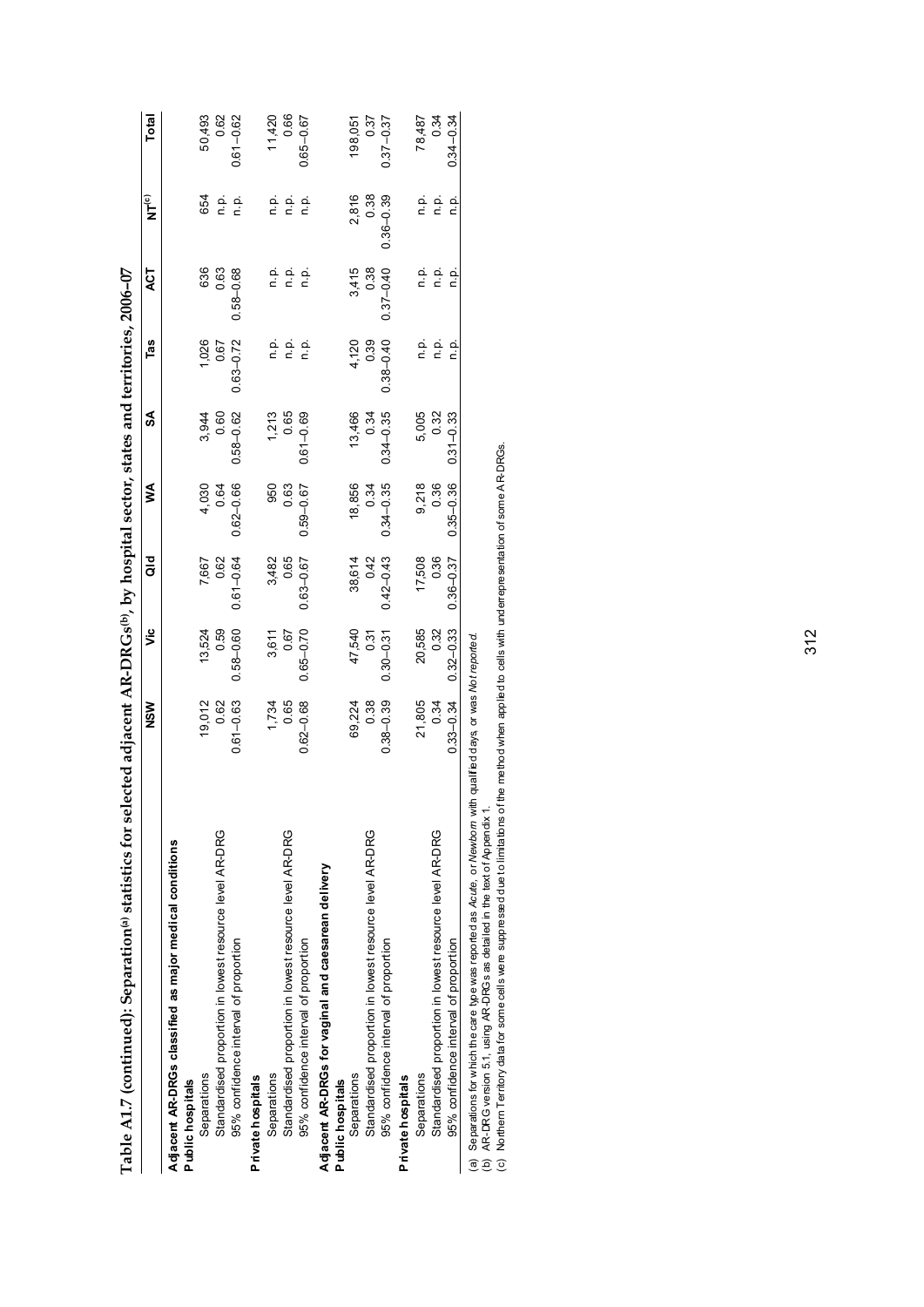|                                                          | <b>NSW</b> | Vic   | Qld   | <b>WA</b> | SA    | Tas            | <b>ACT</b>     | NΤ                   | Total   |
|----------------------------------------------------------|------------|-------|-------|-----------|-------|----------------|----------------|----------------------|---------|
| Total separations ('000)                                 | 1,401      | 1,288 | 754   | 415       | 368   | 95             | 76             | 86                   | 4,483   |
| Total patient days ('000)                                | 5,123      | 4,209 | 2,577 | 1,315     | 1,278 | 364            | 260            | 258                  | 15,383  |
| Acute separations <sup>(b)</sup>                         |            |       |       |           |       |                |                |                      |         |
| Separations ('000)                                       | 1,378      | 1,258 | 730   | 406       | 360   | 93             | 72             | 85                   | 4,382   |
| Patient days ('000)                                      | 4,736      | 3,488 | 2,222 | 1,170     | 1,173 | 308            | 206            | 241                  | 13,545  |
| Acute care psychiatric separations <sup>(c)</sup>        |            |       |       |           |       |                |                |                      |         |
| Separations ('000)                                       | 25         | 16    | 19    | 6         | 8     | 3              | 1              | 1                    | 79      |
| Average cost weight <sup>(d)</sup>                       | 1.79       | 2.46  | 1.90  | 1.99      | 2.01  | 1.40           | 2.05           | 2.07                 | 1.98    |
| Patient days ('000)                                      | 328        | 271   | 238   | 93        | 90    | 29             | 15             | 11                   | 1,074   |
| Acute care non-psychiatric separations                   |            |       |       |           |       |                |                |                      |         |
| Separations ('000)                                       | 1,353      | 1,242 | 711   | 399       | 353   | 90             | 71             | 84                   | 4,303   |
| Patient days ('000)                                      | 4,408      | 3,217 | 1,984 | 1,078     | 1,083 | 279            | 191            | 231                  | 12,471  |
| Separations other than acute                             |            |       |       |           |       |                |                |                      |         |
| Rehabilitation separations ('000)                        | 13.2       | 16.2  | 14.2  | 5.7       | 5.5   | 1.0            | 1.8            | 0.5                  | 58.1    |
| Patient days ('000)                                      | 252.1      | 373.1 | 189.4 | 102.2     | 35.3  | 27.0           | 23.5           | 4.4                  | 1,006.8 |
| Palliative care separations ('000)                       | 4.0        | 3.5   | 4.0   | 1.0       | 1.3   | 0.0            | 0.5            | 0.3                  | 14.5    |
| Patient days ('000)                                      | 40.7       | 47.6  | 33.7  | 8.1       | 16.8  | 0.3            | 6.2            | 2.8                  | 156.1   |
| Geriatric evaluation and management                      | 0.0        | 0.0   | 0.0   | 0.0       | 0.0   | 0.0            | 0.0            | 0.0                  | 0.0     |
| separations ('000)                                       | 1.4        | 7.2   | 0.5   | 0.7       | 0.0   | 0.1            | 0.6            | 0.2                  | 10.5    |
| Patient days ('000)                                      | 10.5       | 188.1 | 8.4   | 6.2       | 0.0   | 1.4            | 6.2            | 4.4                  | 225.3   |
| Psychogeriatric separations                              | 0.3        | 1.9   | 0.5   | 0.0       | 0.2   | 0.1            | 0.0            | 0.0                  | 3.1     |
| Patient days ('000)                                      | 8.6        | 57.9  | 11.3  | 0.6       | 22.4  | 0.1            | 0.5            | 0.5                  | 102.0   |
| Maintenance separations ('000)                           | 4.2        | 1.9   | 4.2   | 1.5       | 1.0   | 0.5            | 0.9            | 0.2                  | 14.4    |
| Patient days ('000)                                      | 75.1       | 54.0  | 110.7 | 27.7      | 30.8  | 26.6           | 17.7           | 4.2                  | 346.9   |
| Other separations ('000)                                 | 0.0        | 0.0   | 0.2   | 0.0       | 0.0   | 0.0            | 0.0            | 0.0                  | 0.3     |
| Patient days ('000)                                      | 0.0        | 0.0   | 0.8   | 0.0       | 0.0   | 0.0            | 0.1            | 0.0                  | 0.9     |
| Total separations other than acute                       |            |       |       |           |       |                |                |                      |         |
| Separations ('000)                                       | 23.0       | 30.7  | 23.7  | 8.9       | 8.0   | 1.8            | 3.8            | 1.1                  | 100.9   |
| <b>Patient days</b>                                      | 387.0      | 720.8 | 354.4 | 144.8     | 105.3 | 55.4           | 54.0           | 16.2                 | 1,838.0 |
| Psychiatric separations <sup>(c)</sup>                   |            |       |       |           |       |                |                |                      |         |
| Separations ('000)                                       | 26         | 18    | 20    | 6         | 8     | 3              | $\mathbf{1}$   | 1                    | 83      |
| Patient days ('000)                                      | 341        | 329   | 294   | 94        | 113   | 29             | 16             | 11                   | 1,228   |
| Data for excluded hospitals <sup>(a)</sup>               |            |       |       |           |       |                |                |                      |         |
| Separations for excluded hospitals ('000) <sup>(b)</sup> | 61         | 23    | 31    | 36        | 22    | $\overline{2}$ | 0              | $\mathbf 0$          | 175     |
| Per cent of all separations                              | 4.2        | 1.7   | 3.9   | 8.1       | 5.7   | 1.8            | 0.0            | 0.0                  | 3.8     |
| Expenditure for excluded hospitals (\$m)                 | 980        | 176   | 294   | 295       | 209   | 24             | $\overline{2}$ | $\ddotsc$            | 1,981   |
| Inpatient fraction for excluded hospitals                | 0.63       | 0.78  | 0.68  | 0.75      | 0.75  | 0.57           | 1.00           | $\ddot{\phantom{0}}$ | 0.68    |
| Unadjusted cost per separation                           | 10,077     | 6,023 | 6,516 | 6,064     | 7,086 | 7,864          | n.a.           |                      | 7,685   |
|                                                          |            |       |       |           |       |                |                | г.                   |         |

**Table A1.10: Summary of separations in public acute hospitals selected for the cost per casemix**adjusted separation analysis<sup>(a)</sup> and data for excluded hospitals, states and territories, 2006-07

(a) Psychiatric hospitals, drug and alcohol services, mothercraft hospitals, unpeered and other hospitals, hospices, rehabilitation facilities, small non-acute and multipurpose services are excluded from this table, as are some small hospitals with incomplete expenditure information. See Appendix 2 for further information.

(b) Separations for which the care type was reported as *Acute, Newborn* with at least one qualified day, or *Not reported.* Includes same-day separations.

(c) Separations with total days of psychiatric care equal to the total length of stay.

(d) Average cost weight from the National Hospital Morbidity Database, based on separations with a care type of *Acute, Newborn* with at least one qualified day, or *Not reported,* using the 2005–06 AR-DRG v 5.1 cost weights (DoHA 2006).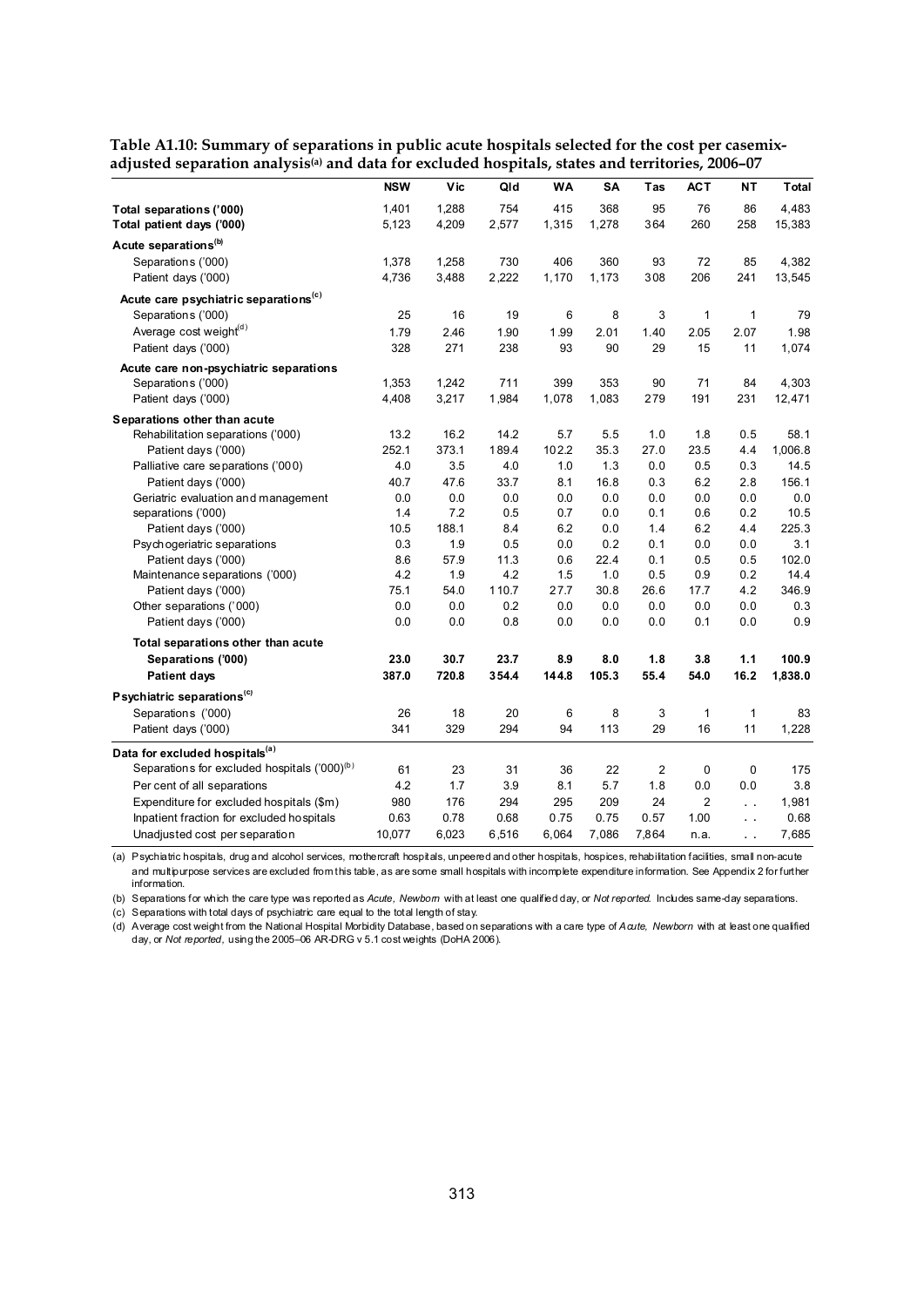|                                                                                                  | <b>NSW</b>  | Vic           | WA           |
|--------------------------------------------------------------------------------------------------|-------------|---------------|--------------|
| Total separations ('000) <sup>(b)</sup>                                                          | 720         | 1,232         | 256          |
| Total patient days ('000) <sup>(b)</sup>                                                         | 2,620       | 4,035         | 801          |
| Proportion of total benchmarking hospitals <sup>(c)</sup> separations                            | 51.4%       | 96%           | 62%          |
| Cost per casemix-adjusted separation excluding depreciation                                      | 4,225       | 3,854         | 4,243        |
| Cost per casemix-adjusted separation including depreciation                                      | 4,390       | 4,005         | 4,393        |
| Total recurrent expenditure excluding depreciation (\$m)                                         | 4,498       | 6,275         | 1,450        |
| Proportion of benchmarking hospitals <sup>(c)</sup>                                              | 55%         | 96%           | 63%          |
| Total admitted patient expenditure excluding depreciation(\$m)                                   | 3,143       | 4,385         | 1,019        |
| Proportion of benchmarking hospitals <sup>(c)</sup>                                              | 54.7%       | 95.7%         | 63.5%        |
| Total recurrent expenditure including depreciation (\$m)                                         | 4,683       | 6,527         | 1,503        |
| Proportion of benchmarking hospitals <sup>(c)</sup>                                              | 55%         | 96%           | 64%          |
| Total admitted patient expenditure including depreciation (\$m)                                  | 3,272       | 4,562         | 1,056        |
| Proportion of benchmarking hospitals <sup>(c)</sup>                                              | 54.8%       | 95.8%         | 63.7%        |
| Cost per casemix-adjusted acute separation                                                       |             |               |              |
| A cute separations ('000) <sup>(a)</sup>                                                         | 712         | 1,201         | 250          |
| Proportion of separations acute                                                                  | 98.9%       | 97.6%         | 97.9%        |
| Acute patient days ('000) <sup>(d)</sup>                                                         | 2,517       | 3,325         | 718          |
| Proportion of patient days acute                                                                 | 96.1%       | 82.4%         | 89.6%        |
| Average cost weight <sup>(e)</sup>                                                               | 1.09        | 0.95          | 0.97         |
| Casemix-adjusted acute separations ('000)                                                        | 776         | 1,143         | 244          |
| Acute IFRAC <sup>(f)</sup>                                                                       | 0.694       | 0.619         | 0.661        |
| Total acute patient recurrent expenditure excluding depreciation (\$m)                           | 3,123       | 3,882         | 958          |
| Total acute patient recurrent expenditure including depreciation (\$m)                           | 3,251       | 4,038         | 993          |
| Cost per casemix-adjusted acute separation excluding depreciation <sup>(9)</sup>                 | 4,242       | 3,483         | 4,069        |
| Percentage this exceeds cost per casemix-adjusted separation for subset hospitals                | $-0.4\%$    | 9.6%          | 4.1%         |
| Cost per casemix-adjusted acute separation including depreciation <sup>(9)</sup>                 | 4,408       | 3.619         | 4.213        |
| Percentage this exceeds cost per casemix-adjusted separation for subset hospitals                | 3.8%        | 3.8%          | 3.4%         |
|                                                                                                  |             |               |              |
| Cost of non-acute separations in subset excluding depreciation (\$m)                             | 20<br>2,566 | 503<br>16,701 | 61<br>11,317 |
| Per separation (\$)<br>Per patient day (\$)                                                      | 195         | 709           | 731          |
| Cost of non-acute separations in subset including depreciation (\$m)                             | 21          | 523           | 63           |
| Per separation (\$)                                                                              | 2,671       | 17,372        | 11,731       |
| Per patient day (\$)                                                                             | 204         | 737           | 758          |
| Cost per casemix-adjusted acute non-psychiatric separation                                       |             |               |              |
| A cute non-psychiatric separations ('000) <sup>(a)</sup>                                         | 697         | 1,186         | 247          |
| A cute non-psychiatric patient days ('000)(d)                                                    | 2,354       | 3,065         | 678          |
| A verage cost we ight <sup>(e)</sup>                                                             | 1.09        | 0.95          | 0.97         |
| Casemix-adjusted acute non-psychiatric separations ('000)                                        | 760         | 1,129         | 241          |
| A cute non-psychiatric IFRAC <sup>(h)</sup>                                                      | 0.694       | 0.589         | 0.644        |
| Total acute non-psychiatric patient recurrent expenditure excluding depreciation (\$m)           | 3,123       | 3,697         | 934          |
| Total acute non-psychiatric patient recurrent expenditure including depreciation (\$m)           | 3,252       | 3,845         | 968          |
| Cost per casemix-adjusted acute non-psychiatric separation excluding depreciation <sup>(i)</sup> | 4,389       | 3,433         | 4,071        |
| Percentage this exceeds cost per casemix-adjusted separation for subset hospitals                | $-3.9%$     | 10.9%         | 4.1%         |
| Cost per casemix-adjusted acute non-psychiatric separation including depreciation <sup>(i)</sup> | 4,560       | 3,567         | 4,214        |
| Percentage this exceeds cost per casemix-adjusted separation for subset hospitals                | 7.9%        | 3.8%          | 6.4%         |
| Cost of non-acute non-psychiatric separations in subset excluding depreciation (\$m)             | 20          | 689           | 86           |
| Per separation (\$)                                                                              | 885         | 15,222        | 10,206       |
| Per patient day (\$)                                                                             | 74          | 710           | 698          |
| Cost of non-acute non-psychiatric separations in subset excluding depreciation (\$m)             | 20          | 716           | 89           |
| Per separation (\$)                                                                              | 921         | 15,834        | 10,579       |
| Per patient day (\$)                                                                             | 77          | 739           | 724          |

**Table A1.11: Cost per acute, and acute non-psychiatric, casemix-adjusted separation, subset of selected public acute hospitals(a), New South Wales, Victoria and Western Australia, 2006–07** 

(a) Excludes psychiatric hospitals, sub-acute, non-acute and unpeered hospitals or services. This subset excludes hospitals where the IFRAC was equal to the acute IFRAC and more than 1,000 non-acute patient days were recorded. Also excludes hospitals where the apparent cost of non-acute patients exceeded \$1,000 per day and more than \$1,000,000 of expenditure on non-acute patients days was reported.

(b) Separations for which the care type was reported as *Newborn* with no qualified days, and records for *Hospital boarders* and *Posthumous organ procurement*  have been excluded. Details of acute and non-acute separations and patient days are presented in Table A1.10

(c) For a description of benchmarking hospitals see the text and Tables 4.1a–d in Chapter 4.

(d) Separations where the care type is *Acute, Newborn* with qualified days, or *Not reported.* Psychiatric separations are those with psychiatric care days.

(d) Average cost weight from the National Hospital Morbidity Database, based on separations for which the care type was reported as *Acute, Newborn* with at least one qualified day, or *Not reported,* using the 2005–06 AR-DRG version 5.0 cost weights (DoHA 2007).

(f) The acute IFRAC is that portion of recurrent costs which is for acute admitted patients.

(g) Includes adjustment for private patient medical costs: \$217 for New South Wales, \$112 for Victoria and \$148 for Western Australia.

(h) The acute non-psychiatric IFRAC is that portion of recurrent costs which is for acute non-psychiatric admitted patients.

(i) Includes adjustment for private patient medical costs: \$241 for New South Wales, \$92 for Victoria and \$143 for Western Australia.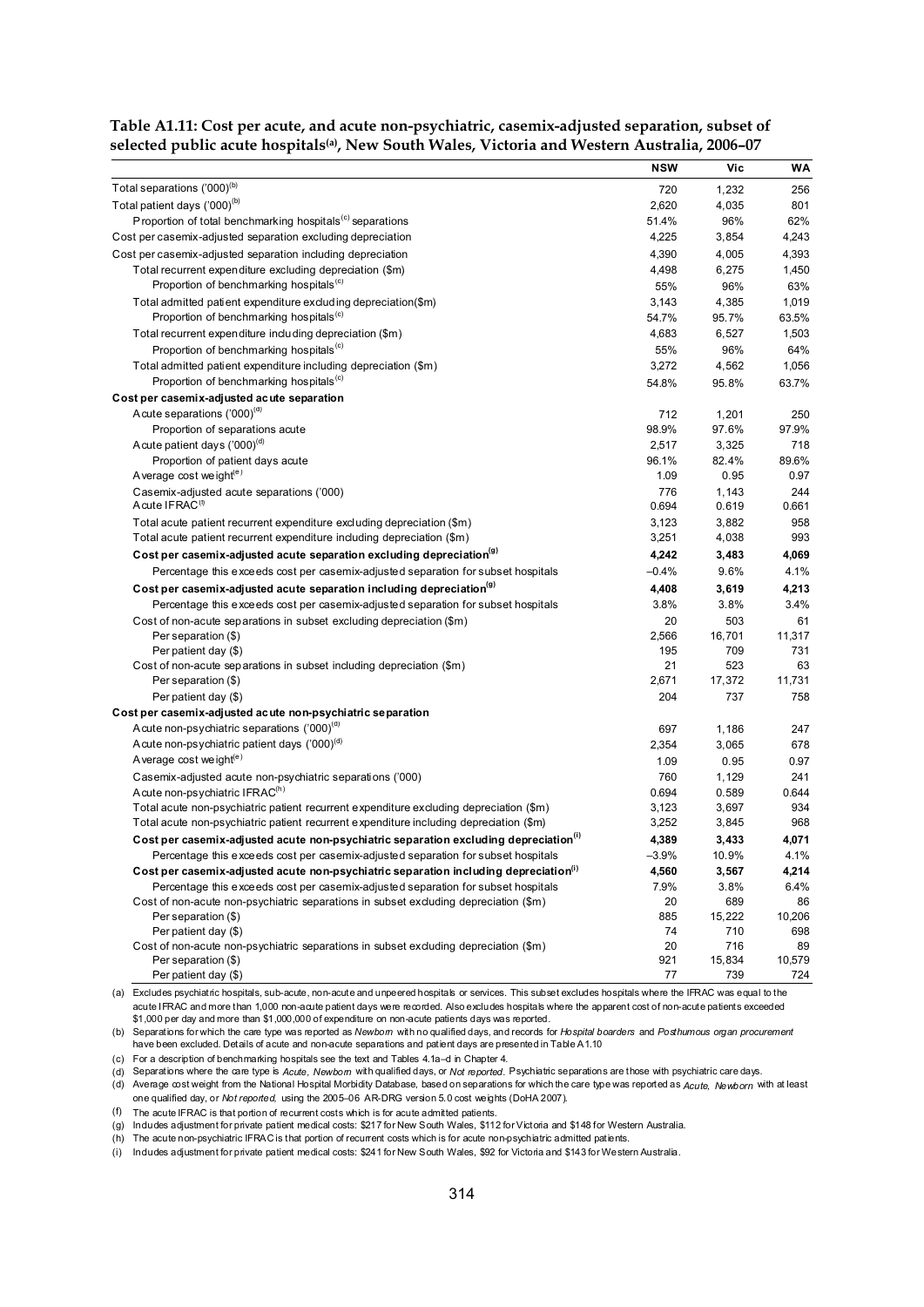| states and territories, 2006-07 |                      |                      |                            |                                |                                    |                                                                                                                                                           |                                                                                                                                             |       |                                  |
|---------------------------------|----------------------|----------------------|----------------------------|--------------------------------|------------------------------------|-----------------------------------------------------------------------------------------------------------------------------------------------------------|---------------------------------------------------------------------------------------------------------------------------------------------|-------|----------------------------------|
| we of hospital                  | NSM                  | ۊ                    | ਰ<br>ਹ                     | ⋚                              | వ్                                 | Tas                                                                                                                                                       | ACT                                                                                                                                         | ⋚     | Total                            |
| Public hospitals                |                      |                      |                            |                                |                                    |                                                                                                                                                           |                                                                                                                                             |       |                                  |
| Medical                         |                      |                      |                            |                                |                                    |                                                                                                                                                           |                                                                                                                                             |       |                                  |
|                                 | <b>8</b> 328<br>8328 | <b>8328</b><br>8328  | <b>3328</b><br>8328        |                                |                                    |                                                                                                                                                           |                                                                                                                                             | 82788 | <b>8328</b><br>8328              |
| Surgical<br>Other               |                      |                      |                            |                                |                                    |                                                                                                                                                           |                                                                                                                                             |       |                                  |
| Private hospitals               |                      |                      | <b>8225</b><br>8225<br>825 | <b>3323 52627</b><br>2022 2022 | <b>ទ្</b> ង្គីង <b>ខ្ញុ</b> ំងឺនួន | $\frac{5}{6}$ $\frac{2}{3}$ $\frac{2}{3}$ $\frac{8}{3}$ $\frac{8}{3}$ $\frac{6}{1}$ $\frac{6}{1}$ $\frac{1}{2}$ $\frac{6}{1}$ $\frac{1}{6}$ $\frac{1}{1}$ | $\frac{8}{6}$ $\frac{8}{3}$ $\frac{8}{6}$ $\frac{5}{6}$ $\frac{6}{6}$ $\frac{6}{6}$ $\frac{6}{6}$ $\frac{6}{6}$ $\frac{6}{6}$ $\frac{6}{6}$ |       |                                  |
| Medical                         | <b>9</b><br>95<br>95 |                      |                            |                                |                                    |                                                                                                                                                           |                                                                                                                                             |       |                                  |
| Surgical<br>Other               |                      | <b>23223</b><br>2323 |                            |                                |                                    |                                                                                                                                                           |                                                                                                                                             |       | 8323                             |
|                                 | న్                   |                      |                            |                                |                                    |                                                                                                                                                           |                                                                                                                                             |       |                                  |
| All hospitals                   |                      |                      | <b>8222</b><br>8222        | <b>8222</b><br>8222            |                                    |                                                                                                                                                           |                                                                                                                                             |       |                                  |
| Medical                         | <b>8248</b><br>8248  | <b>82223</b><br>8223 |                            |                                | <b>3323</b><br>8323                | $\frac{1}{5}$ $\frac{1}{5}$ $\frac{1}{5}$ $\frac{1}{5}$ $\frac{1}{5}$ $\frac{1}{5}$                                                                       | $\frac{1}{5}$ $\frac{1}{5}$ $\frac{1}{5}$ $\frac{1}{5}$ $\frac{1}{5}$ $\frac{1}{5}$                                                         |       | <b>ន្ល</b> ី ដូន<br><b>ន</b> ្លង |
| Surgical                        |                      |                      |                            |                                |                                    |                                                                                                                                                           |                                                                                                                                             |       |                                  |
| Other                           |                      |                      |                            |                                |                                    |                                                                                                                                                           |                                                                                                                                             |       |                                  |
|                                 |                      |                      |                            |                                |                                    |                                                                                                                                                           |                                                                                                                                             |       |                                  |

Table A1.12: Count of AR-DRGs version 5.1 contributing to the relative stay index, by sector, and medical/surgical/other type of AR-DRG,<br>states and territories, 2006–07 **Table A1.12: Count of AR-DRGs version 5.1 contributing to the relative stay index, by sector, and medical/surgical/other type of AR-DRG,**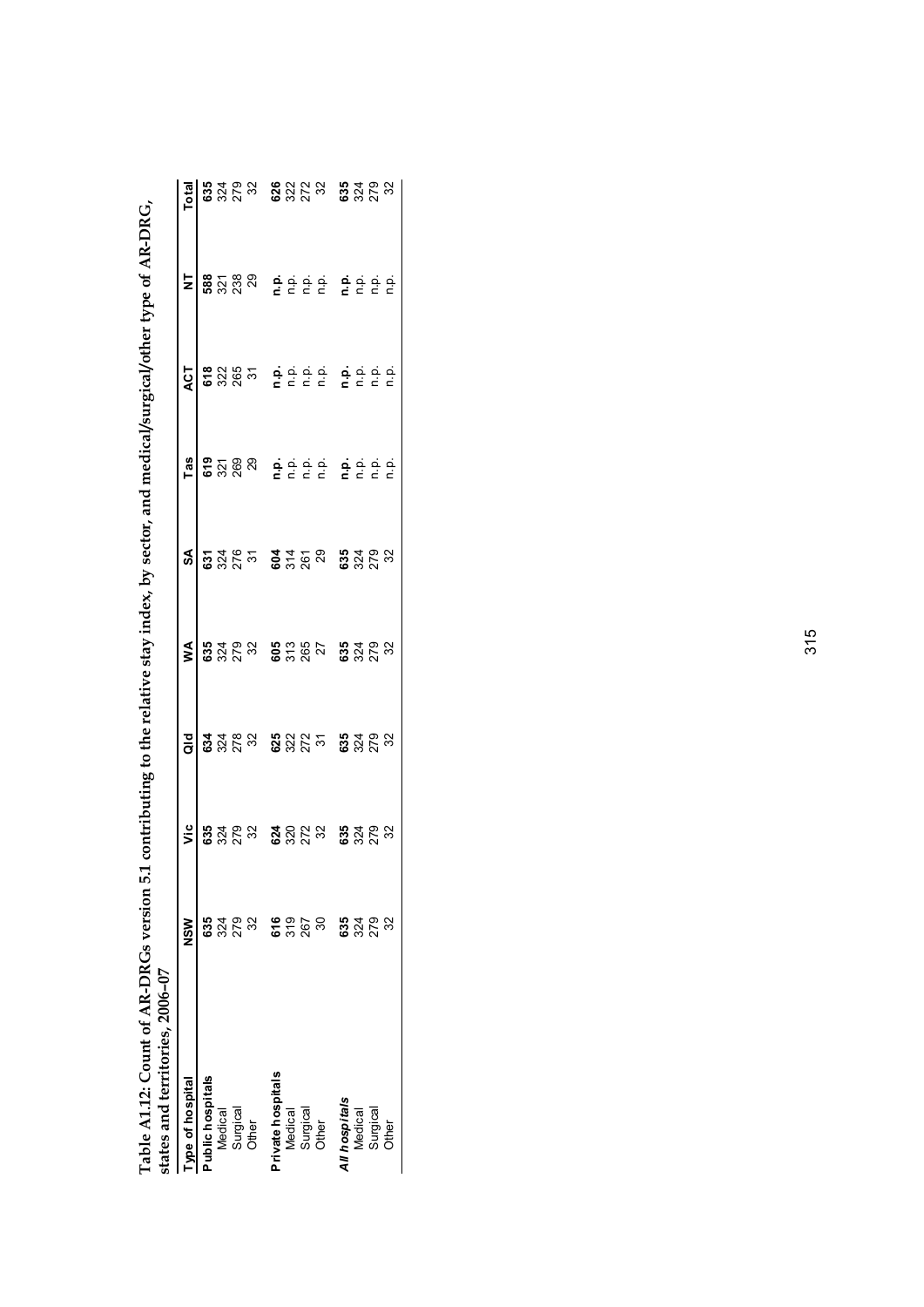# **Appendix 2: Hospitals contributing to this report and public hospital peer groups**

### **Introduction**

This appendix includes information on the public and private hospitals contributing to the National Hospital Morbidity Database (NHMD), the National Public Hospital Establishments Database, the National Elective Surgery Waiting Times Data Collection, the Non-admitted Patient Emergency Department Care Data Collection and the National Outpatient Care Database. Also included is information on the coverage of private hospitals in the NHMD that can assist interpretation of the data on private hospital activity. Information on the public hospital peer group classification used in chapters 2, 4, 5 and 6 is also included.

The entities that are reported as hospitals in the databases and in this report vary, depending on the type of information being reported. Explanatory information is therefore included on this variation, with a summary table on the counts of public hospitals presented for different analyses.

Throughout this report, unless otherwise specified:

- public acute hospitals and public psychiatric hospitals are included in the public hospital (public sector) category
- all public hospitals other than public psychiatric hospitals are included in the public acute hospital category
- private psychiatric hospitals, private free-standing day hospital facilities and other private hospitals are included in the private hospital (private sector) category
- all private hospitals other than private free-standing day hospital facilities are included in the other private hospitals category.

### **Public and private hospitals**

There is currently some variation between jurisdictions in whether hospitals that predominantly provide public hospital services, and that are privately owned and/or operated, are reported as public or private hospitals. A selection of these hospitals is listed in Table A2.1 with information on whether they are reported as public or private hospitals.

These categorisations are the practices for this report, and reports produced by other agencies may categorise these hospitals differently. For example, Peel and Joondalup hospitals are private hospitals that treat predominantly public patients under contract to the Department of Health (Western Australia). In 2006–07, two new reporting units (public hospitals) were created to cover the public health services of these two hospitals, whereas in previous years all activity was reported for the private hospitals. Hawkesbury District Health Service and Port Macquarie Base hospital were categorised as private hospitals in *The state of our public hospitals, June 2005* report (DoHA 2005) and *Australian hospital statistics 2002–03* (AIHW 2004a), but they were categorised as public hospitals in AIHW reports since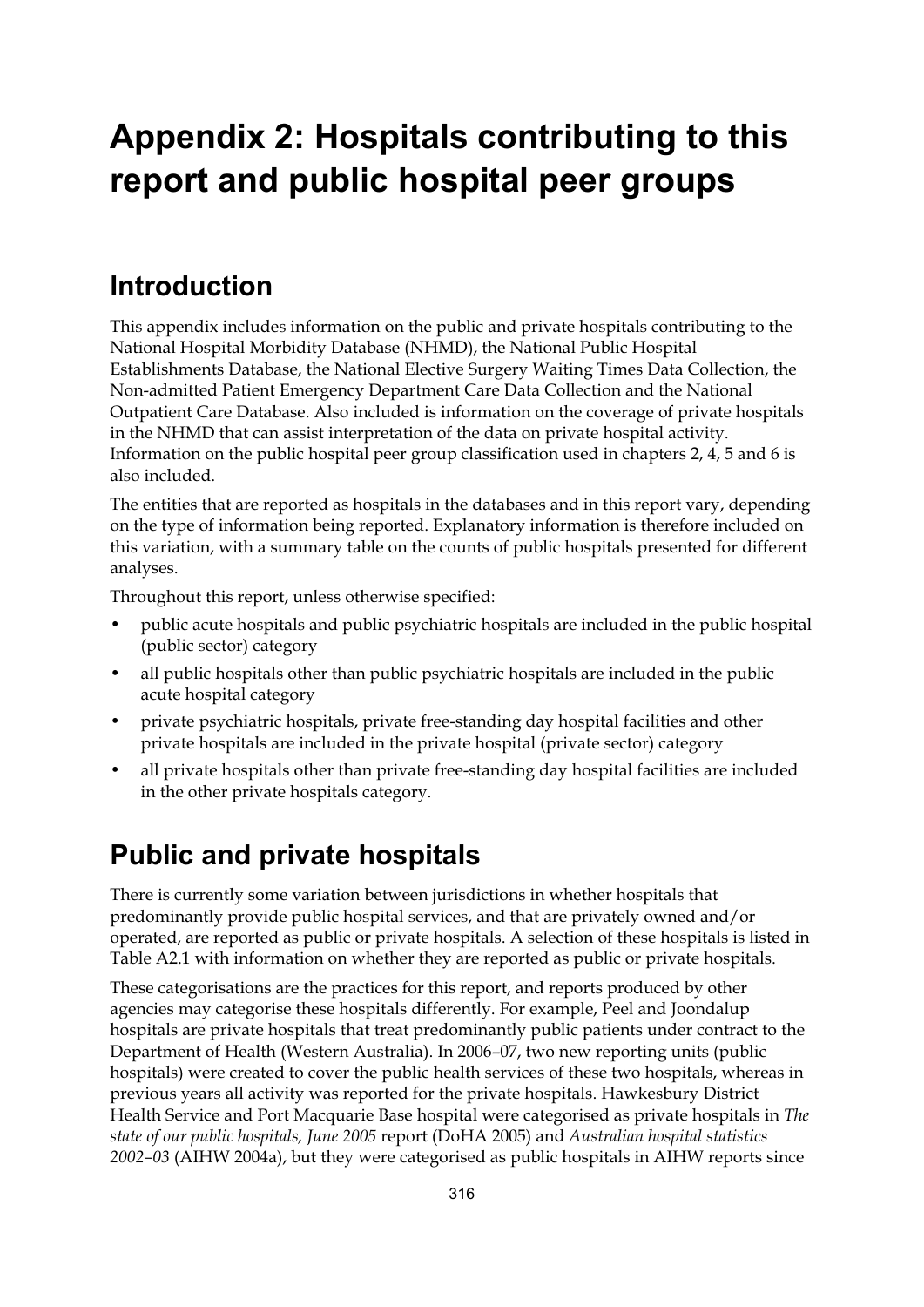2003–04 and in *The state of our public hospitals*, since the June 2006 report (DoHA 2006b). Southern Districts War Memorial Hospital is a private hospital that treats public patients under contract to the Department of Health (South Australia). Expenditure under the contract is treated as 'Purchase of services for public patients from private hospitals under contract' in *Health expenditure Australia 2003–04* (AIHW 2005b) and *Health expenditure Australia 2004–05* (AIHW 2006b). Since 2003–04 the AIHW has categorised Southern Districts War Memorial as a public hospital for services provided under the contract and as a private hospital for services provided to private patients.

| Atata | Hosnital | How reported                                                                                      |
|-------|----------|---------------------------------------------------------------------------------------------------|
|       |          | services, that are privately owned and/or operated, 2006-07                                       |
|       |          | Table A2.1: Selected hospitals included in this report that predominantly provide public hospital |

| <b>State</b> | Hospital                           | How reported                                                                                                                                                         |
|--------------|------------------------------------|----------------------------------------------------------------------------------------------------------------------------------------------------------------------|
| <b>NSW</b>   | Hawkesbury District Health Service | Public hospital                                                                                                                                                      |
| Vic          | Mildura Base                       | Public hospital                                                                                                                                                      |
| Qld          | Noosa                              | Private hospital                                                                                                                                                     |
| <b>WA</b>    | Joondalup                          | Public hospital for services provided under the contract and a<br>private hospital for services provided to private patients                                         |
| <b>WA</b>    | Peel                               | Public hospital for services provided under the contract and a<br>private hospital for services provided to private patients                                         |
| <b>SA</b>    | Hospital                           | Southern Districts War Memorial Private Public hospital for services provided under the contract and a<br>private hospital for services provided to private patients |
| Tas          | May Shaw District Nursing Centre   | Public hospital (does not provide financial information)                                                                                                             |
| Tas          | Toosey                             | Public hospital                                                                                                                                                      |

Other changes in hospital ownership or management arrangements can also affect whether hospital activity is reported as public or private. For example, between 2003–04 and 2004–05 two private hospitals in Western Australia were purchased by the Western Australian Department of Health and were amalgamated with two existing public hospitals. Hence the activity associated with the former private hospitals is now included in the activity reporting of the two public hospitals. The Mersey Community Hospital in Tasmania which operated as a private hospital before 2004–05 (providing predominantly public services on a contracted basis), merged with the Northwest Regional Hospital and was categorised as a public hospital in 2004–05, 2005–06 and 2006–07.

## **The National Hospital Morbidity Database**

The National Hospital Morbidity Database includes data relating to admitted patients from almost all hospitals: public acute hospitals, public psychiatric hospitals, private acute hospitals, private psychiatric hospitals and private free-standing day hospital facilities.

Public sector hospitals that are not included are those not within the jurisdiction of a state or territory health authority (hospitals operated by the Department of Defence or correctional authorities, for example, and hospitals located in offshore territories). In addition, for 2006–07, data were not supplied for a mothercraft hospital in the Australian Capital Territory.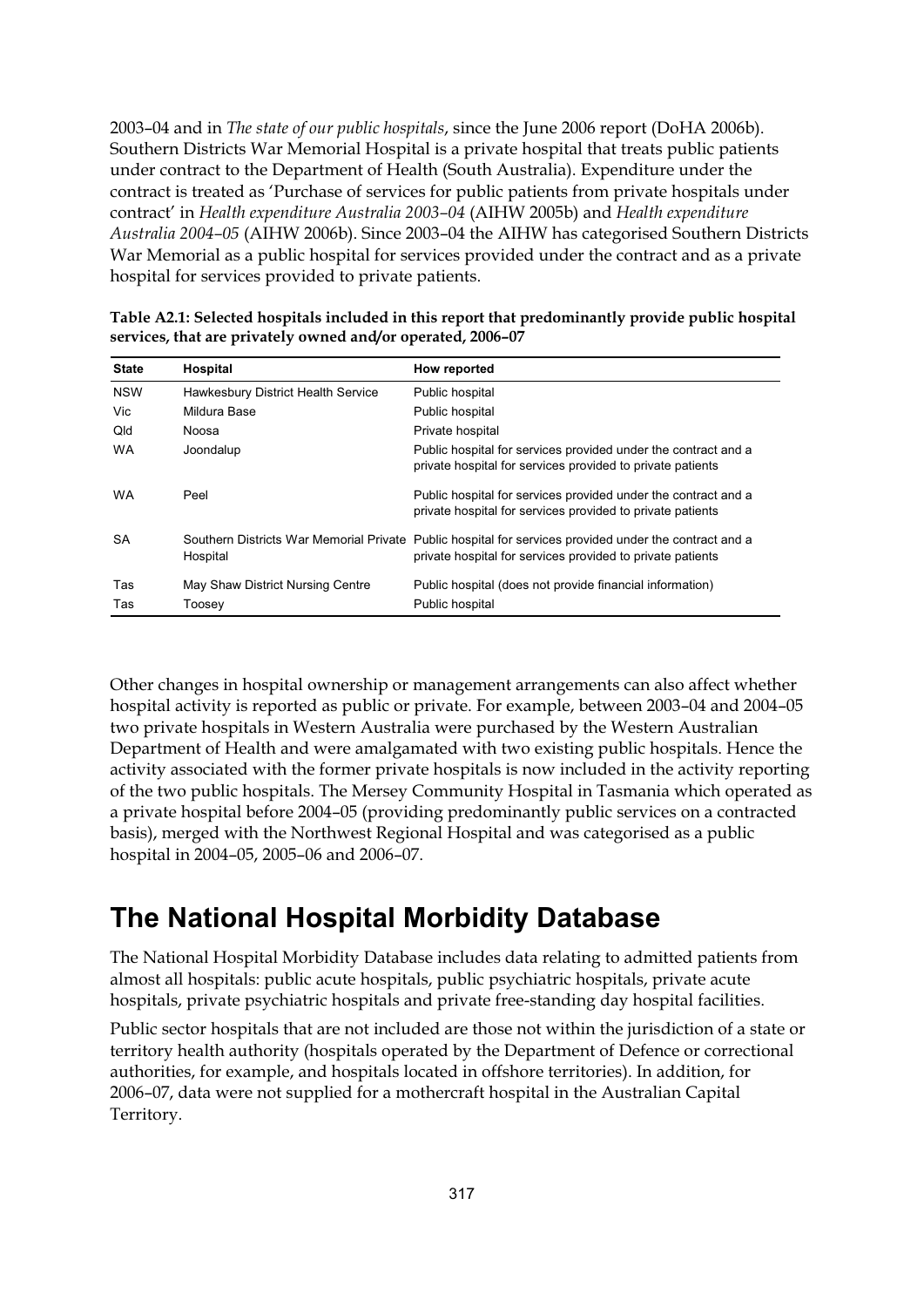Within the private sector, data were not provided for 2006–07 for private day hospital facilities in the Australian Capital Territory, for the single private free-standing day hospital facility in the Northern Territory and for a very small private hospital in Victoria. Victoria estimated that its data were essentially complete. For Tasmania, some private hospital data were not available for some periods in 2004–05, resulting in an under-enumeration of approximately 21% for Tasmanian private hospitals. Data for private hospitals in Tasmania were essentially complete in 2005–06 and 2006–07.

|            | <b>Public acute</b><br>hospitals | <b>Public psychiatric</b><br>hospitals | Private free-standing day<br>hospital facilities | Other private<br>hospitals |
|------------|----------------------------------|----------------------------------------|--------------------------------------------------|----------------------------|
| <b>NSW</b> | Complete                         | Complete                               | Complete                                         | Complete                   |
| Vic        | Complete                         | Complete                               | Complete                                         | Complete                   |
| Qld        | Complete                         | Complete                               | Complete                                         | Complete                   |
| <b>WA</b>  | Complete                         | Complete                               | Complete                                         | Complete                   |
| <b>SA</b>  | Complete                         | Complete                               | Complete                                         | Complete                   |
| Tas        | Complete                         | Complete                               | Complete                                         | Complete                   |
| <b>ACT</b> | Incomplete                       | Not applicable                         | Incomplete                                       | Complete                   |
| NT         | Complete                         | Not applicable                         | Incomplete                                       | Complete                   |

**Table A2.2: Coverage of hospitals in the National Hospital Morbidity Database, by hospital sector, states and territories, 2006–07** 

*Note:* Complete—all facilities reported data to the National Hospital Morbidity Database. Incomplete—some facilities did not provide data to the National Hospital Morbidity Database; see text for more details. Not applicable—there are no facilities in this sector for this state or territory.

Table A2.2 summarises this coverage information by state and territory and by hospital sector, and tables A2.3 and A2.4 (accompanying this report on the Internet at <www.aihw.gov.au>) list the public and private hospitals that contributed to the National Hospital Morbidity Database for 2006–07. For public hospitals, also included in the Internet tables is information on their average available bed numbers, their peer group (see below) and the Statistical Local Area and Remoteness Area of their location. The list of private hospitals includes information on whether each was a private free-standing day hospital facility.

There is some variation between states in what is regarded as a hospital and how facilities are licensed and how this affects the collection. For example, in recent years the coverage of the Queensland and Victorian collections expanded to include facilities providing same-day services not previously included. The apparent increase for some types of separations in the private sector would have been affected by the registration of relevant facilities as hospitals for the first time in Queensland in 2001 and in Victoria in 2002–03. These facilities had previously been categorised as non-hospital facilities and were therefore out of scope for the National Hospital Morbidity Database.

#### **Coverage estimates for private hospital separations**

As not all private hospital separations are included in the National Hospital Morbidity Database, the counts of private hospital separations presented in this report slightly underestimate actual counts.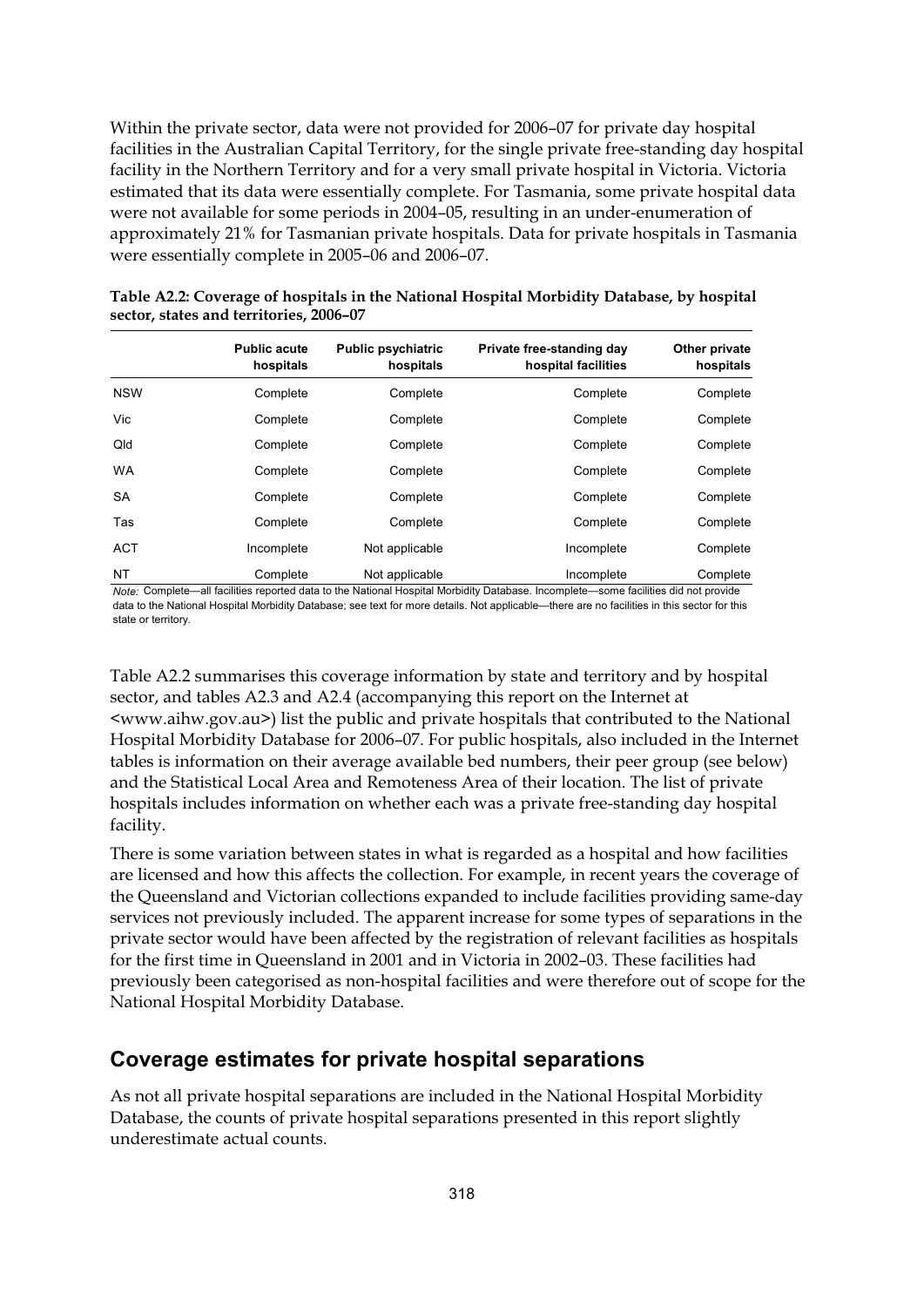Over recent years, at the national level there have been slightly fewer separations reported to the National Hospital Morbidity Database (particularly for private free-standing day hospital facilities) than to the Australian Bureau of Statistics (ABS) Private Health Establishments Collection (ABS 2007) (Table A2.5). The latter collection includes all private acute and psychiatric hospitals licensed by state and territory health authorities and all private freestanding day hospital facilities approved by the Department of Health and Ageing. In 2005–06, the difference was 78,894 separations (2.8%).

| Year              | Private free-standing day<br>hospital facilities |          | Other private hospitals |          | Total              |          |
|-------------------|--------------------------------------------------|----------|-------------------------|----------|--------------------|----------|
|                   | <b>Separations</b>                               | Per cent | <b>Separations</b>      | Per cent | <b>Separations</b> | Per cent |
| $2000 - 01^{(a)}$ | 56.816                                           | 14.6     | 21.649                  | 1.1      | 80,655             | 3.4      |
| $2001 - 02^{(b)}$ | 41,002                                           | 9.8      | 52,727                  | 2.6      | 118.064            | 4.6      |
| $2002 - 03^{(b)}$ | 2,094                                            | 0.5      | 32,942                  | 1.6      | 47.755             | 1.8      |
| $2003 - 04^{(b)}$ | 4,348                                            | 0.9      | 28,268                  | 1.4      | 47.279             | 1.8      |
| $2004 - 05$       | 1.214                                            | 0.2      | 40.286                  | 1.8      | 39.072             | 1.4      |
| 2005-06           | 32.437                                           | 5.9      | 46.457                  | 2.0      | 78.894             | 2.8      |

| Table A2.5: Differences between private hospital separations on the National Hospital Morbidity |
|-------------------------------------------------------------------------------------------------|
| Database and reported to the ABS Private Health Establishments Collection, 2000–01 to 2005–06   |

(a) The type of private hospital establishment was unspecified for Tasmanian private hospitals reporting to the National Hospital Morbidity Database. The differences for private free-standing day hospital facilities and other private hospitals exclude Tasmania but the total for all private hospitals includes Tasmania.

(b) The type of private hospital establishment was unspecified for Tasmanian private hospitals reporting to the National Hospital Morbidity Database and the ABS suppressed data for Tasmania, the Australian Capital Territory and the Northern Territory. The difference for private free-standing day hospital facilities and other private hospitals exclude Tasmania, the Australian Capital Territory and the Northern Territory but the total for all private hospitals includes Tasmania, the Australian Capital Territory and the Northern Territory.

*Source:* ABS, unpublished Private Health Establishments Collection data.

For individual states (tables A2.6a to A2.6m accompanying this report on the Internet at <www.aihw.gov.au>), the patterns of differences between number of separations reported to the National Hospital Morbidity Database compared with the ABS Private Health Establishments Collection varied. This reflects the omission of some private hospitals from the National Hospital Morbidity Database. However, there are differences even when both collections are reported to be complete. For example, for 2005–06, more separations were reported to the National Hospital Morbidity Database than to the ABS for private free-standing day hospital facilities in Western Australia. The discrepancies may have been due to the use of differing definitions (for example, differing counting rules for *Newborn* episodes of care) or different interpretations of definitions, differing definitions of what is a hospital, or differences in the quality of the data provided for different purposes.

At the time of writing of this report, Private Health Establishments Collection data for 2006–07 were not available. When they become available, an estimate will be made of the under-enumeration of separations in the National Hospital Morbidity Database for 2005–06 by comparing it with the 2005–06 Private Health Establishments Collection data. This estimate will be included with *Australian hospital statistics 2006–07* on the Internet.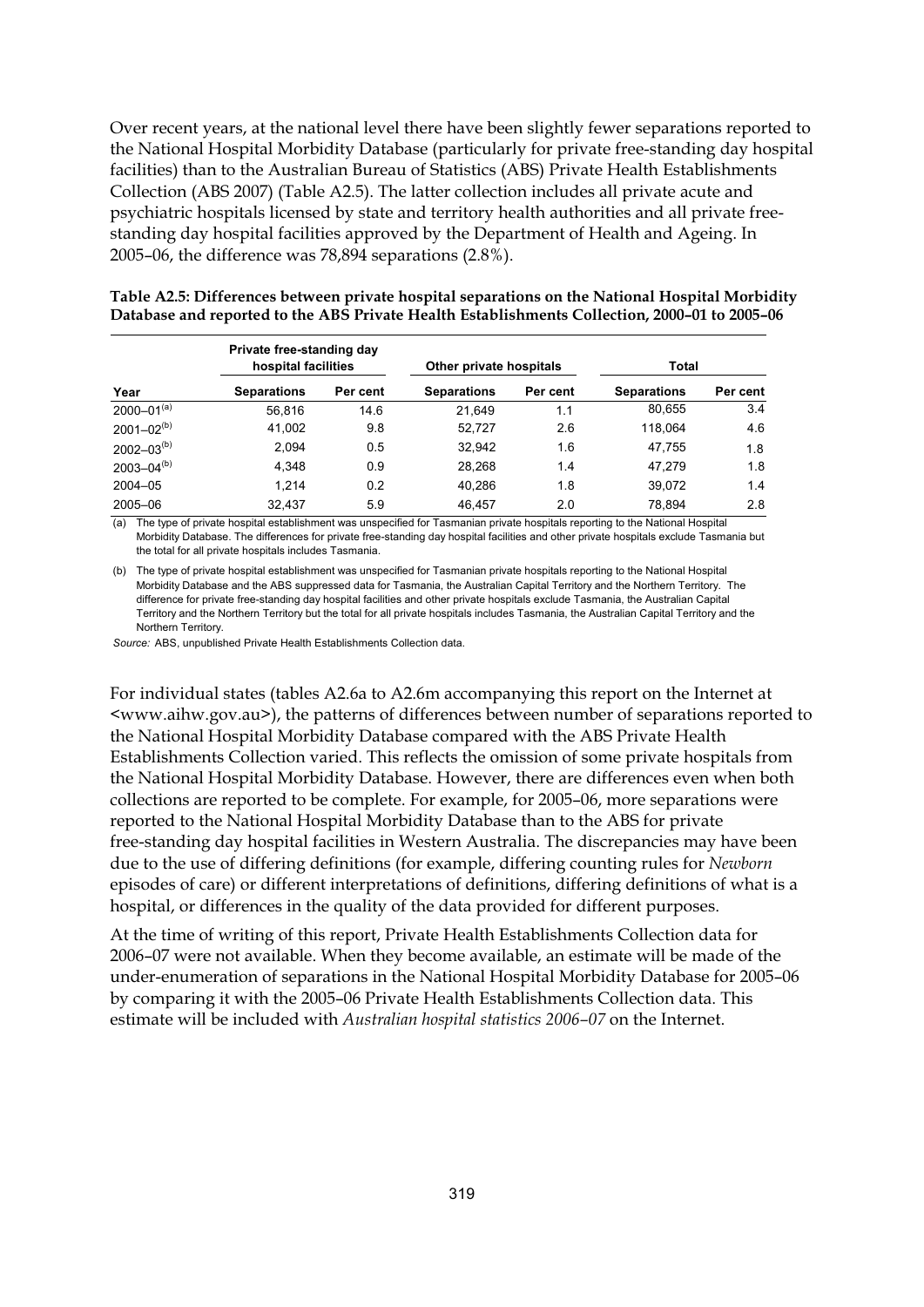## **The National Public Hospital Establishments Database**

The National Public Hospital Establishments Database holds establishment-level data for each public hospital in Australia, including public acute hospitals, psychiatric hospitals, drug and alcohol hospitals, and dental hospitals in all states and territories. The collection covers hospitals within the jurisdiction of the state and territory health authorities only. Hence, public hospitals not administered by the state and territory health authorities (hospitals operated by the Department of Defence or correctional authorities, for example, and hospitals located in offshore territories) are not included. Public hospitals are categorised by the AIHW into peer groups, as described below.

Table A2.3 (accompanying this report on the Internet) lists the public hospitals that contributed to the National Public Hospital Establishments Database for 2006–07. Also included is information on their average available bed numbers, their peer group and the Statistical Local Area and Remoteness Area of their location.

## **The National Non-admitted Patient Emergency Department Care Database**

The National Non-admitted Patient Emergency Department Care Database covers public hospitals that were classified as peer groups A (*Principal referral and Specialist Women's and children's hospitals*) and B (*Large hospitals*) in *Australian hospital statistics 2005–06* (AIHW 2007a). Data were also provided for hospitals in other peer groups for some states and territories.

For 2006–07, all states and territories were able to provide data for all public hospitals in peer groups A and B that have emergency departments. The Northern Territory supplied episode-level data for all public hospitals, New South Wales provided data for 21 *Medium hospitals* and 8 *Small hospitals*; Victoria provided data for 6 *Medium hospitals*; South Australia provided data for 1 *Medium hospital*; and Western Australia provided data for 2 *Medium hospitals* and 2 *Small remote hospitals*. Overall coverage was estimated as about 78% of all public hospitals accident and emergency occasions of service.

Table 5.1 provides further information on the coverage by public hospital peer group. The list of public hospitals that contributed to the National Public Hospital Establishments Database (Table A2.2 accompanying this report on the Internet) includes information on which hospitals were also included in the National Non-admitted Patient Emergency Department Care Database for 2006–07.

## **The National Outpatient Care Database**

The National Outpatient Care Database covers public hospitals that were classified in the public hospital peer groups of *Principal referral and Specialist women's and children's* hospitals and *Large hospitals* in *Australian hospital statistics 2005–06* (AIHW 2007a).

Some states and territories were also able to provide data for hospitals in other peer groups, so that coverage was about 73% of outpatient clinic occasions of service overall.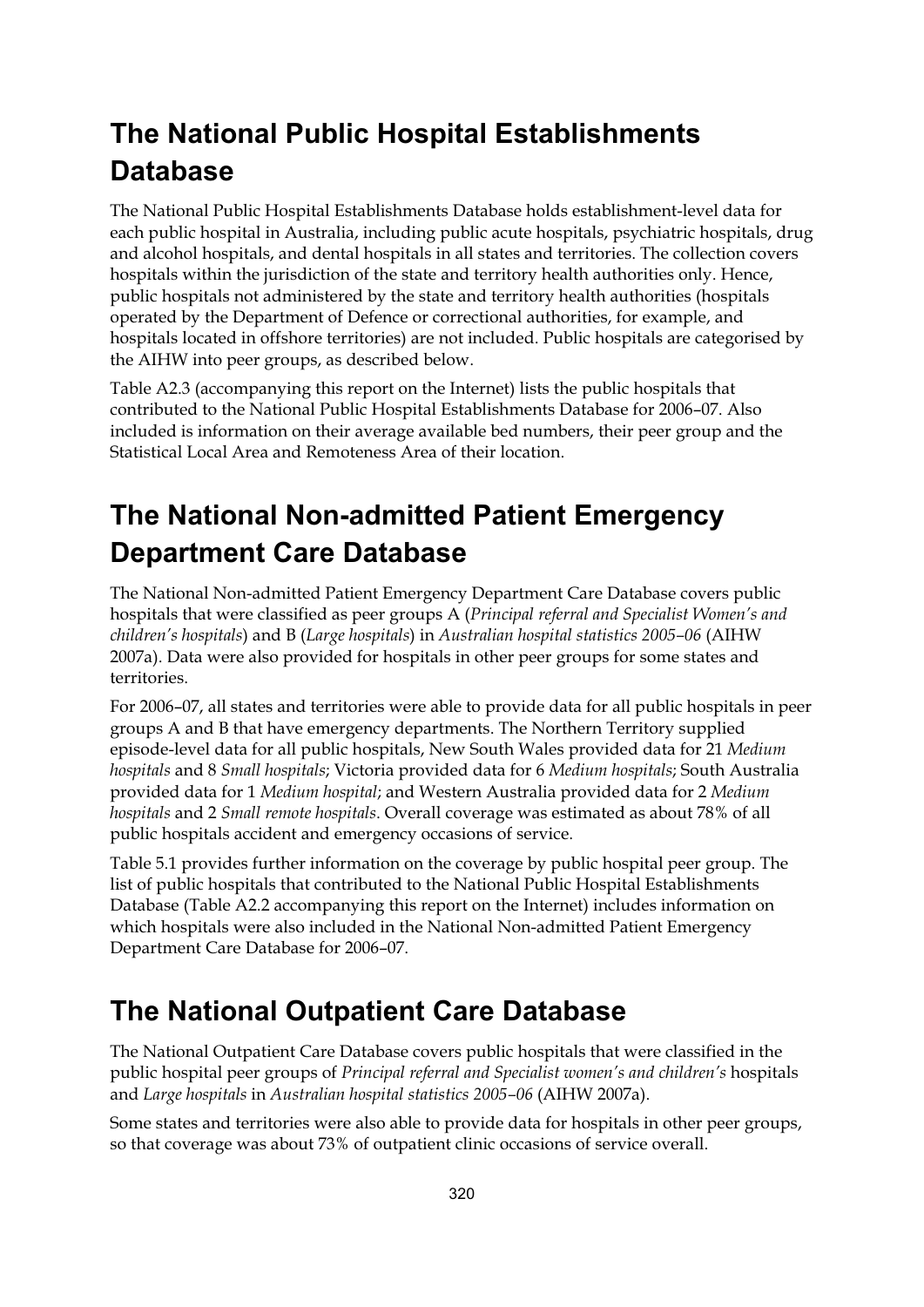More information about the coverage of the National Outpatient Care Data collection (which is more complete for larger hospitals) is presented in Chapter 5. The list of public hospitals that contributed to the National Public Hospital Establishments Database (Table A2.3 accompanying this report on the Internet) includes information on which hospitals were also included in the National Outpatient Care Database for 2006–07.

## **The National Elective Surgery Waiting Times Data Collection**

The National Elective Surgery Waiting Times Data Collection covers public acute hospitals. However, some public patients treated under contract in private hospitals in Victoria and Tasmania are also included.

All public hospitals that undertake elective surgery are generally included, but some are not. Based on the proportions of elective surgery admissions that were covered by the National Elective Surgery Waiting Times Data Collection, national coverage was about 87%, and ranged from 100% in New South Wales, Tasmania, the Australian Capital Territory and the Northern Territory, to about 64% in South Australia (Table 6.2). Coverage was highest for *Principal referral and Specialist women's and children's hospitals* at 98%, and progressively lower for the *Large hospitals* and *Medium hospitals* groups.

Tables 6.1 and 6.2 provide further information on the coverage by public hospital peer group. The list of public hospitals that contributed to the National Public Hospital Establishments Database (Table A2.3 accompanying this report on the Internet) includes information on which hospitals were also included in the National Elective Surgery Waiting Times Data Collection for 2006–07.

## **Counting public hospitals**

Different counts of hospitals are used this report, depending on the type of information being presented and the way in which the hospitals were reported to the National Hospital Morbidity Database and the National Public Hospital Establishments Database. In summary, two counts of hospitals are used (Table A2.7):

- In chapters 2 and 3, hospitals are counted generally as they were reported to the National Public Hospital Establishments Database. These entities are generally 'physical hospitals' (buildings or campuses) but may encompass some outpost locations such as dialysis units. Conversely, however, hospitals on the one 'campus' can be reported as separate entities to this database if, for example, they are managed separately and have separate purposes, such as specialist women's services and specialist children's services. Although most of the hospitals counted in this way report separations to the National Hospital Morbidity Database, some small hospitals do not have separations every year.
- In the cost per casemix-adjusted separation analysis (Table 4.2a), entities for which there was expenditure information were reported as hospitals. The small numbers of hospitals in the National Public Hospital Establishments Database with incomplete expenditure information were omitted. In some jurisdictions, hospitals exist in networks, and expenditure data were available only for these networks, so the networks are the entities counted as hospitals for those jurisdictions for these tables.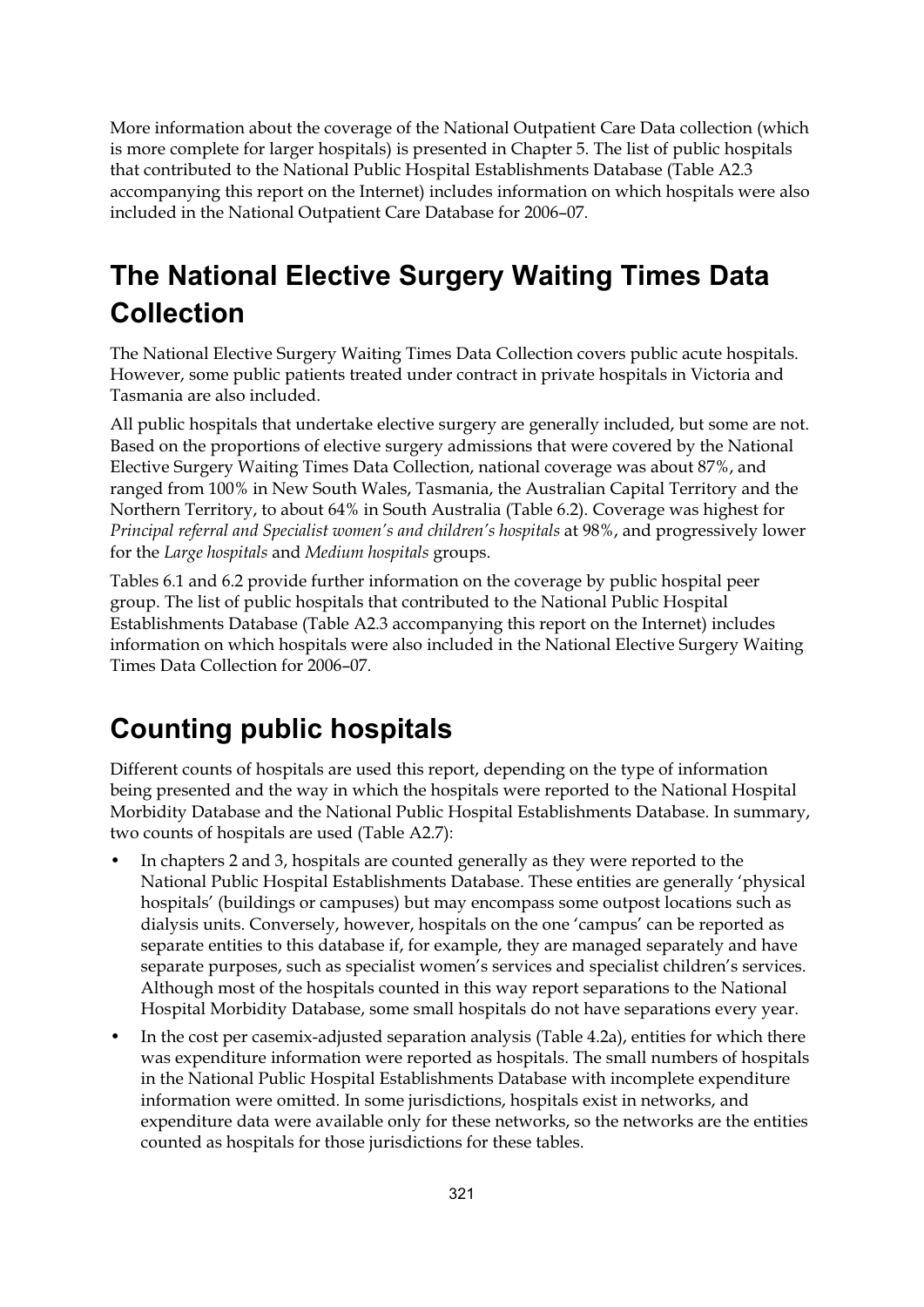Data on numbers of hospitals should therefore be interpreted taking these notes into consideration. Changes in the numbers of hospitals over time can be due to changes in administrative or reporting arrangements rather than changes in the number of hospital campuses or buildings.

Counts of private hospitals can also vary, depending on the source of the information. Thus, there may be discrepancies between counts of private hospitals from the ABS Private Health Establishments Collection presented in Table 2.1 and the lists of private hospitals contributing to the National Hospital Morbidity Database. The states and territories provided the latter information, which may not correspond with the way in which private hospitals report to the Private Health Establishments Collection.

|                               | <b>NSW</b> | Vic | Qld | <b>WA</b> | SΑ | Tas | <b>ACT</b> | NΤ | Total |
|-------------------------------|------------|-----|-----|-----------|----|-----|------------|----|-------|
| <b>Hospitals</b>              |            |     |     |           |    |     |            |    |       |
| Chapter 2 and 3               | 228        | 144 | 177 | 95        | 79 | 27  | 3          | 5  | 758   |
| Table 4.2a (Expenditure data) | 227        | 91  | 174 | 95        | 73 | 23  |            | 5  | 691   |

**Table A2.7: Numbers of public hospitals reported in this report, states and territories, 2006–07** 

### **Public hospital peer groups**

The AIHW worked with the National Health Ministers' Benchmarking Working Group (NHMBWG) and the National Health Performance Committee (NHPC) to develop a national public hospital peer group classification for use in presenting data on costs per casemixadjusted separation. The aim was to allow more meaningful comparison of the data than comparison at the jurisdiction level would allow.

The peer groups were therefore designed to explain variability in the average cost per casemix-adjusted separation. They also group hospitals into broadly similar groups in terms of their range of admitted patient activity, and their geographical location, with the peer groups allocated names that are broadly descriptive of the types of hospitals included in each category.

The peer group classification is summarised in Table A2.8. Details of the derivation of the peer groups are in Appendix 11 of *Australian hospital statistics 1998–99* (AIHW 2000). From 2001–02, the method was adjusted slightly, by replacing the RRMA classification with the Remoteness Area classification for the geographical component of the peer grouping.

A flow chart can be found in *Australian hospital statistics 2002–03* (Figure A4.1 in that report) (AIHW 2004a) to illustrate the assignment of peer groups for almost all hospitals. However, on the advice of jurisdictions, hospitals may be assigned without using this logic, usually in special circumstances such as the opening or closing of a hospital during the year.

Selected characteristics of the hospitals assigned to each peer group for 2006–07 are presented in tables 4.2a–f (for each state and territory).

Although not specifically designed for purposes other than the cost per casemix-adjusted separation analysis, the peer group classification is recognised as a useful way to categorise hospitals for other purposes, including the presentation of other data. For example, the classification has been used to present data from the National Hospital Cost Data Collection (see Appendix 3), emergency department occasions of service data in Chapter 5 and elective surgery waiting times data in Chapter 6. They have also been used to specify the scopes for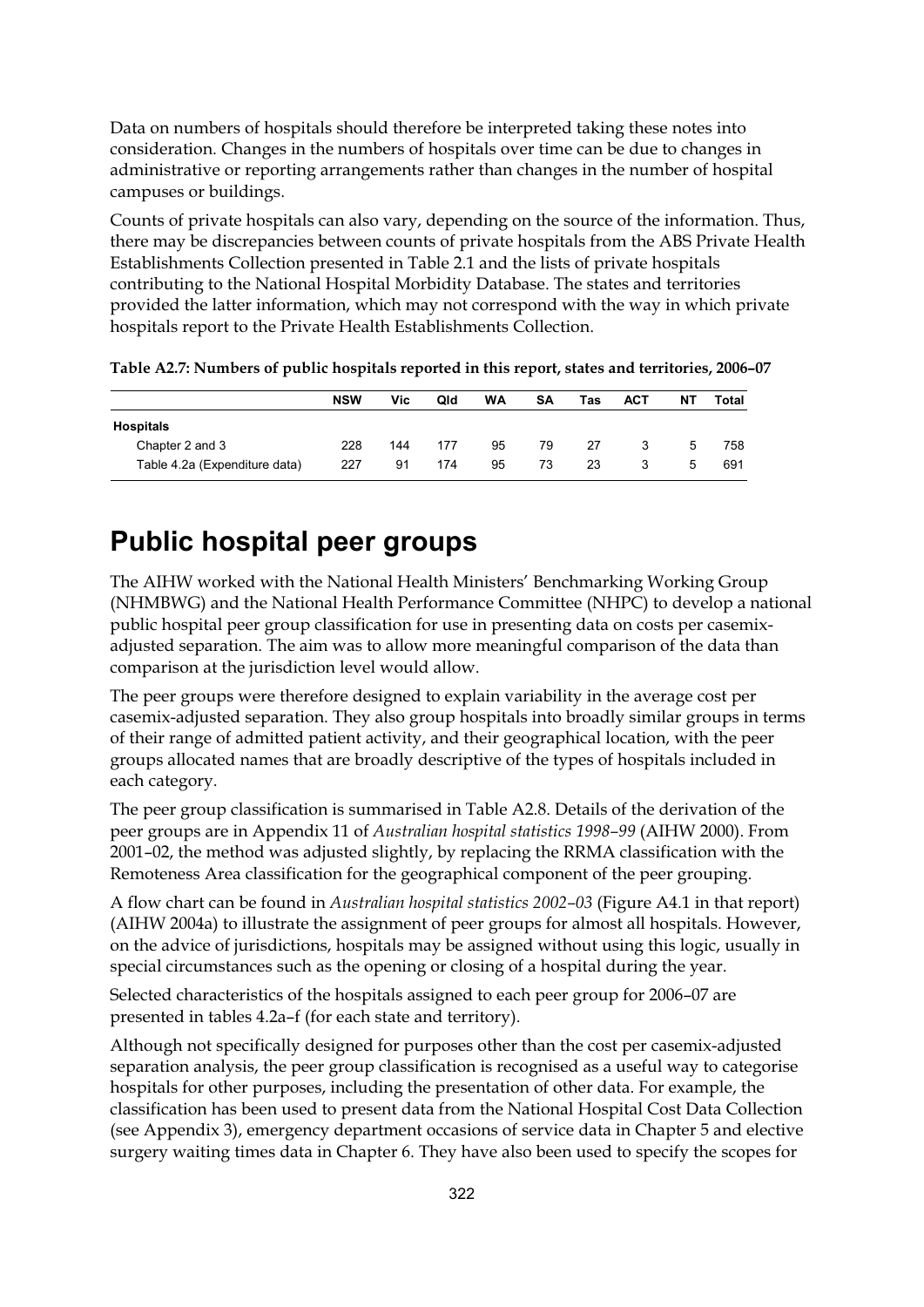national minimum data sets, for example, as noted above for the Non-Admitted Patient Emergency Department Care NMDS and the Outpatient Care NMDS although the use of the peer groups for these purposes is under review.

The peer group to which each public hospital was assigned for 2006–07 is included in Table A2.2 (accompanying this report on the Internet). In some cases, the establishments defined as hospitals for the cost per casemix-adjusted separation analysis differ from those defined as hospitals for the elective surgery waiting times data or those defined for counts of hospitals presented in chapters 2 and 3. In these cases, their peer groups may also differ, and these differences are indicated in Table A2.3 (accompanying this report on the Internet).

| Peer group                                                             | Subgroup                                | <b>Definition</b>                                                                                                                                                                                                                                                 |  |
|------------------------------------------------------------------------|-----------------------------------------|-------------------------------------------------------------------------------------------------------------------------------------------------------------------------------------------------------------------------------------------------------------------|--|
| Principal referral and<br>Specialist women's &<br>children's hospitals | Principal<br>referral                   | Major City hospitals with >20,000 acute casemix-adjusted separations, and<br>Regional hospitals with >16,000 acute casemix-adjusted separations per annum.                                                                                                        |  |
|                                                                        | Specialist<br>women's and<br>children's | Specialised acute women's and children's hospitals with >10,000 acute casemix-<br>adjusted separations per annum.                                                                                                                                                 |  |
| Large hospitals                                                        | Major City                              | Major City acute hospitals treating more than 10,000 acute casemix-adjusted<br>separations per annum.                                                                                                                                                             |  |
|                                                                        | Regional and<br>Remote                  | Regional acute hospitals treating >8,000 acute casemix-adjusted separations per<br>annum, and Remote hospitals with >5,000 casemix-adjusted separations.                                                                                                          |  |
| Medium hospitals                                                       | Group 1                                 | Medium acute hospitals in Regional and Major City areas treating between 5,000<br>and 10,000 acute casemix-adjusted separations per annum.                                                                                                                        |  |
|                                                                        | Group 2                                 | Medium acute hospitals in Regional and Major City areas treating between 2,000<br>and 5,000 acute casemix-adjusted separations per annum, and acute hospitals<br>treating <2,000 casemix-adjusted separations per annum but with >2,000<br>separations per annum. |  |
| Small acute hospitals                                                  | Regional                                | Small Regional acute hospitals (mainly small country town hospitals), acute<br>hospitals treating <2,000 separations per annum, and with less than 40% non-acute<br>and outlier patient days of total patient days.                                               |  |
|                                                                        | Remote                                  | Small Remote hospitals (<5,000 acute casemix-adjusted separations but not 'multi-<br>purpose services' and not 'small non-acute'). Most are <2,000 separations.                                                                                                   |  |
| Sub-acute and non-<br>acute hospitals                                  | Small non-<br>acute                     | Small non-acute hospitals, treating <2,000 separations per annum, and with more<br>than 40% non-acute and outlier patient days of total patient days.                                                                                                             |  |
|                                                                        | Multi-purpose services                  |                                                                                                                                                                                                                                                                   |  |
|                                                                        | Hospices                                |                                                                                                                                                                                                                                                                   |  |
|                                                                        | Rehabilitation                          |                                                                                                                                                                                                                                                                   |  |
|                                                                        | Mothercraft                             |                                                                                                                                                                                                                                                                   |  |
|                                                                        | Other non-<br>acute                     | For example, geriatric treatment centres combining rehabilitation and palliative care,<br>with a small number of acute patients.                                                                                                                                  |  |
| Unpeered and other hospitals                                           |                                         | Prison medical services, dental hospitals, special circumstance hospitals, Major City<br>hospitals with <2,000 acute casemix-adjusted separations, hospitals with <200<br>separations, etc.                                                                       |  |
| Psychiatric hospitals                                                  |                                         |                                                                                                                                                                                                                                                                   |  |

|  |  | Table A2.8: Public hospital peer group classification <sup>(a)</sup> |
|--|--|----------------------------------------------------------------------|
|--|--|----------------------------------------------------------------------|

(a) Only the peer groups above the dashed line are included in the cost per casemix-adjusted separation analyses presented in Chapter 4.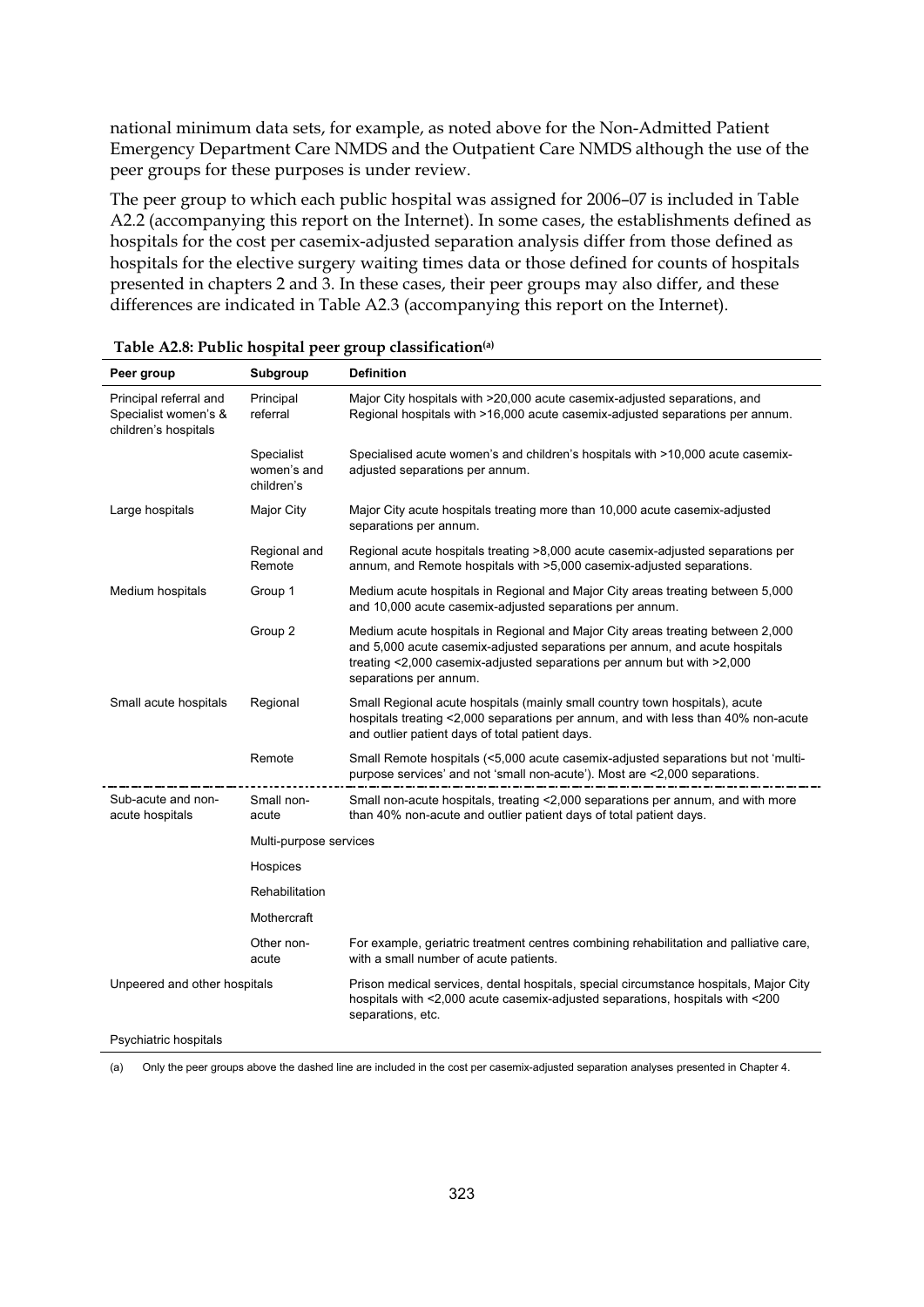# **Appendix 3: National Hospital Cost Data Collection**

The National Hospital Cost Data Collection (NHCDC) was established to produce annual updates of Australian Refined Diagnosis Related Group (AR-DRG) cost weights and estimated average costs, as incorporated into tables in chapters 2, 4, 7 and 12. The NHCDC is a voluntary collection of hospital cost and activity data covering the financial year before the collection period, and is coordinated by the Department of Health and Ageing. Both public and private hospital data are included, with the results separately reported for the two sectors. The latest data available at the time of publication of this report were for the 2005–06 financial year (Round 10) for public hospitals (DoHA 2007) and the 2002–03 financial year (Round 7) for private hospitals (DoHA 2004a).

This report uses the cost data for acute admitted patients only. Unless otherwise specified, the cost weight data in this report for public hospitals use AR-DRG version 5.1 and cost weight data for AR-DRG version 5.0 (DoHA 2002). Private cost weight data, presented in Chapter 2 of this report, is based on AR-DRG version 4.2 (DHAC 2000).

The NHCDC involves arrangements whereby the hospital data are collected by the individual hospitals, and checked and validated by state/territory/private sector coordinators before being passed on to the Department of Health and Ageing. The production and publication of the final cost weights and associated tables follow extensive quality assurance procedures undertaken by the department, and endorsement of the results by the states and territories. The participating hospitals include both patient costing and cost modelling sites. Cost modelling refers to a process where estimates of costs are produced at the level of each AR-DRG. Cost modelling is a 'top down' approach where costs from the hospitals' general ledgers are allocated to acute admitted patients using a series of allocation statistics. Patient costing is a 'bottom up' approach where the costs of each service provided to an individual patient are measured or estimated to obtain the total cost of treating individual patients.

In 2006–07, 232 public hospitals were included in the collection. Although the coverage of public hospitals was approximately 46% of all public hospitals, the total number of separations was approximately 91% of total acute separations within the year (DoHA 2007). The average cost per separation was estimated at \$3,542 for public hospitals for 2005–06. This estimate includes an estimate for depreciation.

Further information is provided in the NHCDC report for 2005–06 (DoHA 2007). Cost weights and associated tables for each round of the NHCDC can be obtained from the Department of Health and Ageing on the Casemix website at <www.health.gov.au>.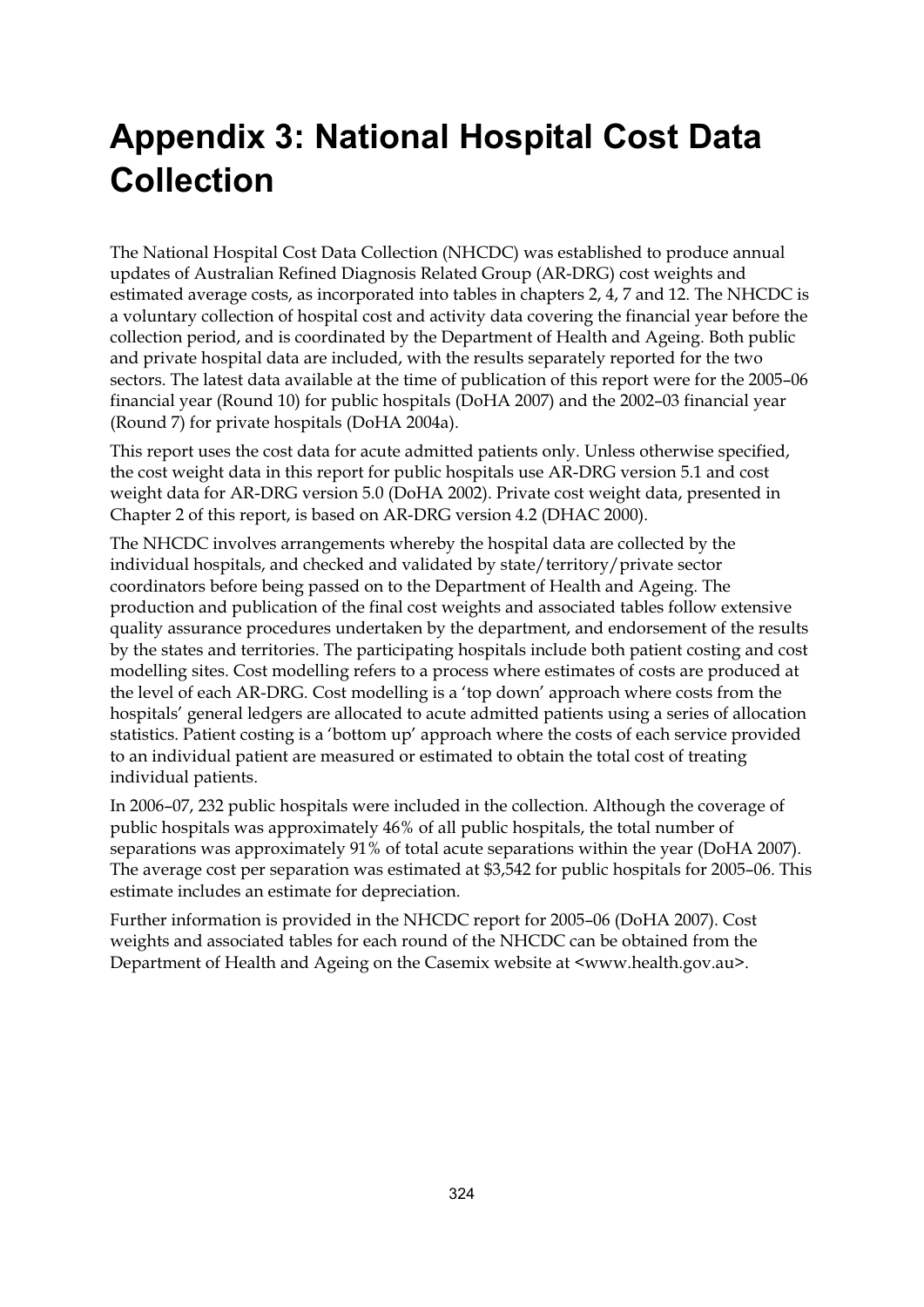# **Appendix 4: Service Related Groups**

### **Introduction**

The Service Related Group (SRG) classification is based on Australian Refined Diagnosis Related Group (AR-DRG) aggregations and categorises admitted patient episodes into groups representing clinical divisions of hospital activity. SRGs are used to assist in the planning of services, analysing and comparing hospital activity, examining patterns of service needs and access, and projecting potential trends in services. For this purpose the AR-DRG system was not considered appropriate as it contains too many classes. Both the Major Diagnostic Categories (MDC) and the *International statistical classification of diseases and related health problems, 10th revision, Australian modification* (ICD-10-AM) were also considered unsuitable as they generally relate to body systems rather than services.

An example illustrating the assignment of selected procedures to SRGs is shown below. These examples illustrate the differences between categorising procedures on the basis of ICD-10-AM chapters, MDCs and SRGs.

| Procedure                       | ICD-10-AM chapter                   | <b>MDC</b>          | <b>SRG</b>         |  |
|---------------------------------|-------------------------------------|---------------------|--------------------|--|
| Extraction of wisdom teeth      | Diseases of the digestive           | MDC 3<br>Dentistry  |                    |  |
|                                 | system                              | Far nose and throat |                    |  |
| Endoscopic retrograde           | Diseases of the digestive<br>system | MDC 6               | Gastroenterology   |  |
| cholangiopancreatography (ERCP) |                                     | Digestive system    |                    |  |
| Excision of haemorrhoids        | Diseases of the digestive<br>system | MDC 6               | Colorectal surgery |  |
|                                 |                                     | Digestive system    |                    |  |

For the *Australian hospital statistics* 2001–02 to 2004–05 reports, this analysis used a method based on AR-DRG version 4.2, originally developed by the New South Wales Department of Health and the Commonwealth Department of Health and Ageing.

The methodology used in *Australian hospital statistics 2005–06* (AIHW 2007a) and this report for assigning SRGs based on AR-DRG versions 5.0 and 5.1 was developed by the New South Wales Department of Health (unpublished). For more information on the methodology used to assign SRGs, see Table A4.6 in the Internet version of this report.

SRGs were allocated using the data in the National Hospital Morbidity Database. The method largely involves aggregations of AR-DRG information. However, the assignment of some separations to SRGs is based on other information, such as procedures, diagnoses and care types. Separations with non-acute care are allocated to separate SRG categories according to the type of care because the main service type of these separations cannot be ascertained from their diagnoses or procedures. Separations may also have been assigned to certain specialist SRGs depending on whether or not the hospital had a specialist neurosurgery, perinatology (neonatal intensive care unit) or cardiothoracic unit, as appropriate, as reported to the National Public Hospital Establishments Database (see Chapter 3). An 'unallocated' SRG is assigned for separations with an *Error DRG* (see Chapter 12). The classification also incorporates non-specialist SRGs, which are used for smaller hospitals that do not have the specialist services or specialist equipment. There are 50 SRGs as presented in Table A4.1.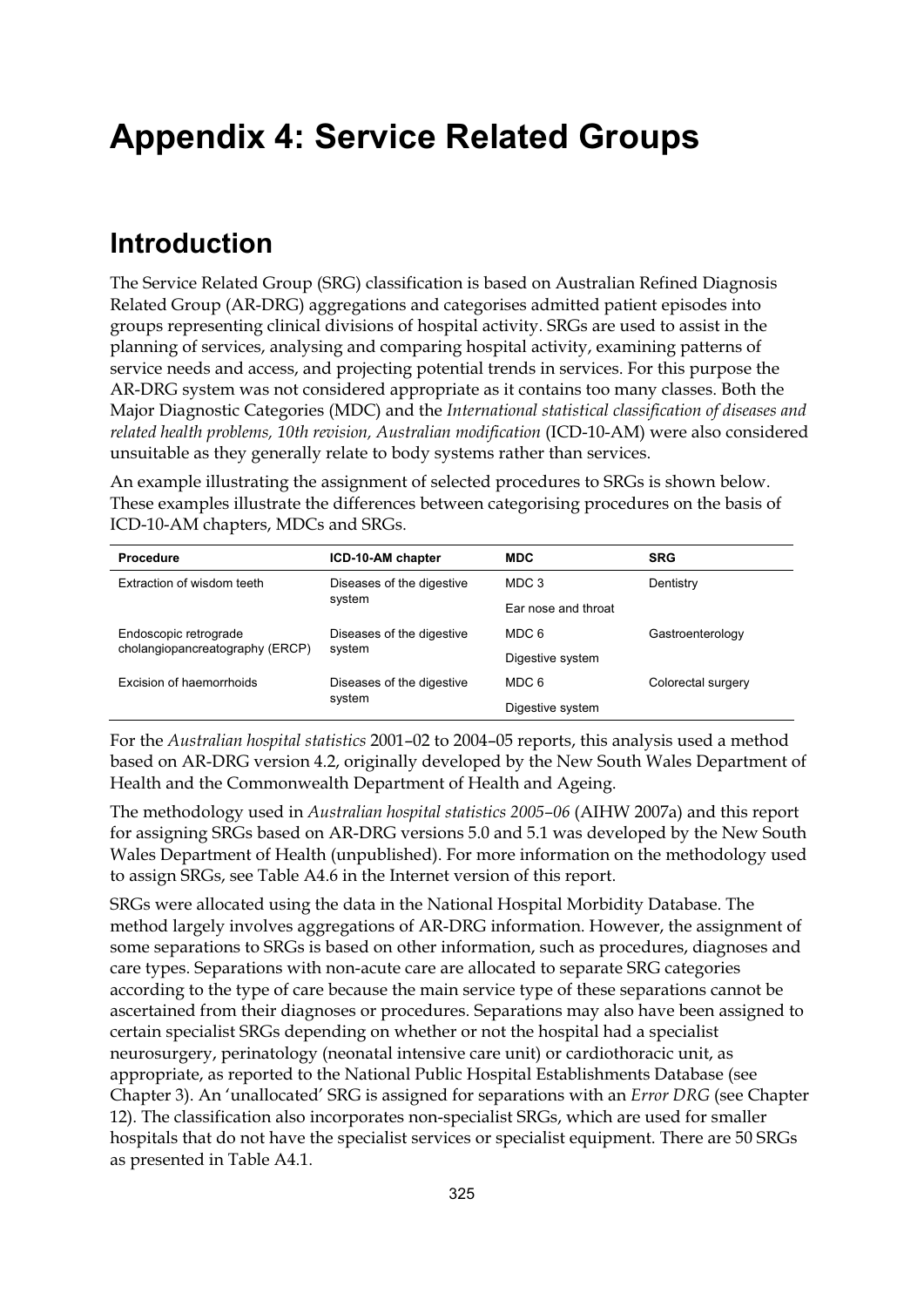#### **State and territory overview**

Table A4.1 contains the number of establishments with more than 50 separations and the number of establishments with more than 360 patient days in each SRG by state and territory and by Remoteness Area for public hospitals only. This has been included as an indicative measure of the number of specialty units. The best indicative measure of the number of units varies between SRGs and between uses of the measure. For example, for *Maintenance* (SRG 87), 89 hospitals provided more than 50 separations a year and 329 hospitals provided more than 360 patient days, and for *Gastroenterology* (SRG 15) these measures were 347 and 205 hospitals respectively. *Cardiothoracic surgery* (SRG 42) showed no difference between the two different measures, with 27 units under both measures.

*Cardiology* (SRG 11) and *Surgery, no definitive specialty* (SRG 54) had the greatest number of establishments, with more than 50 separations at 388 and 381 hospitals respectively. *Maintenance* (SRG 87) and *Respiratory medicine* (SRG 24) had the greatest number of establishments with more that 360 patient days a year, with 366 and 314 hospitals respectively.

Tables A4.2 and A4.3 (accompanying this report on the Internet at <www.aihw.gov.au>) contain the number of separations in each SRG category by state and territory for all public and private hospitals respectively. *Renal dialysis* (SRG 23) had the largest number of separations in public hospitals with 784,106, followed by *Obstetrics* (SRG 72) with 317,116. In the private sector, *Diagnostic gastrointestinal endoscopy* (SRG 16) recorded the highest number of separations with 314,375, followed by *Orthopaedics* (SRG 49) with 256,802.

Tables A4.4 and A4.5 in the Internet version of this publication summarise the number of patient days in each sector by SRG and state and territory. In the public sector, *Acute psychiatry* (SRG 82) recorded the highest number of patient days with 1,475,123, and *Orthopaedics* (SRG 49) recorded the highest in the private sector with 748,309 days.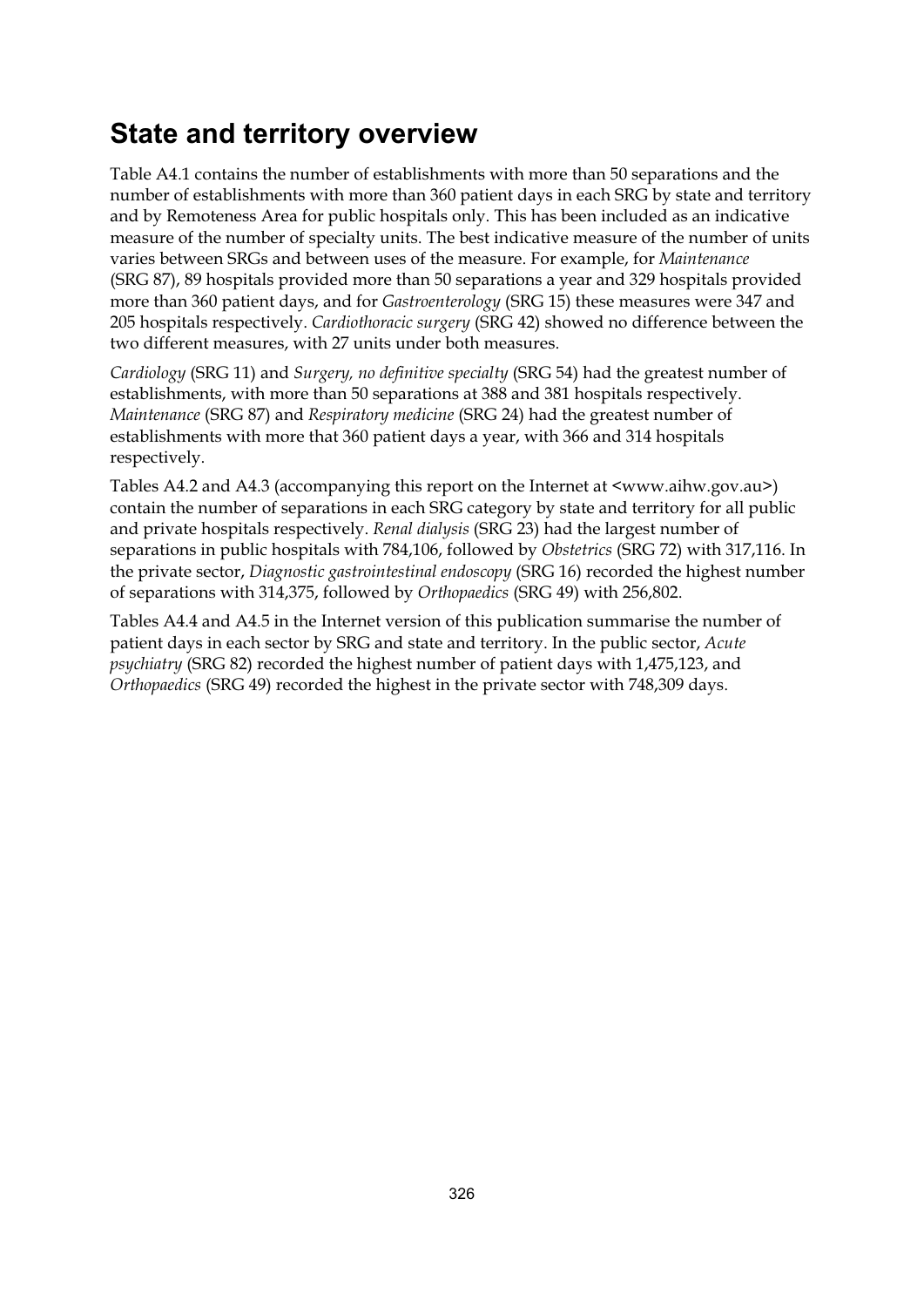| Related Group and Remoteness Area, public hospita |                   |                  |                  | states<br>$\overline{\mathbf{s}}$ , |                                        |                         | and territories, 2006-07 |                  |                    |                                                           |      |                |         |             |                |             |                                                                              |                                             |
|---------------------------------------------------|-------------------|------------------|------------------|-------------------------------------|----------------------------------------|-------------------------|--------------------------|------------------|--------------------|-----------------------------------------------------------|------|----------------|---------|-------------|----------------|-------------|------------------------------------------------------------------------------|---------------------------------------------|
|                                                   | NSW               |                  | قا               |                                     | aa                                     |                         | ≸                        |                  | SA                 |                                                           | Tas  |                | ACT     |             | $\overline{z}$ |             | Total                                                                        |                                             |
|                                                   | ន                 | 360              |                  | 360                                 | န္တ                                    | 360                     | န္တ                      | 360              | ြို့               | 360                                                       | န္တ  | 360            | န္တ     | 360         | န္တ            | 360         | ြိ                                                                           | 360                                         |
| Service Related Group                             | Seps              | <b>Days</b>      | <b>Seps</b><br>ន | <b>Days</b>                         | Seps                                   | Days                    | <b>Seps</b>              | Days             | <b>Seps</b>        | Days                                                      | Seps | <b>Days</b>    | Seps    | <b>Days</b> | <b>Seps</b>    | <b>Days</b> | <b>Seps</b>                                                                  | <b>Days</b>                                 |
| Cardiology<br>$\overline{1}$                      | 141               | 103              |                  |                                     |                                        |                         |                          | 21               |                    | 22                                                        |      | ო              |         |             | ഥ              |             | 388                                                                          | 261                                         |
| Major City                                        | 38                | 38               |                  | នី ភី<br>ន                          |                                        | おおい                     | శ ల                      |                  | $48$ $\frac{8}{2}$ | $\infty$ $\sim$                                           |      |                | N N O   | ש ש         |                |             | 89                                                                           | $_{88}$                                     |
| Regional                                          | 3                 | 54               | 50               |                                     |                                        |                         | ္ စ                      |                  |                    |                                                           | ഥ    | ო              |         | ○           |                |             | 256                                                                          | $\mathfrak{g}$                              |
| Remote                                            | $\overline{C}$    |                  | $\circ$          |                                     | 8 2 2 3 9                              |                         |                          |                  | ဖ                  | $\sim$                                                    |      | $\circ$ $\sim$ |         |             |                |             | $\frac{3}{4}$                                                                |                                             |
| Interventional Cardiology<br>12                   |                   | 51               | 523              | $\circ$ 4                           |                                        | $\sim$ $\circ$          |                          | က က က ဝ          | 4                  |                                                           |      |                |         |             |                |             |                                                                              |                                             |
| Major City                                        | 9855              | 26               |                  | $\sim$                              |                                        | 4 <sub>o</sub>          |                          |                  |                    |                                                           |      |                |         |             |                |             | ន ន ន                                                                        |                                             |
| Regional                                          |                   | 5                |                  | $\sim$                              | 4 U                                    |                         |                          |                  | っ                  | 0                                                         |      | $\sim$         |         |             |                |             |                                                                              |                                             |
| Remote                                            |                   |                  | $\circ$          | $\circ$                             | っ                                      |                         |                          |                  |                    | $\circ$                                                   | ం ෆ  | $\circ$ $\sim$ |         |             |                |             |                                                                              |                                             |
| Dermatology<br>$\frac{3}{2}$                      | $-8.56$           | QQQQ             | 22               | $\circ$                             | ္ဘာ                                    | ဝ ဖ ဟ                   | ₽                        |                  |                    | 4                                                         |      |                |         |             |                |             | $^{\circ}$ $^{\circ}$ $^{\circ}$ $^{\circ}$ $^{\circ}$ $^{\circ}$ $^{\circ}$ | $a$ $a$ $a$ $b$ $c$ $b$ $d$ $c$ $d$ $a$ $d$ |
| Major City                                        |                   |                  | <u>ღ</u> ო       | $\subseteq$                         | တ                                      |                         |                          |                  |                    |                                                           |      |                |         |             |                |             |                                                                              |                                             |
| Regional                                          |                   |                  |                  | $\circ$                             |                                        |                         |                          | 0                | っ                  | 0                                                         | ო    | $\sim$         | ○       |             |                |             |                                                                              |                                             |
| Remote                                            | $\circ$           | $\circ$          | $\circ$          | $\circ$                             |                                        | $\circ$                 |                          | 0                | 0                  | っ                                                         | ం ෆ  | ం ෆ            |         |             |                |             |                                                                              |                                             |
| Endocrinology<br>$\overline{4}$                   |                   | 55<br>33         | 57               | $30^{\circ}$                        | $\boldsymbol{S}$                       | $\overline{2}$          | 5                        |                  | 4                  | <u>ന</u> ∞                                                |      |                |         |             |                |             | 168                                                                          |                                             |
| Major City                                        | <b>24</b>         |                  | $\overline{2}$   | $\frac{5}{2}$                       | $\tilde{c}$                            | $\tilde{c}$             |                          | ဖ                | $\infty$           |                                                           |      |                | N N O   |             |                |             | 287                                                                          | 9.588                                       |
| Regional                                          | $\boldsymbol{S}$  | 22               | $\frac{6}{5}$    |                                     | ₽                                      | 10282                   |                          | ഹ                | ഹ                  |                                                           | ო    | ო              |         | ⊂           |                |             |                                                                              |                                             |
| Remote                                            | $\circ$           | $\circ$          | $\circ$          | $\circ$                             |                                        |                         |                          | $\circ$ $\infty$ |                    |                                                           | っ    | 0              |         |             | ດ ທ            |             |                                                                              |                                             |
| Gastroenterology<br>15                            | 16                | 80<br>37         | 74               | $\frac{8}{4}$                       | 66                                     |                         | $30^{\circ}$             |                  |                    |                                                           | ဖ    | ന              |         |             |                |             | 347                                                                          | $\frac{205}{50}$                            |
| Major City                                        | 38                |                  |                  |                                     | ှာ                                     |                         |                          | $\infty$         |                    | ဖေထ                                                       |      |                | N N O   | N N         |                |             | $\overline{6}$                                                               |                                             |
| Regional                                          | $\overline{7}$    | $\frac{3}{6}$    | 48               | $\frac{4}{2}$                       | 45                                     | ಜ                       | $\frac{6}{1}$            | တ                | 9.845              | $\infty$                                                  | ဖ    | ო              |         | $\circ$     |                |             | 221                                                                          | 10                                          |
| Remote                                            | 4                 |                  | $\circ$          |                                     |                                        |                         | တ                        |                  |                    | $\circ$                                                   |      |                |         |             |                |             |                                                                              |                                             |
| Diagnostic GI Endoscopy<br>$\frac{6}{5}$          | 5 F               | 51               | <b>6 N</b>       | $-8.5$                              | $^{\circ}$ $\frac{8}{2}$ $\frac{1}{2}$ | ನ                       | 29                       | မ္ စ             |                    |                                                           |      |                |         |             |                |             | 245                                                                          | 143                                         |
| Major City                                        |                   | 34               |                  |                                     |                                        | Ξ                       | $\overline{C}$           |                  | $\frac{8}{5}$      |                                                           |      |                | N N O   | $\sim$      |                |             | 87                                                                           | 82                                          |
| Regional                                          | 47                | $\overline{1}$   | $\overline{4}$   | $\overline{=}$                      | 23                                     |                         | $\overline{4}$           | ဖ                |                    |                                                           | ო    | ო              |         | $\circ$     |                |             | 145                                                                          |                                             |
| Remote                                            | $\circ$           | $\circ$          | $\circ$          | $\circ$                             | S                                      | $\circ$                 | ယ                        | $\circ$          | N                  |                                                           | ○    | っ              |         |             | ო              |             |                                                                              |                                             |
| Haematology<br>$\overline{1}$                     | 52 8              | 32               | ೫ ನಿ             | $\frac{5}{15}$                      | 25                                     | Ż,                      |                          | S                |                    | $\tilde{\omega}$ $\infty$ $\infty$ $\infty$ $\sim$ $\sim$ | ო    | က              | N N     |             | $\sim$         |             | $740$<br>$72$                                                                | 288                                         |
| Major City                                        |                   | 24               |                  |                                     |                                        |                         | ဖ                        | 4                | $\infty$           |                                                           |      |                |         |             |                |             |                                                                              |                                             |
| Regional                                          | 26                | $\infty$ $\circ$ | $\frac{1}{6}$    | $\circ \circ 7$                     | ဗု                                     |                         | ယ                        |                  | ო                  | $\circ$                                                   | ო    | ო              | $\circ$ |             |                |             | $\overline{z}$                                                               |                                             |
| Remote                                            | $\circ$           |                  |                  |                                     |                                        | $\circ$                 | $\circ$                  | 0                | $\frac{1}{2}$      | $\circ$                                                   | ం ఌ  | ం అ            |         |             |                |             |                                                                              | $\circ$                                     |
| Immunology & Infections<br>$\frac{8}{1}$          |                   | 69               | 46               |                                     | 56                                     | $\overline{5}$          | 26                       |                  |                    | ∾                                                         |      |                |         |             | <b>ι</b> Ω     | ഥ           | 241                                                                          | $\overline{80}$                             |
| Major City                                        | 768               | 57               | 23               | $23 \times 0$                       | $\frac{3}{2}$                          | $\tilde{c}$             |                          | ဖ                | ∞                  | $\infty$                                                  |      |                | N N O   | $\sim$      |                |             | 8                                                                            | 88                                          |
| Regional                                          |                   | 32               | $\frac{23}{5}$   |                                     |                                        | 5                       | ၜ                        |                  | $\infty$           | 4                                                         | ო    | ო              |         | $\circ$     |                |             | 126                                                                          |                                             |
| Remote                                            | $\mathbf{\Omega}$ | $\circ$          |                  |                                     | $\frac{8}{28}$                         | $\sim$                  | $rac{10}{10}$            |                  |                    | $\circ$                                                   | っ    | ○              |         |             |                |             | 25<br>163                                                                    | $\tilde{0}$                                 |
| Medical Oncology<br>6Ļ                            | $rac{6}{5}$       | 61               |                  | $\theta$                            |                                        | $\mathcal{S} \subseteq$ |                          | $\infty$         | 4                  | $\tilde{5}$                                               | ო    | מ              |         | N N         |                |             |                                                                              | 152                                         |
| Major City                                        |                   | $33\,$           | 7890             | $88^\circ$                          |                                        |                         | ∞                        | $\circ$ $\circ$  |                    | $\infty$                                                  |      |                | NN O    |             |                |             | 84                                                                           | $8R^2$                                      |
| Regional                                          | $\frac{8}{20}$    | $\frac{8}{28}$   |                  |                                     | ュー                                     | $\frac{1}{2}$           | 10 O                     |                  | ယ                  | 4 ⊂                                                       | က င  | տ ၀            |         | $\circ$     |                |             | $\frac{8}{2}$                                                                |                                             |
| Remote                                            |                   |                  |                  |                                     |                                        |                         |                          |                  |                    |                                                           |      |                |         |             |                |             |                                                                              |                                             |
|                                                   |                   |                  |                  |                                     |                                        |                         |                          |                  |                    |                                                           |      |                |         |             |                |             | (continued)                                                                  |                                             |

**Table A4.1: Number of hospitals with more than 50 separations(a) and with more than 360 patient days in each Service Related Group, by Service**  each Service Related Croup by Service ro than 360 patient days in ۱,  $\mathbf{r}$ ng than 50 es  $\cdots$ Table 441: Number of bosnitals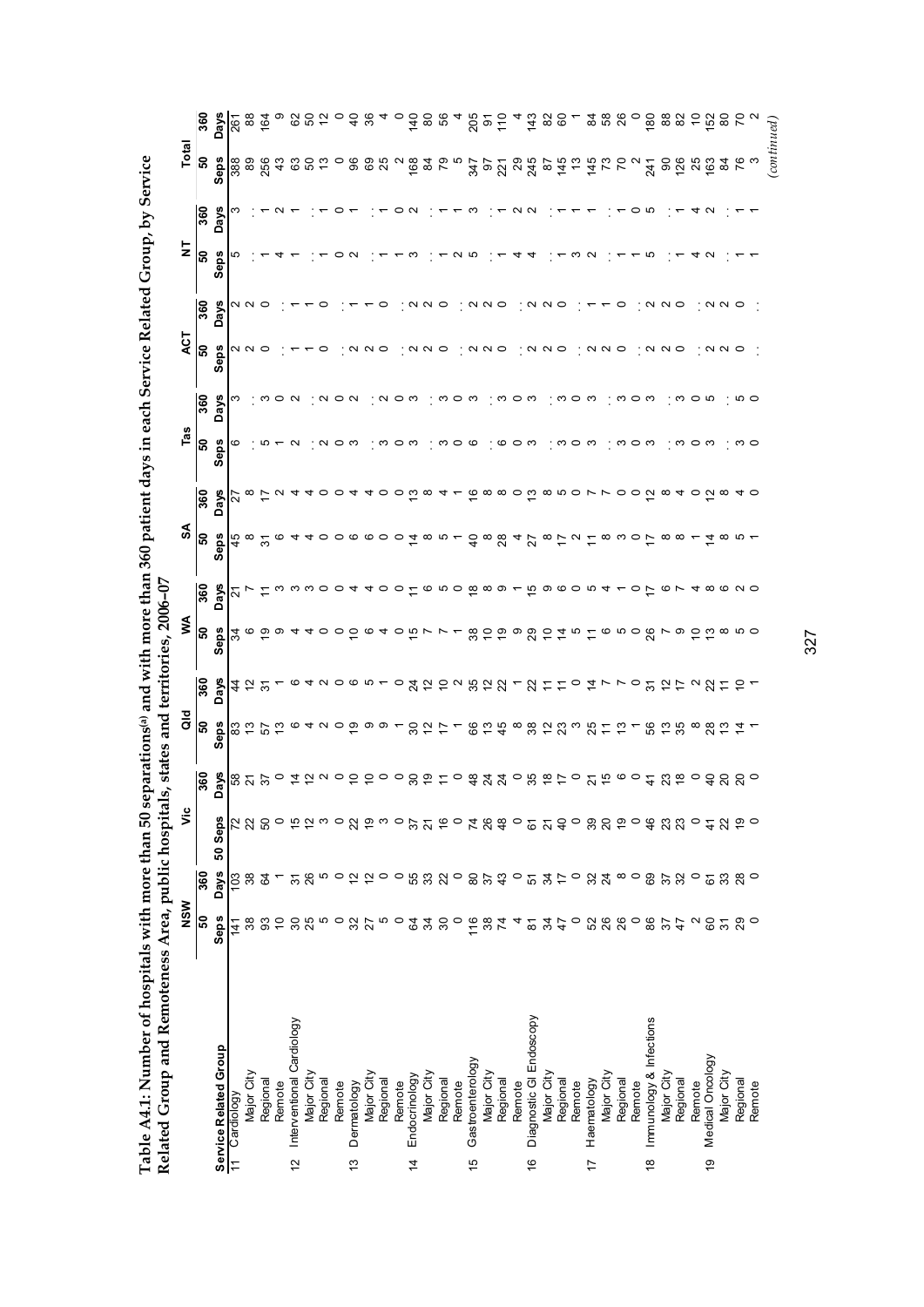|                                         | NSW             |                                | ۶Ë                  |                           | ă                                               |                | ≸                 |                            | ર્ક                        |                         | Tas      |             | ACT      |                                   | $\overline{z}$ |               | Total                                                         |               |
|-----------------------------------------|-----------------|--------------------------------|---------------------|---------------------------|-------------------------------------------------|----------------|-------------------|----------------------------|----------------------------|-------------------------|----------|-------------|----------|-----------------------------------|----------------|---------------|---------------------------------------------------------------|---------------|
|                                         | SO              | 360                            |                     | 360                       | ြို့                                            | 360            | ြို့              | 360                        | ြို့                       | 360                     | ន        | 360         | ន        | 360                               | ន              | 360           | ន                                                             | 360           |
| Service Related Group                   | Seps            | <b>Days</b>                    | Seps<br>50          | Days                      | Seps                                            | Days           | U)<br><b>Sep</b>  | ays<br>۵                   | eps<br>w                   | ays<br>$\Box$           | eps<br>Ŵ | <b>Days</b> | eps<br>w | <b>Days</b>                       | Seps           | <b>Days</b>   | Seps                                                          | Days          |
| 20 Chemotherapy                         | ≌               |                                |                     | 28                        | 21                                              |                |                   |                            |                            |                         |          |             |          |                                   |                |               |                                                               | 59            |
| Major City                              | $\tilde{+}$     | ט מ                            | $\overline{9}$      | $\tilde{4}$               | $\circ$ $\frac{1}{4}$ $\sim$                    | 4              |                   | 8<br>8<br>8<br>8<br>8      | ≠ ∞ ဖ ဝ ယ္က                |                         |          |             | N N O    | 000                               |                |               | នៃ ន                                                          | 32            |
| Regional                                |                 | $\circ$ $\circ$                | $\overline{c}$      | ₫                         |                                                 |                |                   |                            |                            |                         |          |             |          |                                   |                |               | $\frac{9}{4}$                                                 | 27            |
| Remote                                  |                 |                                | $\circ$             | $\circ$                   |                                                 | ○              |                   |                            |                            |                         |          |             |          |                                   |                |               |                                                               |               |
| Neurology<br>$\overline{2}$             | 107             | $\overline{8}$                 | 59                  | 4                         | 59                                              | ္က             |                   |                            |                            | ≌                       | Ю        |             |          | $\cdot$ $\alpha$ $\alpha$ $\circ$ |                |               | 298                                                           | $\frac{0}{2}$ |
| Major City                              | 38              | 43                             | <b>23</b>           | S                         |                                                 | $\tilde{c}$    |                   | $\infty$                   | $\frac{8}{2}$              | $\infty$                |          |             | N N O    |                                   |                |               | $rac{92}{187}$                                                | $rac{95}{10}$ |
| Regional                                | 89              | $\frac{4}{3}$                  |                     | $\Omega$                  | $\begin{array}{c} 2 & 2 \\ 2 & 3 \end{array}$   | ຊ              |                   | Ξ                          |                            | တ                       |          |             |          |                                   |                |               |                                                               |               |
| Remote                                  |                 | $\circ$                        | $\circ$             | $\circ$                   |                                                 |                |                   |                            | 4                          |                         |          |             |          |                                   |                |               | <b>9</b>                                                      |               |
| Renal Medicine<br>22                    | 873             | 51                             | $\frac{4}{4}$       | 33                        | $\overline{5}$                                  | ಔ              | <u>ထ ငှ ပ ဉ ထ</u> | တ                          | $\tilde{c}$                |                         |          |             |          | $\cdot$ $\alpha$ $\alpha$ $\circ$ |                |               | 176                                                           | 131           |
| Major City                              |                 | 33                             |                     | 25                        | $\frac{13}{7}$                                  | $\tilde{c}$    |                   |                            | $\infty$                   |                         |          |             | N N O    |                                   |                |               | 34                                                            | 86            |
| Regional                                |                 | $\overset{\circ}{\phantom{a}}$ | 2800                |                           |                                                 | $\tilde{c}$    | ဖ                 | ო                          | ₹                          | っ                       |          |             |          |                                   |                |               | 79                                                            | $\frac{3}{4}$ |
| Remote                                  |                 |                                |                     | ∞ ⇔                       |                                                 |                | $\circ$           | o                          | o                          | 0                       |          | 0           |          |                                   |                |               |                                                               |               |
| Renal Dialysis<br>23                    | 48              | 39                             | $58\,$              | 4                         | $\frac{6}{5}$                                   | ≌              | $\tilde{\tau}$    | Ξ                          | ≌                          |                         | $\sim$   | $\sim$      |          |                                   |                |               |                                                               |               |
| Major City                              | $\frac{4}{7}$   | $\frac{4}{4}$                  | $\overline{20}$     | ನಿ                        | $\sim$ $\circ$ $\circ$                          | ဖ              | ဖ                 | ဖ                          | Ľ                          | ဖ                       |          |             |          |                                   |                |               | $\begin{array}{c} 12.2 \\ 12.5 \\ 23.6 \\ \hline \end{array}$ | $\frac{5}{2}$ |
| Regional                                | 30              | $^{24}$                        | $38\,$              | 27                        |                                                 | တ              | 4                 | ᠴ                          |                            | ന വ                     | N        |             | $\circ$  |                                   |                |               |                                                               |               |
| Remote                                  | 4               |                                | $\circ$             | $\circ$                   |                                                 | $\circ$        |                   |                            | 4 U                        |                         | 0        | N O         |          |                                   |                | ო             | $\tilde{c}$                                                   |               |
| Respiratory Medicine<br>$\overline{24}$ | $\frac{58}{98}$ |                                |                     | $\mathcal{L}$             |                                                 | ę              | 34                |                            | $3^{\circ}$ $\frac{8}{27}$ |                         |          | ഹ           |          | $\sim$                            |                | ഥ             | 366<br>92<br>237                                              | 314           |
| Major City                              |                 | $\frac{4}{4}$                  | <b>ZZS</b>          | 23                        |                                                 | $\tilde{c}$    | $\overline{ }$    |                            |                            |                         |          |             | N N O    | $\sim$ $\sim$                     |                |               |                                                               |               |
| Regional                                |                 | 79                             |                     | $\frac{4}{7}$             | 7.082                                           | $\mathfrak{F}$ | $\overline{1}$    |                            |                            |                         |          | ഥ           |          |                                   |                |               |                                                               | $rac{2}{3}$   |
| Remote                                  |                 |                                | $\circ$             | $\circ$                   |                                                 | ო              | $\overline{C}$    |                            |                            |                         |          | o           |          |                                   |                | 4             | 37                                                            |               |
| Rheumatology<br>25                      | 17              | ≌                              | $\tilde{L}$         |                           | 50000                                           | 10 m N O       | ഹ                 |                            |                            |                         |          |             | N N O    |                                   |                | $\circ$       |                                                               | 252           |
| Major City                              | $\frac{6}{5}$   | ഇ                              | စ လ                 |                           |                                                 |                | ↴                 |                            |                            |                         |          |             |          |                                   |                |               | 42                                                            |               |
| Regional                                |                 |                                |                     |                           |                                                 |                |                   |                            |                            |                         |          |             |          | c                                 |                | 00            | $\tilde{t}$                                                   | က ဝ           |
| Remote                                  |                 |                                | $\circ$             | $\circ$                   |                                                 |                | 0                 |                            |                            |                         |          |             |          |                                   |                |               | $\circ$                                                       |               |
| Pain Management<br>26                   | $\frac{3}{4}$   |                                | $\frac{9}{4}$       | 4                         | 21500248                                        | ᢋ ო            | $\tilde{c}$       | တ္တြင္း စက ပဝဝ က က ဝဝ စ္ ဥ | 4 6 6 0 0 0 0 0 1          |                         |          |             | N        | 0                                 |                | $\circ$       | <b>124</b><br>76                                              | 24            |
| Major City                              | 29              | ニ                              |                     | ო                         |                                                 |                | ∞                 |                            |                            |                         |          |             | $\sim$   | $\circ$                           |                |               |                                                               |               |
| Regional                                | $\dot{4}$       | $\circ$                        | $\overline{4}$      |                           |                                                 |                | $\sim$            |                            |                            |                         |          |             | $\circ$  | $\circ$                           |                | 00 m          | 46                                                            | ო             |
| Remote                                  |                 | $\circ$                        | $\circ$             | 0                         |                                                 | $\circ$        | $\circ$           |                            | $\overline{ }$             |                         | 0        |             |          |                                   |                |               |                                                               | $\circ$       |
| Medicine, No Definitive<br>27           | $\frac{10}{2}$  | 92                             | $\frac{2}{3}$       | 59                        |                                                 | 35             | $\overline{3}$    |                            | 29                         | စ္                      |          |             | $\sim$   | $N$ $N$ $\circ$                   |                |               | 304                                                           | 235           |
| Major City                              | 45              | 46                             |                     | 27                        |                                                 | ិ៍ ភ           | $\tilde{t}$       |                            | ∞ ഇ                        | တ                       |          |             | $\sim$   |                                   |                |               | $\frac{1}{11}$                                                | 107           |
| Regional                                | 61              | 46                             | $\frac{4}{3}$       | $\frac{2}{3}$             |                                                 |                | $\frac{2}{3}$     |                            |                            | ၜ                       |          |             | $\circ$  |                                   |                |               | 174                                                           | 123           |
| Remote                                  |                 | 0 10 10 10                     | $\circ$             |                           | 4                                               |                | ∞                 |                            | $\sim$                     |                         |          | っ           |          |                                   |                | $\sim$ $\sim$ | e,                                                            | ယ             |
| Breast Surgery<br>$\frac{4}{1}$         | 37              |                                | 26                  |                           | $\ddot{4}$                                      | ഥ              | ഹ                 |                            | ↴                          | $\sim$                  |          | $\circ$     |          |                                   |                |               | 87                                                            | 25<br>24      |
| Major City                              |                 |                                |                     |                           |                                                 |                | ↴                 | N N O                      | 4                          | $\sim$ 0                |          |             |          | $\circ \circ \circ$               |                |               | 52                                                            |               |
| Regional                                | $\tilde{c}$     |                                | $\overline{C}$      | 0                         |                                                 |                |                   |                            | $\circ$                    |                         |          |             |          |                                   |                |               | 35                                                            |               |
| Remote                                  | $\circ$         | $\circ$                        | $\circ$             |                           |                                                 | 0              | 0                 | $\circ$                    |                            |                         |          |             |          |                                   |                | 000           | $\circ$                                                       | $\circ$       |
| Cardiothoracic Surgery<br>42            | 550             | 220                            |                     | $\circ \circ \circ \circ$ | $\circ$ $\circ$ $\circ$ $\circ$ $\circ$ $\circ$ | ຕ ດ +          |                   |                            | $O$ $N$ $N$ $O$            | $\circ$ $\circ$ $\circ$ |          |             |          |                                   |                |               | 27                                                            |               |
| Major City                              |                 |                                | $\circ \circ \circ$ |                           |                                                 |                |                   | $\sim$                     |                            |                         |          |             |          |                                   |                |               | 25                                                            | 25            |
| Regional                                |                 |                                |                     |                           |                                                 |                |                   |                            |                            |                         |          |             |          |                                   |                | $\circ$       | $\sim$                                                        | $\sim$        |
|                                         |                 |                                |                     |                           |                                                 |                |                   |                            |                            |                         |          |             |          |                                   |                |               | (continued)                                                   |               |

Table A4.1 (continued): Number of hospitals with more than 50 separations<sup>(a)</sup> and with more than 360 patient days in each Service Related Group, by **Table A4.1 (continued): Number of hospitals with more than 50 separations(a) and with more than 360 patient days in each Service Related Group, by** 

328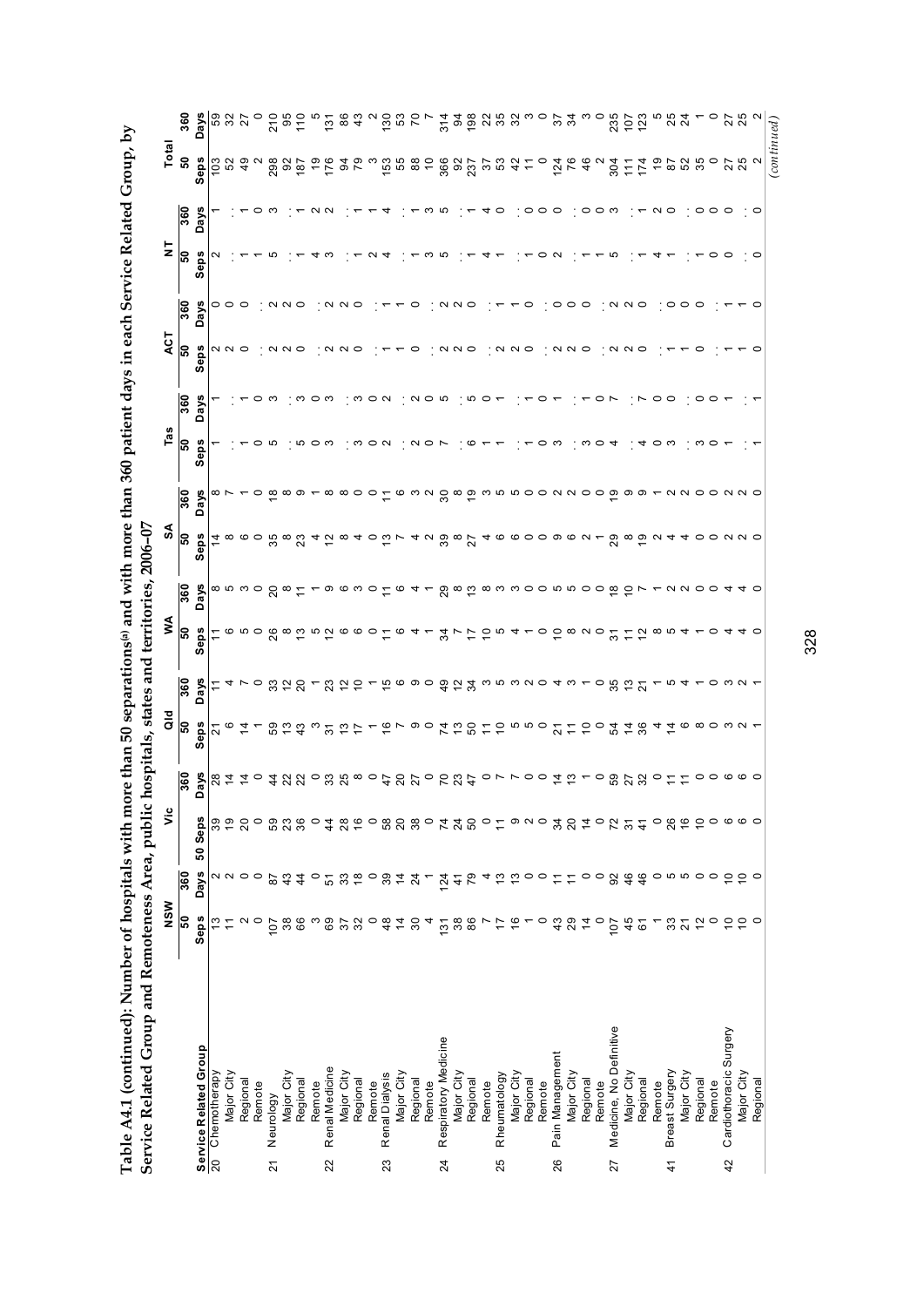Table A4.1 (continued): Number of hospitals with more than 50 separations® and with more than 360 patient days in each Service Related Group,<br>hy Service Related Groum and Remoteness Area\_mublic hospitals\_states and territo **Table A4.1 (continued): Number of hospitals with more than 50 separations(a) and with more than 360 patient days in each Service Related Group, by Service Related Group and Remoteness Area, public hospitals, states and territories, 2006–07** 

| 360<br><b>Days</b><br>59<br>$\frac{33}{79}$<br>52<br>$\sim$ $\circ$<br>ഉ<br>22<br>22<br>$\alpha$ $\alpha$ $\beta$ $\alpha$ $\alpha$<br>92<br>65<br>26<br>256<br>97<br>149<br>126<br>82<br>O<br>$\tilde{=}$<br>26<br>129<br>SO<br>142<br>ន<br><b>Seps</b><br>$\frac{58}{6}$<br>96<br>45<br>39<br>$\circ$<br>32<br>$\sim$<br>$\circ$<br>108<br>$\overline{4}$<br>62<br>ဖ<br>196<br>$\frac{8}{6}$<br><b>201</b><br>29<br><b>75</b><br>88<br>96<br>95<br>$\frac{8}{2}$<br>50<br>34<br>330<br>$\frac{8}{100}$<br>176<br>$\frac{3}{2}$<br>242<br>135<br>$\tilde{\tau}$<br>$\tilde{+}$<br>231<br>.<br>20<br>360<br><b>Days</b><br>○<br>っ<br>○<br>$\circ$<br>ო<br>$\sim$<br>ြိ<br>Seps<br>$\sim$<br>5<br>360<br>U)<br>N N O<br>NNO<br>000<br>N N O<br>000<br>$\circ$<br>$\sim$<br>$\sim$<br>$\circ$<br>○<br>っ<br>$\sim$<br>$\circ$<br>Day<br><b>ິລ</b><br>U)<br>N N O<br>0<br>$\sim$<br>$\circ$<br>$\sim$ $\sim$<br>$\circ$<br>$\sim$<br>$\circ$<br>N U<br>$\circ$<br>○<br>$\sim$<br><b>Sep</b><br>360<br>Days<br>ం ෆ<br>ო 0 ო<br>$\circ$<br>0<br>C<br>0<br>ო<br>$\circ$<br>0<br>$\circ$ $\sim$<br>$\sim$ $\circ$<br>ო<br>္စြ<br>Seps<br>S<br>∞<br>$\circ$<br>ო<br>ო<br>က င<br>っ<br>360<br>o o m m o o n n o o r<br>$\circ$<br>$2^{\circ}$<br>က<br>ဖ ဖ ဝ<br>∞<br>$\circ$<br>ဝ ၈ ထ<br>$\circ$<br>ာ<br>Days<br>っ<br>$\sim$<br>∼<br>န္တ<br>U)<br>o o m m o o w n w<br>$\overline{c}$<br>$\infty$<br>29<br>S<br>25<br>$\infty$ $\infty$<br>$\sim$<br>$\frac{2}{3}$<br>္စာ<br>೧<br>∞<br>$\tilde{4}$<br>∞<br>۰ ص<br>∞<br>∞<br>ო<br>ო<br>P.<br>ê۶<br>ဖာ<br>360<br>Days<br>co co co co<br>$\circ$<br>$\infty$<br>ဖလ<br>$\circ$<br>$\overline{a}$<br>ယ<br>$\overline{\mathbf{c}}$<br>∞<br>$\tilde{c}$<br>မာ ဝ<br>ო<br>∞<br>ທ ⊂<br>0<br>77<br>4<br>0<br>r<br>န္တ<br>Seps<br>$\circ \circ \circ \sim$<br>ၜ<br>o m m m o o m m o o<br><b>558</b><br>22<br>တ<br>$\infty$<br>$5\frac{3}{4}$<br>$\frac{5}{1}$<br>$\infty$<br>တ တ<br>ო<br>25<br>ၜ<br>$\circ$<br>ဖ<br>26<br>$\sim$<br>$\frac{1}{2}$<br>$\circ$ 4<br>$\tilde{=}$<br>Ń<br>360<br>29<br>Days<br>$E = 0$ $S = 0$<br>000000<br>ဝတ္ထက္ဝ<br>చ<br>$\sim$ $\circ$<br>ၜ<br>$\infty$ $\circ$<br>ဖ ဝ<br>20<br>ဖေဖ<br>0 N N 0<br>$\frac{4}{3}$<br>ဖ<br>$\circ$<br>$\circ$ $\circ$<br>Ξ<br>န္တ<br>Seps<br>$\infty$<br>26<br>38<br>25<br>25<br>$\frac{1}{2}$ $\alpha$<br>63<br>$\frac{1}{2}$<br>42<br>တ<br>္ဟာ က<br>$\frac{2}{3}$<br>$\frac{\alpha}{2}$ $\frac{\alpha}{2}$ $\frac{\alpha}{2}$<br>$\tilde{c}$<br>ဖ<br>ഗ<br>0<br>27<br>$\frac{5}{2}$<br>34<br>$\tilde{c}$<br>₽<br>0<br>Ξ<br>స్<br>$\overline{\mathcal{S}}$<br>ò.<br>360<br>Days<br>6030<br>ನಿ ನಿ ಎಂ<br>$\frac{6}{10}$<br>38<br>22<br>$O$ ທ $M$ $O$<br>52<br>300<br>a no<br>ိုင္ ဝ<br>≌<br>57<br>o w<br>ഥ<br>っ<br>$\overline{\Omega}$<br>55<br>21<br>$ 4220$<br>$\frac{8}{2}$<br>50533<br>$-8849$<br>$45$ $7$ $24$<br>$\circ$<br>6385<br>$\circ$<br>Seps<br>$\circ$<br>$\circ$<br>00<br>50<br><b>Days</b><br>360<br>59<br>290000<br>32<br>စ္ ၀ စ<br>28<br>22<br>100<br>$\circ$<br>26<br>$\frac{6}{1}$<br>46<br>30<br>$\frac{6}{5}$<br>$\circ$<br>44<br>37<br>ၜ<br>$\circ$<br>$\mathfrak{S}$<br>$\circ$<br>ဖ<br>$\circ$<br>54<br>51<br>ഇ<br>$\circ$<br>$\frac{1}{4}$<br>$\overline{a}$<br>န္တ<br>Seps<br><b>5678</b><br>79<br>35<br>28<br>$\frac{1}{2}$<br>$\frac{5}{3}$<br>$\circ$<br><b>6</b> 25<br>24<br>37<br>47<br>$\circ$<br><b>4 ¥ 5</b><br>84<br>$\circ$<br>$\overline{4}$<br>$\circ$<br>$\tilde{\mathbf{c}}$<br>$\frac{3}{2}$<br>$\circ$ $\circ$<br>$\circ$<br>16<br>4<br>$\frac{4}{4}$<br>$\mathcal{L}$<br>Ξ,<br>$\tilde{t}$<br>$\overline{r}$<br>Plastic & Reconstructive Surgery<br>Head & Neck Surgery<br><b>Service Related Group</b><br>43 Colorectal Surgerv<br>Ear, Nose & Throat<br>Upper GIT Surgery<br>Colorectal Surgery<br>Ophthalmology<br>Major City<br>Major City<br>Major City<br>Major City<br>Major City<br>Major City<br>Major City<br>Major City<br>Major City<br>Major City<br>Regional<br>Orthopaedics<br>Neurosurgery<br>Regional<br>Regional<br>Regional<br>Regional<br>Regional<br>Regional<br>Remote<br>Regional<br>Regional<br>Regional<br>Remote<br>Remote<br>Remote<br>Remote<br>Remote<br>Remote<br>Remote<br>Remote<br>Remote<br>Dentistry<br>Urology<br>49<br>50<br>52<br>45<br>46<br>$\frac{4}{4}$<br>47<br>48<br>51 | by optivite related only and reliefs when $P$ | NSW | ءُ | ĕ | ⋚ | వ్ | Ë | ΑCΤ | ż | Total |  |
|-----------------------------------------------------------------------------------------------------------------------------------------------------------------------------------------------------------------------------------------------------------------------------------------------------------------------------------------------------------------------------------------------------------------------------------------------------------------------------------------------------------------------------------------------------------------------------------------------------------------------------------------------------------------------------------------------------------------------------------------------------------------------------------------------------------------------------------------------------------------------------------------------------------------------------------------------------------------------------------------------------------------------------------------------------------------------------------------------------------------------------------------------------------------------------------------------------------------------------------------------------------------------------------------------------------------------------------------------------------------------------------------------------------------------------------------------------------------------------------------------------------------------------------------------------------------------------------------------------------------------------------------------------------------------------------------------------------------------------------------------------------------------------------------------------------------------------------------------------------------------------------------------------------------------------------------------------------------------------------------------------------------------------------------------------------------------------------------------------------------------------------------------------------------------------------------------------------------------------------------------------------------------------------------------------------------------------------------------------------------------------------------------------------------------------------------------------------------------------------------------------------------------------------------------------------------------------------------------------------------------------------------------------------------------------------------------------------------------------------------------------------------------------------------------------------------------------------------------------------------------------------------------------------------------------------------------------------------------------------------------------------------------------------------------------------------------------------------------------------------------------------------------------------------------------------------------------------------------------------------------------------------------------------------------------------------------------------------------------------------------------------------------------------------------------------------------------------------------------------------------------------------------------------------------------------------------------------------------------------------------------------------------------------------------------------------------------------------------------------------------------------------------------------------------------------------------------------------------------------------------------------------------------------------------------------------------------------------------------------------------------------------------------------------------------------------------------------------------------------------------------------------------------------------------------------------------------------------------------------------------------|-----------------------------------------------|-----|----|---|---|----|---|-----|---|-------|--|
|                                                                                                                                                                                                                                                                                                                                                                                                                                                                                                                                                                                                                                                                                                                                                                                                                                                                                                                                                                                                                                                                                                                                                                                                                                                                                                                                                                                                                                                                                                                                                                                                                                                                                                                                                                                                                                                                                                                                                                                                                                                                                                                                                                                                                                                                                                                                                                                                                                                                                                                                                                                                                                                                                                                                                                                                                                                                                                                                                                                                                                                                                                                                                                                                                                                                                                                                                                                                                                                                                                                                                                                                                                                                                                                                                                                                                                                                                                                                                                                                                                                                                                                                                                                                                                                     |                                               |     |    |   |   |    |   |     |   |       |  |
|                                                                                                                                                                                                                                                                                                                                                                                                                                                                                                                                                                                                                                                                                                                                                                                                                                                                                                                                                                                                                                                                                                                                                                                                                                                                                                                                                                                                                                                                                                                                                                                                                                                                                                                                                                                                                                                                                                                                                                                                                                                                                                                                                                                                                                                                                                                                                                                                                                                                                                                                                                                                                                                                                                                                                                                                                                                                                                                                                                                                                                                                                                                                                                                                                                                                                                                                                                                                                                                                                                                                                                                                                                                                                                                                                                                                                                                                                                                                                                                                                                                                                                                                                                                                                                                     |                                               |     |    |   |   |    |   |     |   |       |  |
|                                                                                                                                                                                                                                                                                                                                                                                                                                                                                                                                                                                                                                                                                                                                                                                                                                                                                                                                                                                                                                                                                                                                                                                                                                                                                                                                                                                                                                                                                                                                                                                                                                                                                                                                                                                                                                                                                                                                                                                                                                                                                                                                                                                                                                                                                                                                                                                                                                                                                                                                                                                                                                                                                                                                                                                                                                                                                                                                                                                                                                                                                                                                                                                                                                                                                                                                                                                                                                                                                                                                                                                                                                                                                                                                                                                                                                                                                                                                                                                                                                                                                                                                                                                                                                                     |                                               |     |    |   |   |    |   |     |   |       |  |
|                                                                                                                                                                                                                                                                                                                                                                                                                                                                                                                                                                                                                                                                                                                                                                                                                                                                                                                                                                                                                                                                                                                                                                                                                                                                                                                                                                                                                                                                                                                                                                                                                                                                                                                                                                                                                                                                                                                                                                                                                                                                                                                                                                                                                                                                                                                                                                                                                                                                                                                                                                                                                                                                                                                                                                                                                                                                                                                                                                                                                                                                                                                                                                                                                                                                                                                                                                                                                                                                                                                                                                                                                                                                                                                                                                                                                                                                                                                                                                                                                                                                                                                                                                                                                                                     |                                               |     |    |   |   |    |   |     |   |       |  |
|                                                                                                                                                                                                                                                                                                                                                                                                                                                                                                                                                                                                                                                                                                                                                                                                                                                                                                                                                                                                                                                                                                                                                                                                                                                                                                                                                                                                                                                                                                                                                                                                                                                                                                                                                                                                                                                                                                                                                                                                                                                                                                                                                                                                                                                                                                                                                                                                                                                                                                                                                                                                                                                                                                                                                                                                                                                                                                                                                                                                                                                                                                                                                                                                                                                                                                                                                                                                                                                                                                                                                                                                                                                                                                                                                                                                                                                                                                                                                                                                                                                                                                                                                                                                                                                     |                                               |     |    |   |   |    |   |     |   |       |  |
|                                                                                                                                                                                                                                                                                                                                                                                                                                                                                                                                                                                                                                                                                                                                                                                                                                                                                                                                                                                                                                                                                                                                                                                                                                                                                                                                                                                                                                                                                                                                                                                                                                                                                                                                                                                                                                                                                                                                                                                                                                                                                                                                                                                                                                                                                                                                                                                                                                                                                                                                                                                                                                                                                                                                                                                                                                                                                                                                                                                                                                                                                                                                                                                                                                                                                                                                                                                                                                                                                                                                                                                                                                                                                                                                                                                                                                                                                                                                                                                                                                                                                                                                                                                                                                                     |                                               |     |    |   |   |    |   |     |   |       |  |
|                                                                                                                                                                                                                                                                                                                                                                                                                                                                                                                                                                                                                                                                                                                                                                                                                                                                                                                                                                                                                                                                                                                                                                                                                                                                                                                                                                                                                                                                                                                                                                                                                                                                                                                                                                                                                                                                                                                                                                                                                                                                                                                                                                                                                                                                                                                                                                                                                                                                                                                                                                                                                                                                                                                                                                                                                                                                                                                                                                                                                                                                                                                                                                                                                                                                                                                                                                                                                                                                                                                                                                                                                                                                                                                                                                                                                                                                                                                                                                                                                                                                                                                                                                                                                                                     |                                               |     |    |   |   |    |   |     |   |       |  |
|                                                                                                                                                                                                                                                                                                                                                                                                                                                                                                                                                                                                                                                                                                                                                                                                                                                                                                                                                                                                                                                                                                                                                                                                                                                                                                                                                                                                                                                                                                                                                                                                                                                                                                                                                                                                                                                                                                                                                                                                                                                                                                                                                                                                                                                                                                                                                                                                                                                                                                                                                                                                                                                                                                                                                                                                                                                                                                                                                                                                                                                                                                                                                                                                                                                                                                                                                                                                                                                                                                                                                                                                                                                                                                                                                                                                                                                                                                                                                                                                                                                                                                                                                                                                                                                     |                                               |     |    |   |   |    |   |     |   |       |  |
|                                                                                                                                                                                                                                                                                                                                                                                                                                                                                                                                                                                                                                                                                                                                                                                                                                                                                                                                                                                                                                                                                                                                                                                                                                                                                                                                                                                                                                                                                                                                                                                                                                                                                                                                                                                                                                                                                                                                                                                                                                                                                                                                                                                                                                                                                                                                                                                                                                                                                                                                                                                                                                                                                                                                                                                                                                                                                                                                                                                                                                                                                                                                                                                                                                                                                                                                                                                                                                                                                                                                                                                                                                                                                                                                                                                                                                                                                                                                                                                                                                                                                                                                                                                                                                                     |                                               |     |    |   |   |    |   |     |   |       |  |
|                                                                                                                                                                                                                                                                                                                                                                                                                                                                                                                                                                                                                                                                                                                                                                                                                                                                                                                                                                                                                                                                                                                                                                                                                                                                                                                                                                                                                                                                                                                                                                                                                                                                                                                                                                                                                                                                                                                                                                                                                                                                                                                                                                                                                                                                                                                                                                                                                                                                                                                                                                                                                                                                                                                                                                                                                                                                                                                                                                                                                                                                                                                                                                                                                                                                                                                                                                                                                                                                                                                                                                                                                                                                                                                                                                                                                                                                                                                                                                                                                                                                                                                                                                                                                                                     |                                               |     |    |   |   |    |   |     |   |       |  |
|                                                                                                                                                                                                                                                                                                                                                                                                                                                                                                                                                                                                                                                                                                                                                                                                                                                                                                                                                                                                                                                                                                                                                                                                                                                                                                                                                                                                                                                                                                                                                                                                                                                                                                                                                                                                                                                                                                                                                                                                                                                                                                                                                                                                                                                                                                                                                                                                                                                                                                                                                                                                                                                                                                                                                                                                                                                                                                                                                                                                                                                                                                                                                                                                                                                                                                                                                                                                                                                                                                                                                                                                                                                                                                                                                                                                                                                                                                                                                                                                                                                                                                                                                                                                                                                     |                                               |     |    |   |   |    |   |     |   |       |  |
|                                                                                                                                                                                                                                                                                                                                                                                                                                                                                                                                                                                                                                                                                                                                                                                                                                                                                                                                                                                                                                                                                                                                                                                                                                                                                                                                                                                                                                                                                                                                                                                                                                                                                                                                                                                                                                                                                                                                                                                                                                                                                                                                                                                                                                                                                                                                                                                                                                                                                                                                                                                                                                                                                                                                                                                                                                                                                                                                                                                                                                                                                                                                                                                                                                                                                                                                                                                                                                                                                                                                                                                                                                                                                                                                                                                                                                                                                                                                                                                                                                                                                                                                                                                                                                                     |                                               |     |    |   |   |    |   |     |   |       |  |
|                                                                                                                                                                                                                                                                                                                                                                                                                                                                                                                                                                                                                                                                                                                                                                                                                                                                                                                                                                                                                                                                                                                                                                                                                                                                                                                                                                                                                                                                                                                                                                                                                                                                                                                                                                                                                                                                                                                                                                                                                                                                                                                                                                                                                                                                                                                                                                                                                                                                                                                                                                                                                                                                                                                                                                                                                                                                                                                                                                                                                                                                                                                                                                                                                                                                                                                                                                                                                                                                                                                                                                                                                                                                                                                                                                                                                                                                                                                                                                                                                                                                                                                                                                                                                                                     |                                               |     |    |   |   |    |   |     |   |       |  |
|                                                                                                                                                                                                                                                                                                                                                                                                                                                                                                                                                                                                                                                                                                                                                                                                                                                                                                                                                                                                                                                                                                                                                                                                                                                                                                                                                                                                                                                                                                                                                                                                                                                                                                                                                                                                                                                                                                                                                                                                                                                                                                                                                                                                                                                                                                                                                                                                                                                                                                                                                                                                                                                                                                                                                                                                                                                                                                                                                                                                                                                                                                                                                                                                                                                                                                                                                                                                                                                                                                                                                                                                                                                                                                                                                                                                                                                                                                                                                                                                                                                                                                                                                                                                                                                     |                                               |     |    |   |   |    |   |     |   |       |  |
|                                                                                                                                                                                                                                                                                                                                                                                                                                                                                                                                                                                                                                                                                                                                                                                                                                                                                                                                                                                                                                                                                                                                                                                                                                                                                                                                                                                                                                                                                                                                                                                                                                                                                                                                                                                                                                                                                                                                                                                                                                                                                                                                                                                                                                                                                                                                                                                                                                                                                                                                                                                                                                                                                                                                                                                                                                                                                                                                                                                                                                                                                                                                                                                                                                                                                                                                                                                                                                                                                                                                                                                                                                                                                                                                                                                                                                                                                                                                                                                                                                                                                                                                                                                                                                                     |                                               |     |    |   |   |    |   |     |   |       |  |
|                                                                                                                                                                                                                                                                                                                                                                                                                                                                                                                                                                                                                                                                                                                                                                                                                                                                                                                                                                                                                                                                                                                                                                                                                                                                                                                                                                                                                                                                                                                                                                                                                                                                                                                                                                                                                                                                                                                                                                                                                                                                                                                                                                                                                                                                                                                                                                                                                                                                                                                                                                                                                                                                                                                                                                                                                                                                                                                                                                                                                                                                                                                                                                                                                                                                                                                                                                                                                                                                                                                                                                                                                                                                                                                                                                                                                                                                                                                                                                                                                                                                                                                                                                                                                                                     |                                               |     |    |   |   |    |   |     |   |       |  |
|                                                                                                                                                                                                                                                                                                                                                                                                                                                                                                                                                                                                                                                                                                                                                                                                                                                                                                                                                                                                                                                                                                                                                                                                                                                                                                                                                                                                                                                                                                                                                                                                                                                                                                                                                                                                                                                                                                                                                                                                                                                                                                                                                                                                                                                                                                                                                                                                                                                                                                                                                                                                                                                                                                                                                                                                                                                                                                                                                                                                                                                                                                                                                                                                                                                                                                                                                                                                                                                                                                                                                                                                                                                                                                                                                                                                                                                                                                                                                                                                                                                                                                                                                                                                                                                     |                                               |     |    |   |   |    |   |     |   |       |  |
|                                                                                                                                                                                                                                                                                                                                                                                                                                                                                                                                                                                                                                                                                                                                                                                                                                                                                                                                                                                                                                                                                                                                                                                                                                                                                                                                                                                                                                                                                                                                                                                                                                                                                                                                                                                                                                                                                                                                                                                                                                                                                                                                                                                                                                                                                                                                                                                                                                                                                                                                                                                                                                                                                                                                                                                                                                                                                                                                                                                                                                                                                                                                                                                                                                                                                                                                                                                                                                                                                                                                                                                                                                                                                                                                                                                                                                                                                                                                                                                                                                                                                                                                                                                                                                                     |                                               |     |    |   |   |    |   |     |   |       |  |
|                                                                                                                                                                                                                                                                                                                                                                                                                                                                                                                                                                                                                                                                                                                                                                                                                                                                                                                                                                                                                                                                                                                                                                                                                                                                                                                                                                                                                                                                                                                                                                                                                                                                                                                                                                                                                                                                                                                                                                                                                                                                                                                                                                                                                                                                                                                                                                                                                                                                                                                                                                                                                                                                                                                                                                                                                                                                                                                                                                                                                                                                                                                                                                                                                                                                                                                                                                                                                                                                                                                                                                                                                                                                                                                                                                                                                                                                                                                                                                                                                                                                                                                                                                                                                                                     |                                               |     |    |   |   |    |   |     |   |       |  |
|                                                                                                                                                                                                                                                                                                                                                                                                                                                                                                                                                                                                                                                                                                                                                                                                                                                                                                                                                                                                                                                                                                                                                                                                                                                                                                                                                                                                                                                                                                                                                                                                                                                                                                                                                                                                                                                                                                                                                                                                                                                                                                                                                                                                                                                                                                                                                                                                                                                                                                                                                                                                                                                                                                                                                                                                                                                                                                                                                                                                                                                                                                                                                                                                                                                                                                                                                                                                                                                                                                                                                                                                                                                                                                                                                                                                                                                                                                                                                                                                                                                                                                                                                                                                                                                     |                                               |     |    |   |   |    |   |     |   |       |  |
|                                                                                                                                                                                                                                                                                                                                                                                                                                                                                                                                                                                                                                                                                                                                                                                                                                                                                                                                                                                                                                                                                                                                                                                                                                                                                                                                                                                                                                                                                                                                                                                                                                                                                                                                                                                                                                                                                                                                                                                                                                                                                                                                                                                                                                                                                                                                                                                                                                                                                                                                                                                                                                                                                                                                                                                                                                                                                                                                                                                                                                                                                                                                                                                                                                                                                                                                                                                                                                                                                                                                                                                                                                                                                                                                                                                                                                                                                                                                                                                                                                                                                                                                                                                                                                                     |                                               |     |    |   |   |    |   |     |   |       |  |
|                                                                                                                                                                                                                                                                                                                                                                                                                                                                                                                                                                                                                                                                                                                                                                                                                                                                                                                                                                                                                                                                                                                                                                                                                                                                                                                                                                                                                                                                                                                                                                                                                                                                                                                                                                                                                                                                                                                                                                                                                                                                                                                                                                                                                                                                                                                                                                                                                                                                                                                                                                                                                                                                                                                                                                                                                                                                                                                                                                                                                                                                                                                                                                                                                                                                                                                                                                                                                                                                                                                                                                                                                                                                                                                                                                                                                                                                                                                                                                                                                                                                                                                                                                                                                                                     |                                               |     |    |   |   |    |   |     |   |       |  |
|                                                                                                                                                                                                                                                                                                                                                                                                                                                                                                                                                                                                                                                                                                                                                                                                                                                                                                                                                                                                                                                                                                                                                                                                                                                                                                                                                                                                                                                                                                                                                                                                                                                                                                                                                                                                                                                                                                                                                                                                                                                                                                                                                                                                                                                                                                                                                                                                                                                                                                                                                                                                                                                                                                                                                                                                                                                                                                                                                                                                                                                                                                                                                                                                                                                                                                                                                                                                                                                                                                                                                                                                                                                                                                                                                                                                                                                                                                                                                                                                                                                                                                                                                                                                                                                     |                                               |     |    |   |   |    |   |     |   |       |  |
|                                                                                                                                                                                                                                                                                                                                                                                                                                                                                                                                                                                                                                                                                                                                                                                                                                                                                                                                                                                                                                                                                                                                                                                                                                                                                                                                                                                                                                                                                                                                                                                                                                                                                                                                                                                                                                                                                                                                                                                                                                                                                                                                                                                                                                                                                                                                                                                                                                                                                                                                                                                                                                                                                                                                                                                                                                                                                                                                                                                                                                                                                                                                                                                                                                                                                                                                                                                                                                                                                                                                                                                                                                                                                                                                                                                                                                                                                                                                                                                                                                                                                                                                                                                                                                                     |                                               |     |    |   |   |    |   |     |   |       |  |
|                                                                                                                                                                                                                                                                                                                                                                                                                                                                                                                                                                                                                                                                                                                                                                                                                                                                                                                                                                                                                                                                                                                                                                                                                                                                                                                                                                                                                                                                                                                                                                                                                                                                                                                                                                                                                                                                                                                                                                                                                                                                                                                                                                                                                                                                                                                                                                                                                                                                                                                                                                                                                                                                                                                                                                                                                                                                                                                                                                                                                                                                                                                                                                                                                                                                                                                                                                                                                                                                                                                                                                                                                                                                                                                                                                                                                                                                                                                                                                                                                                                                                                                                                                                                                                                     |                                               |     |    |   |   |    |   |     |   |       |  |
|                                                                                                                                                                                                                                                                                                                                                                                                                                                                                                                                                                                                                                                                                                                                                                                                                                                                                                                                                                                                                                                                                                                                                                                                                                                                                                                                                                                                                                                                                                                                                                                                                                                                                                                                                                                                                                                                                                                                                                                                                                                                                                                                                                                                                                                                                                                                                                                                                                                                                                                                                                                                                                                                                                                                                                                                                                                                                                                                                                                                                                                                                                                                                                                                                                                                                                                                                                                                                                                                                                                                                                                                                                                                                                                                                                                                                                                                                                                                                                                                                                                                                                                                                                                                                                                     |                                               |     |    |   |   |    |   |     |   |       |  |
|                                                                                                                                                                                                                                                                                                                                                                                                                                                                                                                                                                                                                                                                                                                                                                                                                                                                                                                                                                                                                                                                                                                                                                                                                                                                                                                                                                                                                                                                                                                                                                                                                                                                                                                                                                                                                                                                                                                                                                                                                                                                                                                                                                                                                                                                                                                                                                                                                                                                                                                                                                                                                                                                                                                                                                                                                                                                                                                                                                                                                                                                                                                                                                                                                                                                                                                                                                                                                                                                                                                                                                                                                                                                                                                                                                                                                                                                                                                                                                                                                                                                                                                                                                                                                                                     |                                               |     |    |   |   |    |   |     |   |       |  |
|                                                                                                                                                                                                                                                                                                                                                                                                                                                                                                                                                                                                                                                                                                                                                                                                                                                                                                                                                                                                                                                                                                                                                                                                                                                                                                                                                                                                                                                                                                                                                                                                                                                                                                                                                                                                                                                                                                                                                                                                                                                                                                                                                                                                                                                                                                                                                                                                                                                                                                                                                                                                                                                                                                                                                                                                                                                                                                                                                                                                                                                                                                                                                                                                                                                                                                                                                                                                                                                                                                                                                                                                                                                                                                                                                                                                                                                                                                                                                                                                                                                                                                                                                                                                                                                     |                                               |     |    |   |   |    |   |     |   |       |  |
|                                                                                                                                                                                                                                                                                                                                                                                                                                                                                                                                                                                                                                                                                                                                                                                                                                                                                                                                                                                                                                                                                                                                                                                                                                                                                                                                                                                                                                                                                                                                                                                                                                                                                                                                                                                                                                                                                                                                                                                                                                                                                                                                                                                                                                                                                                                                                                                                                                                                                                                                                                                                                                                                                                                                                                                                                                                                                                                                                                                                                                                                                                                                                                                                                                                                                                                                                                                                                                                                                                                                                                                                                                                                                                                                                                                                                                                                                                                                                                                                                                                                                                                                                                                                                                                     |                                               |     |    |   |   |    |   |     |   |       |  |
|                                                                                                                                                                                                                                                                                                                                                                                                                                                                                                                                                                                                                                                                                                                                                                                                                                                                                                                                                                                                                                                                                                                                                                                                                                                                                                                                                                                                                                                                                                                                                                                                                                                                                                                                                                                                                                                                                                                                                                                                                                                                                                                                                                                                                                                                                                                                                                                                                                                                                                                                                                                                                                                                                                                                                                                                                                                                                                                                                                                                                                                                                                                                                                                                                                                                                                                                                                                                                                                                                                                                                                                                                                                                                                                                                                                                                                                                                                                                                                                                                                                                                                                                                                                                                                                     |                                               |     |    |   |   |    |   |     |   |       |  |
|                                                                                                                                                                                                                                                                                                                                                                                                                                                                                                                                                                                                                                                                                                                                                                                                                                                                                                                                                                                                                                                                                                                                                                                                                                                                                                                                                                                                                                                                                                                                                                                                                                                                                                                                                                                                                                                                                                                                                                                                                                                                                                                                                                                                                                                                                                                                                                                                                                                                                                                                                                                                                                                                                                                                                                                                                                                                                                                                                                                                                                                                                                                                                                                                                                                                                                                                                                                                                                                                                                                                                                                                                                                                                                                                                                                                                                                                                                                                                                                                                                                                                                                                                                                                                                                     |                                               |     |    |   |   |    |   |     |   |       |  |
|                                                                                                                                                                                                                                                                                                                                                                                                                                                                                                                                                                                                                                                                                                                                                                                                                                                                                                                                                                                                                                                                                                                                                                                                                                                                                                                                                                                                                                                                                                                                                                                                                                                                                                                                                                                                                                                                                                                                                                                                                                                                                                                                                                                                                                                                                                                                                                                                                                                                                                                                                                                                                                                                                                                                                                                                                                                                                                                                                                                                                                                                                                                                                                                                                                                                                                                                                                                                                                                                                                                                                                                                                                                                                                                                                                                                                                                                                                                                                                                                                                                                                                                                                                                                                                                     |                                               |     |    |   |   |    |   |     |   |       |  |
|                                                                                                                                                                                                                                                                                                                                                                                                                                                                                                                                                                                                                                                                                                                                                                                                                                                                                                                                                                                                                                                                                                                                                                                                                                                                                                                                                                                                                                                                                                                                                                                                                                                                                                                                                                                                                                                                                                                                                                                                                                                                                                                                                                                                                                                                                                                                                                                                                                                                                                                                                                                                                                                                                                                                                                                                                                                                                                                                                                                                                                                                                                                                                                                                                                                                                                                                                                                                                                                                                                                                                                                                                                                                                                                                                                                                                                                                                                                                                                                                                                                                                                                                                                                                                                                     |                                               |     |    |   |   |    |   |     |   |       |  |
|                                                                                                                                                                                                                                                                                                                                                                                                                                                                                                                                                                                                                                                                                                                                                                                                                                                                                                                                                                                                                                                                                                                                                                                                                                                                                                                                                                                                                                                                                                                                                                                                                                                                                                                                                                                                                                                                                                                                                                                                                                                                                                                                                                                                                                                                                                                                                                                                                                                                                                                                                                                                                                                                                                                                                                                                                                                                                                                                                                                                                                                                                                                                                                                                                                                                                                                                                                                                                                                                                                                                                                                                                                                                                                                                                                                                                                                                                                                                                                                                                                                                                                                                                                                                                                                     |                                               |     |    |   |   |    |   |     |   |       |  |
|                                                                                                                                                                                                                                                                                                                                                                                                                                                                                                                                                                                                                                                                                                                                                                                                                                                                                                                                                                                                                                                                                                                                                                                                                                                                                                                                                                                                                                                                                                                                                                                                                                                                                                                                                                                                                                                                                                                                                                                                                                                                                                                                                                                                                                                                                                                                                                                                                                                                                                                                                                                                                                                                                                                                                                                                                                                                                                                                                                                                                                                                                                                                                                                                                                                                                                                                                                                                                                                                                                                                                                                                                                                                                                                                                                                                                                                                                                                                                                                                                                                                                                                                                                                                                                                     |                                               |     |    |   |   |    |   |     |   |       |  |
|                                                                                                                                                                                                                                                                                                                                                                                                                                                                                                                                                                                                                                                                                                                                                                                                                                                                                                                                                                                                                                                                                                                                                                                                                                                                                                                                                                                                                                                                                                                                                                                                                                                                                                                                                                                                                                                                                                                                                                                                                                                                                                                                                                                                                                                                                                                                                                                                                                                                                                                                                                                                                                                                                                                                                                                                                                                                                                                                                                                                                                                                                                                                                                                                                                                                                                                                                                                                                                                                                                                                                                                                                                                                                                                                                                                                                                                                                                                                                                                                                                                                                                                                                                                                                                                     |                                               |     |    |   |   |    |   |     |   |       |  |
|                                                                                                                                                                                                                                                                                                                                                                                                                                                                                                                                                                                                                                                                                                                                                                                                                                                                                                                                                                                                                                                                                                                                                                                                                                                                                                                                                                                                                                                                                                                                                                                                                                                                                                                                                                                                                                                                                                                                                                                                                                                                                                                                                                                                                                                                                                                                                                                                                                                                                                                                                                                                                                                                                                                                                                                                                                                                                                                                                                                                                                                                                                                                                                                                                                                                                                                                                                                                                                                                                                                                                                                                                                                                                                                                                                                                                                                                                                                                                                                                                                                                                                                                                                                                                                                     |                                               |     |    |   |   |    |   |     |   |       |  |
|                                                                                                                                                                                                                                                                                                                                                                                                                                                                                                                                                                                                                                                                                                                                                                                                                                                                                                                                                                                                                                                                                                                                                                                                                                                                                                                                                                                                                                                                                                                                                                                                                                                                                                                                                                                                                                                                                                                                                                                                                                                                                                                                                                                                                                                                                                                                                                                                                                                                                                                                                                                                                                                                                                                                                                                                                                                                                                                                                                                                                                                                                                                                                                                                                                                                                                                                                                                                                                                                                                                                                                                                                                                                                                                                                                                                                                                                                                                                                                                                                                                                                                                                                                                                                                                     |                                               |     |    |   |   |    |   |     |   |       |  |
|                                                                                                                                                                                                                                                                                                                                                                                                                                                                                                                                                                                                                                                                                                                                                                                                                                                                                                                                                                                                                                                                                                                                                                                                                                                                                                                                                                                                                                                                                                                                                                                                                                                                                                                                                                                                                                                                                                                                                                                                                                                                                                                                                                                                                                                                                                                                                                                                                                                                                                                                                                                                                                                                                                                                                                                                                                                                                                                                                                                                                                                                                                                                                                                                                                                                                                                                                                                                                                                                                                                                                                                                                                                                                                                                                                                                                                                                                                                                                                                                                                                                                                                                                                                                                                                     |                                               |     |    |   |   |    |   |     |   |       |  |
|                                                                                                                                                                                                                                                                                                                                                                                                                                                                                                                                                                                                                                                                                                                                                                                                                                                                                                                                                                                                                                                                                                                                                                                                                                                                                                                                                                                                                                                                                                                                                                                                                                                                                                                                                                                                                                                                                                                                                                                                                                                                                                                                                                                                                                                                                                                                                                                                                                                                                                                                                                                                                                                                                                                                                                                                                                                                                                                                                                                                                                                                                                                                                                                                                                                                                                                                                                                                                                                                                                                                                                                                                                                                                                                                                                                                                                                                                                                                                                                                                                                                                                                                                                                                                                                     |                                               |     |    |   |   |    |   |     |   |       |  |
|                                                                                                                                                                                                                                                                                                                                                                                                                                                                                                                                                                                                                                                                                                                                                                                                                                                                                                                                                                                                                                                                                                                                                                                                                                                                                                                                                                                                                                                                                                                                                                                                                                                                                                                                                                                                                                                                                                                                                                                                                                                                                                                                                                                                                                                                                                                                                                                                                                                                                                                                                                                                                                                                                                                                                                                                                                                                                                                                                                                                                                                                                                                                                                                                                                                                                                                                                                                                                                                                                                                                                                                                                                                                                                                                                                                                                                                                                                                                                                                                                                                                                                                                                                                                                                                     |                                               |     |    |   |   |    |   |     |   |       |  |
|                                                                                                                                                                                                                                                                                                                                                                                                                                                                                                                                                                                                                                                                                                                                                                                                                                                                                                                                                                                                                                                                                                                                                                                                                                                                                                                                                                                                                                                                                                                                                                                                                                                                                                                                                                                                                                                                                                                                                                                                                                                                                                                                                                                                                                                                                                                                                                                                                                                                                                                                                                                                                                                                                                                                                                                                                                                                                                                                                                                                                                                                                                                                                                                                                                                                                                                                                                                                                                                                                                                                                                                                                                                                                                                                                                                                                                                                                                                                                                                                                                                                                                                                                                                                                                                     |                                               |     |    |   |   |    |   |     |   |       |  |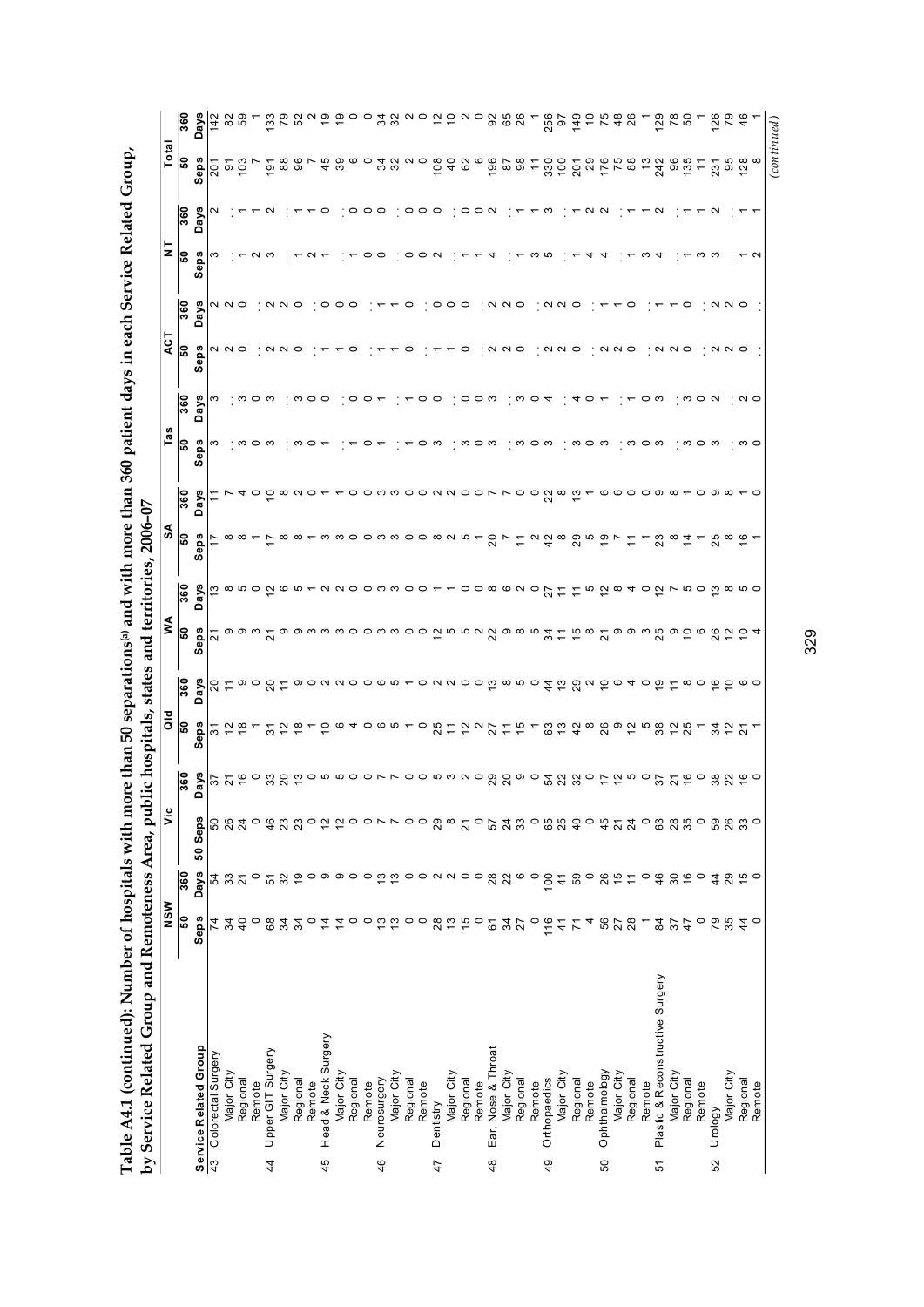Table A4.1 (continued): Number of hospitals with more than 50 separations<sup>(a)</sup> and with more than 360 patient days in each Service Related Group, by **Table A4.1 (continued): Number of hospitals with more than 50 separations(a) and with more than 360 patient days in each Service Related Group, by** 

|                | Service Related Group and Remoteness Area, public                | NSW                      |                             | š                                                                 |                                                  | ă                                               |                        | ≸               | hospitals, states and territories, 2006-07 | રુ              |                         | Ë               |                 | ACT               |                     | $\frac{1}{2}$ |                 | Total                           |                             |
|----------------|------------------------------------------------------------------|--------------------------|-----------------------------|-------------------------------------------------------------------|--------------------------------------------------|-------------------------------------------------|------------------------|-----------------|--------------------------------------------|-----------------|-------------------------|-----------------|-----------------|-------------------|---------------------|---------------|-----------------|---------------------------------|-----------------------------|
|                |                                                                  | ြိ                       | $\frac{8}{360}$             |                                                                   | 360                                              | န္တ                                             | 360                    | န္တ             | 360                                        | န္တ             | 360                     | န္တ             | 360             | န္တ               | 360                 | န္တ           | 360             | ြိ                              | 360                         |
|                |                                                                  | Seps                     | <b>Days</b>                 | Seps<br>50                                                        | Days                                             | Seps                                            | Days                   | Seps            | Days                                       | Seps            | Days                    | Seps            | Days            | Seps              | Days                | <b>Seps</b>   | <b>Days</b>     | Seps                            | <b>Days</b>                 |
|                | Service Related Group<br>53 Vascular Surgery<br>Vascular Surgery | 46                       | $\ddot{+}$                  | 51                                                                |                                                  |                                                 |                        |                 |                                            |                 |                         |                 |                 |                   |                     |               | ี               | 19                              | 107                         |
|                | Major City                                                       | 5                        | 29                          | $\overline{2}$                                                    | 800000                                           | <u>ន ៩</u>                                      | $\frac{6}{6}$ $\infty$ |                 |                                            | ∞ ∼             |                         |                 |                 | N N O             |                     |               |                 | 76                              | 67                          |
|                | Regional                                                         | 15                       | $\overline{\mathbf{C}}$     | $\overline{C}$                                                    |                                                  |                                                 | $\infty$ $\circ$       |                 |                                            |                 |                         |                 | ↴               |                   |                     |               |                 | 42                              | 38                          |
|                | Remote                                                           | $\circ$                  | $\circ$                     |                                                                   |                                                  |                                                 |                        |                 |                                            | o               | $\circ$                 |                 |                 |                   |                     |               |                 |                                 |                             |
| 54             | Surgery, No Definitive Subspecialty                              | 127                      | 85                          |                                                                   |                                                  |                                                 | 4525                   |                 | 27                                         | 4               | ၜ                       |                 |                 |                   |                     |               | ம               | 381                             | 240                         |
|                | Major City                                                       | $35\overline{6}$         |                             |                                                                   | 588                                              |                                                 |                        |                 | $\overline{1}$                             | $\infty$        | $\infty$                |                 |                 | N N O             | $Q \cap Q$          |               |                 |                                 |                             |
|                | Regional                                                         |                          | $rac{47}{4}$                | 783                                                               |                                                  | 20878                                           |                        | $\frac{6}{5}$   | $\overline{1}$                             | 29              | $\circ$                 |                 |                 |                   |                     |               |                 | $102$<br>$231$                  | $rac{2}{131}$               |
|                | Remote                                                           | $\overline{\phantom{0}}$ |                             |                                                                   |                                                  | $\ddot{ }$                                      |                        | $\tilde{c}$     |                                            |                 |                         |                 | က ဝ ဝ           |                   |                     |               | 4               | $\frac{8}{4}$                   |                             |
| 61             | Transplantation                                                  | ო                        | $\circ$ 4                   | onnoon                                                            |                                                  |                                                 | $\sim$ $\sim$          |                 |                                            |                 |                         |                 |                 | 0                 |                     |               | o               | တ                               | 54                          |
|                | Major City                                                       | ო                        | 4                           |                                                                   |                                                  |                                                 |                        |                 |                                            |                 | $\sim$                  |                 |                 | $\circ$           | 000                 |               |                 |                                 |                             |
|                | Regional                                                         | $\circ$                  |                             |                                                                   |                                                  |                                                 |                        |                 |                                            |                 |                         |                 |                 |                   |                     |               | $\circ$         |                                 |                             |
|                | Remote                                                           | $\circ$                  | $\circ$ $\circ$             |                                                                   |                                                  |                                                 | aoouaoo é 5            | 0 0 N           | 00N                                        |                 | O O N N O O W W O O N T |                 | $\circ$ $\circ$ |                   |                     |               | $\circ$         | $\circ \circ \circ$             | $\tilde{a}$ o o $\tilde{a}$ |
| 62             | Extensive Burns                                                  | ო                        | $\overline{4}$              |                                                                   |                                                  |                                                 |                        |                 |                                            |                 |                         |                 |                 | $\circ$           |                     |               |                 | ო                               |                             |
|                | Major City                                                       | ო                        | ო                           |                                                                   |                                                  |                                                 |                        |                 | $\sim$                                     |                 |                         |                 |                 |                   | 000                 |               |                 |                                 | Ξ                           |
|                | Regional                                                         | $\circ$                  |                             |                                                                   |                                                  |                                                 |                        |                 |                                            |                 |                         |                 |                 |                   |                     |               |                 | $\sim$                          | ო                           |
|                | Remote                                                           | $\circ$                  | $\circ$                     |                                                                   |                                                  |                                                 |                        |                 | $\circ$ $\circ$                            |                 |                         |                 | ဝ က             |                   |                     |               |                 | $\circ$                         | $\circ$                     |
| 63             | Tracheostomy & ECMO                                              |                          |                             | $\alpha$ $\circ$ $\circ$ $\alpha$ $\circ$ $\circ$ $\circ$ $\circ$ | $\circ$ $\alpha \wedge \circ \circ \circ \omega$ | $\circ$ $\alpha \alpha \circ \circ \beta \circ$ |                        | $N$ $O$ $O$ $4$ | 4                                          | ONNOOMMOON      |                         | $\circ$ $\sim$  |                 |                   |                     |               | O N             | 51                              |                             |
|                | Major City                                                       |                          |                             |                                                                   |                                                  |                                                 |                        |                 | 4                                          |                 |                         |                 |                 |                   | N N                 |               |                 | $\overline{4}$                  | <b>855</b>                  |
|                | Regional                                                         | 0                        |                             |                                                                   | ဖ                                                |                                                 | ဖ ဝ                    |                 |                                            |                 |                         |                 |                 | $\circ$           |                     |               |                 | Ľ                               |                             |
|                | Remote                                                           | $\circ$                  |                             |                                                                   |                                                  | $40 -$                                          |                        |                 | $\circ \circ \circ$                        |                 |                         | $\circ$ $\circ$ | က ဝ ဝ           |                   |                     | o             |                 |                                 | $-\infty$                   |
| 66             | Social admissions                                                | $\circ$                  |                             |                                                                   |                                                  |                                                 |                        |                 |                                            |                 |                         |                 |                 | $\circ$           |                     | $\circ$       |                 |                                 |                             |
|                | Major City                                                       | $\circ$                  |                             |                                                                   |                                                  | $\overline{ }$                                  |                        |                 | $\circ$ $\circ$                            |                 |                         |                 |                 | $\circ$ $\circ$   | $\circ \circ \circ$ |               |                 |                                 | $\overline{4}$              |
|                | Regional                                                         | $\circ$ $\circ$          |                             | $ \sim$ $\circ$                                                   |                                                  |                                                 | $\circ$                |                 |                                            |                 |                         | ၀ ၀ က           | ၀ ၀ က           |                   |                     | $\circ$       |                 | $\circ \circ \circ \circ \circ$ |                             |
|                | Remote                                                           |                          |                             |                                                                   | $\circ$                                          |                                                 | $\circ$                |                 | $\circ$                                    | $\circ$         | $\circ$                 |                 |                 |                   |                     | $\circ$       | 0               |                                 |                             |
| $\overline{7}$ | Gynaecology                                                      | 73                       | 47                          | $rac{3}{27}$                                                      | $\frac{6}{2}$                                    | ၀ ၀ ဗ္ဟ စ                                       | ္လ စ                   |                 | $\frac{10}{2}$                             | $\overline{24}$ | $\tilde{4}$             |                 |                 | NNO               | NNO                 | 4             |                 | 233                             | $77$<br>71                  |
|                | Major City                                                       | 33                       | $28$                        |                                                                   |                                                  |                                                 |                        | $\tilde{t}$     |                                            | $\infty$        | $\infty$                |                 |                 |                   |                     |               |                 | $\overline{90}$                 |                             |
|                | Regional                                                         | $\overline{4}$           | $\frac{6}{1}$               | 80828                                                             | $\frac{\infty}{\infty}$                          | 2404                                            | $\frac{1}{2}$ -        | $\tilde{t}$     |                                            | $\frac{5}{2}$   | ဖ ဝ စ္                  | ო               | က ၀ $\,$ က      |                   |                     |               |                 | 5.787282568                     | 64                          |
|                | Remote                                                           | $\circ$                  | $\circ$                     |                                                                   |                                                  |                                                 |                        | o               |                                            |                 |                         | $\circ$         |                 |                   |                     | ო ო           |                 |                                 |                             |
| 72             | Obstetrics                                                       | 82                       | 788                         |                                                                   | 45                                               |                                                 | $\mathfrak{F}$         | 51              | 28                                         | 25              |                         | 4               |                 | $\alpha$ $\alpha$ | N N O               |               | ↴               |                                 | 209                         |
|                | Major City                                                       | 29<br>52                 |                             |                                                                   | $\overline{z}$                                   |                                                 | $\overline{ }$         | თ               | $\infty$                                   | 4               | 4                       |                 |                 |                   |                     |               |                 |                                 | ढ                           |
|                | Regional                                                         |                          |                             |                                                                   | 28                                               | ၜၛၟၑၛၜ                                          | 24900                  | $\frac{5}{2}$   | $\frac{3}{2}$                              | $\overline{c}$  | Ξ,                      | 4               | m O N           |                   |                     |               |                 |                                 | 131                         |
|                | Remote                                                           |                          | $\circ$                     |                                                                   |                                                  |                                                 |                        | <b>N</b>        |                                            |                 |                         | $\circ$         |                 |                   |                     | 4             | ო ო             |                                 | $\dot{a}$                   |
| 73             | Qualified Neonate                                                | 43                       | $39$                        |                                                                   | $-84$                                            |                                                 |                        | ო               |                                            | တ               | ဖ                       | ო               |                 |                   |                     |               |                 |                                 | 105                         |
|                | Major City                                                       | 24                       | 24                          | 0.857                                                             |                                                  |                                                 |                        |                 | ယ                                          | 4               | 4                       |                 |                 | $\alpha$ $\alpha$ | N N Q               |               |                 |                                 | 59                          |
|                | Regional                                                         | $\overline{9}$           |                             |                                                                   |                                                  | $\tilde{c}$                                     | ၜ                      | 4               |                                            | <u> က</u> င     | NO O                    | ო               | $\circ$ $\circ$ |                   |                     |               |                 |                                 | 42                          |
|                | Remote                                                           | $\circ$                  |                             | $\circ$                                                           |                                                  |                                                 |                        | $\sim$          |                                            |                 |                         | $\circ$         |                 |                   |                     |               | $ \sim$ $\circ$ |                                 |                             |
| $\overline{7}$ | <b>Unqualified Neonate</b>                                       | $\overline{7}$           |                             | 51                                                                |                                                  | 39                                              | $\circ$ $\circ$        | 28              | $\circ$                                    | $\overline{24}$ |                         | ო               |                 |                   |                     |               |                 | 225                             |                             |
|                | Major City                                                       | 25                       | $\ddot{\mathfrak{b}}$ ooooo | $rac{2}{4}$ $rac{2}{5}$ $rac{1}{5}$                               | 200000                                           | $\overline{ }$                                  |                        |                 | $\circ \circ \circ$                        | က               | $\circ$                 |                 |                 | $\alpha$ $\alpha$ | $\circ \circ \circ$ |               |                 | 58                              | 40000                       |
|                | Regional                                                         | $\frac{8}{4}$            |                             |                                                                   |                                                  | $\frac{5}{2}$                                   | $\circ$ $\circ$        | $rac{1}{4}$     |                                            | $\frac{8}{1}$   | $\circ$ $\circ$         | က ဝ             | $\circ$ $\circ$ |                   |                     |               | $\circ$         | $150$<br>17                     |                             |
|                | Remote                                                           |                          |                             |                                                                   |                                                  |                                                 |                        |                 |                                            |                 |                         |                 |                 |                   |                     |               |                 |                                 |                             |
|                |                                                                  |                          |                             |                                                                   |                                                  |                                                 |                        |                 |                                            |                 |                         |                 |                 |                   |                     |               |                 | $_{(continued)}$                |                             |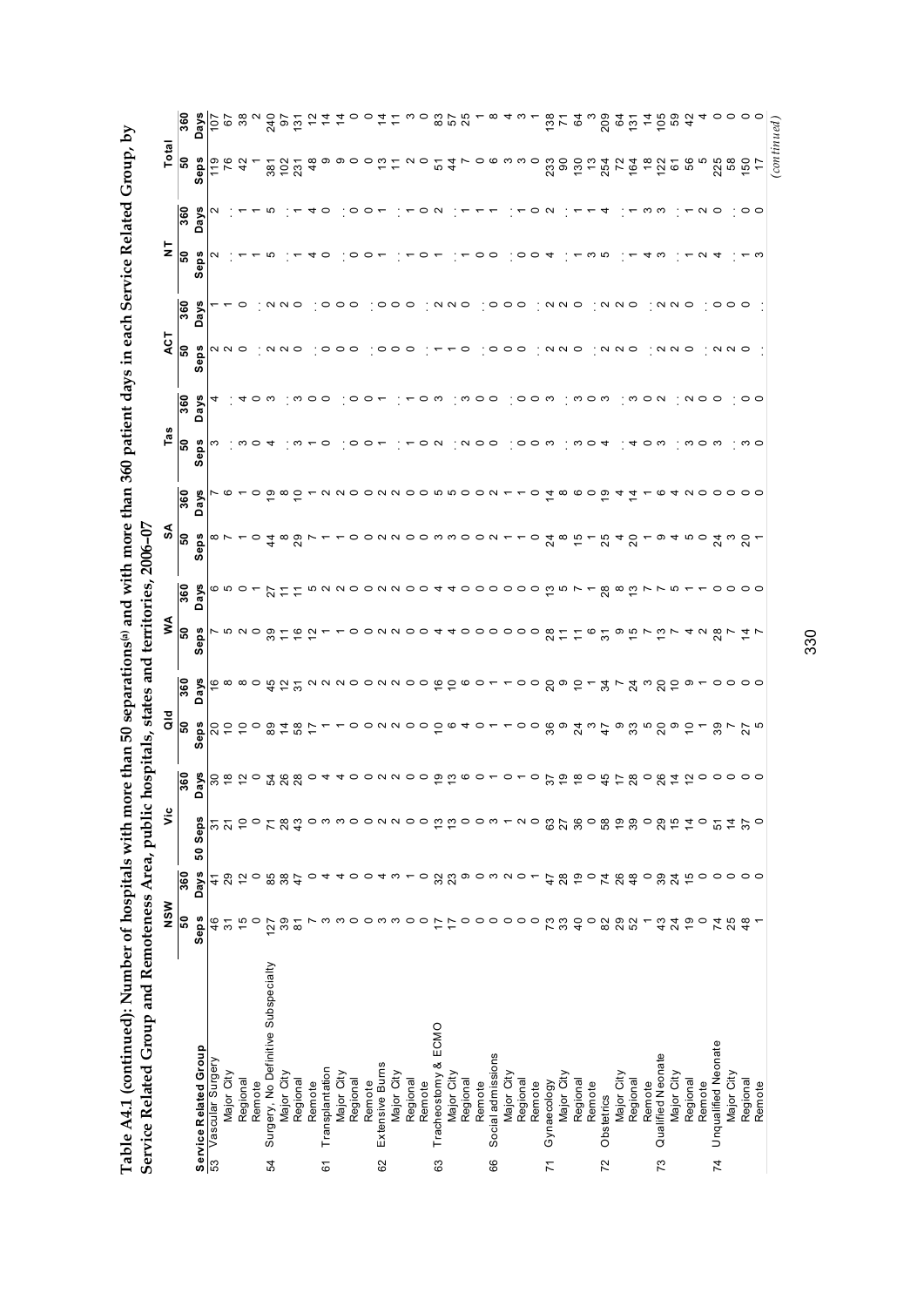| more than 50 separations(a) and with more than 360 patient days in each Service Related Group, by |                             |
|---------------------------------------------------------------------------------------------------|-----------------------------|
|                                                                                                   |                             |
| ì<br>l                                                                                            | re<br>Coco<br>.<br>ייב<br>ſ |
| l                                                                                                 | (<br>I                      |

|                | Table A4.1 (continued): Number of hospitals with m       |                       |                                                                                                |                    |                           |                             |                 |                                        |                | ore than 50 separations® and with more than 360 patient days in each Service Related Group, by |                                   |                 |                   |                      |                                   |             |                |                                              |                                                         |
|----------------|----------------------------------------------------------|-----------------------|------------------------------------------------------------------------------------------------|--------------------|---------------------------|-----------------------------|-----------------|----------------------------------------|----------------|------------------------------------------------------------------------------------------------|-----------------------------------|-----------------|-------------------|----------------------|-----------------------------------|-------------|----------------|----------------------------------------------|---------------------------------------------------------|
|                | Service Related Group and Remoteness Area, public        | MSW                   |                                                                                                | تا                 | hospitals,                | a<br>To                     | 2006-07         | ŠΑ                                     |                | રુ                                                                                             |                                   | Tas             |                   | ACT                  |                                   | 5           |                | Total                                        |                                                         |
|                |                                                          | Seps                  | <b>Days</b>                                                                                    | Seps<br>50         | Days                      | °g<br>မိခ                   | ays<br>$\Omega$ | U)<br>Sep:                             | ays<br>$\Box$  | U)<br>Sep                                                                                      | ays<br>$\Omega$                   | eps<br>Ŵ,       | U)<br>ā<br>۵      | Seps                 | w<br>δã                           | <b>Seps</b> | U)<br>.<br>Day | Seps                                         | <b>Days</b>                                             |
|                | Service Related Group<br>75 Perinatology<br>Perinatology |                       |                                                                                                |                    |                           |                             |                 |                                        |                |                                                                                                |                                   |                 |                   |                      |                                   |             |                |                                              |                                                         |
|                | Major City                                               | ₽                     | $\frac{1}{2}$                                                                                  |                    | 44                        | $\frac{1}{2}$ $\frac{1}{2}$ |                 |                                        |                | $N N$ $\circ$ $\circ$ $\circ$                                                                  |                                   |                 |                   |                      |                                   |             |                | 5<br>20<br>20<br>20                          | 24                                                      |
|                | Regional                                                 |                       |                                                                                                |                    |                           |                             |                 |                                        |                |                                                                                                |                                   |                 |                   |                      |                                   |             |                |                                              |                                                         |
|                | Remote                                                   | $\circ$               | $\circ$                                                                                        | $\circ$            |                           | $\circ$                     |                 |                                        |                |                                                                                                |                                   |                 | 0                 |                      |                                   |             |                |                                              | $\overline{4}$ 0                                        |
| 76             | Definitive Paediatric Medicine                           | 59                    | 32                                                                                             |                    |                           | స్                          |                 |                                        |                |                                                                                                | 00004                             |                 | S                 |                      |                                   |             |                |                                              |                                                         |
|                | Major City                                               | 27                    | $\frac{1}{2}$                                                                                  |                    |                           |                             |                 |                                        |                |                                                                                                |                                   |                 |                   |                      |                                   |             |                |                                              | <b>2222</b>                                             |
|                | Regional                                                 | $\overline{5}$        |                                                                                                | 29.570             | $\overline{a}$ is $\circ$ | 23                          |                 |                                        |                |                                                                                                |                                   |                 |                   |                      |                                   |             |                |                                              |                                                         |
|                | Remote                                                   | Γ                     | $\circ$                                                                                        |                    |                           |                             |                 |                                        |                |                                                                                                |                                   |                 | っ                 |                      |                                   |             |                |                                              |                                                         |
| $\overline{8}$ | Drug & Alcohol                                           | 82                    | 50                                                                                             | $\overline{37}$    | $\overline{5}$            | 8282                        |                 | $\overline{c}$                         |                | တ                                                                                              |                                   |                 |                   |                      |                                   |             |                | 5.8328888                                    | 728                                                     |
|                | MajorCity                                                | 38                    | 37                                                                                             |                    | $\frac{6}{5}$             |                             |                 |                                        |                |                                                                                                |                                   |                 |                   |                      | $\sim$ $\sim$                     |             |                |                                              |                                                         |
|                | Regional                                                 | 44                    |                                                                                                |                    | ော ဝ                      |                             |                 |                                        |                |                                                                                                |                                   |                 |                   |                      |                                   |             |                |                                              |                                                         |
|                | Remote                                                   | $\circ$               | $\circ$                                                                                        |                    |                           |                             |                 | ო                                      |                |                                                                                                |                                   |                 | っ                 |                      |                                   |             |                |                                              |                                                         |
| 82             | Acute Psychiatry                                         | 95                    | $\rm ^{60}$                                                                                    |                    | 30                        | $\approx$                   | ಸ               | 27                                     | ၜ              | 28                                                                                             | ဖ                                 |                 |                   |                      |                                   |             |                | $300000$<br>$4000000$                        |                                                         |
|                | MajorCity                                                | $\overline{4}$        | 57                                                                                             |                    |                           |                             | Ξ               | $\infty$                               | $\infty$       | တ                                                                                              | ၜ                                 |                 |                   | $\sim$ $\sim$        | NN O                              |             |                |                                              |                                                         |
|                | Regional                                                 | 49                    | $\frac{3}{2}$                                                                                  |                    | $\frac{1}{2}$             |                             | $\tilde{=}$     | ო                                      | ത പ            | ≌                                                                                              | ဖ                                 |                 |                   |                      |                                   |             |                |                                              |                                                         |
|                | Remote                                                   | $\mathbf{\Omega}$     |                                                                                                |                    | $\circ$                   |                             | $\circ$         | ∞                                      |                |                                                                                                |                                   |                 | 0                 |                      |                                   |             |                |                                              |                                                         |
| 84             | Rehabilitation                                           | 64                    | 82                                                                                             |                    |                           | 20                          | $\frac{4}{7}$   | $\circ$                                | ഉ              | ₽                                                                                              |                                   |                 | ო                 | $\sim$               |                                   |             |                |                                              |                                                         |
|                | Major City                                               | 36                    | 39 <sub>0</sub>                                                                                |                    |                           | 55                          | $\frac{2}{2}$   | ∞                                      | $\tilde{c}$    |                                                                                                |                                   |                 |                   | N O                  | $\cdot$ $\alpha$ $\alpha$ $\circ$ |             |                |                                              |                                                         |
|                | Regional                                                 | 28                    |                                                                                                |                    | 3.590                     |                             |                 | $\sim$                                 |                |                                                                                                |                                   |                 | ო                 |                      |                                   |             |                |                                              | $\frac{3}{8}$ $\frac{8}{5}$ $\frac{4}{8}$ $\frac{8}{1}$ |
|                | Remote                                                   | $\circ$               |                                                                                                |                    |                           | $\circ$                     | $\circ$         | $\circ$                                | $\circ$        |                                                                                                |                                   | $\circ$ $\sim$  | $\circ$           |                      |                                   |             |                | $\circ$                                      |                                                         |
| 85             | Geriatric<br>Non Acute                                   | $\frac{3}{2}$         | $\circ \stackrel{\alpha}{\circ} \stackrel{\alpha}{\circ} \circ \circ \stackrel{\alpha}{\circ}$ |                    | 57900200                  | 4                           |                 |                                        | $\infty$       |                                                                                                |                                   |                 |                   | $\sim$ $\sim$ $\sim$ | $\alpha$ $\alpha$                 |             |                | <b>842</b>                                   | 74.8                                                    |
|                | MajorCity                                                | ၜ                     |                                                                                                |                    |                           | ო                           |                 |                                        |                |                                                                                                |                                   |                 |                   |                      |                                   |             |                |                                              |                                                         |
|                | Regional                                                 | 4                     |                                                                                                |                    |                           |                             | က ဝ             |                                        |                |                                                                                                |                                   | $N$ $\circ$ $N$ |                   |                      |                                   |             |                |                                              |                                                         |
|                | Remote                                                   | $\circ$               |                                                                                                |                    |                           | $\circ$                     |                 |                                        | $\circ$        |                                                                                                |                                   |                 | $\circ$           |                      |                                   |             |                |                                              |                                                         |
| 86             | Palliative Care                                          | 32                    |                                                                                                |                    |                           | $\overline{a}$              |                 | $\circ$ $\sim$ $\circ$ $\circ$ $\circ$ | $\overline{c}$ |                                                                                                |                                   |                 | $\sim$            | $\sim$               |                                   |             |                |                                              | $\frac{5}{10}$                                          |
|                | Major City                                               | $\frac{8}{1}$         | $\frac{5}{6}$ $\frac{5}{6}$                                                                    |                    |                           | $\tilde{c}$                 | 2922            |                                        | <b>000</b>     | N O O M M O O                                                                                  |                                   |                 |                   | $\sim$ $\circ$       | $\alpha$ $\alpha$                 |             |                | $-844$                                       | 49                                                      |
|                | Regional                                                 | $\frac{4}{4}$         |                                                                                                |                    |                           | $\overline{c}$              |                 |                                        |                |                                                                                                |                                   |                 | $\alpha$ $\alpha$ |                      |                                   |             |                |                                              |                                                         |
|                | Remote                                                   | $\circ$               |                                                                                                |                    |                           |                             |                 | $\circ$                                |                |                                                                                                |                                   |                 |                   |                      |                                   |             |                |                                              |                                                         |
| 52             | Maintenance                                              | $\overline{3}$        | 67                                                                                             |                    | 48                        |                             | 77              |                                        | 43             |                                                                                                |                                   |                 |                   | $\sim$               | $\cdot$ $\alpha$ $\alpha$ $\circ$ |             |                | 89                                           | 329                                                     |
|                | MajorCity                                                | $\frac{6}{5}$         | 22                                                                                             |                    | $15 \text{ } 2$           |                             | $\frac{1}{2}$   | ဖ                                      | $\ddot{ }$     |                                                                                                |                                   |                 |                   | N O                  |                                   |             |                | 47                                           | 68                                                      |
|                | Regional                                                 | $\frac{15}{10}$       | 69                                                                                             |                    |                           |                             | 51              | w                                      | 23             |                                                                                                |                                   |                 | $\infty$          |                      |                                   |             |                | $\ddot{4}$                                   | 216<br>45                                               |
|                | Remote                                                   |                       | $\mathbf{\circ}$                                                                               |                    |                           |                             |                 | $\circ$                                | $\frac{1}{2}$  |                                                                                                |                                   |                 | っ                 |                      |                                   |             |                |                                              |                                                         |
| 88             | Acute Definitive Geriatrics                              | 57                    | 65                                                                                             | $\frac{5}{20}$     | $585977$                  |                             | 7927            | $\circ$                                |                |                                                                                                |                                   |                 |                   |                      | $\cdot$ $\alpha$ $\alpha$ $\circ$ |             |                | $\frac{3}{2}$<br>$\otimes$ $\stackrel{2}{2}$ | 148                                                     |
|                | Major City                                               | 34                    | 36                                                                                             |                    |                           | ₽                           |                 |                                        | ဖ              |                                                                                                | $\infty$ $\sim$ $\infty$ $\infty$ |                 |                   | $\sim$               |                                   |             |                |                                              | 82<br>65                                                |
|                | Regional                                                 | 23                    |                                                                                                |                    |                           |                             |                 |                                        |                |                                                                                                |                                   |                 |                   | $\circ$              |                                   |             |                |                                              |                                                         |
|                | Remote                                                   |                       |                                                                                                |                    |                           |                             |                 |                                        |                |                                                                                                |                                   |                 |                   |                      |                                   |             |                |                                              |                                                         |
| 99             | Unallocated                                              | $rac{\alpha}{\alpha}$ | 20000                                                                                          |                    |                           | ဝ က က                       |                 |                                        |                |                                                                                                |                                   |                 |                   | 0                    |                                   |             |                |                                              | 48                                                      |
|                | Major City                                               |                       |                                                                                                | <b>の 0 の の 0 0</b> |                           |                             |                 |                                        |                |                                                                                                |                                   |                 |                   | $\circ$              |                                   |             |                | ဝ စ္က ဖွ က ဝ                                 |                                                         |
|                | Regional                                                 |                       |                                                                                                |                    | $\circ$ $\circ$           |                             |                 |                                        |                |                                                                                                |                                   |                 | $\sim$ $\sim$     |                      |                                   |             |                |                                              |                                                         |
|                | Remote                                                   |                       | $\circ$                                                                                        |                    |                           |                             |                 |                                        |                |                                                                                                |                                   |                 |                   |                      |                                   |             |                |                                              |                                                         |

י בי השטחים של היה בין בי השטחים של היה של היה של היה של היה של היה של היה של היה של היה של היה של היה של היה של<br>(a) Records for *rlospital boarders* and *Posthu mous organ procurement* have been excluded.<br>Ab*breviations Note:* Rows for regions with no apparent units are not shown. S RG definitions based on version 5.0 A R-DRGs have been applied to version 5.1 A R-DRGs.

*Abbreviations:* ECMO —extracorporeal membrane oxygenation; GI/GIT—gastrointestinal.

(a) Records for *Hospital boarders* and *P osthumous organ procurement* have been excluded.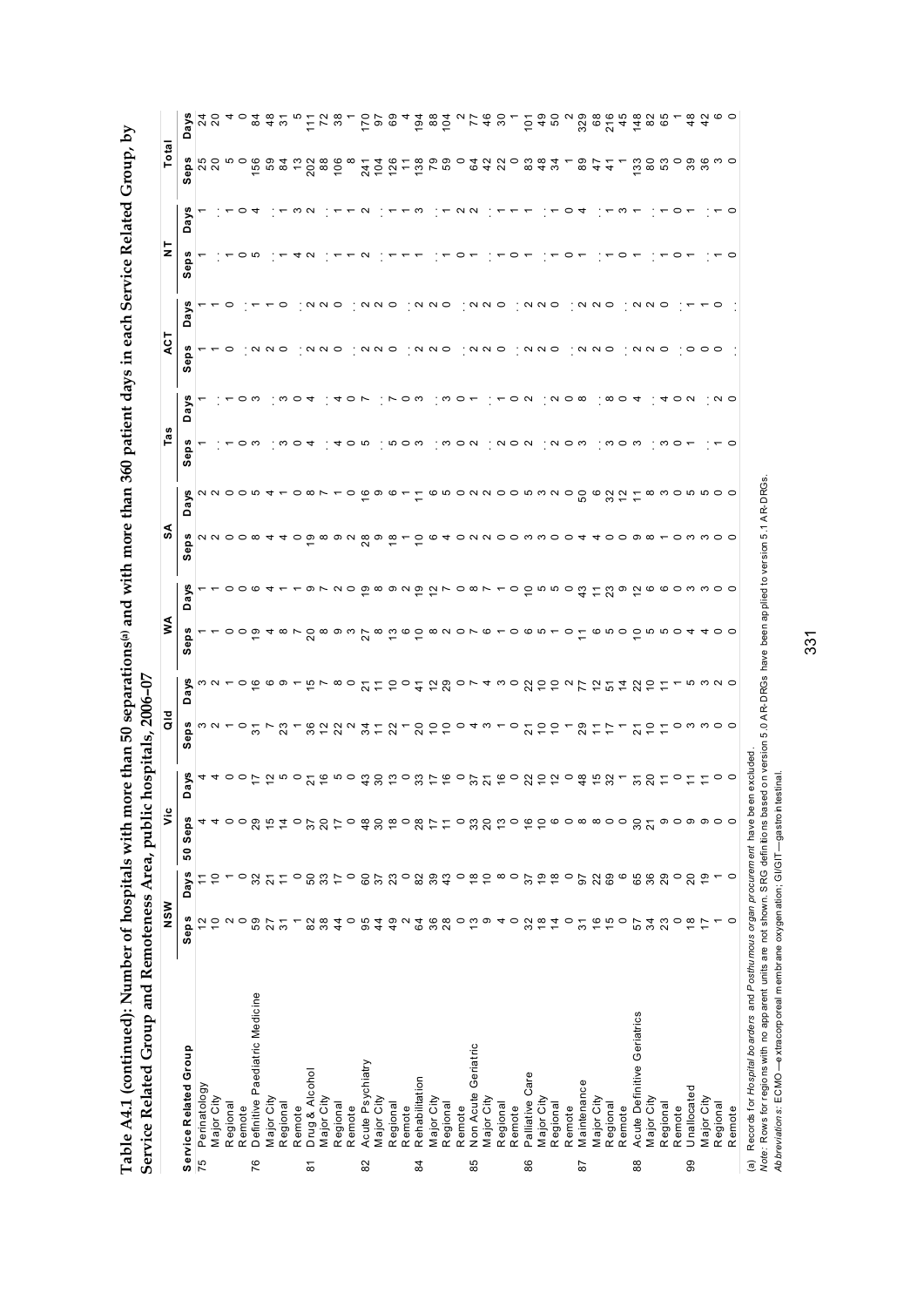### **Appendix 5: Potentially preventable hospitalisations**

The selected potentially preventable hospitalisations (PPHs) are those conditions where hospitalisation is thought to be avoidable if timely and adequate non-hospital care had been provided. Separation rates for PPHs therefore have potential as indicators of the quality or effectiveness of non-hospital care. A high rate of potentially preventable hospitalisation may indicate an increased prevalence of the conditions in the community or poorer functioning of the non-hospital care system. On the other hand it may indicate an appropriate use of the hospital system to respond to greater need. It is important to note that the list of PPHs is not comprehensive—there are other hospital admissions which may be preventable. The ICD-10-AM code specifications and the categories included for PPHs may therefore be subject to change in future reports.

The three broad categories of PPHs that have been used in this report include *Vaccinepreventable*, *Acute* and *Chronic* (see Chapter 4 for descriptions of these categories). PPH categories have been sourced from *The Victorian ambulatory care sensitive conditions study* (Department of Human Services Victoria 2002):

A full description of all conditions presented in these tables, including ICD-10-AM codes, can be found in Table A1.9 accompanying this report on the Internet.

Tables A5.1, A5.2 and A5.3 present the number of separations, the proportion of residents treated in hospitals outside their state of residence and the age-standardised separation rates for each PPH condition for the state or territory (Table A5.1) or Remoteness Area of usual residence of the patient (Table A5.2) or the quintile of socioeconomic advantage/ disadvantage (Table A5.3; see Appendix 1 for information on geographical data). These tables also include the standardised separation rate ratio (SRR) against the national total as well as the 95% confidence interval of the SRR. Statistics are presented for the total PPH rate, the rates for each of the three broad PPH categories as well as rates for individual conditions.

There were almost 700,000 selected PPHs in Australia in 2006–07 (Table A5.1), 9.2% of all separations, which translates to a rate of 32.5 per 1,000 population. The rates ranged from 22.2 per 1,000 population in the Australian Capital Territory to 47.9 per 1,000 population in the Northern Territory. The separation rate for *Vaccine-preventable* PPHs in the Northern Territory was 3.3 times the national rate, and the separation rate for the Australian Capital Territory was 0.7 times the national rate.

Table A5.2 highlights that separation rates were higher for the more remote areas for most PPHs. For example, the rate for *Chronic obstructive pulmonary disease* in Major Cities was 2.4 per 1,000 separations, 2.7 for Inner Regional, 3.3 for Outer Regional, 4.9 for Remote and 6.1 for Very Remote areas.

Table A5.3 presents these data by quintile of socioeconomic advantage/disadvantage using the SEIFA 2006 Index of Socio-Economic Advantage/Disadvantage (ABS 2008) of the statistical local area of the patient's usual residence (see Appendix 1). The *Most disadvantaged* quintile represents the areas containing the 20% of the population with the least advantage/most disadvantage and the *Most advantaged* quintile represents the areas containing the 20% of the population with the most advantage /least disadvantage.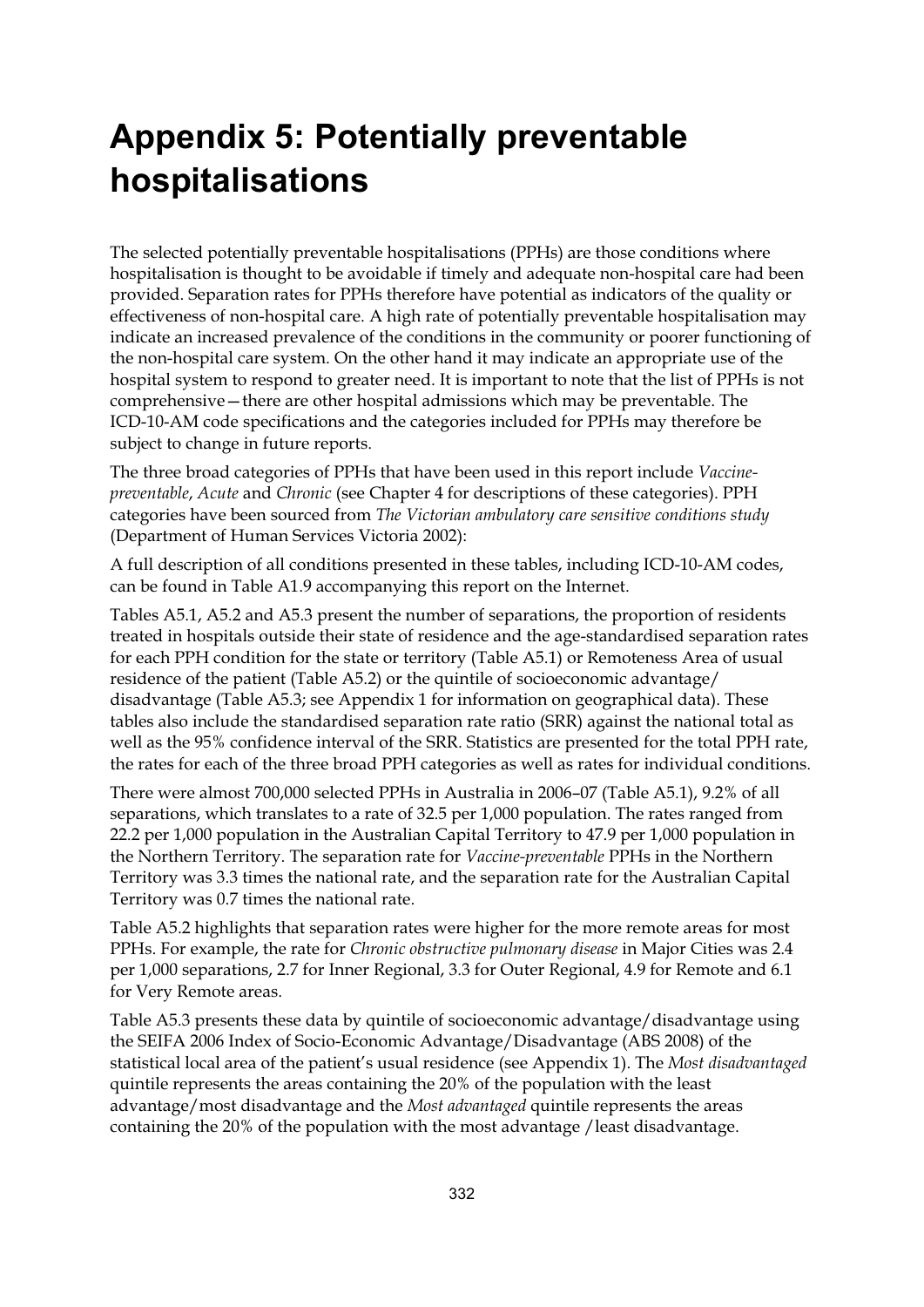For most PPHs the *Most disadvantaged* quintile has around 1.2 times the hospital separation rate of the *Most advantaged* quintile, with the ratio of *Most disadvantaged* to *Most advantaged* being 1.6 for the total of all PPHs. Of the PPH categories, hospitalisation rates for *Angina, Chronic obstructive pulmonary disease, Diabetes complications* and *Hypertension* were at least twice as common for the *Most disadvantaged* quintile than for the *Most advantaged* quintile. There was little difference in separation rates for *Other vaccine-preventable conditions*, *Iron deficiency anaemia*, *Dental conditions* and *Appendicitis with generalised peritonitis* between the *Most advantaged* and *Most disadvantaged* quintiles.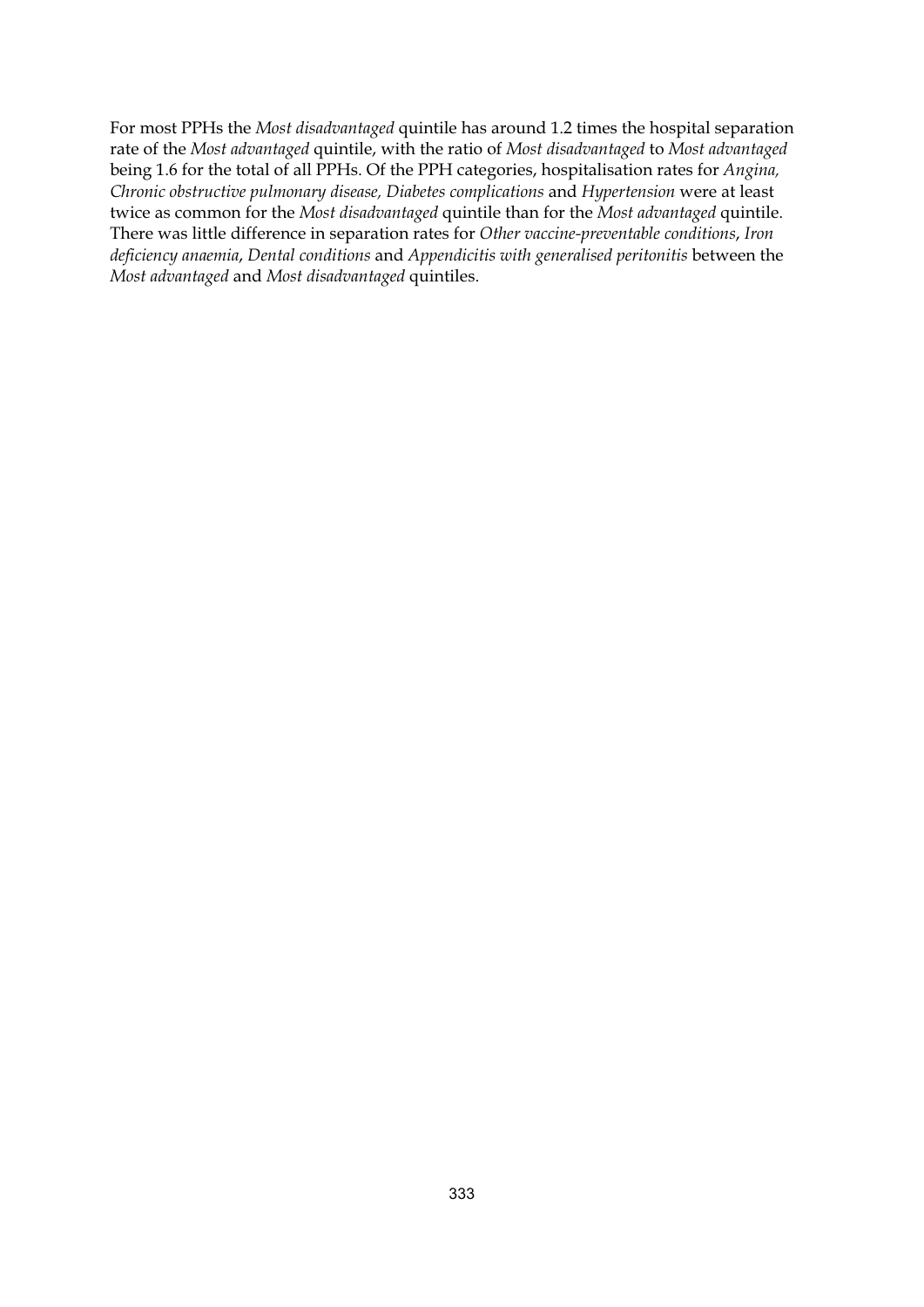| 366<br>1.96<br>1.35<br>839<br>2.79<br>235<br>$2.56 - 3.32$<br>133<br>$^{\circ}$<br>0.70<br>$\infty$<br>334<br>$3.00 - 3.68$<br>$\circ$<br>0.23<br>$0.98 - 1.73$<br>$\mathbf{\Omega}$<br>4.53<br>2.94<br>4.54<br>n.p.<br>5<br>$2.60 - 2.97$<br>$3.76 - 5.31$<br>1.27<br>$0.16 - 0.45$<br>72<br>0.86<br>0.85<br>0.05<br>0.30<br>129<br>$0.58 - 0.83$<br>0.22<br>1.26<br>$0.97 - 1.55$<br>443<br>1.39<br>$0.78 - 0.94$<br>112<br>$0.69 - 1.01$<br>$\tilde{\mathcal{E}}$<br>ف<br>p<br>17<br>$\tilde{\mathcal{E}}$<br>0.41<br>0.37<br>0.71<br>0.98<br>245<br>0.46<br>0.78<br>72<br>$0.78 - 0.90$<br>0.43<br>$\overline{a}$<br>0.03<br>0.19<br>$0.09 - 0.29$<br>ρ.<br>Γ<br>$\overline{a}$<br>722<br>4<br>$0.68 - 0.87$<br>0.14<br>0.82<br>0.84<br>231<br>$0.86 - 1.11$<br>1.37<br>$0.63 - 1.01$<br>0.88<br>0.38<br>$0.76 - 0.99$<br>0.88<br>0.96<br>$0.85 - 1.08$<br>$1.59$<br>0.98<br>652<br>$0.81 - 0.94$<br>$\frac{0.13}{0.87}$<br>874<br>$0.82 - 0.93$<br>$0.94 - 1.02$<br>0.17<br>2,777<br>223<br>0.51<br>261<br>$\overline{c}$<br>$0.87 - 0.99$<br>2,966<br>825<br>0.40<br>0.93<br>235<br>$0.64 - 0.82$<br>0.88<br>$0.83 - 0.93$<br>439<br>$1.12 - 1.35$<br>1.44<br>0.88<br>0.11<br>0.73<br>1,060<br>0.52<br>1.24<br>$0.85 - 0.91$<br>$\tilde{\circ}$<br>0.21<br>1.06<br>$1.04 - 1.14$<br>0.2<br>1.72<br>$1.04 - 1.09$<br>1,958<br>0.47<br>1.09<br>560<br>0.13<br>2,513<br>$\circ$<br>1.03<br>0.14<br>0.84<br>$0.77 - 0.90$<br>7,148<br>$0.80 - 0.94$<br>597<br>0.87<br>0.61<br>$0.99 - 1.07$<br>0.35<br>0.95<br>0.80<br>0.56<br>$0.92 - 0.99$<br>0.19<br>1.08<br>$1.01 - 1.15$<br>8,698<br>0.99<br>1,869<br>ო<br>$0.76 - 0.84$<br>$0.\overline{21}$<br>1.39<br>$\circ$<br>$1.31 - 1.47$<br>947<br>1.61<br>2,997<br>$\overline{0}$<br>$0.97 - 1.01$<br>1,131<br>3,408<br>S.<br>0.47<br>1.09<br>$1.06 - 1.13$<br>959<br>S<br>0.14<br>0.89<br>$0.83 - 0.94$<br>4,357<br>0.2<br>$\mathfrak{S}$<br>0.61<br>1.04<br>$1.01 - 1.07$<br>1,129<br>0.17<br>0.96<br>$0.91 - 1.02$<br>11,382<br>ო<br>1.58<br>0.97<br>$0.95 - 0.99$<br>Separations not within state of residence (%)<br>Separations not within state of residence (%)<br>Separations not within state of residence (%)<br>Separations not within state of residence (%)<br>Separations not within state of residence (%)<br>Standardised separation rate ratio (SRR)<br>Standardised separation rate ratio (SRR)<br>Standardised separation rate ratio (SRR)<br>Standardised separation rate ratio (SRR)<br>Standardised separation rate ratio (SRR)<br>Appendicitis with generalised peritonitis<br>Other vaccine-preventable conditions<br>Proportion of total separations <sup>(d)</sup> (%)<br>Total vaccine-preventable conditions<br>95% confidence interval of SRR<br>95% confidence interval of SRR<br>95% confidence interval of SRR<br>95% confidence interval of SRR<br>95% confidence interval of SRR<br>Vaccine-preventable conditions<br>Influenza and pneumonia<br>Separation rate <sup>(e)</sup><br>Separation rate <sup>(e)</sup><br>Separation rate <sup>(e)</sup><br>Separation rate <sup>(e)</sup><br>Separation rate <sup>(e)</sup><br>Separations <sup>(d)</sup><br>Separations <sup>(d)</sup><br>Separations <sup>(d)</sup><br>Separations <sup>(d)</sup><br>Separations <sup>(d)</sup><br>Acute conditions<br>Cellulitis | NSW | ۊ | as<br>To | ≸ | SA | Tas | ACT | Ż | $\mathsf{Total}^{(c)}$ |
|-----------------------------------------------------------------------------------------------------------------------------------------------------------------------------------------------------------------------------------------------------------------------------------------------------------------------------------------------------------------------------------------------------------------------------------------------------------------------------------------------------------------------------------------------------------------------------------------------------------------------------------------------------------------------------------------------------------------------------------------------------------------------------------------------------------------------------------------------------------------------------------------------------------------------------------------------------------------------------------------------------------------------------------------------------------------------------------------------------------------------------------------------------------------------------------------------------------------------------------------------------------------------------------------------------------------------------------------------------------------------------------------------------------------------------------------------------------------------------------------------------------------------------------------------------------------------------------------------------------------------------------------------------------------------------------------------------------------------------------------------------------------------------------------------------------------------------------------------------------------------------------------------------------------------------------------------------------------------------------------------------------------------------------------------------------------------------------------------------------------------------------------------------------------------------------------------------------------------------------------------------------------------------------------------------------------------------------------------------------------------------------------------------------------------------------------------------------------------------------------------------------------------------------------------------------------------------------------------------------------------------------------------------------------------------------------------------------------------------------------------------------------------------------------------------------------------------------------------------------------------------------------------------------------------------------------------------------------------------------------------------------------------------------------------------------------------------------------------------------------------------------------------------------------------------------------------------------------------------------------------------------------------------------------------------|-----|---|----------|---|----|-----|-----|---|------------------------|
|                                                                                                                                                                                                                                                                                                                                                                                                                                                                                                                                                                                                                                                                                                                                                                                                                                                                                                                                                                                                                                                                                                                                                                                                                                                                                                                                                                                                                                                                                                                                                                                                                                                                                                                                                                                                                                                                                                                                                                                                                                                                                                                                                                                                                                                                                                                                                                                                                                                                                                                                                                                                                                                                                                                                                                                                                                                                                                                                                                                                                                                                                                                                                                                                                                                                                                     |     |   |          |   |    |     |     |   |                        |
|                                                                                                                                                                                                                                                                                                                                                                                                                                                                                                                                                                                                                                                                                                                                                                                                                                                                                                                                                                                                                                                                                                                                                                                                                                                                                                                                                                                                                                                                                                                                                                                                                                                                                                                                                                                                                                                                                                                                                                                                                                                                                                                                                                                                                                                                                                                                                                                                                                                                                                                                                                                                                                                                                                                                                                                                                                                                                                                                                                                                                                                                                                                                                                                                                                                                                                     |     |   |          |   |    |     |     |   |                        |
|                                                                                                                                                                                                                                                                                                                                                                                                                                                                                                                                                                                                                                                                                                                                                                                                                                                                                                                                                                                                                                                                                                                                                                                                                                                                                                                                                                                                                                                                                                                                                                                                                                                                                                                                                                                                                                                                                                                                                                                                                                                                                                                                                                                                                                                                                                                                                                                                                                                                                                                                                                                                                                                                                                                                                                                                                                                                                                                                                                                                                                                                                                                                                                                                                                                                                                     |     |   |          |   |    |     |     |   | 9,292                  |
|                                                                                                                                                                                                                                                                                                                                                                                                                                                                                                                                                                                                                                                                                                                                                                                                                                                                                                                                                                                                                                                                                                                                                                                                                                                                                                                                                                                                                                                                                                                                                                                                                                                                                                                                                                                                                                                                                                                                                                                                                                                                                                                                                                                                                                                                                                                                                                                                                                                                                                                                                                                                                                                                                                                                                                                                                                                                                                                                                                                                                                                                                                                                                                                                                                                                                                     |     |   |          |   |    |     |     |   |                        |
|                                                                                                                                                                                                                                                                                                                                                                                                                                                                                                                                                                                                                                                                                                                                                                                                                                                                                                                                                                                                                                                                                                                                                                                                                                                                                                                                                                                                                                                                                                                                                                                                                                                                                                                                                                                                                                                                                                                                                                                                                                                                                                                                                                                                                                                                                                                                                                                                                                                                                                                                                                                                                                                                                                                                                                                                                                                                                                                                                                                                                                                                                                                                                                                                                                                                                                     |     |   |          |   |    |     |     |   | 0.43                   |
|                                                                                                                                                                                                                                                                                                                                                                                                                                                                                                                                                                                                                                                                                                                                                                                                                                                                                                                                                                                                                                                                                                                                                                                                                                                                                                                                                                                                                                                                                                                                                                                                                                                                                                                                                                                                                                                                                                                                                                                                                                                                                                                                                                                                                                                                                                                                                                                                                                                                                                                                                                                                                                                                                                                                                                                                                                                                                                                                                                                                                                                                                                                                                                                                                                                                                                     |     |   |          |   |    |     |     |   |                        |
|                                                                                                                                                                                                                                                                                                                                                                                                                                                                                                                                                                                                                                                                                                                                                                                                                                                                                                                                                                                                                                                                                                                                                                                                                                                                                                                                                                                                                                                                                                                                                                                                                                                                                                                                                                                                                                                                                                                                                                                                                                                                                                                                                                                                                                                                                                                                                                                                                                                                                                                                                                                                                                                                                                                                                                                                                                                                                                                                                                                                                                                                                                                                                                                                                                                                                                     |     |   |          |   |    |     |     |   |                        |
|                                                                                                                                                                                                                                                                                                                                                                                                                                                                                                                                                                                                                                                                                                                                                                                                                                                                                                                                                                                                                                                                                                                                                                                                                                                                                                                                                                                                                                                                                                                                                                                                                                                                                                                                                                                                                                                                                                                                                                                                                                                                                                                                                                                                                                                                                                                                                                                                                                                                                                                                                                                                                                                                                                                                                                                                                                                                                                                                                                                                                                                                                                                                                                                                                                                                                                     |     |   |          |   |    |     |     |   |                        |
|                                                                                                                                                                                                                                                                                                                                                                                                                                                                                                                                                                                                                                                                                                                                                                                                                                                                                                                                                                                                                                                                                                                                                                                                                                                                                                                                                                                                                                                                                                                                                                                                                                                                                                                                                                                                                                                                                                                                                                                                                                                                                                                                                                                                                                                                                                                                                                                                                                                                                                                                                                                                                                                                                                                                                                                                                                                                                                                                                                                                                                                                                                                                                                                                                                                                                                     |     |   |          |   |    |     |     |   | 3,272                  |
|                                                                                                                                                                                                                                                                                                                                                                                                                                                                                                                                                                                                                                                                                                                                                                                                                                                                                                                                                                                                                                                                                                                                                                                                                                                                                                                                                                                                                                                                                                                                                                                                                                                                                                                                                                                                                                                                                                                                                                                                                                                                                                                                                                                                                                                                                                                                                                                                                                                                                                                                                                                                                                                                                                                                                                                                                                                                                                                                                                                                                                                                                                                                                                                                                                                                                                     |     |   |          |   |    |     |     |   |                        |
|                                                                                                                                                                                                                                                                                                                                                                                                                                                                                                                                                                                                                                                                                                                                                                                                                                                                                                                                                                                                                                                                                                                                                                                                                                                                                                                                                                                                                                                                                                                                                                                                                                                                                                                                                                                                                                                                                                                                                                                                                                                                                                                                                                                                                                                                                                                                                                                                                                                                                                                                                                                                                                                                                                                                                                                                                                                                                                                                                                                                                                                                                                                                                                                                                                                                                                     |     |   |          |   |    |     |     |   | 0.15                   |
|                                                                                                                                                                                                                                                                                                                                                                                                                                                                                                                                                                                                                                                                                                                                                                                                                                                                                                                                                                                                                                                                                                                                                                                                                                                                                                                                                                                                                                                                                                                                                                                                                                                                                                                                                                                                                                                                                                                                                                                                                                                                                                                                                                                                                                                                                                                                                                                                                                                                                                                                                                                                                                                                                                                                                                                                                                                                                                                                                                                                                                                                                                                                                                                                                                                                                                     |     |   |          |   |    |     |     |   |                        |
|                                                                                                                                                                                                                                                                                                                                                                                                                                                                                                                                                                                                                                                                                                                                                                                                                                                                                                                                                                                                                                                                                                                                                                                                                                                                                                                                                                                                                                                                                                                                                                                                                                                                                                                                                                                                                                                                                                                                                                                                                                                                                                                                                                                                                                                                                                                                                                                                                                                                                                                                                                                                                                                                                                                                                                                                                                                                                                                                                                                                                                                                                                                                                                                                                                                                                                     |     |   |          |   |    |     |     |   |                        |
|                                                                                                                                                                                                                                                                                                                                                                                                                                                                                                                                                                                                                                                                                                                                                                                                                                                                                                                                                                                                                                                                                                                                                                                                                                                                                                                                                                                                                                                                                                                                                                                                                                                                                                                                                                                                                                                                                                                                                                                                                                                                                                                                                                                                                                                                                                                                                                                                                                                                                                                                                                                                                                                                                                                                                                                                                                                                                                                                                                                                                                                                                                                                                                                                                                                                                                     |     |   |          |   |    |     |     |   |                        |
|                                                                                                                                                                                                                                                                                                                                                                                                                                                                                                                                                                                                                                                                                                                                                                                                                                                                                                                                                                                                                                                                                                                                                                                                                                                                                                                                                                                                                                                                                                                                                                                                                                                                                                                                                                                                                                                                                                                                                                                                                                                                                                                                                                                                                                                                                                                                                                                                                                                                                                                                                                                                                                                                                                                                                                                                                                                                                                                                                                                                                                                                                                                                                                                                                                                                                                     |     |   |          |   |    |     |     |   | 12,543                 |
|                                                                                                                                                                                                                                                                                                                                                                                                                                                                                                                                                                                                                                                                                                                                                                                                                                                                                                                                                                                                                                                                                                                                                                                                                                                                                                                                                                                                                                                                                                                                                                                                                                                                                                                                                                                                                                                                                                                                                                                                                                                                                                                                                                                                                                                                                                                                                                                                                                                                                                                                                                                                                                                                                                                                                                                                                                                                                                                                                                                                                                                                                                                                                                                                                                                                                                     |     |   |          |   |    |     |     |   | $\frac{2}{3}$          |
|                                                                                                                                                                                                                                                                                                                                                                                                                                                                                                                                                                                                                                                                                                                                                                                                                                                                                                                                                                                                                                                                                                                                                                                                                                                                                                                                                                                                                                                                                                                                                                                                                                                                                                                                                                                                                                                                                                                                                                                                                                                                                                                                                                                                                                                                                                                                                                                                                                                                                                                                                                                                                                                                                                                                                                                                                                                                                                                                                                                                                                                                                                                                                                                                                                                                                                     |     |   |          |   |    |     |     |   |                        |
|                                                                                                                                                                                                                                                                                                                                                                                                                                                                                                                                                                                                                                                                                                                                                                                                                                                                                                                                                                                                                                                                                                                                                                                                                                                                                                                                                                                                                                                                                                                                                                                                                                                                                                                                                                                                                                                                                                                                                                                                                                                                                                                                                                                                                                                                                                                                                                                                                                                                                                                                                                                                                                                                                                                                                                                                                                                                                                                                                                                                                                                                                                                                                                                                                                                                                                     |     |   |          |   |    |     |     |   | 0.59                   |
|                                                                                                                                                                                                                                                                                                                                                                                                                                                                                                                                                                                                                                                                                                                                                                                                                                                                                                                                                                                                                                                                                                                                                                                                                                                                                                                                                                                                                                                                                                                                                                                                                                                                                                                                                                                                                                                                                                                                                                                                                                                                                                                                                                                                                                                                                                                                                                                                                                                                                                                                                                                                                                                                                                                                                                                                                                                                                                                                                                                                                                                                                                                                                                                                                                                                                                     |     |   |          |   |    |     |     |   |                        |
|                                                                                                                                                                                                                                                                                                                                                                                                                                                                                                                                                                                                                                                                                                                                                                                                                                                                                                                                                                                                                                                                                                                                                                                                                                                                                                                                                                                                                                                                                                                                                                                                                                                                                                                                                                                                                                                                                                                                                                                                                                                                                                                                                                                                                                                                                                                                                                                                                                                                                                                                                                                                                                                                                                                                                                                                                                                                                                                                                                                                                                                                                                                                                                                                                                                                                                     |     |   |          |   |    |     |     |   |                        |
|                                                                                                                                                                                                                                                                                                                                                                                                                                                                                                                                                                                                                                                                                                                                                                                                                                                                                                                                                                                                                                                                                                                                                                                                                                                                                                                                                                                                                                                                                                                                                                                                                                                                                                                                                                                                                                                                                                                                                                                                                                                                                                                                                                                                                                                                                                                                                                                                                                                                                                                                                                                                                                                                                                                                                                                                                                                                                                                                                                                                                                                                                                                                                                                                                                                                                                     |     |   |          |   |    |     |     |   |                        |
|                                                                                                                                                                                                                                                                                                                                                                                                                                                                                                                                                                                                                                                                                                                                                                                                                                                                                                                                                                                                                                                                                                                                                                                                                                                                                                                                                                                                                                                                                                                                                                                                                                                                                                                                                                                                                                                                                                                                                                                                                                                                                                                                                                                                                                                                                                                                                                                                                                                                                                                                                                                                                                                                                                                                                                                                                                                                                                                                                                                                                                                                                                                                                                                                                                                                                                     |     |   |          |   |    |     |     |   |                        |
|                                                                                                                                                                                                                                                                                                                                                                                                                                                                                                                                                                                                                                                                                                                                                                                                                                                                                                                                                                                                                                                                                                                                                                                                                                                                                                                                                                                                                                                                                                                                                                                                                                                                                                                                                                                                                                                                                                                                                                                                                                                                                                                                                                                                                                                                                                                                                                                                                                                                                                                                                                                                                                                                                                                                                                                                                                                                                                                                                                                                                                                                                                                                                                                                                                                                                                     |     |   |          |   |    |     |     |   | 3,569                  |
|                                                                                                                                                                                                                                                                                                                                                                                                                                                                                                                                                                                                                                                                                                                                                                                                                                                                                                                                                                                                                                                                                                                                                                                                                                                                                                                                                                                                                                                                                                                                                                                                                                                                                                                                                                                                                                                                                                                                                                                                                                                                                                                                                                                                                                                                                                                                                                                                                                                                                                                                                                                                                                                                                                                                                                                                                                                                                                                                                                                                                                                                                                                                                                                                                                                                                                     |     |   |          |   |    |     |     |   |                        |
|                                                                                                                                                                                                                                                                                                                                                                                                                                                                                                                                                                                                                                                                                                                                                                                                                                                                                                                                                                                                                                                                                                                                                                                                                                                                                                                                                                                                                                                                                                                                                                                                                                                                                                                                                                                                                                                                                                                                                                                                                                                                                                                                                                                                                                                                                                                                                                                                                                                                                                                                                                                                                                                                                                                                                                                                                                                                                                                                                                                                                                                                                                                                                                                                                                                                                                     |     |   |          |   |    |     |     |   | 7.0                    |
|                                                                                                                                                                                                                                                                                                                                                                                                                                                                                                                                                                                                                                                                                                                                                                                                                                                                                                                                                                                                                                                                                                                                                                                                                                                                                                                                                                                                                                                                                                                                                                                                                                                                                                                                                                                                                                                                                                                                                                                                                                                                                                                                                                                                                                                                                                                                                                                                                                                                                                                                                                                                                                                                                                                                                                                                                                                                                                                                                                                                                                                                                                                                                                                                                                                                                                     |     |   |          |   |    |     |     |   |                        |
|                                                                                                                                                                                                                                                                                                                                                                                                                                                                                                                                                                                                                                                                                                                                                                                                                                                                                                                                                                                                                                                                                                                                                                                                                                                                                                                                                                                                                                                                                                                                                                                                                                                                                                                                                                                                                                                                                                                                                                                                                                                                                                                                                                                                                                                                                                                                                                                                                                                                                                                                                                                                                                                                                                                                                                                                                                                                                                                                                                                                                                                                                                                                                                                                                                                                                                     |     |   |          |   |    |     |     |   |                        |
|                                                                                                                                                                                                                                                                                                                                                                                                                                                                                                                                                                                                                                                                                                                                                                                                                                                                                                                                                                                                                                                                                                                                                                                                                                                                                                                                                                                                                                                                                                                                                                                                                                                                                                                                                                                                                                                                                                                                                                                                                                                                                                                                                                                                                                                                                                                                                                                                                                                                                                                                                                                                                                                                                                                                                                                                                                                                                                                                                                                                                                                                                                                                                                                                                                                                                                     |     |   |          |   |    |     |     |   |                        |
|                                                                                                                                                                                                                                                                                                                                                                                                                                                                                                                                                                                                                                                                                                                                                                                                                                                                                                                                                                                                                                                                                                                                                                                                                                                                                                                                                                                                                                                                                                                                                                                                                                                                                                                                                                                                                                                                                                                                                                                                                                                                                                                                                                                                                                                                                                                                                                                                                                                                                                                                                                                                                                                                                                                                                                                                                                                                                                                                                                                                                                                                                                                                                                                                                                                                                                     |     |   |          |   |    |     |     |   | 34,980                 |
|                                                                                                                                                                                                                                                                                                                                                                                                                                                                                                                                                                                                                                                                                                                                                                                                                                                                                                                                                                                                                                                                                                                                                                                                                                                                                                                                                                                                                                                                                                                                                                                                                                                                                                                                                                                                                                                                                                                                                                                                                                                                                                                                                                                                                                                                                                                                                                                                                                                                                                                                                                                                                                                                                                                                                                                                                                                                                                                                                                                                                                                                                                                                                                                                                                                                                                     |     |   |          |   |    |     |     |   |                        |
|                                                                                                                                                                                                                                                                                                                                                                                                                                                                                                                                                                                                                                                                                                                                                                                                                                                                                                                                                                                                                                                                                                                                                                                                                                                                                                                                                                                                                                                                                                                                                                                                                                                                                                                                                                                                                                                                                                                                                                                                                                                                                                                                                                                                                                                                                                                                                                                                                                                                                                                                                                                                                                                                                                                                                                                                                                                                                                                                                                                                                                                                                                                                                                                                                                                                                                     |     |   |          |   |    |     |     |   | 1.63                   |
|                                                                                                                                                                                                                                                                                                                                                                                                                                                                                                                                                                                                                                                                                                                                                                                                                                                                                                                                                                                                                                                                                                                                                                                                                                                                                                                                                                                                                                                                                                                                                                                                                                                                                                                                                                                                                                                                                                                                                                                                                                                                                                                                                                                                                                                                                                                                                                                                                                                                                                                                                                                                                                                                                                                                                                                                                                                                                                                                                                                                                                                                                                                                                                                                                                                                                                     |     |   |          |   |    |     |     |   |                        |
|                                                                                                                                                                                                                                                                                                                                                                                                                                                                                                                                                                                                                                                                                                                                                                                                                                                                                                                                                                                                                                                                                                                                                                                                                                                                                                                                                                                                                                                                                                                                                                                                                                                                                                                                                                                                                                                                                                                                                                                                                                                                                                                                                                                                                                                                                                                                                                                                                                                                                                                                                                                                                                                                                                                                                                                                                                                                                                                                                                                                                                                                                                                                                                                                                                                                                                     |     |   |          |   |    |     |     |   |                        |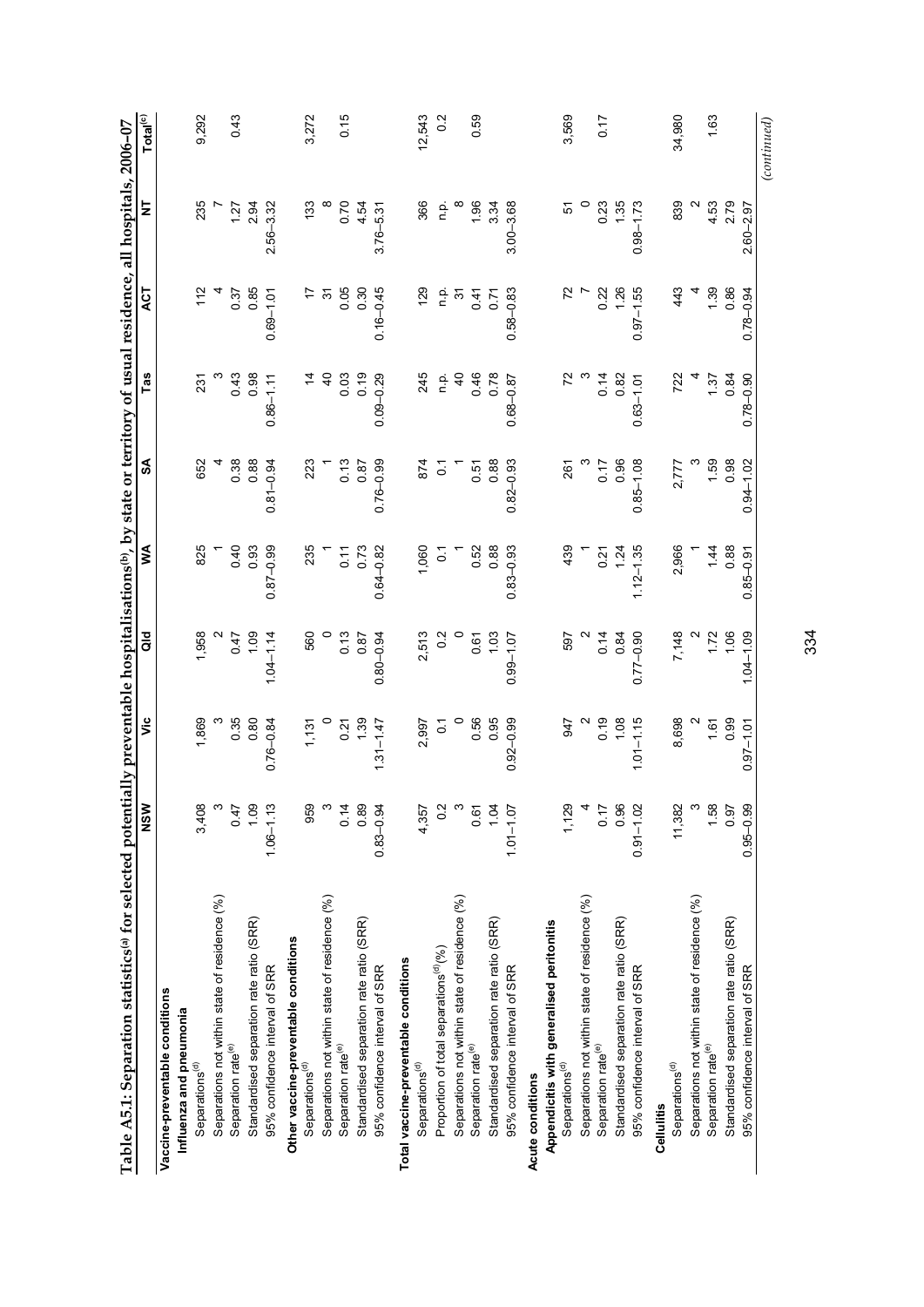| Table A5.1 (continued): Separation statistics® for sel<br>hospitals, 2006-07 |               |                            |                |                  |               |                    |                | ected potentially preventable hospitalisations®, by state or territory of usual residence, | 급                    |
|------------------------------------------------------------------------------|---------------|----------------------------|----------------|------------------|---------------|--------------------|----------------|--------------------------------------------------------------------------------------------|----------------------|
|                                                                              | NSW           | νiς                        | $\overline{a}$ | ≸                | SA            | Tas                | <b>ACT</b>     | 늧                                                                                          | Total <sup>(c)</sup> |
| Convulsions and epilepsy                                                     |               |                            |                |                  |               |                    |                |                                                                                            |                      |
| Separations <sup>(d)</sup>                                                   | 11,649        | 7,457                      | 6,371          | 2,910            | 2,476         | 756                | 422            | 682                                                                                        | 32,724               |
| Separations not within state of residence (%)                                | $\sim$        |                            |                |                  |               |                    |                |                                                                                            |                      |
| Separation rate <sup>(e)</sup>                                               | 1.71          |                            |                | 1.41             | 1.59          |                    | $\frac{30}{2}$ | 3.31                                                                                       | 1.58                 |
| Standardised separation rate ratio (SRR)                                     | 1.08          | $1.45$<br>0.92             | $1.55$<br>0.98 | 0.90             | 1,00          | $1.55$<br>0.98     | 0.83           | 2.10                                                                                       |                      |
| 95% confidence interval of SRR                                               | $1.06 - 1.10$ | $0.89 - 0.94$              | $0.96 - 1.01$  | $0.86 - 0.93$    | $0.97 - 1.04$ | $0.91 - 1.05$      | $0.75 - 0.90$  | $1.94 - 2.26$                                                                              |                      |
| Dehydration and gastroenteritis                                              |               |                            |                |                  |               |                    |                |                                                                                            |                      |
| Separations <sup>(d)</sup>                                                   | 15,666        | 16,713                     | 9,936          | 4,538            | 4,688         | 1,107              | 578            | 330                                                                                        | 53,571               |
| Separations not within state of residence (%)                                | $\infty$      |                            |                |                  |               |                    |                |                                                                                            |                      |
| Separation rate <sup>(e)</sup>                                               | 2.18          |                            | 2.39           | 2.18             | 2.70          | 2.09               |                | 2.06                                                                                       | 2.49                 |
| Standardised separation rate ratio (SRR)                                     | 0.88          | 3.125                      | 0.96           | 0.88             | 1.09          | 0.84               | $1.82$<br>0.73 | 0.83                                                                                       |                      |
| 95% confidence interval of SRR                                               | $0.86 - 0.89$ | $1.23 - 1.27$              | $0.94 - 0.98$  | $0.85 - 0.90$    | $1.06 - 1.12$ | $0.79 - 0.89$      | $0.67 - 0.79$  | $0.74 - 0.92$                                                                              |                      |
| Dental conditions                                                            |               |                            |                |                  |               |                    |                |                                                                                            |                      |
| Separations <sup>(d)</sup>                                                   | 15,416        | 14,172                     | 11,114         | 7,241            | 4,712         | 874                | 526            | 453                                                                                        | 54,549               |
| Separations not within state of residence (%)                                | $\infty$      |                            |                |                  |               |                    |                |                                                                                            |                      |
| Separation rate <sup>(e)</sup>                                               | 2.28          |                            | $2.71$<br>1.02 | $3.57$<br>$1.32$ | 3.06          | $\frac{180}{0.68}$ | $1.62$<br>0.62 | 1.95                                                                                       | 2.65                 |
| Standardised separation rate ratio (SRR)                                     | 0.86          | $2.79$<br>1.05             |                |                  | 1.15          |                    |                | 0.74                                                                                       |                      |
| 95% confidence interval of SRR                                               | $0.85 - 0.87$ | $1.04 - 1.07$              | $1.00 - 1.04$  | $1.29 - 1.35$    | $1.12 - 1.19$ | $0.64 - 0.73$      | $0.57 - 0.67$  | $0.67 - 0.80$                                                                              |                      |
| Ear, nose and throat infections                                              |               |                            |                |                  |               |                    |                |                                                                                            |                      |
| Separations <sup>(d)</sup>                                                   | 10,881        | 7,126                      | 6,716          | 3,085            | 3,544         | 603                | 405            | 547                                                                                        | 32,909               |
| Separations not within state of residence (%)                                | $\infty$      |                            |                |                  |               |                    |                |                                                                                            |                      |
| Separation rate <sup>(e)</sup>                                               | 1.62          |                            |                | 1.51             | 2.44          |                    | 1.22           | 2.28                                                                                       | 1.62                 |
| Standardised separation rate ratio (SRR)                                     | 1.00          | $^{2}$ $42$ 88<br>$-$ 0.88 | 180            | 0.94             | 1.51          | $1.28$<br>0.79     | 0.75           | 1.41                                                                                       |                      |
| 95% confidence interval of SRR                                               | $0.98 - 1.02$ | $0.86 - 0.90$              | $0.99 - 1.04$  | $0.90 - 0.97$    | $1.46 - 1.56$ | $0.73 - 0.85$      | $0.68 - 0.83$  | $1.29 - 1.53$                                                                              |                      |
| Gangrene                                                                     |               |                            |                |                  |               |                    |                |                                                                                            |                      |
| Separations <sup>(d)</sup>                                                   | 1,052         | 1,380                      | 864            | 491              | 384           |                    |                | $\frac{1}{11}$                                                                             | 4,403                |
| Separations not within state of residence (%)                                | LO            |                            |                |                  |               |                    | ニ              |                                                                                            |                      |
| Separation rate <sup>(e)</sup>                                               | 0.14          | 0.25                       | 0.21           | 0.24             | 0.21          | 0.15               | 0.13           | 0.73                                                                                       | 0.20                 |
| Standardised separation rate ratio (SRR)                                     | 0.70          | 1.24                       | 1.03           | 1.17             | 1.06          | 0.72               | 0.62           | 3.62                                                                                       |                      |
| 95% confidence interval of SRR                                               | $0.66 - 0.75$ | $1.18 - 1.31$              | $0.96 - 1.10$  | $1.06 - 1.27$    | $0.95 - 1.16$ | $0.56 - 0.88$      | $0.43 - 0.82$  | $2.95 - 4.30$                                                                              |                      |

335

 $\left( continued\right)$ *(continued)*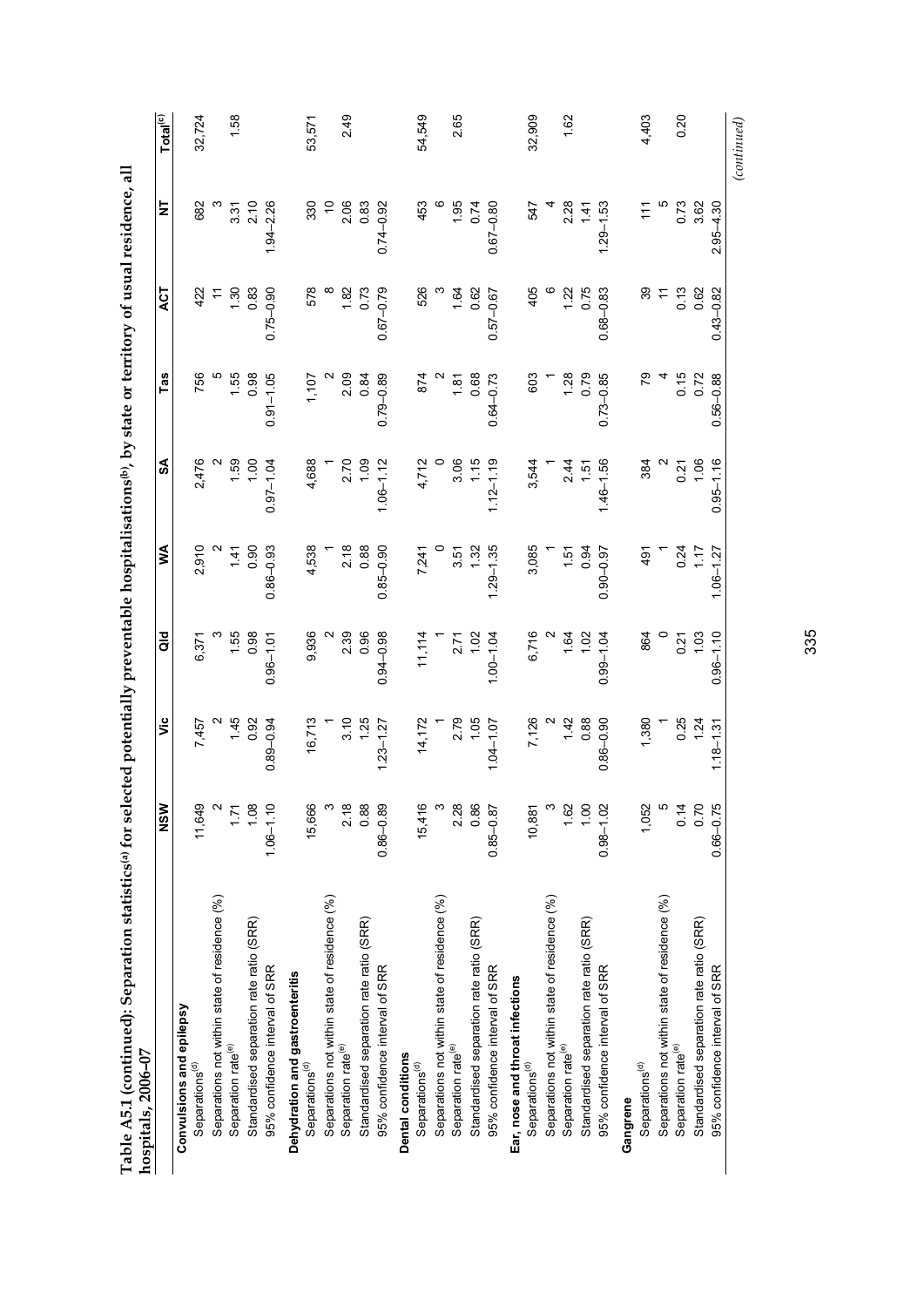| Table A5.1 (continued): Separation statistics® for selected potentially preventable hospitalisations®), by state or territory of usual residence,<br>hospitals, 2006-07 |               |                             |                           |                   |                 |                             |                |                 | ĘЕ                   |
|-------------------------------------------------------------------------------------------------------------------------------------------------------------------------|---------------|-----------------------------|---------------------------|-------------------|-----------------|-----------------------------|----------------|-----------------|----------------------|
|                                                                                                                                                                         | NSW           | υã                          | $\frac{6}{9}$             | ≸                 | వ్              | Tas                         | <b>ACT</b>     | 늧               | Total <sup>(c)</sup> |
| Pelvic inflammatory disease                                                                                                                                             |               |                             |                           |                   |                 |                             |                |                 |                      |
| Separations <sup>(d)</sup>                                                                                                                                              | 1,565         | 1,311                       | 1,091                     | 476               | 370             | 95                          | 88             | 116             | 5,113                |
| Separations not within state of residence (%)                                                                                                                           | $\infty$      |                             |                           |                   |                 |                             | თ              |                 |                      |
| Separation rate <sup>(e)</sup>                                                                                                                                          | 0.23          |                             |                           | 0.23              | 0.24            | 0.21                        | 0.25           | 0.50            | 0.25                 |
| Standardised separation rate ratio (SRR)                                                                                                                                | 0.93          | $0.25$<br>1.03              | $0.27$<br>1.08            | 0.93              | 0.98            | 0.84                        | 1.01           | 2.00            |                      |
| 95% confidence interval of SRR                                                                                                                                          | $0.89 - 0.98$ | $0.97 - 1.08$               | $1.02 - 1.15$             | $0.84 - 1.01$     | $0.88 - 1.08$   | $0.67 - 1.01$               | $0.80 - 1.22$  | $1.64 - 2.37$   |                      |
| Perforated/bleeding ulcer                                                                                                                                               |               |                             |                           |                   |                 |                             |                |                 |                      |
| Separations $^{(d)}$                                                                                                                                                    | 1,632         | 1,369                       | 865                       | 554               | 446             | 124                         |                |                 | 5,105                |
| Separations not within state of residence (%)                                                                                                                           | LO            |                             |                           |                   |                 |                             |                |                 |                      |
| Separation rate <sup>(e)</sup>                                                                                                                                          | 0.22          |                             |                           |                   | 0.24            |                             | 0.24           | 0.29            | 0.23                 |
| Standardised separation rate ratio (SRR)                                                                                                                                | 0.95          | $\frac{18}{0.25}$           | $0.\overline{21}$<br>0.90 | $0.\overline{17}$ | 1.02            | $0.22$<br>0.95              | 1.03           | 1,26            |                      |
| 95% confidence interval of SRR                                                                                                                                          | $0.91 - 1.00$ | $1.01 - 1.12$               | $0.84 - 0.96$             | $1.07 - 1.27$     | $0.92 - 1.11$   | $0.78 - 1.12$               | $0.79 - 1.27$  | $0.87 - 1.64$   |                      |
| Pyelonephritis                                                                                                                                                          |               |                             |                           |                   |                 |                             |                |                 |                      |
| Separations <sup>(d)</sup>                                                                                                                                              | 15,774        | 13,071                      | 9,001                     | 4,380             | 3,640           | 843                         | 655            | 562             | 47,939               |
| Separations not within state of residence (%)                                                                                                                           | $\sim$        |                             |                           |                   |                 |                             |                |                 |                      |
| Separation rate <sup>(e)</sup>                                                                                                                                          | 2.14          |                             | $2.18$<br>0.99            | 2.14              | 2.04            | 1.56                        | 2.20           | 3.62            | 2.20                 |
| Standardised separation rate ratio (SRR)                                                                                                                                | 0.97          |                             |                           | 0.97              | 0.93            | 0.71                        | 1.00           | 1.64            |                      |
| 95% confidence interval of SRR                                                                                                                                          | $0.96 - 0.99$ | $2.39$<br>1.08<br>1.06-1.10 | $0.97 - 1.01$             | $0.94 - 1.00$     | $0.90 - 0.96$   | $0.66 - 0.76$               | $0.92 - 1.08$  | $1.51 - 1.78$   |                      |
| Total acute conditions                                                                                                                                                  |               |                             |                           |                   |                 |                             |                |                 |                      |
| Separations <sup>(d)</sup>                                                                                                                                              | 86,109        | 72,201                      | 53,666                    | 27,065            | 23,277          | 5,274                       | 3,298          | 3,728           | 274,702              |
| Proportion of total separations <sup>(a)</sup> (%)                                                                                                                      | 3.7           | 3.5                         | 3.6                       | $\frac{27}{2}$    | 3.8             | $\frac{1}{2}$ $\frac{1}{2}$ | n.p.           | q.q             | 3.6                  |
| Separations not within state of residence (%)                                                                                                                           | $\infty$      |                             |                           |                   |                 |                             |                |                 |                      |
| Separation rate <sup>(e)</sup>                                                                                                                                          | 12.27         | $13.69$<br>$1.05$           | $13.02$<br>1.00           |                   |                 | 10.37                       | $0.80$<br>0.80 |                 | 13.01                |
| Standardised separation rate ratio (SRR)                                                                                                                                | 0.94          |                             |                           | $13.13$<br>1.01   | $14.27$<br>1.10 | 0.80                        |                | $79.47$<br>1.50 |                      |
| 95% confidence interval of SRR                                                                                                                                          | $0.94 - 0.95$ | $1.04 - 1.06$               | $0.99 - 1.0$              | $1.00 - 1.02$     | $1.08 - 1.11$   | $0.78 - 0.82$               | $0.77 - 0.83$  | $1.45 - 1.55$   |                      |
| Chronic conditions                                                                                                                                                      |               |                             |                           |                   |                 |                             |                |                 |                      |
| Angina                                                                                                                                                                  |               |                             |                           |                   |                 |                             |                |                 |                      |
| Separations <sup>(d)</sup>                                                                                                                                              | 11,565        | 9,743                       | 10,570                    | 3,320             | 2,907           | 983                         | 320            | 322             | 39,738               |
| Separations not within state of residence (%)                                                                                                                           | $\infty$      |                             |                           |                   |                 |                             |                |                 |                      |
| Separation rate <sup>(e)</sup>                                                                                                                                          | 1.55          | $1.75$<br>0.98              | $2.53$<br>1.41            | $1.61$<br>0.90    | $1.52$<br>0.85  | $77$<br>0.95                | 1.8            | 2.36<br>1.32    | 1.79                 |
| Standardised separation rate ratio (SRR)                                                                                                                                | 0.86          |                             |                           |                   |                 |                             |                |                 |                      |
| 95% confidence interval of SRR                                                                                                                                          | $0.85 - 0.88$ | $0.96 - 0.99$               | $1.38 - 1.44$             | $0.87 - 0.93$     | $0.82 - 0.88$   | $0.89 - 1.01$               | $0.57 - 0.70$  | $1.17 - 1.46$   |                      |

336

 $(continued)$ *(continued)*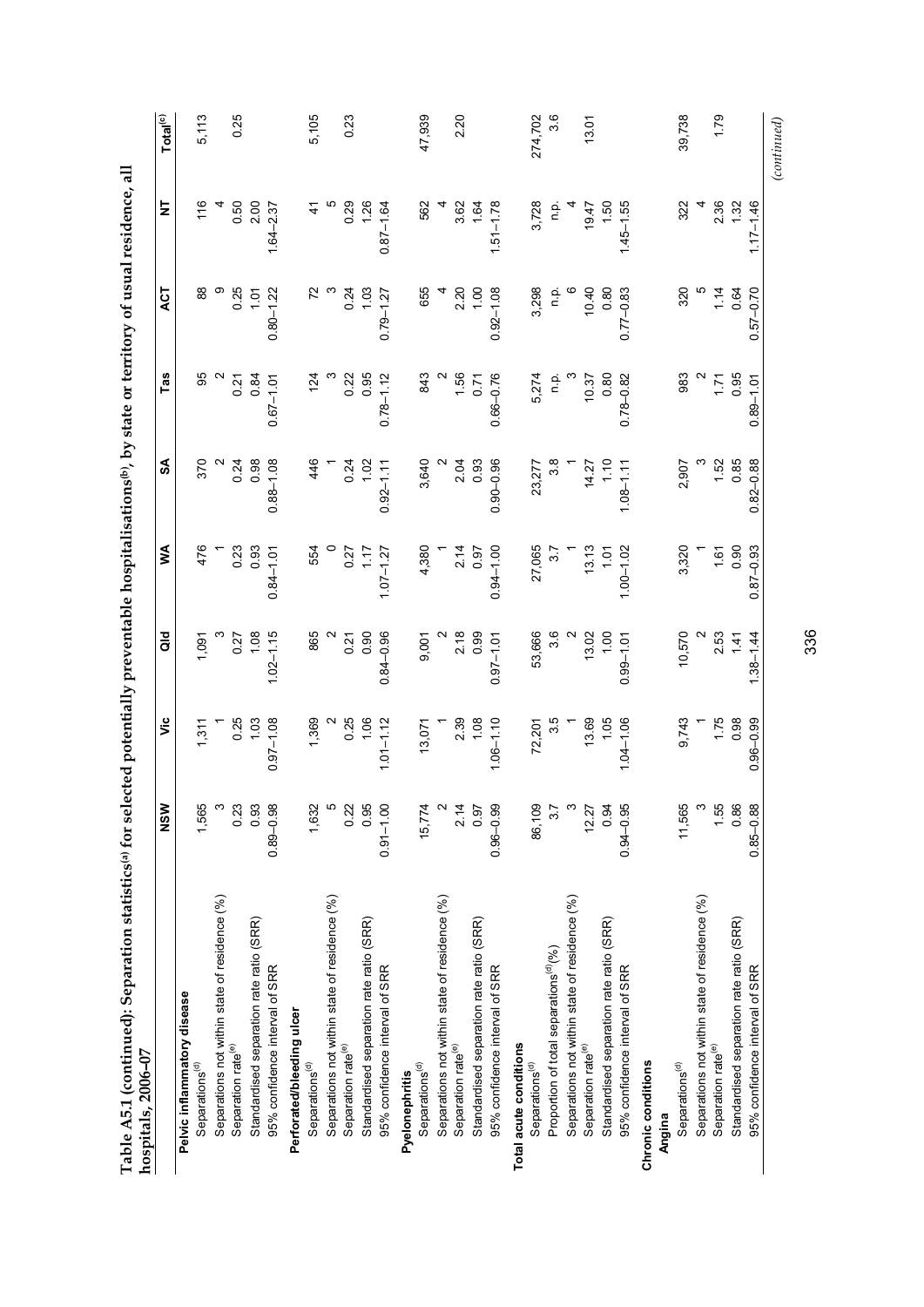| hospitals, 2006-07                            |               |                           |                                              |                    |                |                                                   |                |                |                      |
|-----------------------------------------------|---------------|---------------------------|----------------------------------------------|--------------------|----------------|---------------------------------------------------|----------------|----------------|----------------------|
|                                               | NSW           | قا                        | $\frac{d}{d}$                                | ⋚                  | SA             | Tas                                               | ГJ             | ż              | Total <sup>(c)</sup> |
| Asthma                                        |               |                           |                                              |                    |                |                                                   |                |                |                      |
| Separations <sup>(d)</sup>                    | 13,182        | 9,387                     | 5,847                                        | 2,870              | 3,755          | 675                                               | 368            | 349            | 36,433               |
| Separations not within state of residence (%) | $\sim$        |                           |                                              |                    |                |                                                   |                |                |                      |
| Separation rate <sup>(e)</sup>                | 1.96          | 1.88                      |                                              |                    |                |                                                   |                | 1.50           | 1.79                 |
| Standardised separation rate ratio (SRR)      | 1.10          | 105                       | $142$<br>0.80                                | $1.40$<br>0.78     | $2.56$<br>143  | $1.41$<br>0.79                                    | $1.15$<br>0.64 | 0.84           |                      |
| 95% confidence interval of SRR                | $1.08 - 1.12$ | $1.03 - 1.07$             | $0.78 - 0.82$                                | $0.75 - 0.81$      | $1.39 - 1.48$  | $0.73 - 0.85$                                     | $0.58 - 0.71$  | $0.75 - 0.93$  |                      |
| Chronic obstructive pulmonary disease         |               |                           |                                              |                    |                |                                                   |                |                |                      |
| Separations <sup>(d)</sup>                    | 18,881        | 14,042                    | 11,142                                       | 4,520              | 5,354          | 1,397                                             | 451            | 796            | 56,593               |
| Separations not within state of residence (%) | $\infty$      |                           |                                              |                    |                |                                                   |                |                |                      |
| Separation rate <sup>(e)</sup>                | 2.52          |                           | $2.70$<br>1.05<br>1.03-1.07                  | $2.24$<br>0.88     |                |                                                   |                |                | 2.56                 |
| Standardised separation rate ratio (SRR)      | 0.98          |                           |                                              |                    | $2.87$<br>1.10 |                                                   | $1.65$<br>0.64 | 5.52<br>2.16   |                      |
| 95% confidence interval of SRR                | $0.97 - 1.00$ | 2.51<br>0.98<br>0.96-1.00 |                                              | $0.85 - 0.90$      | $1.07 - 1.13$  | $2.43$<br>0.95<br>0.90-1.00                       | $0.58 - 0.70$  | $2.01 - 2.31$  |                      |
| Congestive cardiac failure                    |               |                           |                                              |                    |                |                                                   |                |                |                      |
| Separations <sup>(d)</sup>                    | 14,394        | 12,211                    | 8,028                                        | 3,797              | 3,834          | 936                                               | 510            | 351            | 44,063               |
| Separations not within state of residence (%) | $\sim$        |                           |                                              |                    |                |                                                   |                |                |                      |
| Separation rate <sup>(e)</sup>                | 1.85          |                           | $\frac{1}{36}$ 5                             | $\frac{188}{0.97}$ | $189$<br>0.97  |                                                   | $1.97$<br>0.98 | $2.53$<br>1.30 | $\frac{1}{94}$       |
| Standardised separation rate ratio (SRR)      | 0.95          | $2.78$<br>1.08            |                                              |                    |                | $\begin{array}{c} 2 \\ 1.58 \\ -0.81 \end{array}$ |                |                |                      |
| 95% confidence interval of SRR                | $0.94 - 0.97$ | $1.07 - 1.10$             | $0.98 - 1.02$                                | $0.93 - 1.00$      | $0.94 - 1.00$  | $0.76 - 0.87$                                     | $0.90 - 1.07$  | $1.16 - 1.43$  |                      |
| Diabetes complications                        |               |                           |                                              |                    |                |                                                   |                |                |                      |
| Separations <sup>(d)</sup>                    | 54,353        | 49,416                    | 42,006                                       | 55,021             | 15,437         | 7,456                                             | 1,559          | 2,249          | 227,620              |
| Separations not within state of residence (%) |               |                           | $\approx$                                    | <b>26</b>          |                |                                                   |                |                |                      |
| Separation rate <sup>(e)</sup>                | 7.38          | 8.98<br>0.86              | $\begin{array}{c} 10.15 \\ 0.97 \end{array}$ | $26.43$<br>$2.54$  | 8.35<br>0.80   | $13.36$<br>1.28                                   | $5.28$<br>0.51 | $15.34$<br>147 | 10.43                |
| Standardised separation rate ratio (SRR)      | 0.71          |                           |                                              |                    |                |                                                   |                |                |                      |
| 95% confidence interval of SRR                | $0.70 - 0.71$ | $0.85 - 0.87$             | $0.96 - 0.98$                                | $2.51 - 2.56$      | $0.79 - 0.81$  | $1.25 - 1.31$                                     | $0.48 - 0.53$  | $1.41 - 1.53$  |                      |
| Hypertension                                  |               |                           |                                              |                    |                |                                                   |                |                |                      |
| Separations <sup>(d)</sup>                    | 2,329         | 1,443                     | 1,459                                        | 426                | 531            | 143                                               | 69             | 57             | 6,430                |
| Separations not within state of residence (%) | $\sim$        |                           |                                              |                    |                |                                                   |                |                |                      |
| Separation rate <sup>(e)</sup>                | 0.31          | 0.89                      | 2<br>មិន<br>គី                               | 0.71               | $0.29$<br>0.98 | $0.26$<br>$0.88$                                  | 0.20           | 0.24           | 0.29                 |
| Standardised separation rate ratio (SRR)      | 1.07          |                           |                                              |                    |                |                                                   | 0.69           | 0.83           |                      |
| 95% confidence interval of SRR                | $1.03 - 1.12$ | $0.84 - 0.94$             | $1.13 - 1.26$                                | $0.64 - 0.77$      | $0.90 - 1.07$  | $0.74 - 1.02$                                     | $0.51 - 0.87$  | $0.56 - 1.10$  |                      |
|                                               |               |                           |                                              |                    |                |                                                   |                |                | $_{(continued)}$     |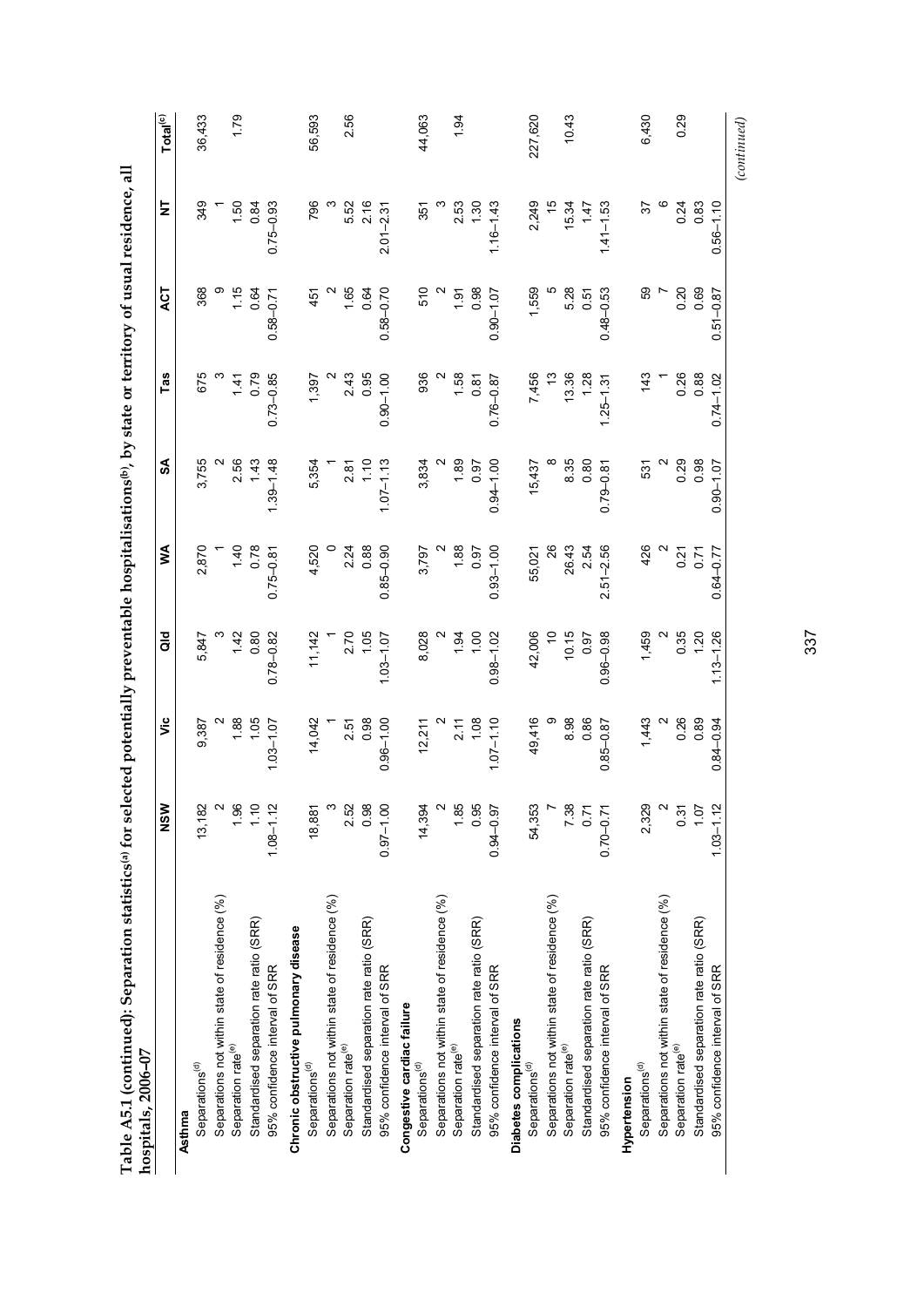| Table A5.1 (continued): Separation statistics <sup>(a)</sup> for sel<br>hospitals, 2006-07 |               | ected potentially preventable hospitalisations( <sup>b)</sup> , by state or territory of usual residence, all |                          |               |                                              |               |                |               |                      |
|--------------------------------------------------------------------------------------------|---------------|---------------------------------------------------------------------------------------------------------------|--------------------------|---------------|----------------------------------------------|---------------|----------------|---------------|----------------------|
|                                                                                            | NSW           | š                                                                                                             | $\frac{1}{\overline{a}}$ | Š             | SA                                           | Tas           | <b>LO</b>      | $\frac{1}{2}$ | Total <sup>(c)</sup> |
| Iron deficiency anaemia                                                                    |               |                                                                                                               |                          |               |                                              |               |                |               |                      |
| Separations <sup>(d)</sup>                                                                 | 7,025         | 9,001                                                                                                         | 3,983                    | 2,876         | 2,331                                        | 656           | $\frac{1}{2}$  | 176           | 26,267               |
| Separations not within state of residence (%)                                              | ო             |                                                                                                               |                          |               |                                              |               |                |               |                      |
| Separation rate <sup>(e)</sup>                                                             | 0.96          |                                                                                                               | 0.96                     | 1.41          | 1.06                                         | 1.19          | 0.69           | 1.10          | 1.21                 |
| Standardised separation rate ratio (SRR)                                                   | 0.79          | 1.37                                                                                                          | 0.80                     | 117           |                                              | 0.98          | 0.58           | 0.91          |                      |
| 95% confidence interval of SRR                                                             | $0.78 - 0.81$ | $1.34 - 1.39$                                                                                                 | $0.77 - 0.82$            | $1.12 - 1.21$ | $1.02 - 1.11$                                | $0.91 - 1.06$ | $0.50 - 0.65$  | $0.78 - 1.05$ |                      |
| Nutritional deficiencies                                                                   | $\circ$       |                                                                                                               |                          |               |                                              |               |                |               |                      |
| Separations <sup>(d)</sup>                                                                 | 35            | 27                                                                                                            | 8                        |               |                                              |               |                |               | 148                  |
| Separations not within state of residence (%)                                              | $\circ$       |                                                                                                               |                          |               |                                              |               |                |               |                      |
| Separation rate <sup>(e)</sup>                                                             | 0.00          | 0.00                                                                                                          | 0.07                     | 0.07          | 0.00                                         | 0.07          | 0.00           | 0.06          | 0.07                 |
| Standardised separation rate ratio (SRR)                                                   | 0.72          | 0.71                                                                                                          | 1.01                     | 1.81          | 0.63                                         | 0.99          | 0.62           | 9.26          |                      |
| 95% confidence interval of SRR                                                             | $0.48 - 0.95$ | $0.44 - 0.97$                                                                                                 | $0.65 - 1.38$            | $1.12 - 2.51$ | $0.19 - 1.07$                                | n.a.          | $-0.60 - 1.84$ | 4.86-13.66    |                      |
| Rheumatic heart disease <sup>(f)</sup>                                                     |               |                                                                                                               |                          |               |                                              |               |                |               |                      |
| Separations <sup>(d)</sup>                                                                 | 678           | 503                                                                                                           | 685                      | 248           | 149                                          | 45            | 26             | 177           | 2,511                |
| Separations not within state of residence (%)                                              | $\tilde{t}$   |                                                                                                               |                          |               |                                              |               | $\frac{8}{1}$  | 57            | $\circ$              |
| Separation rate <sup>(e)</sup>                                                             | 0.09          | 0.09                                                                                                          | 0.17                     | 0.12          | 0.08                                         | 0.08          | 0.09           | 0.82          | 0.12                 |
| Standardised separation rate ratio (SRR)                                                   | 0.80          | 0.79                                                                                                          | 1.43                     | 1.03          | 0.71                                         | 0.68          | 0.74           | 7.05          |                      |
| 95% confidence interval of SRR                                                             | $0.74 - 0.86$ | $0.72 - 0.86$                                                                                                 | $1.33 - 1.54$            | $0.90 - 1.16$ | $0.59 - 0.82$                                | $0.48 - 0.87$ | $0.46 - 1.02$  | $6.01 - 8.09$ |                      |
| Total chronic conditions                                                                   |               |                                                                                                               |                          |               |                                              |               |                |               |                      |
| Separations <sup>(d)</sup>                                                                 | 115,077       | 99,288                                                                                                        | 78,743                   | 70,964        | 32,154                                       | 11,816        | 3,315          | 4,174         | 415,679              |
| Proportion of total separations <sup>(d)</sup> (%)                                         | 5.0           | 4.8                                                                                                           | 5.2                      | 9.6           | 5.2                                          | ن<br>ء        | n.p.           | n.p.          | 5.5                  |
| Separations not within state of residence (%)                                              |               |                                                                                                               |                          |               |                                              |               | $\tilde{c}$    |               | $\circ$              |
| Separation rate <sup>(e)</sup>                                                             | 15.66         | 18.07                                                                                                         | 19.02                    | 34.25         | $\begin{array}{c} 17.69 \\ 0.93 \end{array}$ | 21.18         | 11.43          | 27.25         | 19.05                |
| Standardised separation rate ratio (SRR)                                                   | 0.82          | 0.95                                                                                                          | 1.00                     | 1.80          |                                              | 1.11          | 0.60           | 1.43          |                      |
| 95% confidence interval of SRR                                                             | $0.82 - 0.83$ | $0.94 - 0.95$                                                                                                 | $0.99 - 1.01$            | $1.79 - 1.81$ | $0.92 - 0.94$                                | $1.09 - 1.13$ | $0.58 - 0.62$  | $1.39 - 1.47$ |                      |
| Total selected potentially preventable hospitalisations                                    |               |                                                                                                               |                          |               |                                              |               |                |               |                      |
| Separations <sup>(d)</sup>                                                                 | 204,673       | 173,770                                                                                                       | 134,293                  | 98,682        | 56,006                                       | 17,271        | 6,717          | 8,142         | 699,788              |
| Proportion of total separations <sup>(d)</sup> (%)                                         | 8.9           | $\frac{4}{3}$                                                                                                 | 8.9                      | 13.3          | 5                                            | n.p.          | n p.           | n p.          | 9.2                  |
| Separations not within state of residence (%)                                              | ო             |                                                                                                               |                          |               |                                              |               |                |               | $\circ$              |
| Separation rate <sup>(e)</sup>                                                             | 28.41         | 32.19                                                                                                         | $32.50$<br>$1.00$        | 47.70         | 32.31                                        | 31.89         | 22.16          | 47.94         | 32.49                |
| Standardised separation rate ratio (SRR)                                                   | 0.87          | 0.99                                                                                                          |                          | 1.47          | 0.99                                         | 0.98          | 0.68           | 1.48          |                      |
| 95% confidence interval of SRR                                                             | $0.87 - 0.88$ | $0.99 - 1.00$                                                                                                 | $0.99 - 1.01$            | $1.46 - 1.48$ | $0.99 - 1.00$                                | $0.97 - 1.00$ | $0.67 - 0.70$  | $1.44 - 1.5$  |                      |

ocontrol and a communical method of the second and a subsequent of the conditional conditional conditions of the produced and populations for which the care type was reported as *Newborn* with no qualified days, and recor *Newborn* with no qualified days, and records for *Hospital boarders* and *Posthumous organ procurement* have been excluded. (a) Separations for which the care type was reported as

(b) These conditions are defined using ICD-10-AM codes in Appendix 1.

(c) Includes other territories and excludes overseas residents and unknown state of residence.

(d) Excludes multiple diagnoses for the same separation within the same group.

(e) Rate per 1,000 population was directly age-standardised as detailed in Appendix 1.

(f) *Rheumatic heart disease* includes acute rheumatic fever as well as the chronic disease.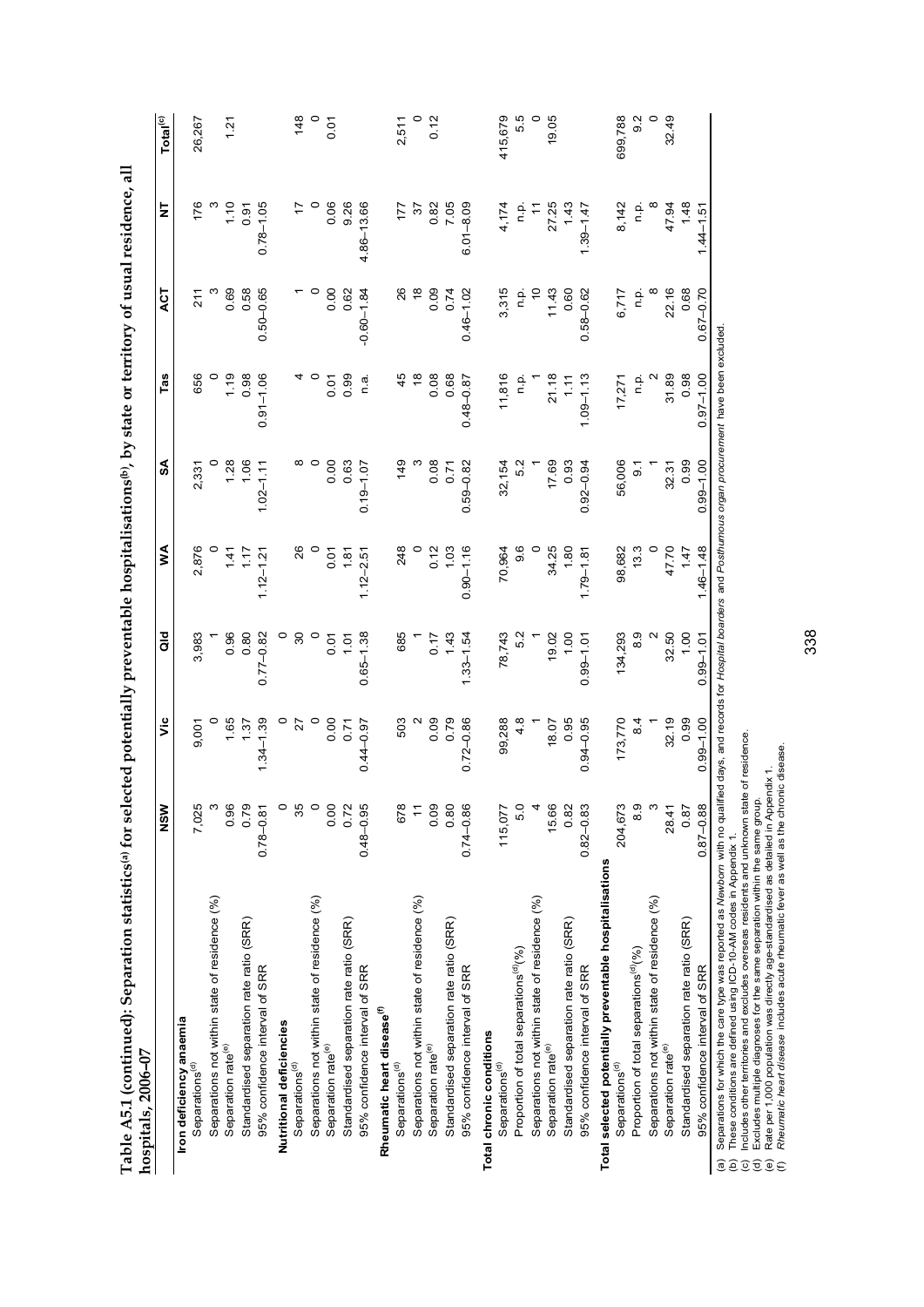| Standardised separation rate ratio (SRR)<br>Standardised separation rate ratio (SRR)<br>Other vaccine-preventable conditions<br>95% confidence interval of SRR<br>95% confidence interval of SRR<br>Vaccine-preventable conditions<br>Influenza and pneumonia<br>Total vaccine-preventable<br>Separation rate <sup>(e)</sup><br>Separation rate <sup>(e)</sup><br>Separations <sup>(d)</sup><br>Separations <sup>(d)</sup><br>Separations <sup>(d)</sup> | 5,497<br>0.38<br>0.88<br>$0.86 - 0.90$<br>$2,451$<br>0.17<br>1.10<br>$1.06 - 1.14$ |                                         |                                                      |                                                      |                           | Total <sup>(c)</sup> |
|----------------------------------------------------------------------------------------------------------------------------------------------------------------------------------------------------------------------------------------------------------------------------------------------------------------------------------------------------------------------------------------------------------------------------------------------------------|------------------------------------------------------------------------------------|-----------------------------------------|------------------------------------------------------|------------------------------------------------------|---------------------------|----------------------|
|                                                                                                                                                                                                                                                                                                                                                                                                                                                          |                                                                                    |                                         |                                                      |                                                      |                           |                      |
|                                                                                                                                                                                                                                                                                                                                                                                                                                                          |                                                                                    |                                         |                                                      |                                                      |                           |                      |
|                                                                                                                                                                                                                                                                                                                                                                                                                                                          |                                                                                    |                                         |                                                      |                                                      |                           | 9,292                |
|                                                                                                                                                                                                                                                                                                                                                                                                                                                          |                                                                                    |                                         |                                                      |                                                      |                           | 0.44                 |
|                                                                                                                                                                                                                                                                                                                                                                                                                                                          |                                                                                    | $2,128$<br>0.48<br>1.10                 | $\begin{array}{c} 1,153 \\ 0.57 \\ 1.29 \end{array}$ |                                                      | $231$<br>$1.46$<br>$3.34$ |                      |
|                                                                                                                                                                                                                                                                                                                                                                                                                                                          |                                                                                    | $1.05 - 1.15$                           | $1.22 - 1.36$                                        | $274$<br>0.93<br>2.11<br>1.86-2.36                   | $2.91 - 3.77$             |                      |
|                                                                                                                                                                                                                                                                                                                                                                                                                                                          |                                                                                    |                                         |                                                      |                                                      |                           |                      |
|                                                                                                                                                                                                                                                                                                                                                                                                                                                          |                                                                                    |                                         |                                                      |                                                      | 95                        | 3,272                |
|                                                                                                                                                                                                                                                                                                                                                                                                                                                          |                                                                                    | 343<br>0.05<br>0.54                     |                                                      |                                                      |                           | 0.16                 |
|                                                                                                                                                                                                                                                                                                                                                                                                                                                          |                                                                                    |                                         | 309<br>0.16<br>1.06                                  | 69<br>0.21<br>1.36                                   | 0.59<br>3.77              |                      |
|                                                                                                                                                                                                                                                                                                                                                                                                                                                          |                                                                                    | $0.48 - 0.60$                           | $0.94 - 1.18$                                        | $1.04 - 1.68$                                        | $3.01 - 4.53$             |                      |
|                                                                                                                                                                                                                                                                                                                                                                                                                                                          |                                                                                    |                                         |                                                      |                                                      |                           |                      |
|                                                                                                                                                                                                                                                                                                                                                                                                                                                          |                                                                                    | 2,468                                   |                                                      | $342$<br>0.3<br>0.3<br>1.13<br>1.71-2.12             | 325                       | 12,543               |
| Proportion of total separations(%)                                                                                                                                                                                                                                                                                                                                                                                                                       |                                                                                    | $0.\overline{2}$                        |                                                      |                                                      | $\overline{0}$            | $0.\overline{2}$     |
| Separation rate <sup>(e)</sup>                                                                                                                                                                                                                                                                                                                                                                                                                           |                                                                                    | 0.56<br>0.95                            |                                                      |                                                      | 2.46                      | 0.59                 |
| Standardised separation rate ratio (SRR)                                                                                                                                                                                                                                                                                                                                                                                                                 |                                                                                    |                                         |                                                      |                                                      |                           |                      |
| 95% confidence interval of SRR                                                                                                                                                                                                                                                                                                                                                                                                                           | $7,935$<br>0.2<br>0.55<br>0.91-0.95<br>0.91-0.95                                   | $0.91 - 0.99$                           | $1,459$<br>0.72<br>0.73<br>1.74<br>1.17-1.30         |                                                      | $3.08 - 3.83$             |                      |
| Acute conditions                                                                                                                                                                                                                                                                                                                                                                                                                                         |                                                                                    |                                         |                                                      |                                                      |                           |                      |
| Appendicitis with generalised peritonitis                                                                                                                                                                                                                                                                                                                                                                                                                |                                                                                    |                                         |                                                      |                                                      |                           |                      |
| Separations <sup>(d)</sup>                                                                                                                                                                                                                                                                                                                                                                                                                               |                                                                                    |                                         |                                                      | 63                                                   | 53                        | 3,569                |
| Separation rate <sup>(e)</sup>                                                                                                                                                                                                                                                                                                                                                                                                                           | $2,321$<br>0.17<br>1.00                                                            |                                         |                                                      |                                                      |                           | 0.17                 |
| Standardised separation rate ratio (SRR)                                                                                                                                                                                                                                                                                                                                                                                                                 |                                                                                    |                                         |                                                      |                                                      | $0.32$<br>1.88            |                      |
| 95% confidence interval of SRR                                                                                                                                                                                                                                                                                                                                                                                                                           | $0.96 - 1.04$                                                                      | 751<br>0.18<br>0.98-1.13                | $379$<br>0.20<br>1.18<br>1.06-1.29                   | $0.19$<br>1.12<br>0.84-1.39                          | $1.38 - 2.39$             |                      |
| Cellulitis                                                                                                                                                                                                                                                                                                                                                                                                                                               |                                                                                    |                                         |                                                      |                                                      |                           |                      |
| Separations <sup>(d)</sup>                                                                                                                                                                                                                                                                                                                                                                                                                               |                                                                                    |                                         |                                                      |                                                      | 835                       | 34,980               |
| Separation rate <sup>(e)</sup>                                                                                                                                                                                                                                                                                                                                                                                                                           | 21,126<br>1.46<br>0.89                                                             |                                         |                                                      |                                                      |                           | 1.64                 |
| Standardised separation rate ratio (SRR)                                                                                                                                                                                                                                                                                                                                                                                                                 |                                                                                    |                                         |                                                      |                                                      | $5.41$<br>3.30            |                      |
| 95% confidence interval of SRR                                                                                                                                                                                                                                                                                                                                                                                                                           | $0.88 - 0.90$                                                                      | 7,616<br>1.75<br>1.04-1.09<br>1.04-1.09 | $4,354$<br>2.17<br>1.32<br>1.28-1.36                 | $1,025$<br>3.33<br>2.03<br>1.91-2.15                 | $3.08 - 3.52$             |                      |
| Convulsions and epilepsy                                                                                                                                                                                                                                                                                                                                                                                                                                 |                                                                                    |                                         |                                                      |                                                      |                           |                      |
| Separations <sup>(d)</sup>                                                                                                                                                                                                                                                                                                                                                                                                                               | 20,523                                                                             | 6,670                                   | $3,771$<br>1.95<br>1.23<br>1.19-1.27                 |                                                      |                           | 32,724               |
| Separation rate <sup>(e)</sup>                                                                                                                                                                                                                                                                                                                                                                                                                           | $1.46$<br>0.92                                                                     |                                         |                                                      | $\begin{array}{c} 1,025 \\ 3.18 \\ 2.00 \end{array}$ |                           | 1.59                 |
| Standardised separation rate ratio (SRR)                                                                                                                                                                                                                                                                                                                                                                                                                 |                                                                                    | $1.67$<br>1.05                          |                                                      |                                                      | $705$<br>4.18<br>2.63     |                      |
| 95% confidence interval of SRR                                                                                                                                                                                                                                                                                                                                                                                                                           | $0.91 - 0.93$                                                                      | $1.03 - 1.08$                           |                                                      | $1.88 - 2.12$                                        | $2.43 - 2.82$             |                      |

| - (a), by Remoteness Area of usual residence, all |  |
|---------------------------------------------------|--|
|                                                   |  |
|                                                   |  |
|                                                   |  |
|                                                   |  |
|                                                   |  |
|                                                   |  |
| l                                                 |  |
|                                                   |  |
| ted potentially preventable host.                 |  |
|                                                   |  |
| l                                                 |  |
|                                                   |  |
|                                                   |  |
|                                                   |  |
|                                                   |  |
| ֖֧֧֚֚֚֚֚֚֚֚֚֚֚֚֚֚֚֚֚֚֚֚֚֚֚֚֚֚֚֬֝֡֡֡֡֡֡֡֬֝֬        |  |
|                                                   |  |
|                                                   |  |
|                                                   |  |
|                                                   |  |
| í                                                 |  |
|                                                   |  |
| י<br>יי                                           |  |
| ر<br>ما جا                                        |  |

339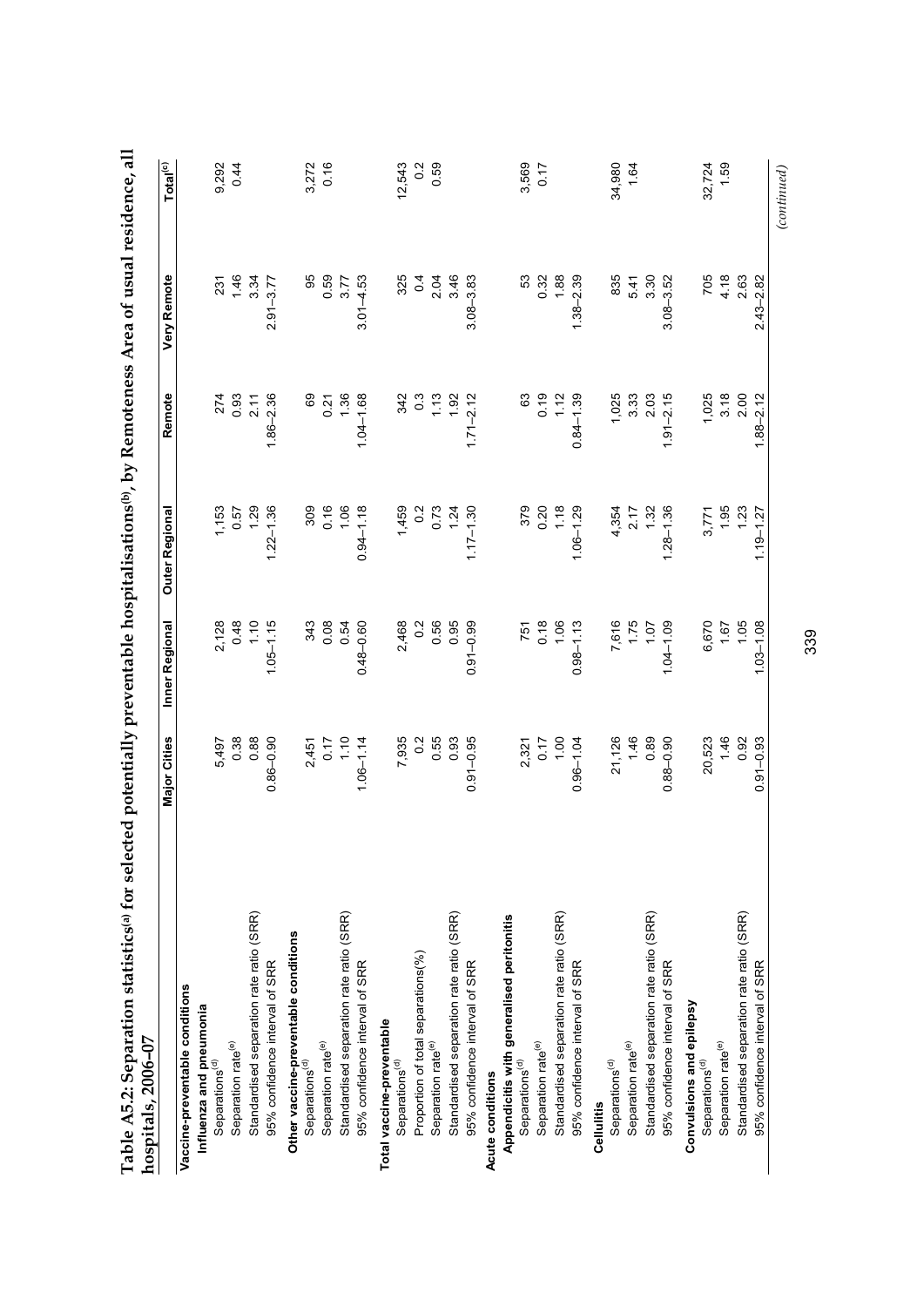| Standardised separation rate ratio (SRR)<br>Dehydration and gastroenteritis<br>Separation rate <sup>(e)</sup><br>Separations <sup>(d)</sup> | <b>Major Cities</b> | Inner Regional                                       | <b>Outer Regional</b> | Remote                | <b>Very Remote</b> | Total <sup>(c)</sup> |
|---------------------------------------------------------------------------------------------------------------------------------------------|---------------------|------------------------------------------------------|-----------------------|-----------------------|--------------------|----------------------|
|                                                                                                                                             |                     |                                                      |                       |                       |                    |                      |
|                                                                                                                                             | 34,338              | 11,506                                               | 6,216                 |                       | 543                | 53,571               |
|                                                                                                                                             |                     | 2.68                                                 |                       |                       | 4.09               | 2.51                 |
|                                                                                                                                             | 2.36<br>0.94        | 1.07                                                 | $3.13$<br>1.25        |                       | 1.63               |                      |
| 95% confidence interval of SRR                                                                                                              | $0.93 - 0.95$       | $1.05 - 1.09$                                        | $1.22 - 1.28$         | $1.24 - 1.41$         | $1.49 - 1.77$      |                      |
| <b>Dental conditions</b>                                                                                                                    |                     |                                                      |                       |                       |                    |                      |
| Separations <sup>(d)</sup>                                                                                                                  | 34,490              |                                                      |                       |                       | 647                | 54,549               |
| Separation rate <sup>(e)</sup>                                                                                                              |                     | $12, 129$<br>$3.03$<br>$1.13$                        | 6,293<br>3.22<br>1.21 | 975<br>2.86<br>1.07   | 3.28               | 2.67                 |
| Standardised separation rate ratio (SRR)                                                                                                    | 2.49<br>0.93        |                                                      |                       |                       | 1.23               |                      |
| 95% confidence interval of SRR                                                                                                              | $0.92 - 0.94$       | $1.11 - 1.16$                                        | $1.18 - 1.24$         | $1.00 - 1.14$         | $1.13 - 1.32$      |                      |
| Ear, nose and throat infections                                                                                                             |                     |                                                      |                       |                       |                    |                      |
| Separations <sup>(d)</sup>                                                                                                                  | 19,983              |                                                      | 4,265                 |                       | 617                | 32,909               |
| Separation rate <sup>(e)</sup>                                                                                                              | 1.45                | 7,126<br>1.82<br>1.12                                |                       | 89<br>2.70<br>1.66    | 3.09               | 1.63                 |
| Standardised separation rate ratio (SRR)                                                                                                    | 0.89                |                                                      | 2.23<br>1.37          |                       | 1.90               |                      |
| 95% confidence interval of SRR                                                                                                              | $0.88 - 0.90$       | $1.09 - 1.14$                                        | $1.33 - 1.41$         | $1.55 - 1.76$         | $1.75 - 2.05$      |                      |
| Gangrene                                                                                                                                    |                     |                                                      |                       |                       |                    |                      |
| Separations <sup>(d)</sup>                                                                                                                  | 2,671               | 966                                                  |                       |                       | 157                | 4,403                |
| Separation rate <sup>(e)</sup>                                                                                                              | 0.18                |                                                      |                       |                       | 1.09               | 0.20                 |
| Standardised separation rate ratio (SRR)                                                                                                    | 0.90                | $0.21$<br>1.05                                       | $468$<br>0.23<br>1.5  | $740$<br>0.47<br>2.35 | 5.45               |                      |
| 95% confidence interval of SRR                                                                                                              | $0.87 - 0.93$       | $0.98 - 1.12$                                        | $1.05 - 1.25$         | $1.96 - 2.74$         | $4.60 - 6.30$      |                      |
| Pelvic inflammatory disease                                                                                                                 |                     |                                                      |                       |                       |                    |                      |
| Separations <sup>(d)</sup>                                                                                                                  | 3,310               |                                                      |                       |                       | $\frac{4}{4}$      |                      |
| Separation rate <sup>(e)</sup>                                                                                                              |                     | $\begin{array}{c} 1,016 \\ 0.27 \\ 1.08 \end{array}$ | 516<br>0.29<br>1.16   | $126$<br>0.40<br>1.60 | 0.87               | 5,113<br>0.25        |
| Standardised separation rate ratio (SRR)                                                                                                    | $0.23$<br>$0.92$    |                                                      |                       |                       | 3.24               |                      |
| 95% confidence interval of SRR                                                                                                              | $0.89 - 0.95$       | $1.01 - 1.15$                                        | $1.06 - 1.26$         | $1.32 - 1.88$         | $2.71 - 3.77$      |                      |
| Perforated/bleeding ulcer                                                                                                                   |                     |                                                      |                       |                       |                    |                      |
| Separations <sup>(d)</sup>                                                                                                                  | 3,442               | 1,073                                                | 492                   | 24                    | $\mathcal{S}$      | 5,105                |
| Separation rate <sup>(e)</sup>                                                                                                              |                     | 0.23                                                 | 0.23<br>0.96          | 0.23                  | 0.24               | 0.24                 |
| Standardised separation rate ratio (SRR)                                                                                                    | $0.24$<br>1.00      | 0.96                                                 |                       | 0.96                  | 0.1                |                      |
| 95% confidence interval of SRR                                                                                                              | $0.97 - 1.03$       | $0.90 - 1.02$                                        | $0.87 - 1.04$         | $0.72 - 1.19$         | $0.65 - 1.35$      |                      |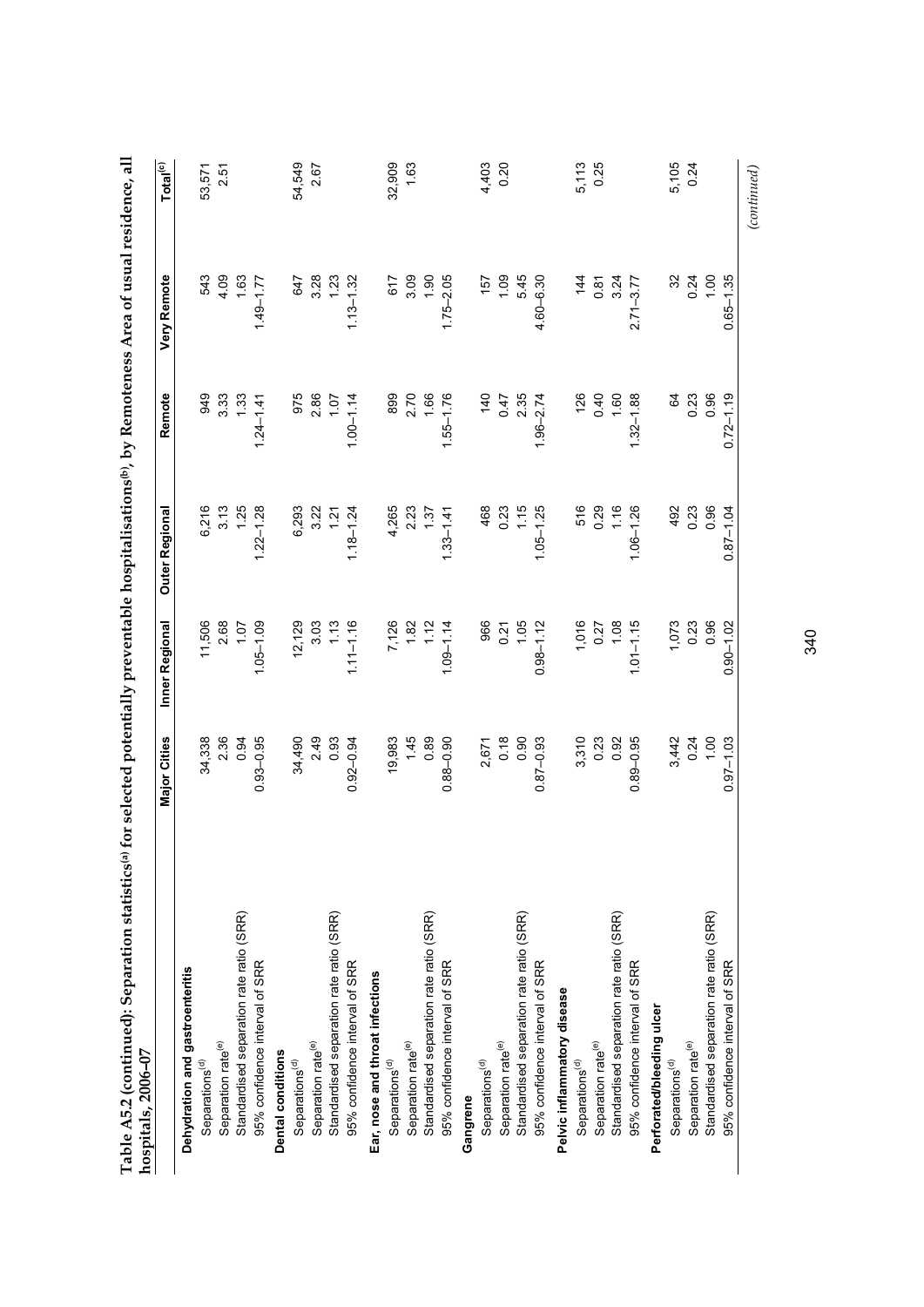| Standardised separation rate ratio (SRR)<br>Standardised separation rate ratio (SRR)<br>Proportion of total separations(%)<br>95% confidence interval of SRR<br>95% confidence interval of SRR<br>Total acute conditions<br>Separation rate <sup>(e)</sup><br>Separation rate <sup>(e)</sup><br>Chronic conditions<br>Separations <sup>(d)</sup><br>Separations <sup>(d)</sup><br>Pyelonephritis | 32,592<br>2.23<br>1.00<br>3.4<br>12.25<br>0.93<br>174,695<br>$0.93 - 0.94$<br>$0.99 - 1.01$ | 9,339<br>2.09<br>0.94 |                | Remote         | <b>Very Remote</b> | $\mathsf{Total}^{(c)}$ |
|--------------------------------------------------------------------------------------------------------------------------------------------------------------------------------------------------------------------------------------------------------------------------------------------------------------------------------------------------------------------------------------------------|---------------------------------------------------------------------------------------------|-----------------------|----------------|----------------|--------------------|------------------------|
|                                                                                                                                                                                                                                                                                                                                                                                                  |                                                                                             |                       |                |                |                    |                        |
|                                                                                                                                                                                                                                                                                                                                                                                                  |                                                                                             |                       | 4,492          | 865            | 635                | 47,939                 |
|                                                                                                                                                                                                                                                                                                                                                                                                  |                                                                                             |                       |                | 3.06           | 4.64               | 2.23                   |
|                                                                                                                                                                                                                                                                                                                                                                                                  |                                                                                             |                       | $2.23$<br>1.00 | 1.37           | 2.08               | $\circ$                |
|                                                                                                                                                                                                                                                                                                                                                                                                  |                                                                                             | $0.92 - 0.96$         | $0.97 - 1.03$  | $1.28 - 1.46$  | $1.92 - 2.24$      |                        |
|                                                                                                                                                                                                                                                                                                                                                                                                  |                                                                                             |                       |                |                |                    |                        |
|                                                                                                                                                                                                                                                                                                                                                                                                  |                                                                                             | 58,162                | 31,229         | 6,122          | 4,365              | 274,702                |
|                                                                                                                                                                                                                                                                                                                                                                                                  |                                                                                             | 3.8                   | 4.2            | 5.2            | 57                 | 3.6                    |
|                                                                                                                                                                                                                                                                                                                                                                                                  |                                                                                             | 13.93                 |                | 19.72          | 27.13              | 13.12                  |
|                                                                                                                                                                                                                                                                                                                                                                                                  |                                                                                             | 1.06                  | 15.87<br>1.21  | 1.50           | 2.07               |                        |
|                                                                                                                                                                                                                                                                                                                                                                                                  |                                                                                             | $1.05 - 1.07$         | $1.20 - 1.22$  | $1.47 - 1.54$  | $2.01 - 2.13$      |                        |
|                                                                                                                                                                                                                                                                                                                                                                                                  |                                                                                             |                       |                |                |                    |                        |
| Angina                                                                                                                                                                                                                                                                                                                                                                                           |                                                                                             |                       |                |                |                    |                        |
| Separations <sup>(d)</sup>                                                                                                                                                                                                                                                                                                                                                                       | 22,705                                                                                      | 10,928                | 5,001          | 760            | 334                | 39,738                 |
| Separation rate <sup>(e)</sup>                                                                                                                                                                                                                                                                                                                                                                   | 1.56                                                                                        |                       |                |                |                    | 1.82                   |
| Standardised separation rate ratio (SRR)                                                                                                                                                                                                                                                                                                                                                         | 0.86                                                                                        | $2.28$<br>1.25        | $2.33$<br>1.28 | $2.70$<br>1.48 | $2.69$<br>1.48     |                        |
| 95% confidence interval of SRR                                                                                                                                                                                                                                                                                                                                                                   | $0.85 - 0.87$                                                                               | $1.23 - 1.28$         | $1.24 - 1.32$  | $1.38 - 1.59$  | $1.32 - 1.64$      |                        |
| Asthma                                                                                                                                                                                                                                                                                                                                                                                           |                                                                                             |                       |                |                |                    |                        |
| Separations <sup>(d)</sup>                                                                                                                                                                                                                                                                                                                                                                       | 24,514                                                                                      | 7,034                 | 3,818          | 629            | 425                | 36,433                 |
| Separation rate <sup>(e)</sup>                                                                                                                                                                                                                                                                                                                                                                   | 1.80                                                                                        |                       |                |                | 2.48               | 1.80                   |
| Standardised separation rate ratio (SRR)                                                                                                                                                                                                                                                                                                                                                         | 1.00                                                                                        | 1.75<br>37.1          | $1.93$<br>1.07 | $1.07$<br>1.07 | 1.38               |                        |
| 95% confidence interval of SRR                                                                                                                                                                                                                                                                                                                                                                   | $0.99 - 1.01$                                                                               | $0.95 - 0.99$         | $1.04 - 1.11$  | $0.98 - 1.15$  | $1.25 - 1.51$      |                        |
| Chronic obstructive pulmonary disease                                                                                                                                                                                                                                                                                                                                                            |                                                                                             |                       |                |                |                    |                        |
| Separations <sup>(d)</sup>                                                                                                                                                                                                                                                                                                                                                                       | 34,329                                                                                      | 13,261                | 6,963          | 1,329          | 698                | 56,593                 |
| Separation rate <sup>(e)</sup>                                                                                                                                                                                                                                                                                                                                                                   | 2.36                                                                                        |                       |                | 4.89           | 6.12               | 2.59                   |
| Standardised separation rate ratio (SRR)                                                                                                                                                                                                                                                                                                                                                         | 0.91                                                                                        | $2.74$<br>1.06        | $3.25$<br>1.25 | 1.89           | 2.36               |                        |
| 95% confidence interval of SRR                                                                                                                                                                                                                                                                                                                                                                   | $0.90 - 0.92$                                                                               | $1.04 - 1.08$         | $1.23 - 1.28$  | $1.79 - 1.99$  | $2.19 - 2.54$      |                        |
| Congestive cardiac failure                                                                                                                                                                                                                                                                                                                                                                       |                                                                                             |                       |                |                |                    |                        |
| Separations <sup>(d)</sup>                                                                                                                                                                                                                                                                                                                                                                       | 28,210                                                                                      | 9,863                 | 4,753          | 752            | 478                | 44,063                 |
| Separation rate <sup>(e)</sup>                                                                                                                                                                                                                                                                                                                                                                   | 1.88                                                                                        | 2.01                  | $2.26$<br>1.14 | $2.99$<br>1.51 | 4.17               | 1.98                   |
| Standardised separation rate ratio (SRR)                                                                                                                                                                                                                                                                                                                                                         | 0.95                                                                                        | 1.02                  |                |                | 2.11               |                        |
| 95% confidence interval of SRR                                                                                                                                                                                                                                                                                                                                                                   | $0.94 - 0.96$                                                                               | $1.00 - 1.04$         | $1.11 - 1.17$  | $1.40 - 1.62$  | $1.92 - 2.29$      |                        |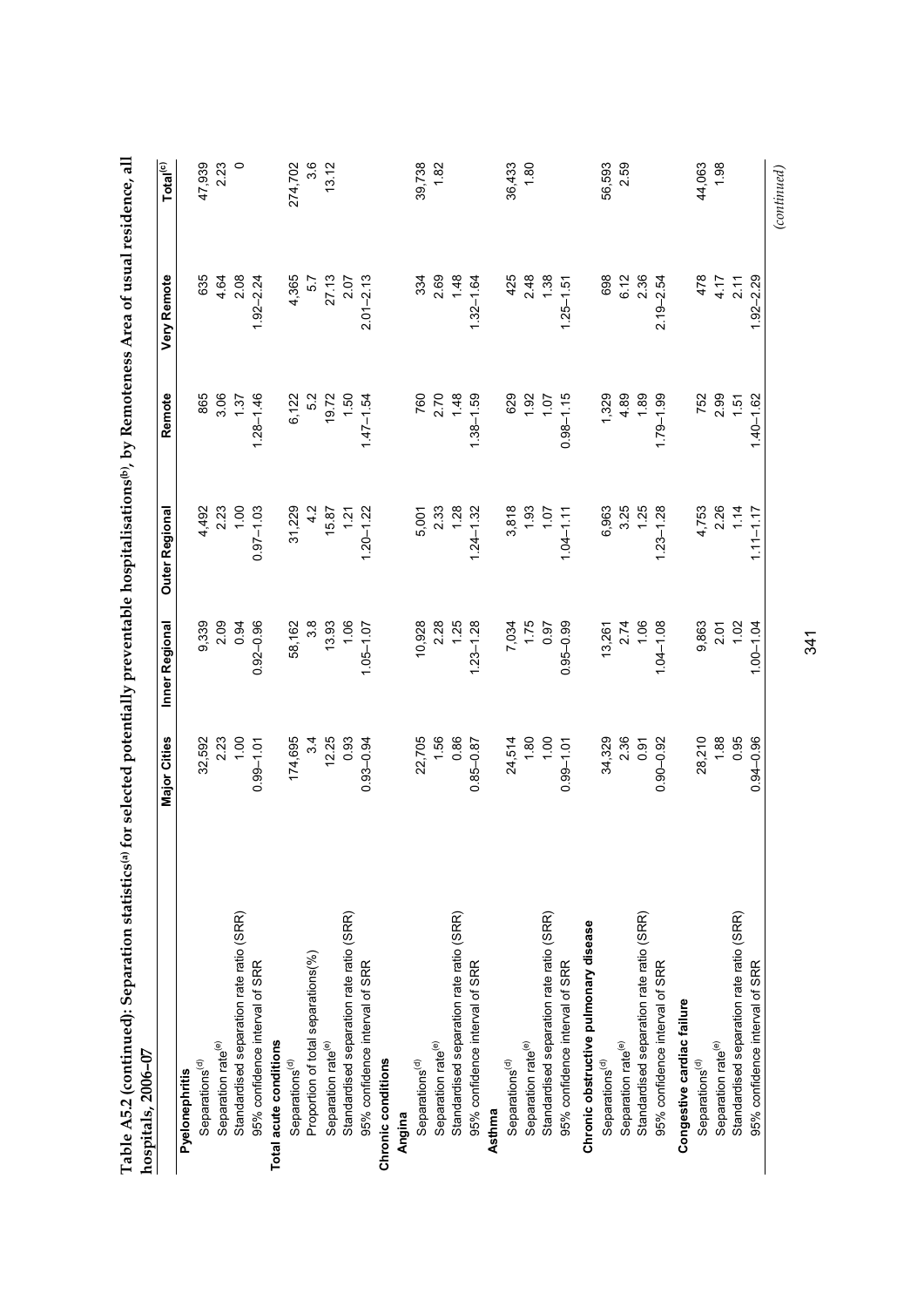| Table A5.2 (continued): Separation statistics(a) for selected potentially preventable hospitalisations(b), by Remoteness Area of usual residence, all<br>hospitals, 2006-07 |                         |                                        |                                             |                                             |                               |                      |
|-----------------------------------------------------------------------------------------------------------------------------------------------------------------------------|-------------------------|----------------------------------------|---------------------------------------------|---------------------------------------------|-------------------------------|----------------------|
|                                                                                                                                                                             | <b>Major Cities</b>     | Inner Regional                         | Outer Regional                              | Remote                                      | <b>Very Remote</b>            | Total <sup>(c)</sup> |
| Diabetes complications                                                                                                                                                      |                         |                                        |                                             |                                             |                               |                      |
| Separations <sup>(d)</sup>                                                                                                                                                  | 134,496                 |                                        |                                             |                                             |                               | 227,620              |
| Separation rate <sup>(e)</sup>                                                                                                                                              | 9.38                    |                                        |                                             | 9,852<br>31.84                              | 3,565<br>26.58                | 10.55                |
| Standardised separation rate ratio (SRR)                                                                                                                                    | 0.89                    |                                        | 29,247<br>13.62<br>1.29                     | 3.02                                        | 2.52                          |                      |
| 95% confidence interval of SRR                                                                                                                                              | $0.88 - 0.89$           | 50,415<br>10.71<br>1.07<br>1.01–1.02   | $1.28 - 1.31$                               | $2.96 - 3.08$                               | $2.44 - 2.60$                 |                      |
| Hypertension                                                                                                                                                                |                         |                                        |                                             |                                             |                               |                      |
| Separations <sup>(d)</sup>                                                                                                                                                  | 3,093                   |                                        | 1,301                                       | 241                                         | 123                           | 6,430                |
| Separation rate <sup>(e)</sup>                                                                                                                                              |                         |                                        |                                             |                                             | $1.08$<br>3.60                | 0.30                 |
| Standardised separation rate ratio (SRR)                                                                                                                                    | 0.70                    |                                        | $0.62$<br>$2.07$                            | $0.91$<br>$3.03$                            |                               |                      |
| 95% confidence interval of SRR                                                                                                                                              | $0.68 - 0.72$           | $1,670$<br>0.36<br>1.20<br>1.14 - 1.26 | $1.95 - 2.18$                               | $2.65 - 3.42$                               | $2.96 - 4.24$                 |                      |
| Iron deficiency anaemia                                                                                                                                                     |                         |                                        |                                             |                                             |                               |                      |
| Separations <sup>(d)</sup>                                                                                                                                                  | 18,181                  |                                        |                                             |                                             | 135                           | 26,267               |
| Separation rate <sup>(e)</sup>                                                                                                                                              |                         |                                        |                                             |                                             | 0.95                          | 1.22                 |
| Standardised separation rate ratio (SRR)                                                                                                                                    | $1.26$<br>1.03          |                                        | 2,169<br>1.04<br>0.85                       | 216<br>0.78<br>0.64                         | 0.78                          |                      |
| 95% confidence interval of SRR                                                                                                                                              | $1.02 - 1.05$           | 5,563<br>1.21<br>0.99<br>0.97–1.02     | $0.82 - 0.89$                               | $0.55 - 0.72$                               | $0.65 - 0.91$                 |                      |
| Nutritional deficiencies                                                                                                                                                    |                         |                                        |                                             |                                             |                               |                      |
| Separations <sup>(d)</sup>                                                                                                                                                  | 93                      | 25                                     |                                             | $\tilde{t}$                                 | $\div$                        | 148                  |
| Separation rate <sup>(e)</sup>                                                                                                                                              | 0.07                    | 0.07                                   | $\begin{array}{c} 0.00 \\ 0.00 \end{array}$ |                                             | 0.05                          | $\overline{0}$       |
| Standardised separation rate ratio (SRR)                                                                                                                                    |                         |                                        |                                             | $\begin{array}{c} 0.03 \\ 3.00 \end{array}$ | 5.00                          |                      |
| 95% confidence interval of SRR                                                                                                                                              | $0.80 - 1.20$           | $0.61 - 1.39$                          | Ĵ                                           | $1.23 - 4.77$                               | $2.05 - 7.95$                 |                      |
| Rheumatic heart disease <sup>(f)</sup>                                                                                                                                      |                         |                                        |                                             |                                             |                               |                      |
| Separations <sup>(d)</sup>                                                                                                                                                  |                         |                                        | 277                                         | $\overline{100}$                            | 150                           | 2,511                |
| Separation rate <sup>(e)</sup>                                                                                                                                              |                         |                                        |                                             |                                             | 0.83                          | 0.12                 |
| Standardised separation rate ratio (SRR)                                                                                                                                    | $1,436$<br>0.10<br>0.83 | 546<br>0.12<br>1.00                    | $0.13$<br>1.08                              | $0.31$<br>$2.58$                            | 6.92                          |                      |
| 95% confidence interval of SRR                                                                                                                                              | $0.79 - 0.88$           | $0.92 - 1.08$                          | $0.96 - 1.21$                               | $2.08 - 3.09$                               | $5.81 - 8.02$                 |                      |
| Total chronic conditions                                                                                                                                                    |                         |                                        |                                             |                                             |                               |                      |
| Separations <sup>(d)</sup>                                                                                                                                                  | 251,759                 |                                        | 50,879                                      |                                             |                               | 415,679              |
| Proportion of total separations(%)                                                                                                                                          |                         | 93,960<br>6.2                          | 6.9                                         | $13,418$<br>11.4<br>11.4                    | 5,571<br>7.3<br>42.20<br>2.19 | 5.5                  |
| Separation rate <sup>(e)</sup>                                                                                                                                              | $17.50$<br>0.91         | 20.07<br>1.04                          | 23.95<br>1.24                               |                                             |                               | 19.27                |
| Standardised separation rate ratio (SRR)                                                                                                                                    |                         |                                        |                                             | 2.32                                        |                               |                      |
| 95% confidence interval of SRR                                                                                                                                              | $0.90 - 0.91$           | $1.03 - 1.05$                          | $1.23 - 1.25$                               | $2.28 - 2.36$                               | $2.13 - 2.25$                 |                      |
|                                                                                                                                                                             |                         |                                        |                                             |                                             |                               | (continued)          |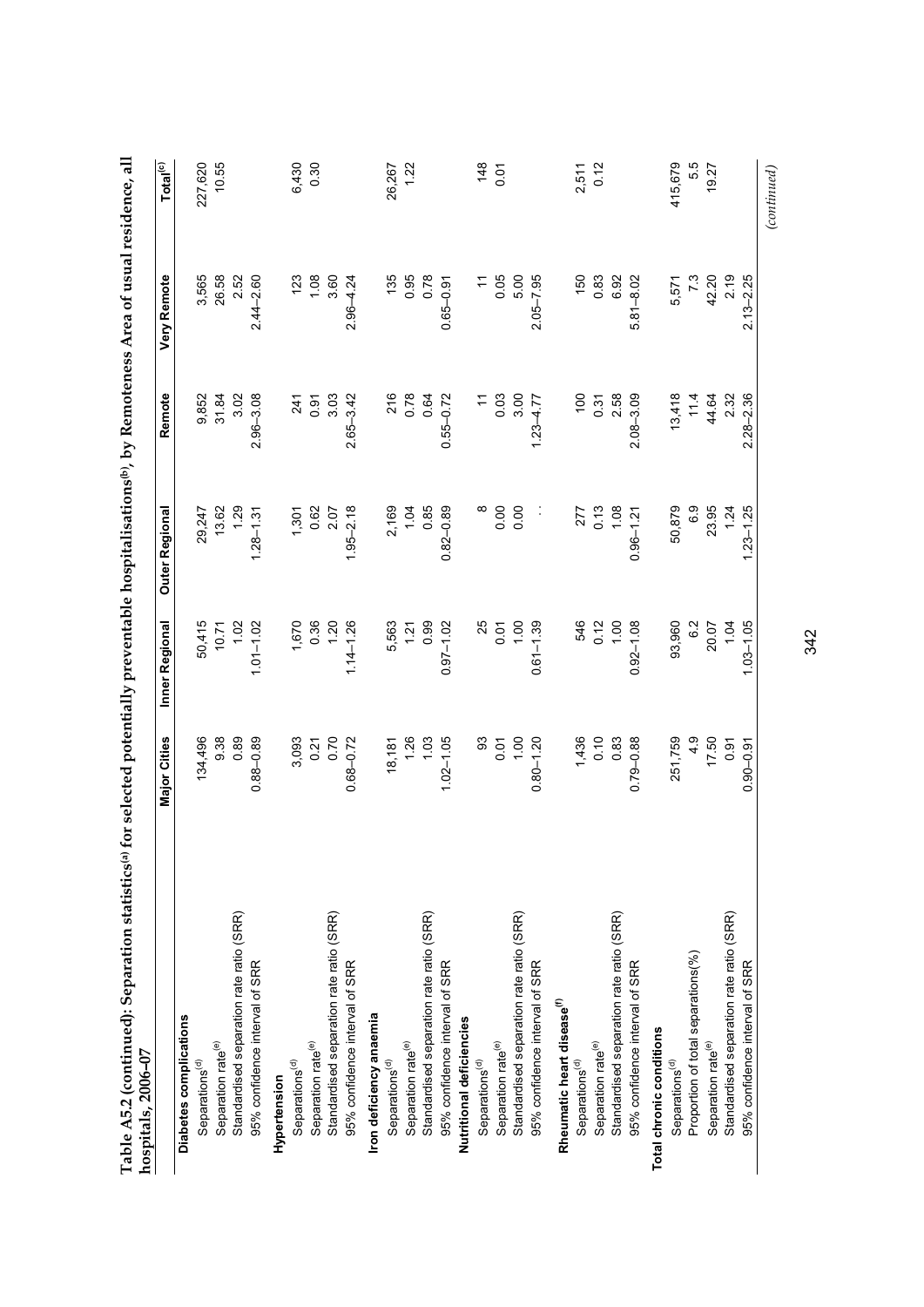| hospitals, 2006-07                             |                     |                               |               |               |                    |                      |
|------------------------------------------------|---------------------|-------------------------------|---------------|---------------|--------------------|----------------------|
|                                                | <b>Major Cities</b> | Inner Regional Outer Regional |               | Remote        | <b>Very Remote</b> | Total <sup>(c)</sup> |
| Total potentially preventable hospitalisations |                     |                               |               |               |                    |                      |
| Separations <sup>(d)</sup>                     | 432,546             | 153,951                       | 83,162        | 19,755        | 10,139             | 699,788              |
| Proportion of total separations(%)             | $\frac{4}{3}$       | 10.2                          | 11.3          | 16.9          | 13.3               | 9.2                  |
| Separation rate <sup>(e)</sup>                 | 30.18               | 34.42                         | 40.35         | 65.08         | 70.54              | 32.84                |
| Standardised separation rate ratio (SRR)       | 0.92                | 1.05                          | 1.23          | 1.98          | 2.15               |                      |
| 95% confidence interval of SRR                 | $0.92 - 0.92$       | $1.04 - 1.05$                 | $1.22 - 1.24$ | $1.95 - 2.01$ | $2.11 - 2.19$      |                      |
|                                                |                     |                               |               |               |                    |                      |

Table A5.2 (continued): Separation statistics(a) for selected potentially preventable hospitalisations(b), by Remoteness Area of usual residence, all **Table A5.2 (continued): Separation statistics(a) for selected potentially preventable hospitalisations(b), by Remoteness Area of usual residence, all hospitals, 2006–07**  <u>يۃ</u>

(a) Separations for which the care type was reported as Mewborn with no qualified days, and records for *Hospital boarders* and *Posthurnous organ procurement* have been excluded.<br>(b) These conditions are defined using ICD *Newborn* with no qualified days, and records for *Hospital boarders* and *Posthumous organ procurement* have been excluded.(a) Separations for which the care type was reported as

(b) These conditions are defined using ICD-10-AM codes in Appendix 1.

(c) Includes unknown Remoteness Area and excludes overseas residents and unknown state of residence.

(d) Excludes multiple diagnoses for the same separation within the same group.

(e) Rate per 1,000 population was directly age-standardised as detailed in Appendix 1. (f) *Rheumatic heart disease* includes acute rheumatic fever as well as the chronic disease.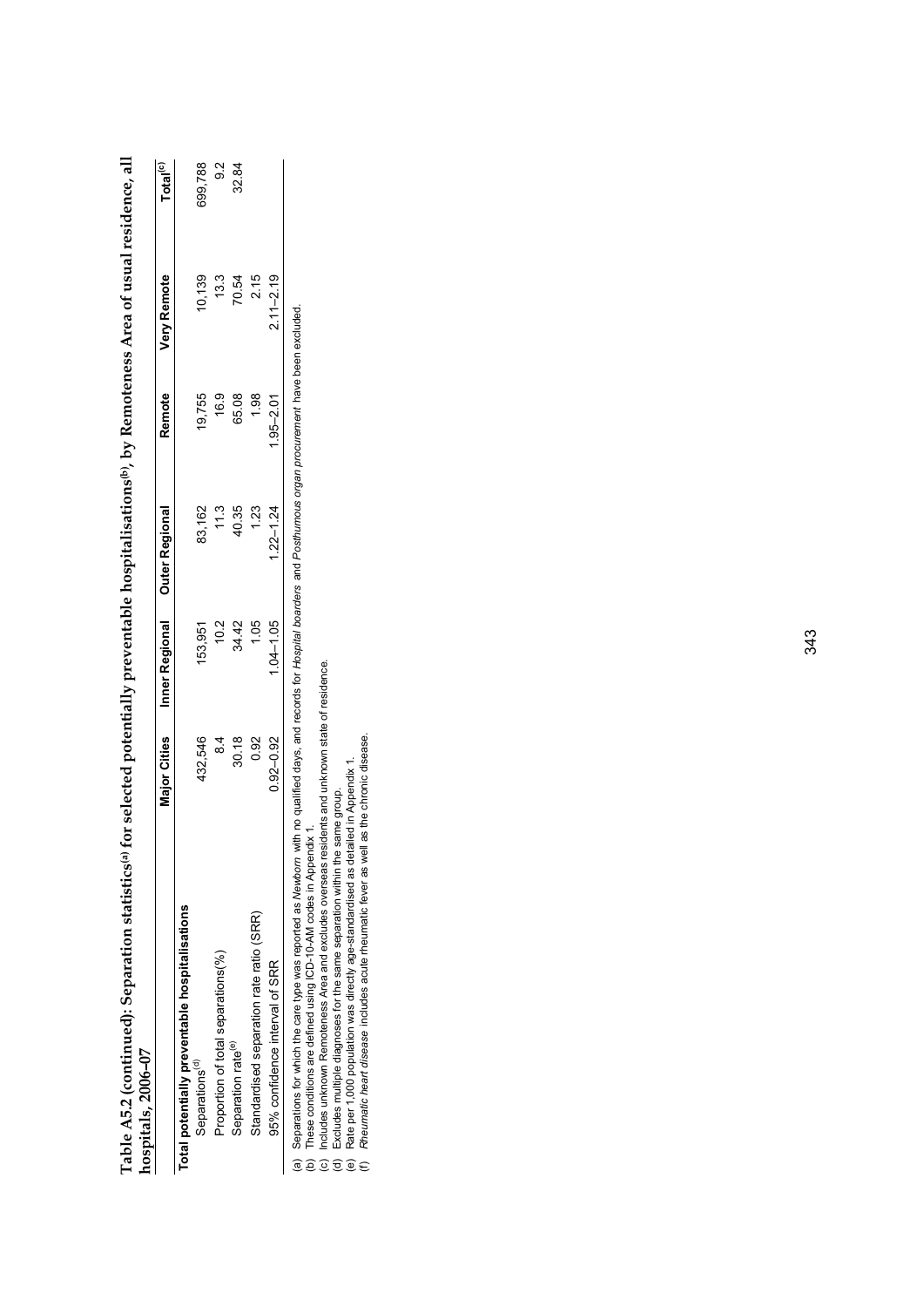| 1,613<br>0.39<br>0.88<br>2,348<br>0.56<br>5,919<br>$1.30$<br>0.82<br>$0.84 - 0.92$<br>742<br>0.17<br>1.12<br>$1.04 - 1.20$<br>$0.\overline{2}$<br>0.94<br>$0.91 - 0.98$<br>$723$<br>0.17<br>1.01<br>$0.94 - 1.08$<br>1.37<br>0.84<br>$0.82 - 0.86$<br>5,324<br>1,496<br>0.37<br>$0.95 - 1.10$<br>0.89<br>6,363<br>1.55<br>6,038<br>1.48<br>0.93<br>0.84<br>$0.80 - 0.88$<br>662<br>0.16<br>1.03<br>$\frac{2}{3}$<br>0.53<br>736<br>0.18<br>1.03<br>0.94<br>2,157<br>$0.85 - 0.93$<br>$0.96 - 1.11$<br>$0.92 - 0.97$<br>$1,779$<br>0.42<br>0.96<br>$0.91 - 1.00$<br>0.55<br>0.94<br>0.16<br>0.95<br>6,797<br>1.60<br>6,401<br>1.53<br>0.96<br>575<br>0.14<br>0.87<br>2,353<br>$0.\overline{2}$<br>690<br>$0.88 - 1.02$<br>$0.95 - 1.00$<br>$0.80 - 0.94$<br>0.97<br>$0.90 - 0.97$<br>2,549<br>$0.59$<br>1.00<br>$0.17$<br>0.99<br>$0.91 - 1.06$<br>7,061<br>1.75<br>1.10<br>2,034<br>520<br>$0.12$<br>$0.80$<br>0.2<br>$1.68$<br>$1.02$<br>$1.00 - 1.05$<br>7.07<br>$1.02 - 1.11$<br>$0.96 - 1.04$<br>7,251<br>$0.73 - 0.87$<br>691<br>0.55<br>1.25<br>7,885<br>1.91<br>1.20<br>2,368<br>$772$<br>0.19<br>1.20<br>$1.11 - 1.28$<br>$3,133$<br>0.2<br>$0.73$<br>1.23<br>$728$<br>0.18<br>1.01<br>$0.94 - 1.09$<br>8,643<br>$2.02$<br>1.23<br>$1.20 - 1.30$<br>$1.19 - 1.28$<br>$1.20 - 1.25$<br>Standardised separation rate ratio (SRR)<br>Standardised separation rate ratio (SRR)<br>Standardised separation rate ratio (SRR)<br>Standardised separation rate ratio (SRR)<br>Standardised separation rate ratio (SRR)<br>Standardised separation rate ratio (SRR)<br>Appendicitis with generalised peritonitis<br>Other vaccine-preventable conditions<br>Proportion of total separations (%)<br>95% confidence interval of SRR<br>95% confidence interval of SRR<br>95% confidence interval of SRR<br>95% confidence interval of SRR<br>95% confidence interval of SRR<br>Vaccine-preventable conditions<br>Convulsions and epilepsy<br>Influenza and pneumonia<br>Total vaccine-preventable<br>Separation rate <sup>(f)</sup><br>Separation rate <sup>(f)</sup><br>Separation rate <sup>(1)</sup><br>Separation rate <sup>(1)</sup><br>Separation rate <sup>(f)</sup><br>Separation rate <sup>(f)</sup><br>Separations <sup>(e)</sup><br>Separations <sup>(e)</sup><br>Separations <sup>(e)</sup><br>Separations <sup>(e)</sup><br>Separations <sup>(e)</sup><br>Separations <sup>(e)</sup><br>A cute conditions<br>Cellulitis |                                | Most<br>disadvantaged | Second most<br>disadvantaged | Middle quintile  | Second most<br>advantaged | Most<br>advantaged | Total <sup>(d)</sup> |
|-----------------------------------------------------------------------------------------------------------------------------------------------------------------------------------------------------------------------------------------------------------------------------------------------------------------------------------------------------------------------------------------------------------------------------------------------------------------------------------------------------------------------------------------------------------------------------------------------------------------------------------------------------------------------------------------------------------------------------------------------------------------------------------------------------------------------------------------------------------------------------------------------------------------------------------------------------------------------------------------------------------------------------------------------------------------------------------------------------------------------------------------------------------------------------------------------------------------------------------------------------------------------------------------------------------------------------------------------------------------------------------------------------------------------------------------------------------------------------------------------------------------------------------------------------------------------------------------------------------------------------------------------------------------------------------------------------------------------------------------------------------------------------------------------------------------------------------------------------------------------------------------------------------------------------------------------------------------------------------------------------------------------------------------------------------------------------------------------------------------------------------------------------------------------------------------------------------------------------------------------------------------------------------------------------------------------------------------------------------------------------------------------------------------------------------|--------------------------------|-----------------------|------------------------------|------------------|---------------------------|--------------------|----------------------|
|                                                                                                                                                                                                                                                                                                                                                                                                                                                                                                                                                                                                                                                                                                                                                                                                                                                                                                                                                                                                                                                                                                                                                                                                                                                                                                                                                                                                                                                                                                                                                                                                                                                                                                                                                                                                                                                                                                                                                                                                                                                                                                                                                                                                                                                                                                                                                                                                                                   |                                |                       |                              |                  |                           |                    |                      |
|                                                                                                                                                                                                                                                                                                                                                                                                                                                                                                                                                                                                                                                                                                                                                                                                                                                                                                                                                                                                                                                                                                                                                                                                                                                                                                                                                                                                                                                                                                                                                                                                                                                                                                                                                                                                                                                                                                                                                                                                                                                                                                                                                                                                                                                                                                                                                                                                                                   |                                |                       |                              |                  |                           |                    |                      |
|                                                                                                                                                                                                                                                                                                                                                                                                                                                                                                                                                                                                                                                                                                                                                                                                                                                                                                                                                                                                                                                                                                                                                                                                                                                                                                                                                                                                                                                                                                                                                                                                                                                                                                                                                                                                                                                                                                                                                                                                                                                                                                                                                                                                                                                                                                                                                                                                                                   |                                |                       |                              |                  |                           |                    | 9,292                |
|                                                                                                                                                                                                                                                                                                                                                                                                                                                                                                                                                                                                                                                                                                                                                                                                                                                                                                                                                                                                                                                                                                                                                                                                                                                                                                                                                                                                                                                                                                                                                                                                                                                                                                                                                                                                                                                                                                                                                                                                                                                                                                                                                                                                                                                                                                                                                                                                                                   |                                |                       |                              |                  |                           |                    | 0.44                 |
|                                                                                                                                                                                                                                                                                                                                                                                                                                                                                                                                                                                                                                                                                                                                                                                                                                                                                                                                                                                                                                                                                                                                                                                                                                                                                                                                                                                                                                                                                                                                                                                                                                                                                                                                                                                                                                                                                                                                                                                                                                                                                                                                                                                                                                                                                                                                                                                                                                   |                                |                       |                              |                  |                           |                    |                      |
|                                                                                                                                                                                                                                                                                                                                                                                                                                                                                                                                                                                                                                                                                                                                                                                                                                                                                                                                                                                                                                                                                                                                                                                                                                                                                                                                                                                                                                                                                                                                                                                                                                                                                                                                                                                                                                                                                                                                                                                                                                                                                                                                                                                                                                                                                                                                                                                                                                   |                                |                       |                              |                  |                           |                    |                      |
|                                                                                                                                                                                                                                                                                                                                                                                                                                                                                                                                                                                                                                                                                                                                                                                                                                                                                                                                                                                                                                                                                                                                                                                                                                                                                                                                                                                                                                                                                                                                                                                                                                                                                                                                                                                                                                                                                                                                                                                                                                                                                                                                                                                                                                                                                                                                                                                                                                   |                                |                       |                              |                  |                           |                    |                      |
|                                                                                                                                                                                                                                                                                                                                                                                                                                                                                                                                                                                                                                                                                                                                                                                                                                                                                                                                                                                                                                                                                                                                                                                                                                                                                                                                                                                                                                                                                                                                                                                                                                                                                                                                                                                                                                                                                                                                                                                                                                                                                                                                                                                                                                                                                                                                                                                                                                   |                                |                       |                              |                  |                           |                    | 3,272                |
|                                                                                                                                                                                                                                                                                                                                                                                                                                                                                                                                                                                                                                                                                                                                                                                                                                                                                                                                                                                                                                                                                                                                                                                                                                                                                                                                                                                                                                                                                                                                                                                                                                                                                                                                                                                                                                                                                                                                                                                                                                                                                                                                                                                                                                                                                                                                                                                                                                   |                                |                       |                              |                  |                           |                    | 0.16                 |
|                                                                                                                                                                                                                                                                                                                                                                                                                                                                                                                                                                                                                                                                                                                                                                                                                                                                                                                                                                                                                                                                                                                                                                                                                                                                                                                                                                                                                                                                                                                                                                                                                                                                                                                                                                                                                                                                                                                                                                                                                                                                                                                                                                                                                                                                                                                                                                                                                                   |                                |                       |                              |                  |                           |                    |                      |
|                                                                                                                                                                                                                                                                                                                                                                                                                                                                                                                                                                                                                                                                                                                                                                                                                                                                                                                                                                                                                                                                                                                                                                                                                                                                                                                                                                                                                                                                                                                                                                                                                                                                                                                                                                                                                                                                                                                                                                                                                                                                                                                                                                                                                                                                                                                                                                                                                                   |                                |                       |                              |                  |                           |                    |                      |
|                                                                                                                                                                                                                                                                                                                                                                                                                                                                                                                                                                                                                                                                                                                                                                                                                                                                                                                                                                                                                                                                                                                                                                                                                                                                                                                                                                                                                                                                                                                                                                                                                                                                                                                                                                                                                                                                                                                                                                                                                                                                                                                                                                                                                                                                                                                                                                                                                                   |                                |                       |                              |                  |                           |                    |                      |
|                                                                                                                                                                                                                                                                                                                                                                                                                                                                                                                                                                                                                                                                                                                                                                                                                                                                                                                                                                                                                                                                                                                                                                                                                                                                                                                                                                                                                                                                                                                                                                                                                                                                                                                                                                                                                                                                                                                                                                                                                                                                                                                                                                                                                                                                                                                                                                                                                                   |                                |                       |                              |                  |                           |                    | 12,543               |
|                                                                                                                                                                                                                                                                                                                                                                                                                                                                                                                                                                                                                                                                                                                                                                                                                                                                                                                                                                                                                                                                                                                                                                                                                                                                                                                                                                                                                                                                                                                                                                                                                                                                                                                                                                                                                                                                                                                                                                                                                                                                                                                                                                                                                                                                                                                                                                                                                                   |                                |                       |                              |                  |                           |                    | $0.\overline{2}$     |
|                                                                                                                                                                                                                                                                                                                                                                                                                                                                                                                                                                                                                                                                                                                                                                                                                                                                                                                                                                                                                                                                                                                                                                                                                                                                                                                                                                                                                                                                                                                                                                                                                                                                                                                                                                                                                                                                                                                                                                                                                                                                                                                                                                                                                                                                                                                                                                                                                                   |                                |                       |                              |                  |                           |                    | 0.59                 |
|                                                                                                                                                                                                                                                                                                                                                                                                                                                                                                                                                                                                                                                                                                                                                                                                                                                                                                                                                                                                                                                                                                                                                                                                                                                                                                                                                                                                                                                                                                                                                                                                                                                                                                                                                                                                                                                                                                                                                                                                                                                                                                                                                                                                                                                                                                                                                                                                                                   |                                |                       |                              |                  |                           |                    |                      |
|                                                                                                                                                                                                                                                                                                                                                                                                                                                                                                                                                                                                                                                                                                                                                                                                                                                                                                                                                                                                                                                                                                                                                                                                                                                                                                                                                                                                                                                                                                                                                                                                                                                                                                                                                                                                                                                                                                                                                                                                                                                                                                                                                                                                                                                                                                                                                                                                                                   |                                |                       |                              |                  |                           |                    |                      |
|                                                                                                                                                                                                                                                                                                                                                                                                                                                                                                                                                                                                                                                                                                                                                                                                                                                                                                                                                                                                                                                                                                                                                                                                                                                                                                                                                                                                                                                                                                                                                                                                                                                                                                                                                                                                                                                                                                                                                                                                                                                                                                                                                                                                                                                                                                                                                                                                                                   |                                |                       |                              |                  |                           |                    |                      |
|                                                                                                                                                                                                                                                                                                                                                                                                                                                                                                                                                                                                                                                                                                                                                                                                                                                                                                                                                                                                                                                                                                                                                                                                                                                                                                                                                                                                                                                                                                                                                                                                                                                                                                                                                                                                                                                                                                                                                                                                                                                                                                                                                                                                                                                                                                                                                                                                                                   |                                |                       |                              |                  |                           |                    |                      |
|                                                                                                                                                                                                                                                                                                                                                                                                                                                                                                                                                                                                                                                                                                                                                                                                                                                                                                                                                                                                                                                                                                                                                                                                                                                                                                                                                                                                                                                                                                                                                                                                                                                                                                                                                                                                                                                                                                                                                                                                                                                                                                                                                                                                                                                                                                                                                                                                                                   |                                |                       |                              |                  |                           |                    | 3,569                |
|                                                                                                                                                                                                                                                                                                                                                                                                                                                                                                                                                                                                                                                                                                                                                                                                                                                                                                                                                                                                                                                                                                                                                                                                                                                                                                                                                                                                                                                                                                                                                                                                                                                                                                                                                                                                                                                                                                                                                                                                                                                                                                                                                                                                                                                                                                                                                                                                                                   |                                |                       |                              |                  |                           |                    | 0.17                 |
|                                                                                                                                                                                                                                                                                                                                                                                                                                                                                                                                                                                                                                                                                                                                                                                                                                                                                                                                                                                                                                                                                                                                                                                                                                                                                                                                                                                                                                                                                                                                                                                                                                                                                                                                                                                                                                                                                                                                                                                                                                                                                                                                                                                                                                                                                                                                                                                                                                   |                                |                       |                              |                  |                           |                    |                      |
|                                                                                                                                                                                                                                                                                                                                                                                                                                                                                                                                                                                                                                                                                                                                                                                                                                                                                                                                                                                                                                                                                                                                                                                                                                                                                                                                                                                                                                                                                                                                                                                                                                                                                                                                                                                                                                                                                                                                                                                                                                                                                                                                                                                                                                                                                                                                                                                                                                   |                                |                       |                              |                  |                           |                    |                      |
|                                                                                                                                                                                                                                                                                                                                                                                                                                                                                                                                                                                                                                                                                                                                                                                                                                                                                                                                                                                                                                                                                                                                                                                                                                                                                                                                                                                                                                                                                                                                                                                                                                                                                                                                                                                                                                                                                                                                                                                                                                                                                                                                                                                                                                                                                                                                                                                                                                   |                                |                       |                              |                  |                           |                    |                      |
|                                                                                                                                                                                                                                                                                                                                                                                                                                                                                                                                                                                                                                                                                                                                                                                                                                                                                                                                                                                                                                                                                                                                                                                                                                                                                                                                                                                                                                                                                                                                                                                                                                                                                                                                                                                                                                                                                                                                                                                                                                                                                                                                                                                                                                                                                                                                                                                                                                   |                                |                       |                              |                  |                           |                    | 34,980               |
|                                                                                                                                                                                                                                                                                                                                                                                                                                                                                                                                                                                                                                                                                                                                                                                                                                                                                                                                                                                                                                                                                                                                                                                                                                                                                                                                                                                                                                                                                                                                                                                                                                                                                                                                                                                                                                                                                                                                                                                                                                                                                                                                                                                                                                                                                                                                                                                                                                   |                                |                       |                              |                  |                           |                    | 1.64                 |
|                                                                                                                                                                                                                                                                                                                                                                                                                                                                                                                                                                                                                                                                                                                                                                                                                                                                                                                                                                                                                                                                                                                                                                                                                                                                                                                                                                                                                                                                                                                                                                                                                                                                                                                                                                                                                                                                                                                                                                                                                                                                                                                                                                                                                                                                                                                                                                                                                                   |                                |                       |                              |                  |                           |                    |                      |
|                                                                                                                                                                                                                                                                                                                                                                                                                                                                                                                                                                                                                                                                                                                                                                                                                                                                                                                                                                                                                                                                                                                                                                                                                                                                                                                                                                                                                                                                                                                                                                                                                                                                                                                                                                                                                                                                                                                                                                                                                                                                                                                                                                                                                                                                                                                                                                                                                                   |                                |                       |                              |                  |                           |                    |                      |
|                                                                                                                                                                                                                                                                                                                                                                                                                                                                                                                                                                                                                                                                                                                                                                                                                                                                                                                                                                                                                                                                                                                                                                                                                                                                                                                                                                                                                                                                                                                                                                                                                                                                                                                                                                                                                                                                                                                                                                                                                                                                                                                                                                                                                                                                                                                                                                                                                                   |                                |                       |                              |                  |                           |                    |                      |
|                                                                                                                                                                                                                                                                                                                                                                                                                                                                                                                                                                                                                                                                                                                                                                                                                                                                                                                                                                                                                                                                                                                                                                                                                                                                                                                                                                                                                                                                                                                                                                                                                                                                                                                                                                                                                                                                                                                                                                                                                                                                                                                                                                                                                                                                                                                                                                                                                                   |                                |                       |                              |                  |                           |                    | 32,724               |
|                                                                                                                                                                                                                                                                                                                                                                                                                                                                                                                                                                                                                                                                                                                                                                                                                                                                                                                                                                                                                                                                                                                                                                                                                                                                                                                                                                                                                                                                                                                                                                                                                                                                                                                                                                                                                                                                                                                                                                                                                                                                                                                                                                                                                                                                                                                                                                                                                                   |                                |                       |                              |                  |                           |                    | 1.59                 |
|                                                                                                                                                                                                                                                                                                                                                                                                                                                                                                                                                                                                                                                                                                                                                                                                                                                                                                                                                                                                                                                                                                                                                                                                                                                                                                                                                                                                                                                                                                                                                                                                                                                                                                                                                                                                                                                                                                                                                                                                                                                                                                                                                                                                                                                                                                                                                                                                                                   |                                |                       |                              |                  |                           |                    |                      |
|                                                                                                                                                                                                                                                                                                                                                                                                                                                                                                                                                                                                                                                                                                                                                                                                                                                                                                                                                                                                                                                                                                                                                                                                                                                                                                                                                                                                                                                                                                                                                                                                                                                                                                                                                                                                                                                                                                                                                                                                                                                                                                                                                                                                                                                                                                                                                                                                                                   | 95% confidence interval of SRR | $1.18 - 1.23$         | $1.07 - 1.13$                | $94 - 0.99$<br>ö | $0.91 - 0.95$             | $0.80 - 0.84$      |                      |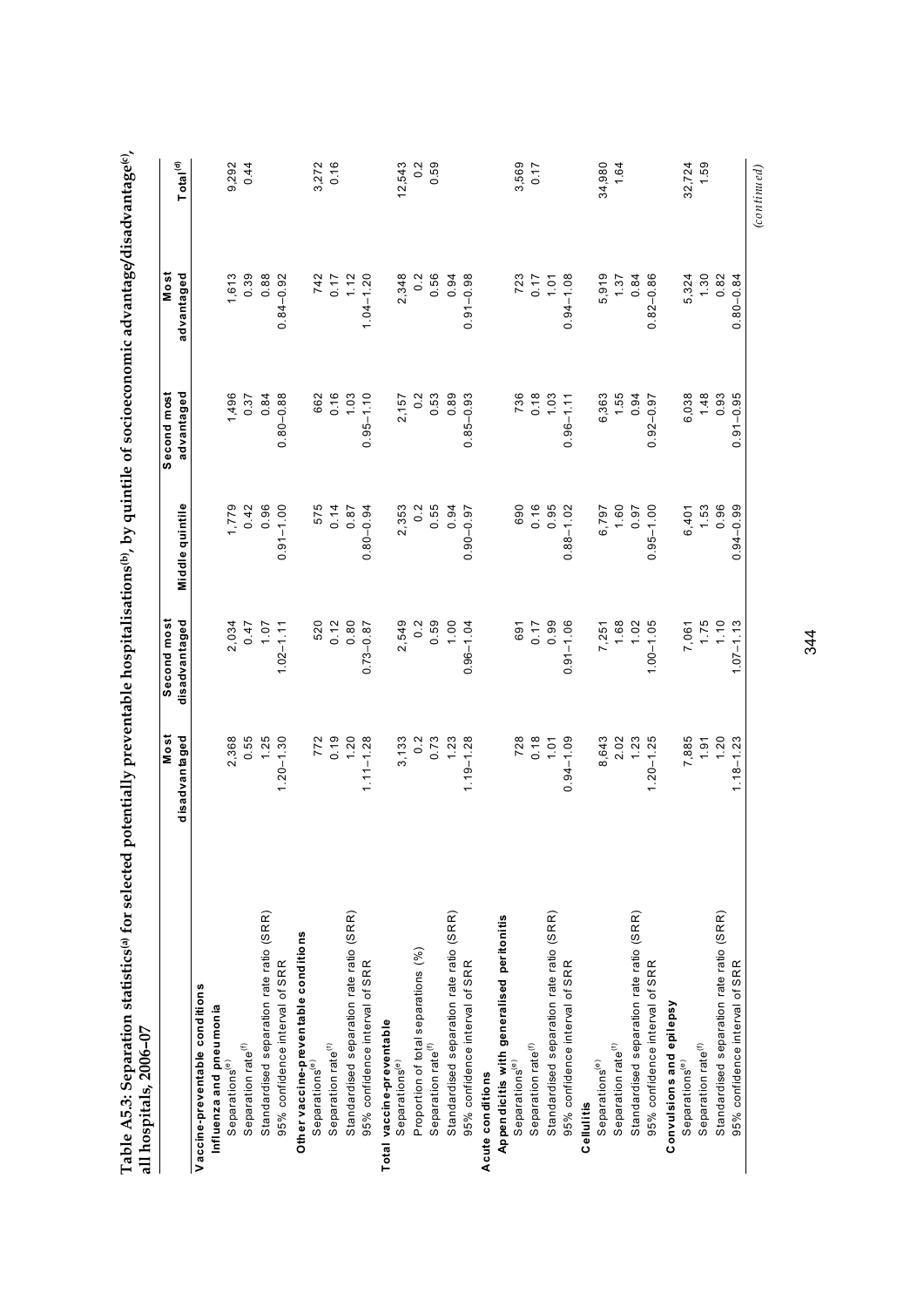| advantage/disadvantage©, all hospitals, 2006. | <b>Most</b><br>50- | Second most   |                 | Second most   | <b>Most</b>         |                      |
|-----------------------------------------------|--------------------|---------------|-----------------|---------------|---------------------|----------------------|
|                                               | disadvantaged      | disadvantaged | Middle quintile | advantaged    | advantaged          | Total <sup>(d)</sup> |
| Dehydration and gastroenteritis               |                    |               |                 |               |                     |                      |
| Separations $\binom{\mathbf{e}}{ }$           | 12,648             | 10,984        | 9,585           | 10,757        | 9,592               | 53,571               |
| Separation rate <sup>(f)</sup>                | 2.95               | 2.56          | 2.24            | 2.61          | 2.23                | 2.51                 |
| Standardised separation rate ratio (SRR)      | 1.17               | 1.02          | 0.89            | 1.04          | 0.89                |                      |
| 95% confidence interval of SRR                | $1.15 - 1.19$      | $1.00 - 1.04$ | $0.87 - 0.91$   | $1.02 - 1.06$ | $0.87 - 0.90$       |                      |
| Dental conditions                             |                    |               |                 |               |                     |                      |
| Separations <sup>(e)</sup>                    | 10,631             | 11,805        | 11,056          | 10,786        | 10,265              | 54,549               |
| Separation rate <sup>(f)</sup>                | 2.57               | 2.96          | 2.67            | 2.65          | 2.51                | 2.67                 |
| Standardised separation rate ratio (SRR)      | 0.97               | $1.11$        | 1.00            | 0.99          | 0.94                |                      |
| 95% confidence interval of SRR                | $0.95 - 0.98$      | $1.09 - 1.13$ | $0.98 - 1.02$   | $0.97 - 1.01$ | $0.92 - 0.96$       |                      |
| Ear, nose and throat infections               |                    |               |                 |               |                     |                      |
| Separations <sup>(e)</sup>                    | 8,098              | 7,249         | 6,613           | 6,045         | 4,901               | 32,909               |
| Separation rate <sup>(f)</sup>                | 1.96               | 1.84          | 1.61            | 1.49          | $\frac{1.24}{0.76}$ | 1.63                 |
| Standardised separation rate ratio (SRR)      | 1.20               | 1.13          | 0.99            | 0.92          |                     |                      |
| 95% confidence interval of SRR                | $1.17 - 1.23$      | $1.10 - 1.16$ | $0.96 - 1.01$   | $0.89 - 0.94$ | $0.74 - 0.78$       |                      |
| Gangrene                                      |                    |               |                 |               |                     |                      |
| Separations <sup>(e)</sup>                    | 1,054              | 904           | 781             | 883           | 781                 | 4,403                |
| Separation rate <sup>(f)</sup>                | 0.24               | 0.20          | 0.18            | 0.22          | 0.18                | 0.20                 |
| Standardised separation rate ratio (SRR)      | 1.17               | 0.99          | 0.89            | 107           | 0.89                |                      |
| 95% confidence interval of SRR                | $1.10 - 1.24$      | $0.93 - 1.06$ | $0.83 - 0.96$   | $1.00 - 1.14$ | $0.83 - 0.95$       |                      |
| Pelvic inflammatory disease                   |                    |               |                 |               |                     |                      |
| Separations <sup>(e)</sup>                    | 1,098              | 1,034         | 1,059           | 1,039         | 883                 | 5,113                |
| Separation rate <sup>(f)</sup>                | 0.28               | 0.27          | 0.25            | 0.25          | 0.21                | 0.25                 |
| Standardised separation rate ratio (SRR)      | 1.12               | 1.07          | 1.00            | 0.99          | 0.83                |                      |
| 95% confidence interval of SRR                | $1.05 - 1.19$      | $1.01 - 1.14$ | $0.94 - 1.06$   | $0.93 - 1.05$ | $0.78 - 0.89$       |                      |
| Perforated/bleeding ulcer                     |                    |               |                 |               |                     |                      |
| Separations <sup>(e)</sup>                    | 1,164              | 1,055         | 986             | 1,011         | 888                 | 5,105                |
| Separation rate <sup>(f)</sup>                | 0.26               | 0.23          | 0.23            | 0.25          | 0.20                | 0.24                 |
| Standardised separation rate ratio (SRR)      | 1.12               | 0.98          | 0.98            | 1.06          | 0.87                |                      |
| 95% confidence interval of SRR                | $1.05 - 1.18$      | $0.92 - 1.04$ | $0.92 - 1.04$   | $1.00 - 1.13$ | $0.81 - 0.93$       |                      |
|                                               |                    |               |                 |               |                     | $_{(continued)}$     |

Table A5.3 (continued): Separation statistics® for selected potentially preventable hospitalisations®, by quintile of socioeconomic **Table A5.3 (continued): Separation statistics(a) for selected potentially preventable hospitalisations(b), by quintile of socioeconomic**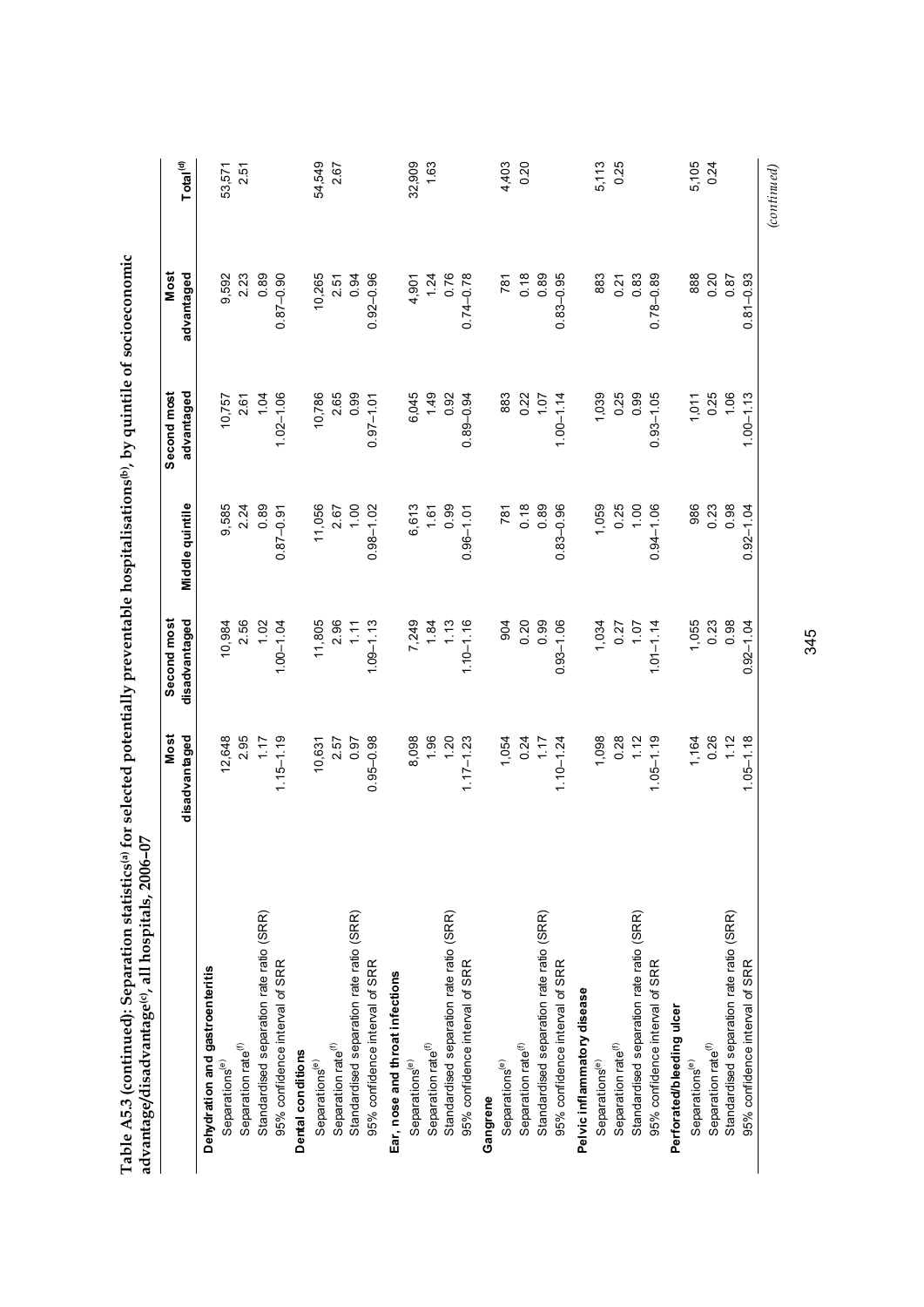| ŞΡ<br>advantage/disadvantage©, all hospitals, 2006- |                       |                              |                 |                           |                    |                      |
|-----------------------------------------------------|-----------------------|------------------------------|-----------------|---------------------------|--------------------|----------------------|
|                                                     | Most<br>disadvantaged | Second most<br>disadvantaged | Middle quintile | Second most<br>advantaged | Most<br>advantaged | Total <sup>(d)</sup> |
| Pyelonephritis                                      |                       |                              |                 |                           |                    |                      |
| Separations <sup>(e)</sup>                          | 10,933                | 9,659                        | 9,291           | 9,433                     | 8,622              | 47,939               |
| Separation rate <sup>(f)</sup>                      | 2.50                  | 2.18                         | 2.17            | 2.32                      | 1.98               | 2.23                 |
| Standardised separation rate ratio (SRR)            | 1.12                  | 0.98                         | 0.98            | 1.04                      | 0.89               |                      |
| 95% confidence interval of SRR                      | $1.10 - 1.14$         | $0.96 - 1.00$                | $0.96 - 1.00$   | $1.02 - 1.06$             | $0.87 - 0.91$      |                      |
| Total acute conditions                              |                       |                              |                 |                           |                    |                      |
| Separations <sup>(e)</sup>                          | 62,843                | 57,661                       | 53,218          | 53,064                    | 47,877             | 274,702              |
| Proportion of total separations (%)                 | $3.\overline{8}$      | 3.7                          | 3.6             | $3.\overline{8}$          | $3.\overline{2}$   | 3.6                  |
| Separation rate <sup>(f)</sup>                      | 14.86                 | 13.83                        | 12.63           | 12.99                     | 11.40              | 13.12                |
| Standardised separation rate ratio (SRR)            | 1.13                  | 1.05                         | 0.96            | 0.99                      | 0.87               |                      |
| 95% confidence interval of SRR                      | $1.12 - 1.14$         | $1.05 - 1.06$                | $0.95 - 0.97$   | $0.98 - 1.00$             | $0.86 - 0.88$      |                      |
| Chronic conditions                                  |                       |                              |                 |                           |                    |                      |
| Angina                                              |                       |                              |                 |                           |                    |                      |
| Separations <sup>(e)</sup>                          | 11,958                | 9,616                        | 7,514           | 6,635                     | 4,013              | 39,738               |
| Separation rate <sup>(f)</sup>                      | 2.64                  | 2.06                         | 1.75            | 1.64                      | 0.92               | 1.82                 |
| Standardised separation rate ratio (SRR)            | 1.46                  | 1.14                         | 0.96            | 0.91                      | 0.50               |                      |
| 95% confidence interval of SRR                      | $1.43 - 1.48$         | $1.11 - 1.16$                | $0.94 - 0.98$   | $0.88 - 0.93$             | $0.49 - 0.52$      |                      |
| Asthma                                              |                       |                              |                 |                           |                    |                      |
| Separations <sup>(e)</sup>                          | 8,774                 | 7,641                        | 7,696           | 6,850                     | 5,470              | 36,433               |
| Separation rate <sup>(f)</sup>                      |                       | 1.92                         | 1.87            | 1.71                      | 1.40               | 1.80                 |
| Standardised separation rate ratio (SRR)            | $2.10$<br>1.17        | 1.06                         | 1.04            | 0.95                      | 0.78               |                      |
| 95% confidence interval of SRR                      | $1.14 - 1.19$         | $1.04 - 1.09$                | $1.02 - 1.06$   | $0.93 - 0.97$             | $0.76 - 0.80$      |                      |
| Chronic obstructive pulmonary disease               |                       |                              |                 |                           |                    |                      |
| Separations <sup>(e)</sup>                          | 16,375                | 12,593                       | 10,964          | 9,424                     | 7,235              | 56,593               |
| Separation rate <sup>(f)</sup>                      | 3.58                  | 2.66                         | 2.57            | 2.39                      | 1.69               | 2.59                 |
| Standardised separation rate ratio (SRR)            | 1.38                  | 1.02                         | 0.99            | 0.92                      | 0.65               |                      |
| 95% confidence interval of SRR                      | $1.36 - 1.40$         | $1.01 - 1.04$                | $0.97 - 1.01$   | $0.90 - 0.94$             | $0.64 - 0.67$      |                      |
| Congestive cardiac failure                          |                       |                              |                 |                           |                    |                      |
| Separations <sup>(e)</sup>                          | 10,994                | 9,395                        | 8,452           | 7,757                     | 7,465              | 44,063               |
| Separation rate <sup>(f)</sup>                      | 2.39                  | 1.95                         | 1.95            | 1.92                      | 1.64               | 1.98                 |
| Standardised separation rate ratio (SRR)            | 1.21                  | 0.99                         | 0.99            | 0.97                      | 0.83               |                      |
| 95% confidence interval of SRR                      | $1.18 - 1.23$         | $0.97 - 1.01$                | $0.97 - 1.01$   | $0.95 - 0.99$             | $0.81 - 0.85$      |                      |
|                                                     |                       |                              |                 |                           |                    | (continued)          |

Table A5.3 (continued): Separation statistics<sup>(a)</sup> for selected potentially preventable hospitalisations<sup>(b)</sup>, by quintile of socioeconomic **Table A5.3 (continued): Separation statistics(a) for selected potentially preventable hospitalisations(b), by quintile of socioeconomic** 

346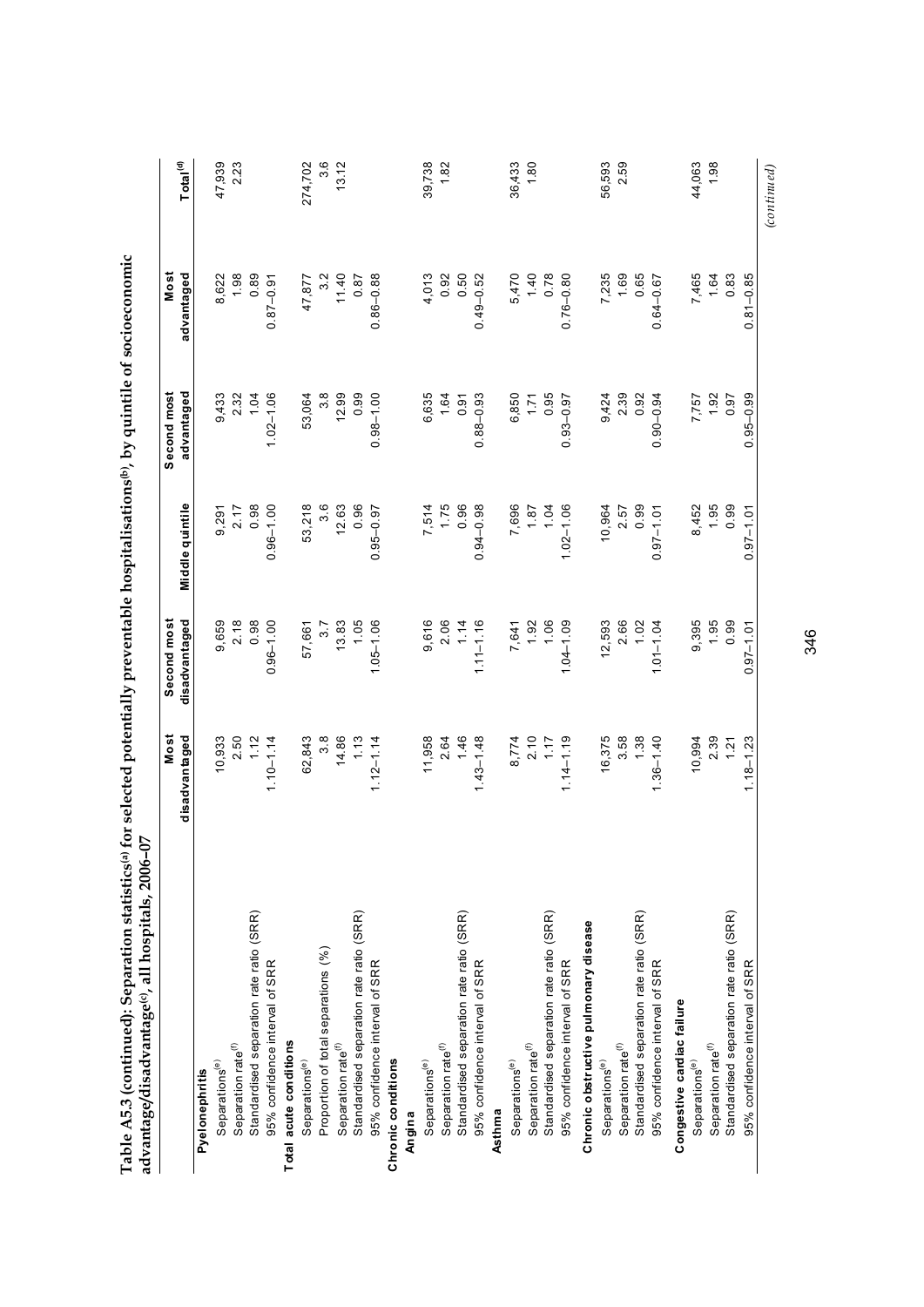| advantage/disadvantage©, all hospitals, 2006- | 50                    |                              |                 |                           |                    |                      |
|-----------------------------------------------|-----------------------|------------------------------|-----------------|---------------------------|--------------------|----------------------|
|                                               | Most<br>disadvantaged | Second most<br>disadvantaged | Middle quintile | Second most<br>advantaged | Most<br>advantaged | Total <sup>(d)</sup> |
| Diabetes complications                        |                       |                              |                 |                           |                    |                      |
| Separations <sup>(e)</sup>                    | 59,024                | 51,400                       | 49,106          | 40,744                    | 27,337             | 227,620              |
| Separation rate <sup>(f)</sup>                | 13.15                 | 11.19                        | 11.53           | 10.18                     | 6.52               | 10.55                |
| Standardised separation rate ratio (SRR)      | 1.25                  | 1.06                         | 1.09            | 0.97                      | 0.62               |                      |
| 95% confidence interval of SRR                | $1.24 - 1.26$         | $1.05 - 1.07$                | $1.08 - 1.10$   | $0.96 - 0.97$             | $0.61 - 0.63$      |                      |
| Hypertension                                  |                       |                              |                 |                           |                    |                      |
| Separations <sup>(e)</sup>                    | 2,059                 | 1,518                        | 970             | 988                       | 895                | 6,430                |
| Separation rate <sup>(f)</sup>                |                       | 0.33                         | 0.23            | 0.24                      |                    | 0.30                 |
| Standardised separation rate ratio (SRR)      | $0.46$<br>1.56        | 1.12                         | 0.77            | 0.82                      | $0.21$<br>$0.70$   |                      |
| 95% confidence interval of SRR                | $1.50 - 1.63$         | $1.06 - 1.17$                | $0.72 - 0.81$   | $0.77 - 0.87$             | $0.65 - 0.74$      |                      |
| Iron deficiency anaemia                       |                       |                              |                 |                           |                    |                      |
| Separations <sup>(e)</sup>                    | 5,641                 | 5,331                        | 4,885           | 5,483                     | 4,925              | 26,267               |
| Separation rate <sup>(f)</sup>                |                       | 1.19                         | 1.14            | 1.36                      | $1.14$<br>0.93     | 1.22                 |
| Standardised separation rate ratio (SRR)      | 1.05                  | 0.97                         | 0.94            | 1.11                      |                    |                      |
| 95% confidence interval of SRR                | $1.02 - 1.08$         | $0.95 - 1.00$                | $0.91 - 0.96$   | $1.08 - 1.14$             | $0.91 - 0.96$      |                      |
| Nutritional deficiencies                      |                       |                              |                 |                           |                    |                      |
| Separations <sup>(e)</sup>                    | 43                    | $22\,$                       | $28$            | 33                        | 22                 | 148                  |
| Separation rate <sup>(f)</sup>                |                       | 0.00                         | 0.01            | 0.01                      | $0.01$<br>$0.73$   | 0.01                 |
| Standardised separation rate ratio (SRR)      | $0.01$<br>1.41        | 0.71                         | 0.95            | 1.15                      |                    |                      |
| 95% confidence interval of SRR                | $0.99 - 1.84$         | $0.41 - 1.00$                | $0.60 - 1.30$   | $0.76 - 1.55$             | $0.42 - 1.03$      |                      |
| Rheumatic heart disease <sup>(g)</sup>        |                       |                              |                 |                           |                    |                      |
| Separations <sup>(e)</sup>                    | 683                   | 541                          | 468             | 439                       | 380                | 2,511                |
| Separation rate <sup>(f)</sup>                |                       | 0.12                         | 0.11            | 0.11                      |                    | 0.12                 |
| Standardised separation rate ratio (SRR)      | $0.16$<br>1.34        | 1.01                         | 0.93            | 0.94                      | 0.77               |                      |
| 95% confidence interval of SRR                | $1.24 - 1.44$         | $0.93 - 1.10$                | $0.85 - 1.02$   | $0.85 - 1.03$             | $0.70 - 0.85$      |                      |
| Total chronic conditions                      |                       |                              |                 |                           |                    |                      |
| Separations <sup>(e)</sup>                    | 108,751               | 92,609                       | 85,242          | 74,272                    | 54,789             | 415,679              |
| Proportion of total separations (%)           | 6.6                   | 6.0                          | 5.7             | 5.3                       | 3.7                | 5.5                  |
| Separation rate <sup>(f)</sup>                | 24.28                 | 20.27                        | 20.03           | 18.53                     | 12.93              | 19.27                |
| Standardised separation rate ratio (SRR)      | 1.26                  | 1.05                         | 1.04            | 0.96                      | 0.67               |                      |
| 95% confidence interval of SRR                | $1.25 - 1.27$         | $1.05 - 1.06$                | $1.03 - 1.05$   | $0.95 - 0.97$             | $0.67 - 0.68$      |                      |
|                                               |                       |                              |                 |                           |                    | (continued)          |

Table A5.3 (continued): Separation statistics<sup>(a)</sup> for selected potentially preventable hospitalisations<sup>(b)</sup>, by quintile of socioeconomic **Table A5.3 (continued): Separation statistics(a) for selected potentially preventable hospitalisations(b), by quintile of socioeconomic** 

347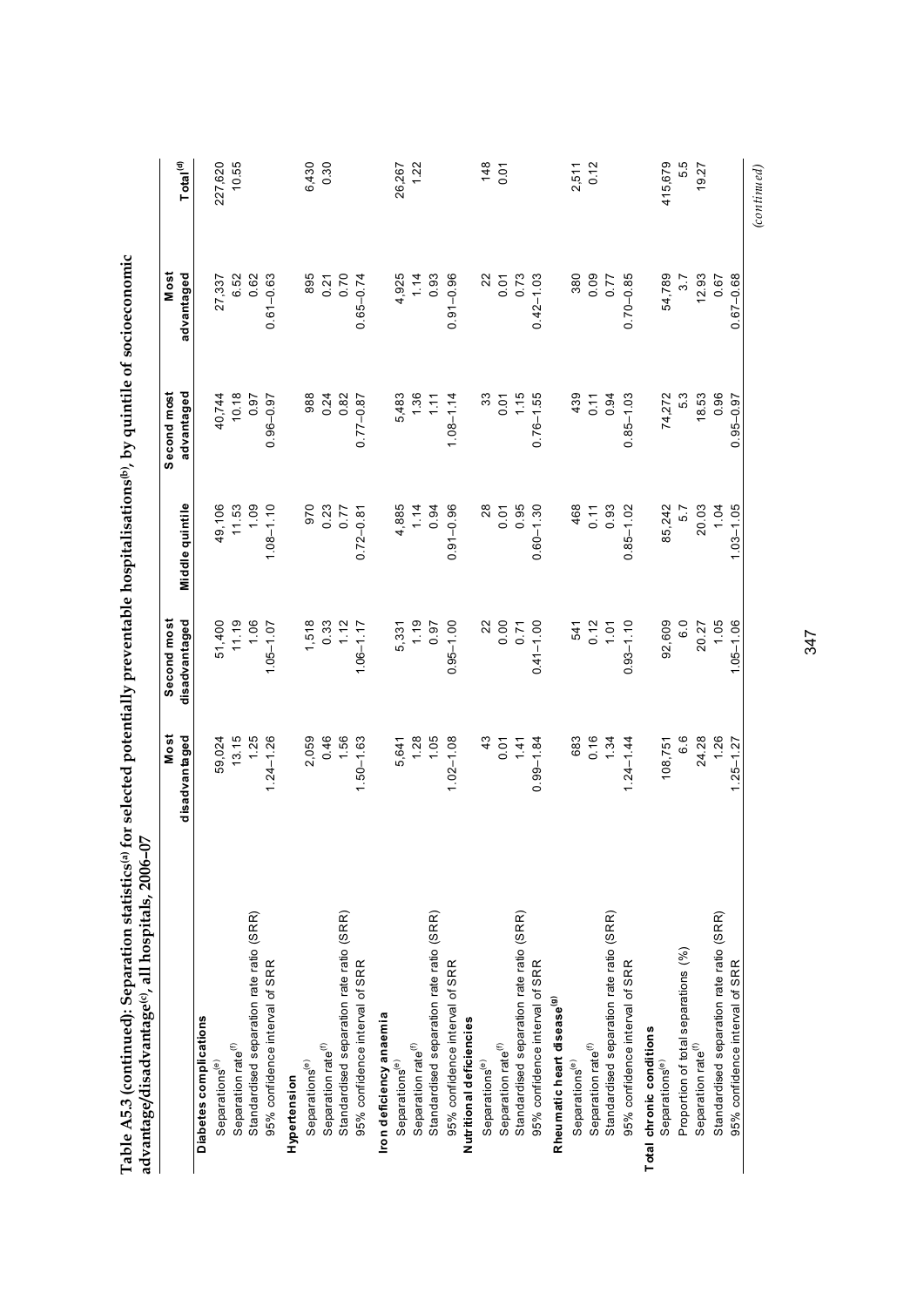|                                                | Most          | Second most   |                 | Second most   | Most          |                      |
|------------------------------------------------|---------------|---------------|-----------------|---------------|---------------|----------------------|
|                                                | disadvantaged | disadvantaged | Middle quintile | advantaged    | advantaged    | Total <sup>(d)</sup> |
| Total potentially preventable hospitalisations |               |               |                 |               |               |                      |
| Separations <sup>(e)</sup>                     | 173.903       | 152.128       | 140,196         | 128,931       | 104.572       | 699,788              |
| Proportion of total separations (%)            | 10.5          | ∞<br>တ        | $\frac{4}{9}$   |               |               | $\frac{2}{9}$        |
| Separation rate <sup>(1)</sup>                 | 39.68         | 34.54         | 33.06           | 31.90         | 24.78         | 32.84                |
| Standardised separation rate ratio (SRR)       | 1.21          | 1.05          | Ξ               | 0.97          | 0.75          |                      |
| 95% confidence interval of SRR                 | $1.20 - 1.21$ | $1.05 - 1.06$ | $1.00 - 1.01$   | $0.97 - 0.98$ | $0.75 - 0.76$ |                      |

**Table A5.3 (continued): Separation statistics(a) for selected potentially preventable hospitalisations(b), by quintile of socioeconomic**  Table A5.3 (continued): Separation statistics(a) for selected potentially preventable hospitalisations(b), by quintile of socioeconomic

(b) These conditions are defined using ICD-10-AM codes in Appendix 1.

(b) These conditions are defined using ICD-10-AM codes in Appendix 1.<br>(c) Based on the Australian Bureau of Statistics SEIFA 2006 Index of Advantage/Disadvantage score for the statistical local area of the patients usual r (c) Based on the Australian Bureau of Statistics SEIFA 2006 Index of Advantage/Disadvantage score for the statistical local area of the patients usual residence.

(d) Includes unknown residence area and excludes overseas residents and unknown state of residence.

(f) Rate per 1,000 population was directly age-standardised as detailed in Appendix 1. (e) Excludes multiple diagnoses for the same separation within the same group.

(g) *Rheumatic heart disease* includes acute rheumatic fever as well as the chronic disease.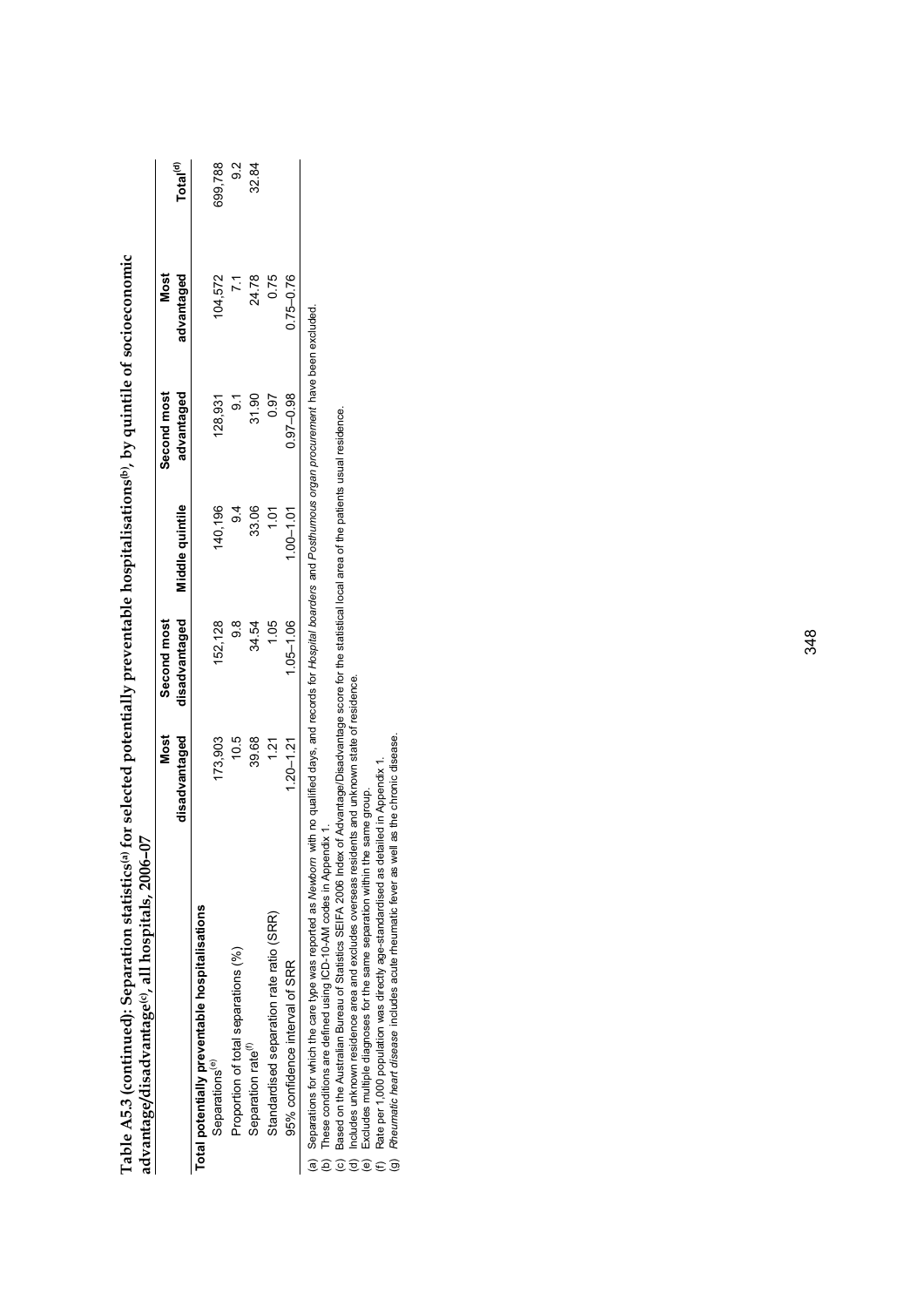## **Appendix 6: The state of our public hospitals, June 2008 report**

*The state of our public hospitals, June 2008 report* is to be published by the Australian Government Department of Health and Ageing. This report is a requirement of the Australian Health Care Agreements 2003–2008 that the Australian Government has signed with each of the states and territories. The report is expected to present a range of data on public hospitals relating to the years 1998–99 to 2006–07, using data supplied to the Department by the states and territories, and some previously published data, including data in *Australian hospital statistics*.

Some of the statistics on public hospitals in *The state of our public hospitals, June 2008 report* may differ from statistics presented in *Australian hospital statistics 2006–07*. Although they are both based largely on the same national minimum data sets specified in the *National heath data dictionary*, some differences result from minor variations in the analysis methods used to derive particular statistics.

Further notes on differences between the two reports will be published on the *Australian hospital statistics 2006–07* Internet site after *The state of our public hospitals, June 2008 report* is published.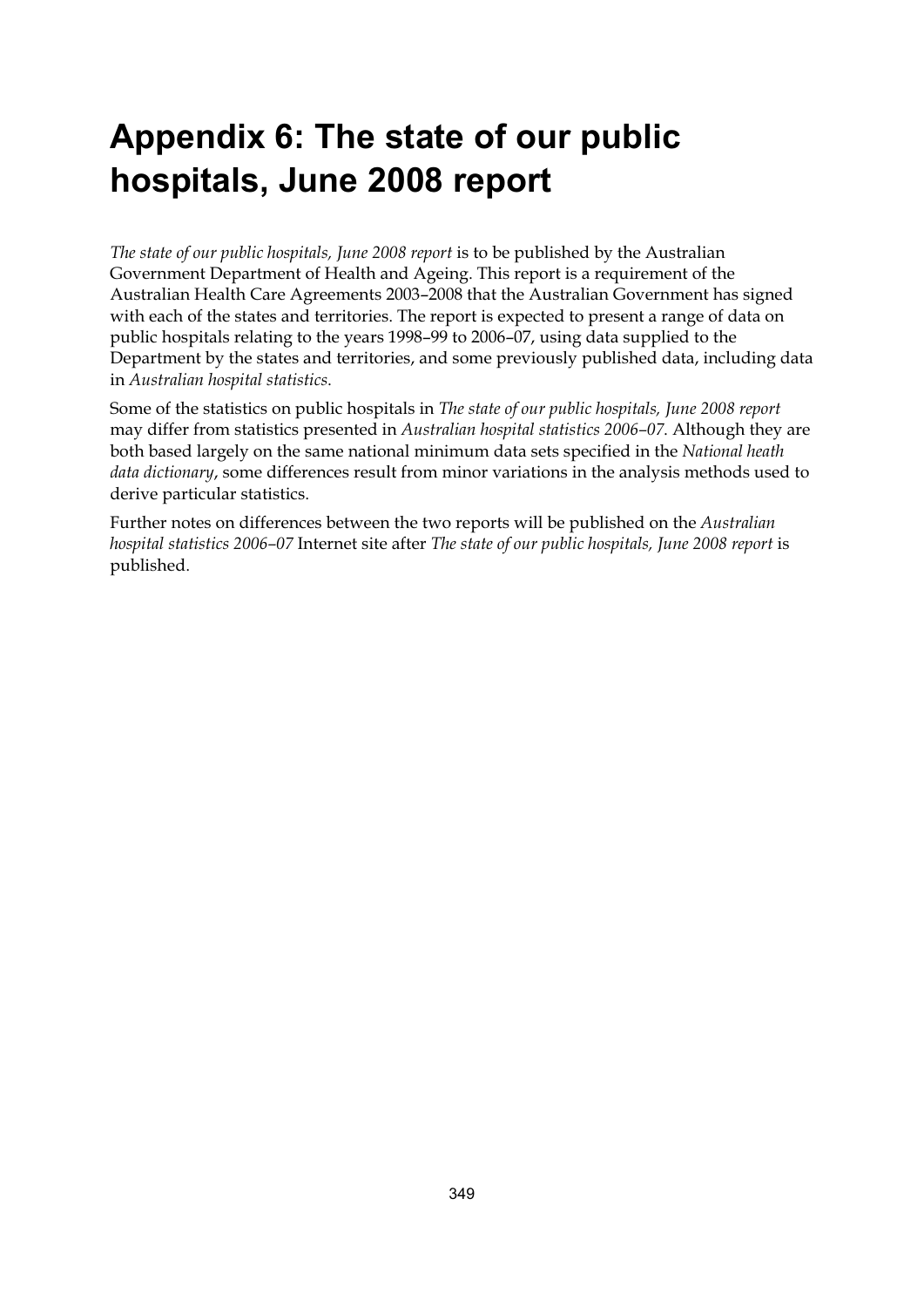### **List of tables**

| Table 2.1:  |                                                                                                                                                                             |  |
|-------------|-----------------------------------------------------------------------------------------------------------------------------------------------------------------------------|--|
| Table 2.2:  | Number of hospitals and available or licensed beds, by hospital sector and type,                                                                                            |  |
| Table 2.3:  | Summary of separation, patient day and average length of stay statistics, by                                                                                                |  |
| Table 2.4:  | Summary of separation, average cost weight, patient day and average length of                                                                                               |  |
| Table 2.5:  | Non-admitted patient occasions of service, by type of non-admitted patient care,<br>public acute and psychiatric hospitals, states and territories, 2006-0725               |  |
| Table 2.6:  | Non-admitted patient occasions of service, by type of non-admitted patient care,                                                                                            |  |
| Table 2.7:  | Accident and emergency non-admitted patient occasions of service, Remoteness<br>Area of hospital, public acute hospitals, states and territories, 2006-07 28                |  |
| Table 3.1:  | Number of public acute and psychiatric hospitals and available beds, by                                                                                                     |  |
| Table 3.2:  | Number of public acute and psychiatric hospitals and available beds, by                                                                                                     |  |
| Table 3.3:  | Number of hospitals, available beds and number of available beds per 1,000<br>population resident in area, by Remoteness Area, public acute and psychiatric                 |  |
| Table 3.4:  | Number of public acute hospitals with specialised services, by Remoteness Area,                                                                                             |  |
| Table 3.5:  | Average full-time equivalent staff and average salaries, public acute and                                                                                                   |  |
| Table 3.6:  | Recurrent expenditure, public acute and psychiatric hospitals, states and                                                                                                   |  |
| Table 3.7:  | Revenue, public acute and psychiatric hospitals, states and territories, 2006-0744                                                                                          |  |
| Table 4.A:  |                                                                                                                                                                             |  |
| Table 4.B:  | Performance indicator information in this report, by National Health Performance                                                                                            |  |
| Table 4.1a: | Hospital activity, selected public acute hospitals, states and territories, 2006-0757                                                                                       |  |
| Table 4.1b: | Expenditure, selected public acute hospitals, states and territories, 2006-07 57                                                                                            |  |
| Table 4.1c: | Cost per casemix-adjusted separation and selected other statistics, selected public                                                                                         |  |
| Table 4.1d: | Average cost data for selected public acute hospitals, states and territories,                                                                                              |  |
| Table 4.2a: | Cost per casemix-adjusted separation and other statistics, acute, non-acute and                                                                                             |  |
| Table 4.2b: | Cost per casemix-adjusted separation and selected other statistics, Principal<br>referral and Specialist women's & children's hospitals, states and territories, 2006-07 62 |  |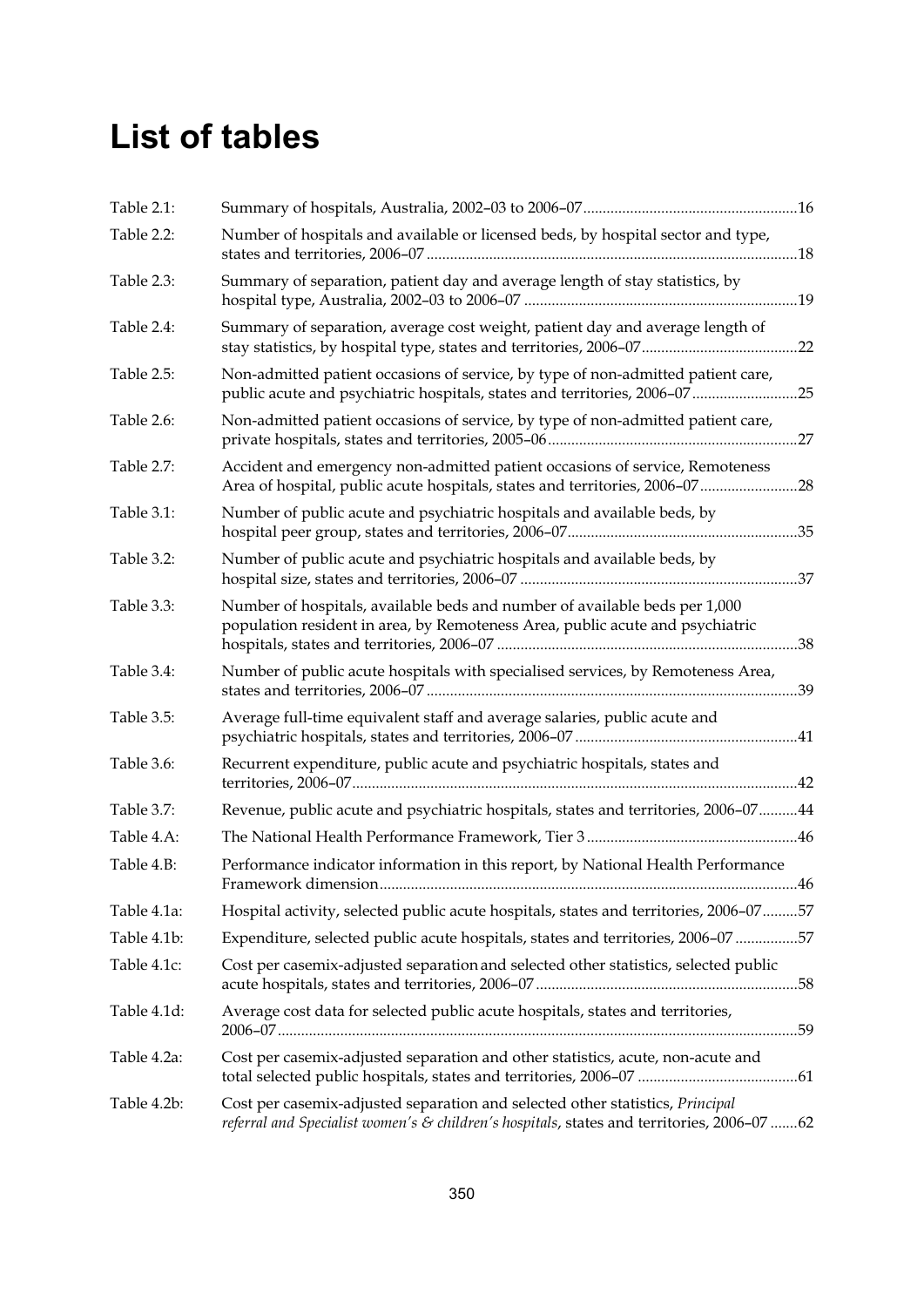| Table 4.2c: | Cost per casemix-adjusted separation and selected other statistics, Large hospitals,                                                                               |
|-------------|--------------------------------------------------------------------------------------------------------------------------------------------------------------------|
| Table 4.2d: | Cost per casemix-adjusted separation and selected other statistics, Medium hospitals,                                                                              |
| Table 4.2e: | Cost per casemix-adjusted separation and selected other statistics,                                                                                                |
| Table 4.2f: | Expenditure and other statistics, Non-acute hospitals, states and territories, 2006-0766                                                                           |
| Table 4.2g: | Expenditure and other statistics for selected psychiatric, un-peered, and other acute                                                                              |
| Table 4.3:  | Teaching hospitals (excluding psychiatric) - cost per casemix-adjusted separation                                                                                  |
| Table 4.4:  | Selected statistics, by accreditation status, states and territories, public hospitals                                                                             |
| Table 4.5:  | Separation rates for potentially preventable hospitalisations, by state or territory<br>of usual residence, remoteness and socioeconomic advantage / disadvantage, |
| Table 4.6:  | Separations per 1,000 population for potentially preventable hospitalisations,                                                                                     |
| Table 4.7:  | Separation statistics for selected procedures, by state or territory of usual                                                                                      |
| Table 4.8:  | Separation statistics for selected procedures, by Remoteness Area of usual                                                                                         |
| Table 4.9:  | Separation statistics for selected procedures, by quintile of socioeconomic                                                                                        |
| Table 4.10: | Average length of stay for selected AR-DRGs version 5.1, by hospital sector, states                                                                                |
| Table 4.11: | Relative stay index, by hospital sector, patient election status and funding source,                                                                               |
| Table 4.12: | Relative stay index, directly and indirectly standardised by hospital sector, and<br>medical/surgical/other type of AR-DRG, states and territories, 2006-07  87    |
| Table 4.13: | Separations with an adverse event, by hospital sector, Australia, 2006-0788                                                                                        |
| Table 5.1:  | Emergency department presentations, by public hospital peer group, states and                                                                                      |
| Table 5.2:  | Non-admitted patient emergency department presentation statistics, by triage<br>category and public hospital peer group, Australia, 2002-03 to 2006-07105          |
| Table 5.3:  | Emergency presentation statistics, by triage category and public hospital peer                                                                                     |
| Table 5.4:  | Non-admitted patient emergency department presentation statistics, by type of<br>visit and public hospital peer group, states and territories, 2006-07 112         |
| Table 5.5:  | Non-admitted patient emergency department presentations, by age group and                                                                                          |
| Table 5.6:  | Non-admitted patient emergency department presentations, by Indigenous                                                                                             |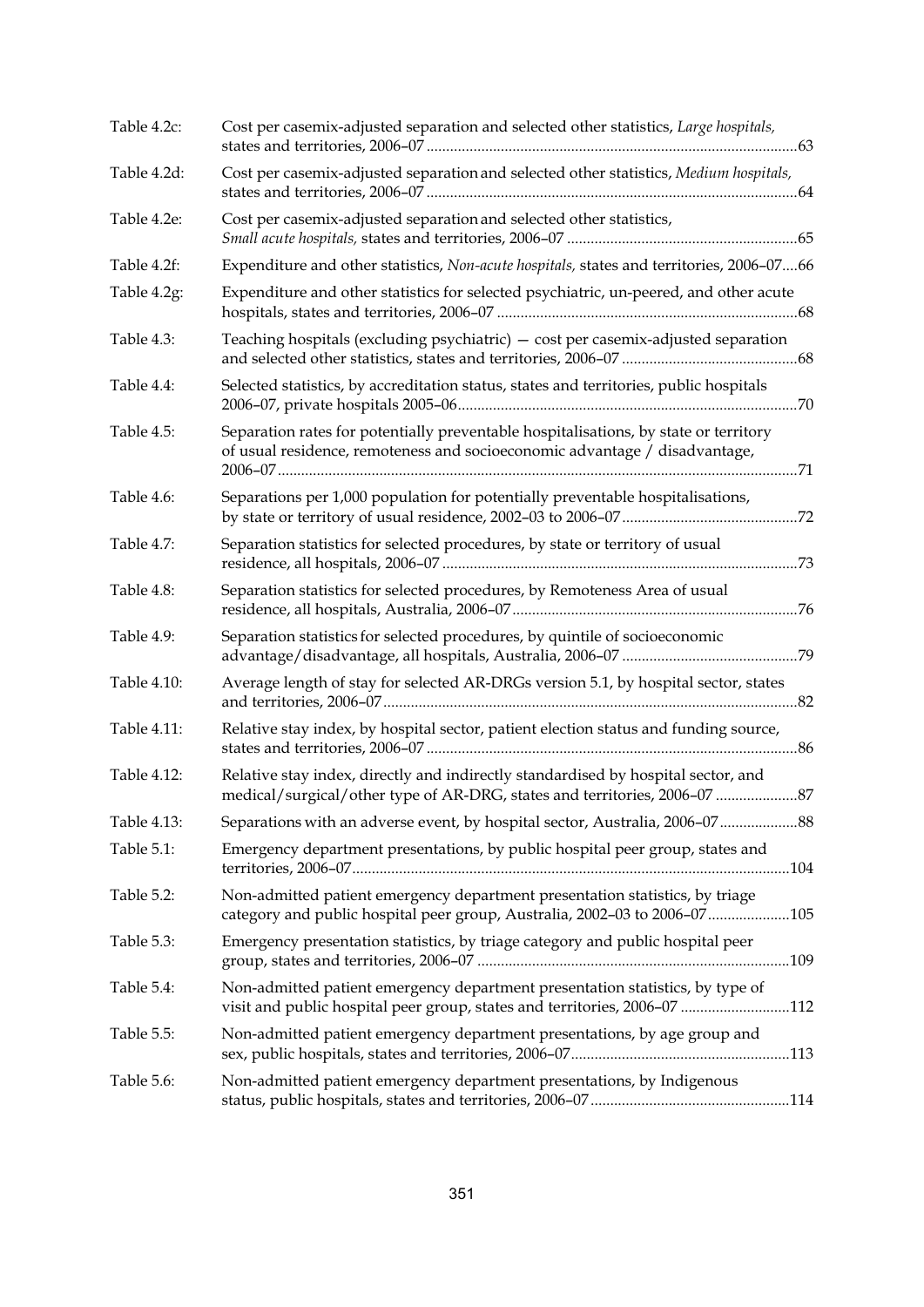| Table 5.7:  | Non-admitted patient emergency department presentations, by triage category<br>and emergency department arrival mode, public hospitals, states and territories,         |  |
|-------------|-------------------------------------------------------------------------------------------------------------------------------------------------------------------------|--|
| Table 5.8:  | Non-admitted patient emergency department presentations, by triage category<br>and episode end status, public hospitals, states and territories, 2006-07117             |  |
| Table 5.9:  | Non-admitted patient emergency department presentation duration for patients<br>subsequently admitted to hospital, by triage category, public hospitals, states         |  |
| Table 5.10: | Non-admitted patient emergency department presentation duration for patients<br>not subsequently admitted to hospital, by triage category, public hospitals, states     |  |
| Table 5.11: | Outpatient occasions of service, by public hospital peer group, states and                                                                                              |  |
| Table 5.12: | Outpatient care individual occasions of service, by outpatient clinic type, selected                                                                                    |  |
| Table 5.13: | Outpatient care group occasions of service <sup>(</sup> , by clinic type, selected public                                                                               |  |
| Table 6.1:  | Waiting time statistics for patients admitted from waiting lists for elective<br>surgery, by public hospital peer group, Australia, 2002-03 to 2006-07133               |  |
| Table 6.2:  | Waiting time statistics for patients admitted from waiting lists for elective                                                                                           |  |
| Table 6.3:  | Additions to waiting lists, and waiting time statistics for patients removed from<br>waiting lists for elective surgery, by reason for removal, states and territories, |  |
| Table 6.4:  | Waiting time statistics for patients admitted from waiting lists for elective<br>surgery, by specialty of surgeon, states and territories, 2006-07 136                  |  |
| Table 6.5:  | Waiting time statistics for patients admitted from waiting lists for elective<br>surgery, by indicator procedure, states and territories, 2006-07 138                   |  |
| Table 7.1:  | Separations and patient days, by patient election status, funding source and                                                                                            |  |
| Table 7.2:  | Separations, by patient election status, funding source and hospital sector, states                                                                                     |  |
| Table 7.3:  | Separations per 1,000 population, by patient election status, funding source and                                                                                        |  |
| Table 7.4:  | Average cost weight of separations, by patient election status, funding source                                                                                          |  |
| Table 7.5:  | Patient days, by patient election status, funding source and hospital sector, states                                                                                    |  |
| Table 7.6:  | Separations, by patient election status, funding source, age group and hospital                                                                                         |  |
| Table 7.7:  | Separations, by state or territory of usual residence and hospital sector, states and                                                                                   |  |
| Table 7.8:  | Separations, by state or territory of usual residence and patient election status,                                                                                      |  |
| Table 7.9:  | Average cost weight of separations, by state or territory of usual residence and                                                                                        |  |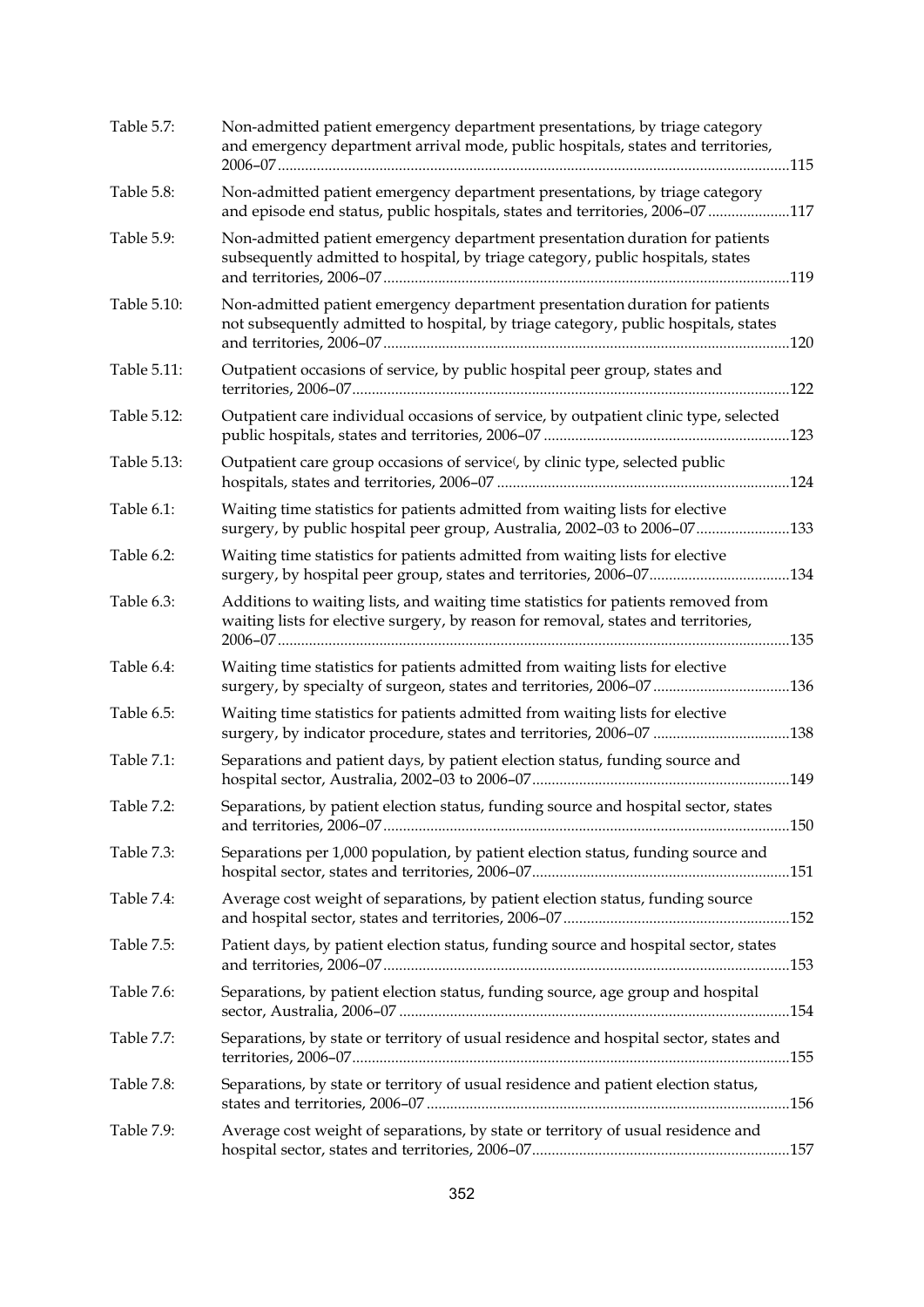| Table 7.10: | Notional cost of separations, by state or territory of usual residence, public                                                                                    |  |
|-------------|-------------------------------------------------------------------------------------------------------------------------------------------------------------------|--|
| Table 7.11: | Separations, by care type and hospital sector, states and territories, 2006-07 159                                                                                |  |
| Table 7.12: | Patient days, by care type and hospital sector, states and territories, 2006-07 160                                                                               |  |
| Table 7.13: | Separations for non-acute care, by patient election status, mode of separation and                                                                                |  |
| Table 7.14: | Separations for non-acute care, by sex, age group and mode of separation, all                                                                                     |  |
| Table 7.15: | Separations, by mode of admission and hospital sector, states and territories,                                                                                    |  |
| Table 7.16: | Separations, by mode of separation and hospital sector, states and territories,                                                                                   |  |
| Table 7.17: | Separations, by inter-hospital contracted patient status and hospital sector,                                                                                     |  |
| Table 7.18: | Separations, by urgency of admission and hospital sector, states and territories,                                                                                 |  |
| Table 7.19: | Separations with hospital-in-the-home care, by hospital sector, states and                                                                                        |  |
| Table 8.1:  | Separations, by age group, sex and hospital sector, Australia, 2002-03 to                                                                                         |  |
| Table 8.2:  | Separations, by age group and sex, public hospitals, states and territories,                                                                                      |  |
| Table 8.3:  | Separations, by age group and sex, private hospitals, states and territories,                                                                                     |  |
| Table 8.4:  | Patient days, by age group, sex and hospital sector, Australia, 2002-03 to                                                                                        |  |
| Table 8.5:  | Patient days, by age group and sex, public hospitals, states and territories,                                                                                     |  |
| Table 8.6:  | Patient days, by age group and sex, private hospitals, states and territories,                                                                                    |  |
| Table 8.7:  | Separations, by Indigenous status and hospital sector, states and territories,                                                                                    |  |
| Table 8.8:  | Overnight separations, by Indigenous status and hospital sector, states and                                                                                       |  |
| Table 8.9:  | Separations, by Indigenous status, age group and sex, all hospitals, selected states                                                                              |  |
| Table 8.10: | Separations, by selected country/region of birth and hospital sector, Australia,                                                                                  |  |
| Table 8.11: | Selected separation statistics, by same-day status, hospital sector, and state and                                                                                |  |
| Table 8.12: | Selected separation statistics, by same-day status, hospital sector, and<br>Remoteness Area of usual residence, all hospitals, Australia, 2006-07 189             |  |
| Table 8.13: | Selected separation statistics, by same-day status, hospital sector and quintile of<br>socioeconomic advantage/disadvantage, all hospitals, Australia, 2006-07190 |  |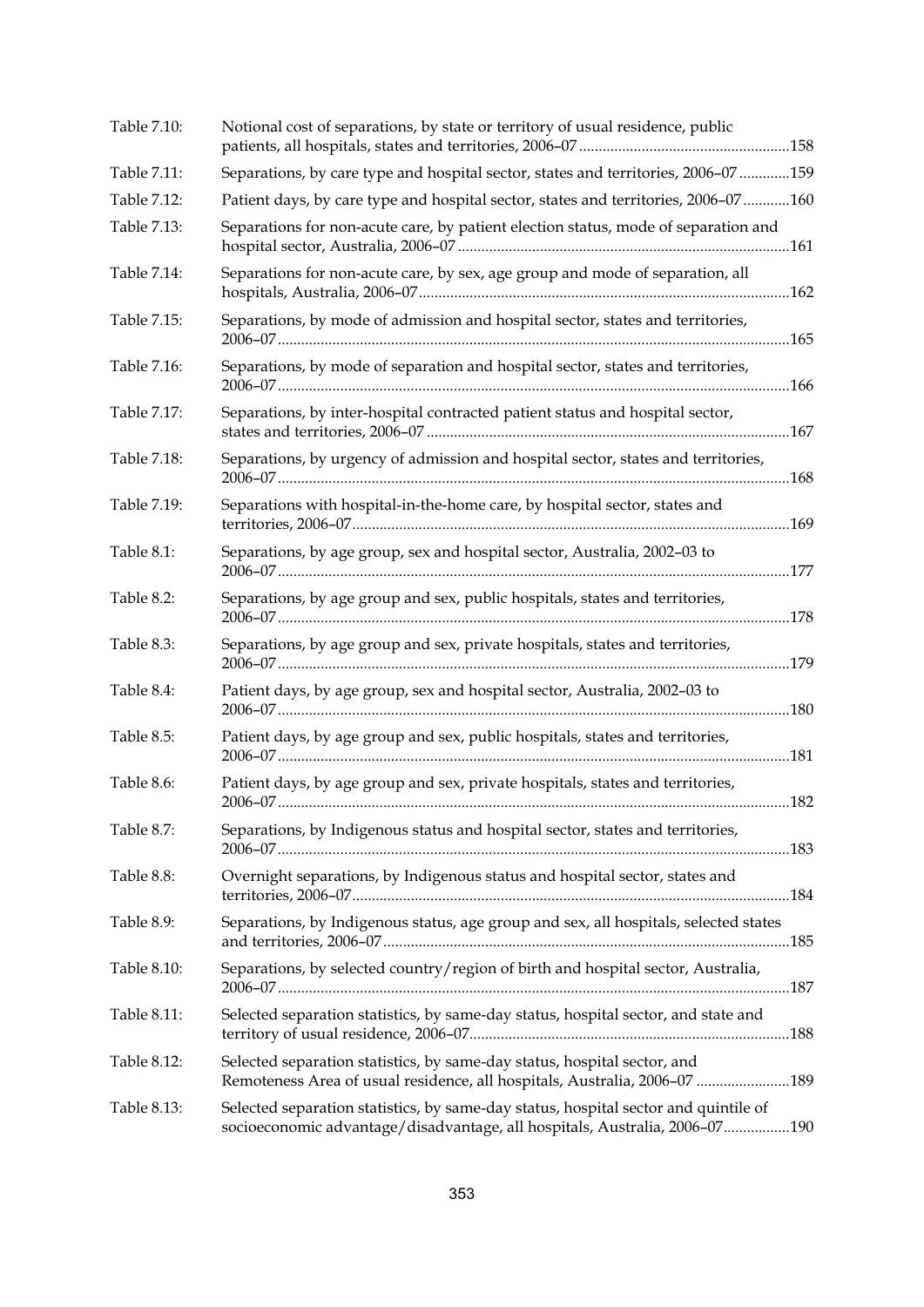| Table 9.1:  | Selected separation statistics, by principal diagnosis in ICD-10-AM chapters,                                                                                       |      |
|-------------|---------------------------------------------------------------------------------------------------------------------------------------------------------------------|------|
| Table 9.2:  | Selected separation statistics, by principal diagnosis in ICD-10-AM chapters,                                                                                       |      |
| Table 9.3:  | Separations, by principal diagnosis in ICD-10-AM chapters, public hospitals,                                                                                        |      |
| Table 9.4:  | Separations, by principal diagnosis in ICD-10-AM chapters, private hospitals,                                                                                       |      |
| Table 9.5:  | Separations for the 30 principal diagnoses in 3-character ICD-10-AM groupings<br>with the largest changes in the total numbers of separations for sectors combined, |      |
| Table 9.6:  | Separations for the 30 principal diagnoses in 3-character ICD-10-AM groupings<br>with the largest changes in the total numbers of separations, by patient election  |      |
| Table 9.7:  | Selected separation statistics for the 30 principal diagnoses in 3-character<br>ICD-10-AM groupings with the highest number of overnight separations,               |      |
| Table 9.8:  | Selected separation statistics for the 30 principal diagnoses in 3-character<br>ICD-10-AM groupings with the highest number of overnight separations,               | 206  |
| Table 9.9:  | Selected separation statistics for the 30 principal diagnoses in 3-character<br>ICD-10-AM groupings with the highest number of same-day separations,                | 207  |
| Table 9.10: | Selected separation statistics for the 30 principal diagnoses in 3-character<br>ICD-10-AM groupings with the highest number of same-day separations,                | 208  |
| Table 9.11: | Selected separation statistics for the 30 principal diagnoses in 3-character<br>ICD-10-AM groupings with the highest number of separations, private                 | .209 |
| Table 9.12: | Selected separation statistics, by principal diagnosis in ICD-10-AM groupings,                                                                                      | .210 |
| Table 9.13: | Separations for the 30 principal diagnoses in 3-character ICD-10-AM groupings<br>with the highest number of separations, public hospitals, states and territories,  | 211  |
| Table 9.14: | Separations for the 30 principal diagnoses in 3-character ICD-10-AM groupings<br>with the highest number of separations, private hospitals, states and territories, | 212  |
| Table 9.15: | Average length of stay for the 30 principal diagnoses in 3-character ICD-10-AM<br>groupings with the highest number of separations, public hospitals, states and    |      |
| Table 9.16: | Average length of stay (days) for the 30 principal diagnoses in 3-character<br>ICD-10-AM groupings with the highest number of separations, private hospitals,       |      |
| Table 9.17: | Separations for males for the 30 principal diagnoses in 3-character ICD-10-AM<br>groupings with the highest number of separations, by age group, all hospitals,     |      |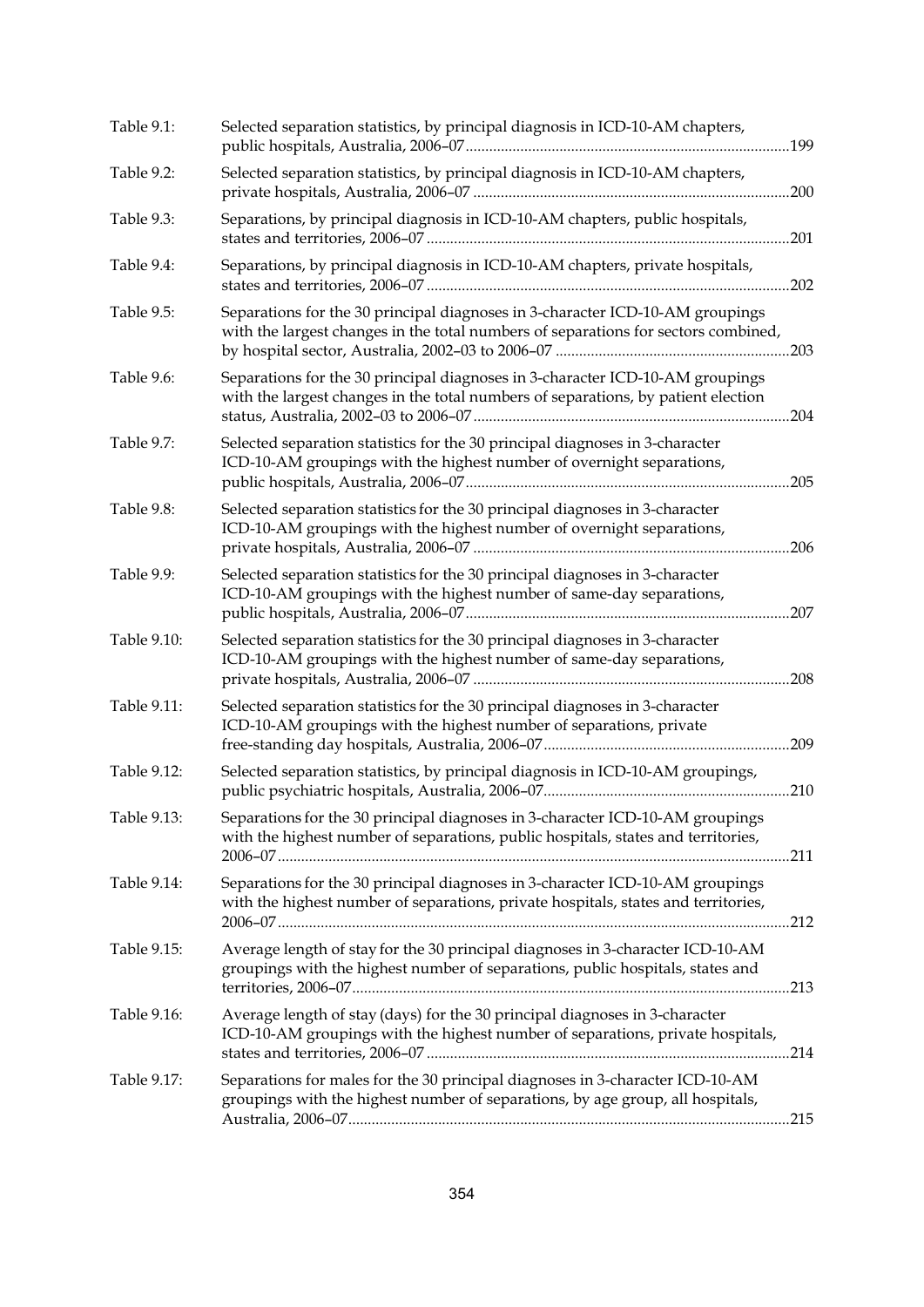| Table 9.18:  | Separations for females for the 30 principal diagnoses in 3-character ICD-10-AM<br>groupings with the highest number of separations, by age group, all hospitals,   |      |
|--------------|---------------------------------------------------------------------------------------------------------------------------------------------------------------------|------|
| Table 9.19:  | Separation statistics relating to renal failure, by state or territory of usual                                                                                     |      |
| Table 9.20:  | Separation statistics relating to renal failure, by Remoteness Area of usual                                                                                        |      |
| Table 9.21:  | Separation statistics relating to renal failure, by quintile of socioeconomic                                                                                       |      |
| Table 9.22:  | Separation statistics, by principal diagnosis in ICD-10-AM chapters, by                                                                                             |      |
| Table 10.1:  | Separation and procedure statistics, by procedure in ACHI chapters, public                                                                                          |      |
| Table 10.2:  | Separation and procedure statistics, by procedure in ACHI chapters, private                                                                                         | 230  |
| Table 10.3:  | Separations, by procedure in ACHI chapters, public hospitals, states and                                                                                            |      |
| Table 10.4:  | Separations, by procedure in ACHI chapters, private hospitals, states and                                                                                           | .232 |
| Table 10.5:  | Separations for selected procedures, by hospital sector, Australia,                                                                                                 | .233 |
| Table 10.6:  | Separations for selected procedures, by patient election status, Australia,                                                                                         | .234 |
| Table 10.7:  | Number of procedures, by ACHI chapter, public hospitals, states and territories,                                                                                    |      |
| Table 10.8:  | Number of procedures, by ACHI chapter, private hospitals, states and territories,                                                                                   |      |
| Table 10.9:  | Separation and procedure statistics for the 30 ACHI procedure blocks with the<br>highest number of overnight separations, public hospitals, Australia, 2006-07 237  |      |
| Table 10.10: | Separation and procedure statistics for the 30 ACHI procedure blocks with the<br>highest number of overnight separations, private hospitals, Australia, 2006-07 238 |      |
| Table 10.11: | Separation and procedure statistics for the 30 ACHI procedure blocks with the<br>highest number of same-day separations, public hospitals, Australia, 2006-07 239   |      |
| Table 10.12: | Separation and procedure statistics for the 30 ACHI procedure blocks with the<br>highest number of same-day separations, private hospitals, Australia, 2006-07 240  |      |
| Table 10.13: | Separation and procedure statistics for the 30 ACHI procedure blocks with the<br>highest number of separations, private free-standing day hospitals, Australia,     |      |
| Table 10.14: | Separations for the 30 ACHI procedure blocks with the highest number of                                                                                             |      |
| Table 10.15: | Separations for the 30 ACHI procedure blocks with the highest number of                                                                                             |      |
| Table 10.16: | Average length of stay for the 30 ACHI procedure blocks with the highest<br>number of separations, public hospitals, states and territories, 2006-07244             |      |
| Table 10.17: | Average length of stay for the 30 ACHI procedure blocks with the highest<br>number of separations, private hospitals, states and territories, 2006-07 245           |      |
|              |                                                                                                                                                                     |      |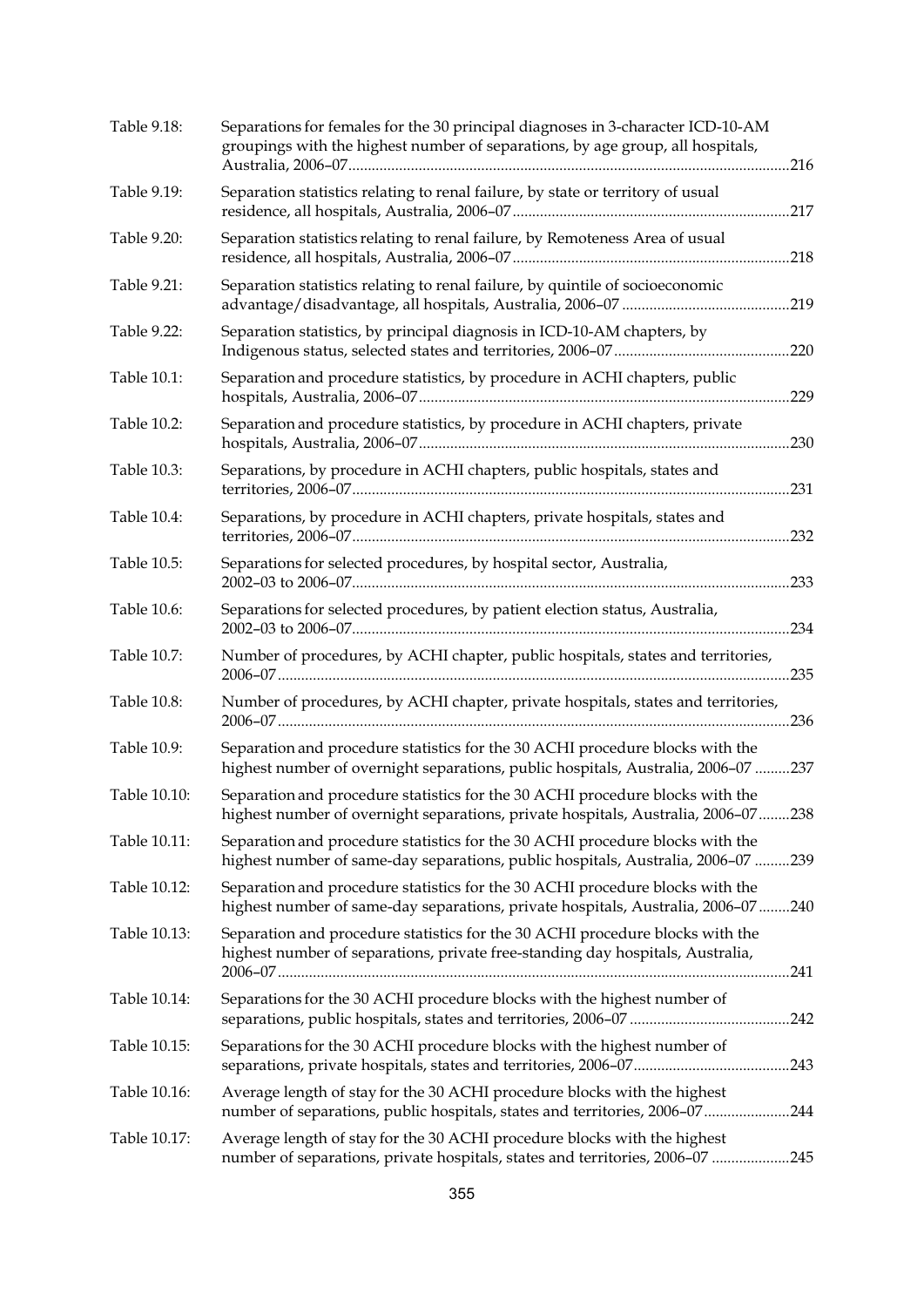| Table 10.18: | Separations for males for the 30 ACHI procedure blocks with the highest<br>number of separations, by age group, all hospitals, Australia, 2006-07246                   |      |
|--------------|------------------------------------------------------------------------------------------------------------------------------------------------------------------------|------|
| Table 10.19: | Separations for females for the 30 ACHI procedure blocks with the highest<br>number of separations, by age group, all hospitals, Australia, 2006-07 247                |      |
| Table 10.20: | Procedure statistics in ACHI chapters, by Indigenous status, all hospitals,                                                                                            |      |
| Table 11.1:  | Selected separation statistics, by external cause in ICD-10-AM groupings and                                                                                           |      |
| Table 11.2:  | Separations, by external cause in ICD-10-AM groupings and hospital sector,                                                                                             |      |
| Table 11.3:  | Separations for males, by external cause in ICD-10-AM groupings and age                                                                                                |      |
| Table 11.4:  | Separations for females, by external cause in ICD-10-AM groupings and age                                                                                              | .258 |
| Table 11.5:  | Separations, by external cause in ICD-10-AM groupings and place of occurrence,                                                                                         |      |
| Table 11.6:  | Separations, by external cause in ICD-10-AM groupings and activity when                                                                                                | .260 |
| Table 11.7:  | Separations, by external cause and principal diagnosis in ICD-10-AM groupings,                                                                                         |      |
| Table 12.1:  | Selected separationand cost statistics, by Major Diagnostic Category version 5.1<br>and medical/surgical/other partition, public hospitals, 2006-07 272                |      |
| Table 12.2:  | Selected separation statistics, by Major Diagnostic Category version 5.1 and                                                                                           |      |
| Table 12.3:  | Separations, by Major Diagnostic Category version 5.1 and medical/surgical/                                                                                            |      |
| Table 12.4:  | Separations, by Major Diagnostic Category version 5.1 and medical/surgical/<br>other partition, private hospitals, states and territories, 2006-07 275                 |      |
| Table 12.5:  | Separations for the 30 AR-DRGs versions 5.0/5.1 with the largest changes in the<br>total numbers of separations, by hospital sector, Australia, 2002-03 to 2006-07 276 |      |
| Table 12.6:  | Separations for the 30 AR-DRGs versions 5.0/5.1 with the largest changes in the<br>total numbers of separations, by patient election status, Australia, 2002-03 to     |      |
| Table 12.7:  | Selected separation and cost statistics for the 30 AR-DRGs version 5.1 with the<br>largest number of overnight separations, public hospitals, Australia, 2006-07 278   |      |
| Table 12.8:  | Selected separation statistics for the 30 AR-DRGs version 5.1 with the largest<br>number of overnight separations, private hospitals, Australia, 2006-07279            |      |
| Table 12.9:  | Selected separation and cost statistics for the 30 AR-DRGs version 5.1 with the<br>largest number of same-day separations, public hospitals, Australia, 2006-07280     |      |
| Table 12.10: | Selected separation statistics for the 30 AR-DRGs version 5.1 with the largest<br>number of same-day separations, private hospitals, Australia, 2006-07281             |      |
| Table 12.11: | Selected separation statistics for the 30 AR-DRGs version 5.1 with the largest<br>number of separations, private free-standing day hospitals, Australia, 2006-07282    |      |
| Table 12.12: | Selected separation and cost statistics for the 30 AR-DRGs version 5.1 with the<br>largest number of separations, public psychiatric hospitals, Australia, 2006-07 283 |      |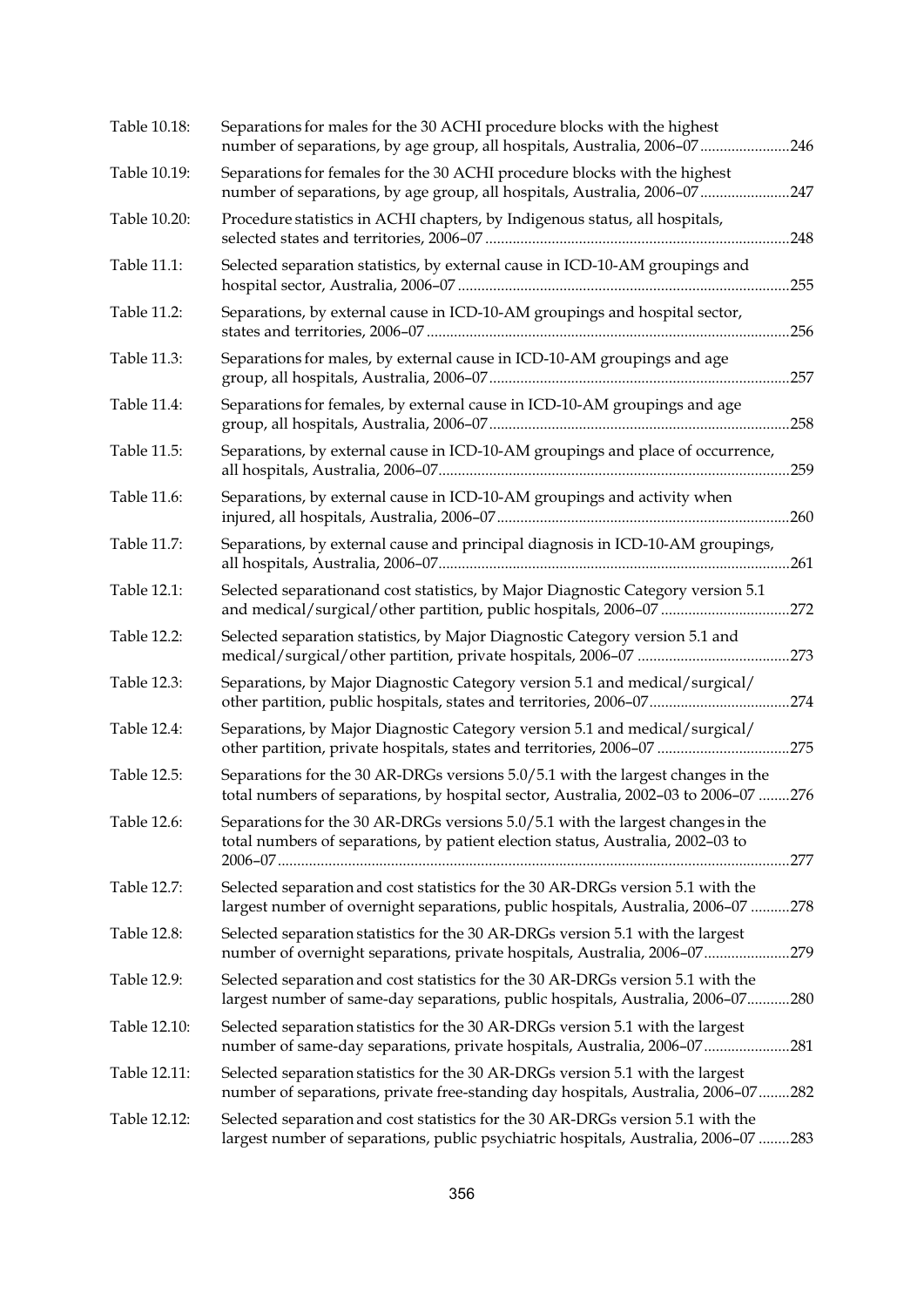| Table 12.13: | Separations for the 30 AR-DRGs version 5.1 with the largest number of                                                                                                                                                         |      |
|--------------|-------------------------------------------------------------------------------------------------------------------------------------------------------------------------------------------------------------------------------|------|
| Table 12.14: | Separations for the 30 AR-DRGs version 5.1 with the largest number of                                                                                                                                                         |      |
| Table 12.15: | Average length of stay for the 30 AR-DRGs version 5.1 with the largest number                                                                                                                                                 |      |
| Table 12.16: | Average length of stay for the 30 AR-DRGs version 5.1 with the largest number                                                                                                                                                 |      |
| Table 12.17: | Separations for males for the 30 AR-DRGs version 5.1 with the largest number of                                                                                                                                               | .288 |
| Table 12.18: | Separations for females for the 30 AR-DRGs version 5.1 with the largest number                                                                                                                                                |      |
| Table A1.5:  | Separations, by number of diagnosis codes reported and hospital sector, states                                                                                                                                                |      |
| Table A1.6:  | Separations, by number of procedure codes reported and hospital sector, states                                                                                                                                                |      |
| Table A1.7:  | Separation statistics for selected adjacent AR-DRGs, by hospital sector, states and                                                                                                                                           |      |
| Table A1.10: | Summary of separations in public acute hospitals selected for the cost per<br>casemix-adjusted separation analysis and data for excluded hospitals, states and                                                                |      |
| Table A1.11: | Cost per acute, and acute non-psychiatric, casemix-adjusted separation, subset of<br>selected public acute hospitals, New South Wales, Victoria and Western                                                                   |      |
| Table A1.12: | Count of AR-DRGs version 5.1 contributing to the relative stay index, by sector,<br>and medical/surgical/other type of AR-DRG, states and territories, 2006-07315                                                             |      |
| Table A2.1:  | Selected hospitals included in this report that predominantly provide public<br>hospital services, that are privately owned and/or operated, 2006-07 317                                                                      |      |
| Table A2.2:  | Coverage of hospitals in the National Hospital Morbidity Database, by hospital                                                                                                                                                |      |
| Table A2.5:  | Differences between private hospital separations on the National Hospital<br>Morbidity Database and reported to the ABS Private Health Establishments                                                                         |      |
| Table A2.7:  | Numbers of public hospitals reported in this report, states and territories,                                                                                                                                                  |      |
| Table A2.8:  |                                                                                                                                                                                                                               |      |
| Table A4.1:  | Number of hospitals with more than 50 separations and with more than 360<br>patient days in each Service Related Group, by Service Related Group and<br>Remoteness Area, public hospitals, states and territories, 2006-07327 |      |
| Table A5.1:  | Separation statistics for selected potentially preventable hospitalisations, by state                                                                                                                                         |      |
| Table A5.2:  | Separation statistics for selected potentially preventable hospitalisations, by                                                                                                                                               |      |
| Table A5.3:  | Separation statistics for selected potentially preventable hospitalisations, by<br>quintile of socioeconomic advantage/disadvantage, all hospitals, 2006-07344                                                                |      |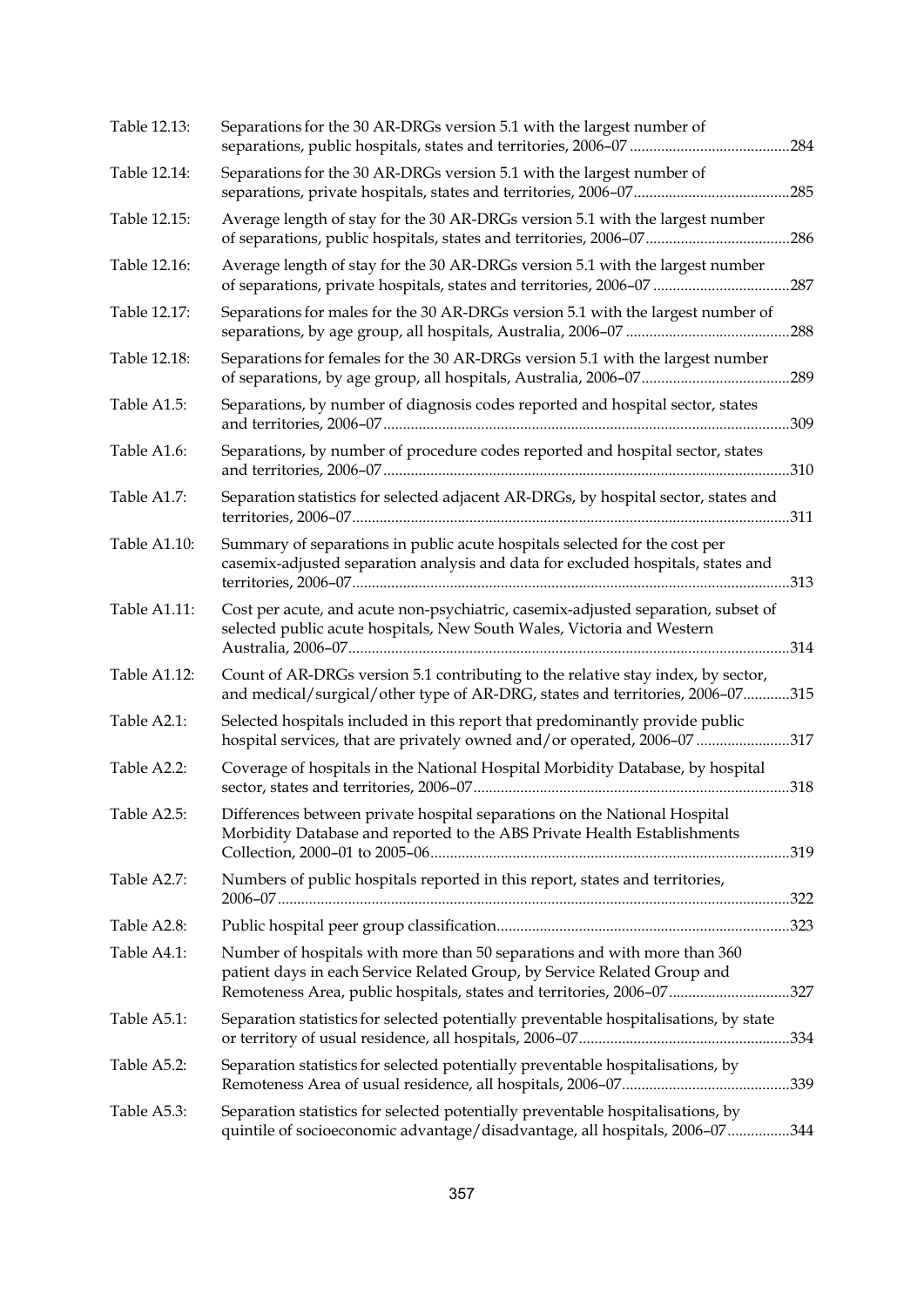#### **Internet only tables**

- Table S9.1: Selected separation statistics for all principal diagnoses in 3-character ICD-10-AM groupings, public hospitals, Australia, 2006–07
- Table S9.2: Selected separation statistics for all principal diagnoses in 3-character ICD-10-AM groupings, private hospitals, Australia, 2006–07
- Table S9.3: Separations for males, by age group and principal diagnosis in ICD-10-AM chapters, all hospitals, Australia, 2006–07
- Table S9.4: Separations for females, by age group and principal diagnosis in ICD-10-AM chapters, all hospitals, Australia, 2006–07
- Table S10.1: Selected separation statistics for procedures in ICD-10-AM blocks, public hospitals, Australia, 2006–07
- Table S10.2: Selected separation statistics for procedures in ICD-10-AM blocks, private hospitals, Australia, 2006–07
- Table S10.3: Separations for males, by age group and procedure in ICD-10-AM chapters, all hospitals, Australia, 2006–07
- Table S10.4: Separations for females, by age group and procedure in ICD-10-AM chapters, all hospitals, Australia, 2006–07
- Table S12.1: Separation, same day separation, patient day, average length of stay and cost statistics for all AR-DRGs version 5.1, public hospitals, Australia, 2006–07
- Table S12.2: Separation, same day separation, patient day, average length of stay and cost statistics for all AR-DRGs version 5.1, private hospitals, Australia, 2006–07
- Table S12.3: Separation, same day separation, patient day, average length of stay and cost statistics for all AR-DRGs version 5.1, public hospitals, New South Wales, 2006–07
- Table S12.4: Separation, same day separation, patient day, average length of stay and cost statistics for all AR-DRGs version 5.1, private hospitals, New South Wales, 2006–07
- Table S12.5: Separation, same day separation, patient day, average length of stay and cost statistics for all AR-DRGs version 5.1, public hospitals, Victoria, 2006–07
- Table S12.6: Separation, same day separation, patient day, average length of stay and cost statistics for all AR-DRGs version 5.1, private hospitals, Victoria, 2006–07
- Table S12.7: Separation, same day separation, patient day, average length of stay and cost statistics for all AR-DRGs version 5.1, public hospitals, Queensland, 2006–07
- Table S12.8: Separation, same day separation, patient day, average length of stay and cost statistics for all AR-DRGs version 5.1, private hospitals, Queensland, 2006–07
- Table S12.9: Separations, same day separation, patient day, average length of stay and cost statistics for all AR-DRGs version 5.1, public hospitals, Western Australia, 2006–07
- Table S12.10: Separation, same day separation, patient day, average length of stay and cost statistics for all AR-DRGs version 5.1, private hospitals, Western Australia, 2006–07
- Table S12.11: Separation, same day separation, patient day, average length of stay and cost statistics for all AR-DRGs version 5.1, public hospitals, South Australia, 2006–07
- Table S12.12: Separation, same day separation, patient day, average length of stay and cost statistics for all AR-DRGs version 5.1, private hospitals, South Australia, 2006–07
- Table S12.13: Separation, same day separation, patient day, average length of stay and cost statistics for all AR-DRGs version 5.1, public hospitals, Tasmania, 2006–07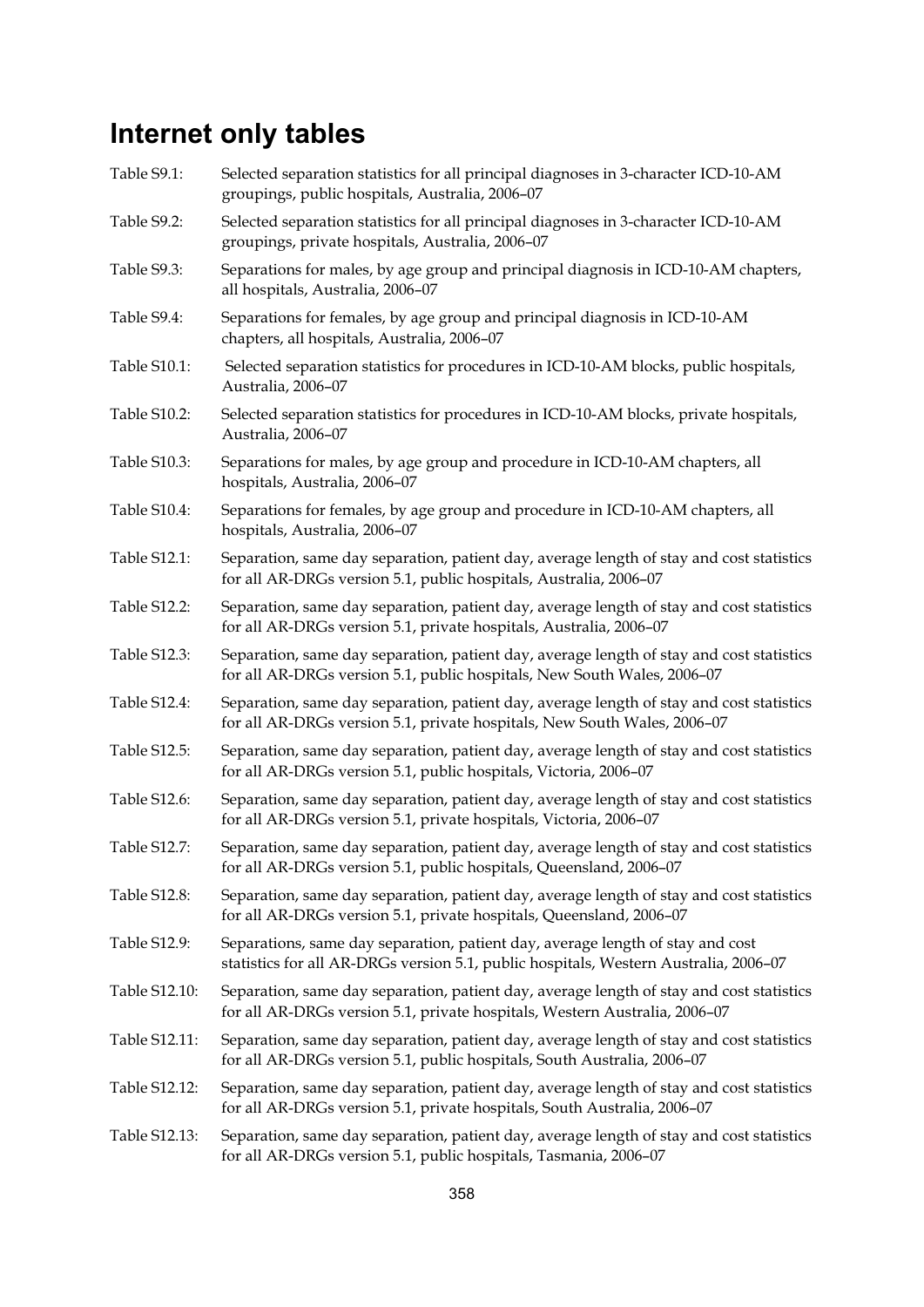| Separation, same day separation, patient day, average length of stay and cost statistics<br>for all AR-DRGs version 5.1, public hospitals, Australian Capital Territory, 2006-07 |
|----------------------------------------------------------------------------------------------------------------------------------------------------------------------------------|
| Separation, same day separation, patient day, average length of stay and cost statistics<br>for all AR-DRGs version 5.1, public hospitals, Northern Territory, 2006-07           |
| Estimated resident population, by age group and sex, states and territories,<br>31 December 2006                                                                                 |
| Estimated resident Indigenous population by age group and sex, states and<br>territories, 30 June 2006                                                                           |
| Estimated resident population, by country/region of birth, Australia,<br>30 June 2006                                                                                            |
| Estimated resident population by Remoteness Area, states and territories, 30 June<br>2006                                                                                        |
| List of DRGs included in analysis for appendix Table A1.7                                                                                                                        |
| ICD-10-AM codes for selected tables                                                                                                                                              |
| AR-DRG version 5.1 DRGs with a length of stay component in the definition                                                                                                        |
| Public hospitals included in the National Hospital Morbidity Database, 2006-07                                                                                                   |
| Private hospitals included in the National Hospital Morbidity Database, 2006-07                                                                                                  |
| Private hospital separations reported to the National Hospital Morbidity Database<br>and the Private Health Establishments Collection, states and territories, 1993-94           |
| Private hospital separations reported to the National Hospital Morbidity Database<br>and the Private Health Establishments Collection, states and territories, 1994-95           |
| Private hospital separations reported to the National Hospital Morbidity Database<br>and the Private Health Establishments Collection, states and territories, 1995-96           |
| Private hospital separations reported to the National Hospital Morbidity Database<br>and the Private Health Establishments Collection, states and territories, 1996-97           |
| Private hospital separations reported to the National Hospital Morbidity Database<br>and the Private Health Establishments Collection, states and territories, 1997-98           |
| Private hospital separations reported to the National Hospital Morbidity Database<br>and the Private Health Establishments Collection, states and territories, 1998-99           |
| Private hospital separations reported to the National Hospital Morbidity Database<br>and the Private Health Establishments Collection, states and territories, 1999-00           |
| Private hospital separations reported to the National Hospital Morbidity Database<br>and Private Health Establishments Collection, states and territories, 2000-01               |
| Private hospital separations reported to the National Hospital Morbidity Database<br>and Private Health Establishments Collection, states and territories, 2001-02               |
| Private hospital separations reported to the National Hospital Morbidity Database<br>and Private Health Establishments Collection, states and territories, 2002-03               |
| Private hospital separations reported to the National Hospital Morbidity Database<br>and Private Health Establishments Collection, states and territories, 2003-04               |
| Private hospital separations reported to the National Hospital Morbidity Database<br>and Private Health Establishments Collection, states and territories, 2004-05               |
| Private hospital separations reported to the National Hospital Morbidity Database<br>and Private Health Establishments Collection, states and territories, 2005-06               |
|                                                                                                                                                                                  |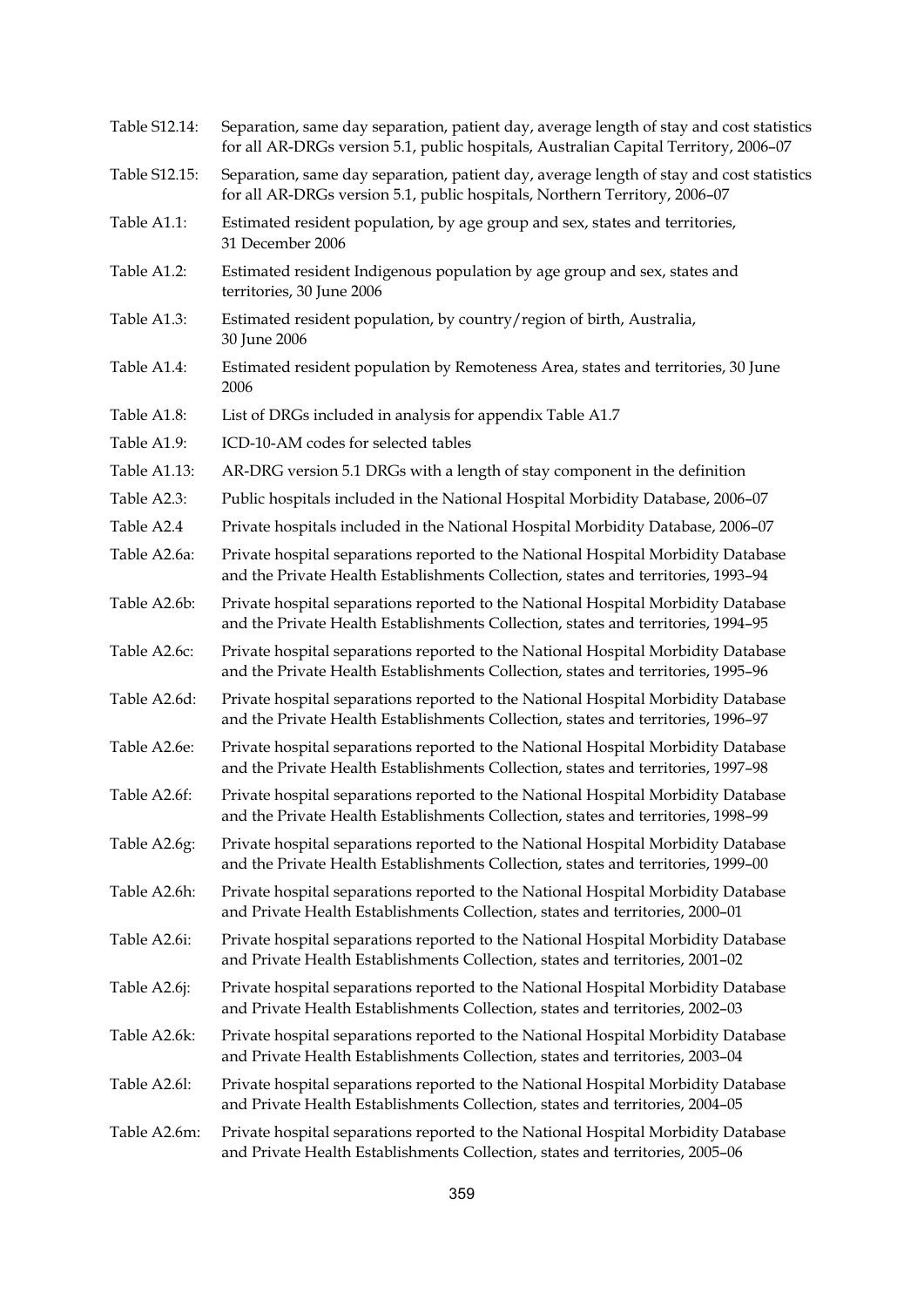- Table A4.2: Separations by Service Related Group, public hospitals, states and territories, 2006–07
- Table A4.3: Separations by Service Related Group, private hospitals, states and territories, 2006–07
- Table A4.4: Patient days by Service Related Group, public hospitals, states and territories, 2006–07
- Table A4.5: Patient days by Service Related Group, private hospitals, states and territories, 2006–07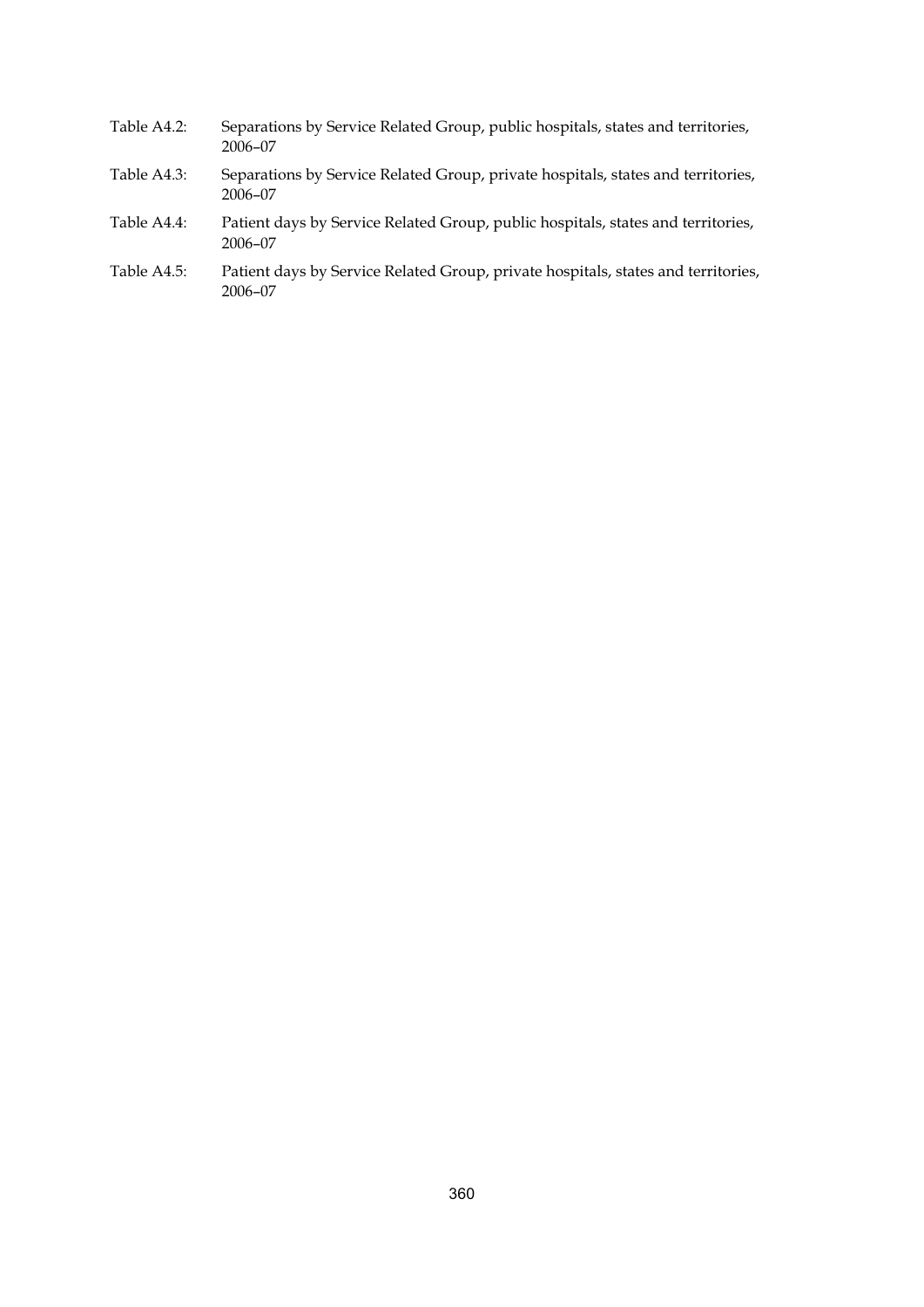# **List of figures**

| Figure 1:  | Separations per 1,000 population, public acute and private hospitals, Australia,    |
|------------|-------------------------------------------------------------------------------------|
| Figure 2:  | Patient days per 1,000 population, public acute and private hospitals, Australia,   |
| Figure 3:  | Average length of stay, public acute and private hospitals, Australia, 1997-98 to   |
| Figure 4:  | Average length of stay for overnight separations, public acute and private          |
| Figure 5:  | Overnight separations per 1,000 population, Australia, 2004-05 and selected         |
| Figure 6:  | Separations per 1,000 population, by age group and sex, Australia, 2006-07  xiii    |
| Figure 7:  | Change in the number of separations, by age group and sex, Australia,               |
| Figure 8:  | Average length of stay, by age group and sex, Australia, 2006-07  xiv               |
| Figure 9:  | Separations per 1,000 population, by Indigenous status and age group, Australia,    |
| Figure 10: | Separations per 1,000 population, by Remoteness Area of usual residence and         |
| Figure 11: | Separations for Medical, Surgical and Other AR-DRGs version 5.1, public hospitals,  |
| Figure 12: | Separations for Medical, Surgical and Other AR-DRGs version 5.1, private hospitals, |
| Figure 13: | Separations, by selected principal diagnosis, Australia, 2006-07  xvi               |
| Figure 14: | Selected potentially preventable hospitalisations per 1,000 population, by          |
| Figure 15: |                                                                                     |
| Figure 16: | Separations for Caesarean section, by hospital sector, Australia, 2002-03 to        |
| Figure 17: | Public hospital median waiting time, by specialty of surgeon, Australia,            |
| Figure 18: | Public hospital emergency department presentations seen on time, by triage          |
| Figure 19: | Emergency department presentations, by age group and sex, Australia,                |
| Figure 20: | Average annual change in the number of available beds, by type of hospital,         |
| Figure 21: | Average full-time equivalent staff, public hospitals, Australia, 1997-98 to         |
| Figure 22: |                                                                                     |
| Figure 23: |                                                                                     |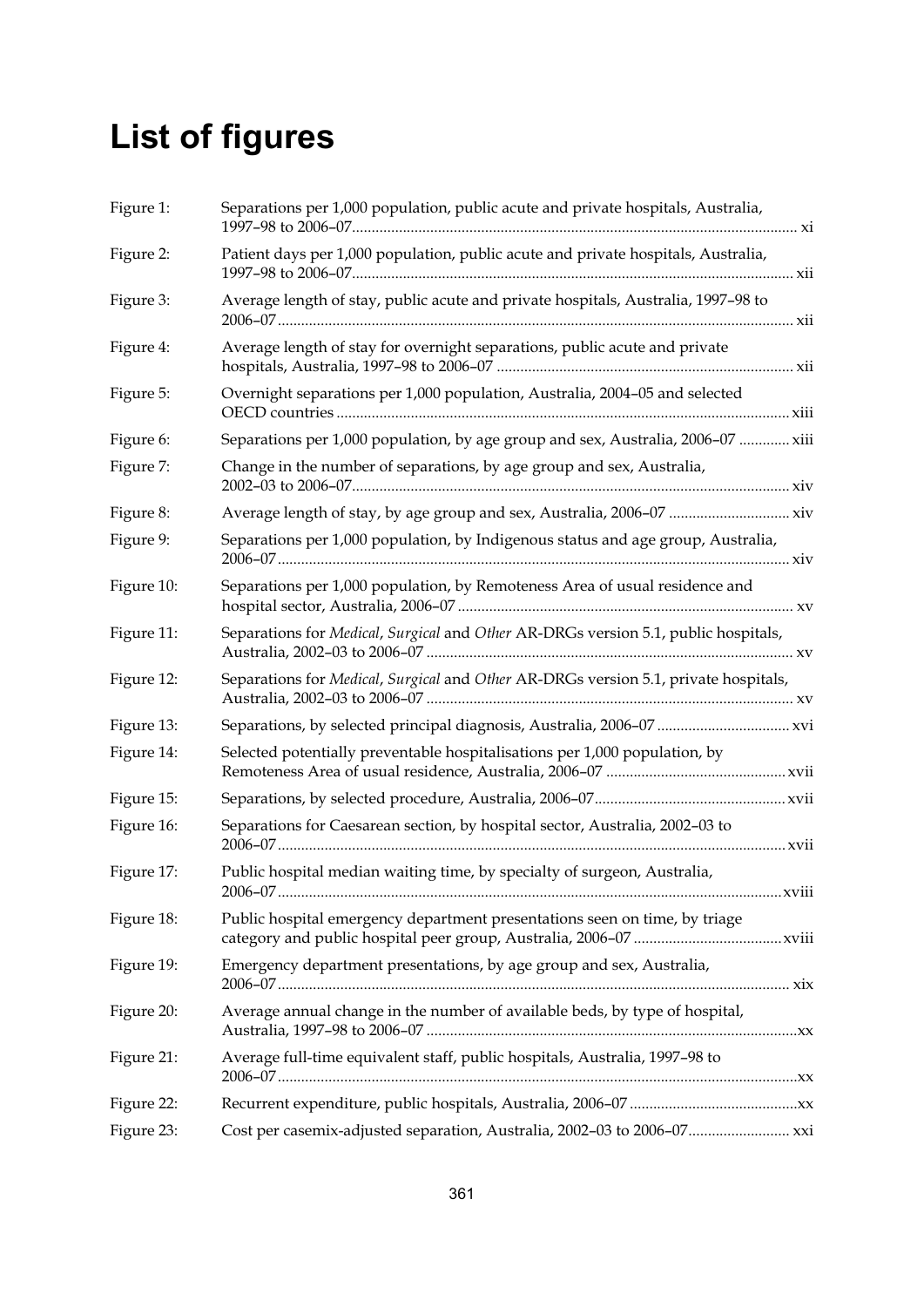| Figure 5.1:  | Interrelationships of a Semi-urgent triage category presentation with other data                                                                                 |      |
|--------------|------------------------------------------------------------------------------------------------------------------------------------------------------------------|------|
| Figure 5.2:  | Number of emergency department presentations, by hour of presentation and                                                                                        |      |
| Figure 5.3:  | Proportion of emergency department presentations, by hour of presentation and                                                                                    |      |
| Figure 6.1:  | Interrelationships of a specialty of surgeon (Plastic surgery) with other data                                                                                   |      |
| Figure 8.1:  | Separations per 1,000 population, by age group, sex and reported Indigenous                                                                                      |      |
| Figure 9.1:  | Interrelationships of a principal diagnosis (S00-S09 Injuries to the head) with                                                                                  | .198 |
| Figure 10.1: | Interrelationships of a procedure (Block 1952 Computerised tomography of<br>brain) with other data elements, all hospitals, Australia, 2006-07 228               |      |
| Figure 10.2: | Proportion of separations with a procedure reported, by principal diagnosis and<br>Indigenous status, all hospitals, selected states and territories, 2006-07249 |      |
| Figure 11.1: | Interrelationships of an external cause (V00-V99 Transport accidents) with other                                                                                 |      |
| Figure 12.1: | Interrelationships of an AR-DRG (A06Z Tracheostomy or ventilation >95 hours)                                                                                     |      |
| Figure A1.1: | Cost per casemix-adjusted separation including capital, public hospitals,                                                                                        | .303 |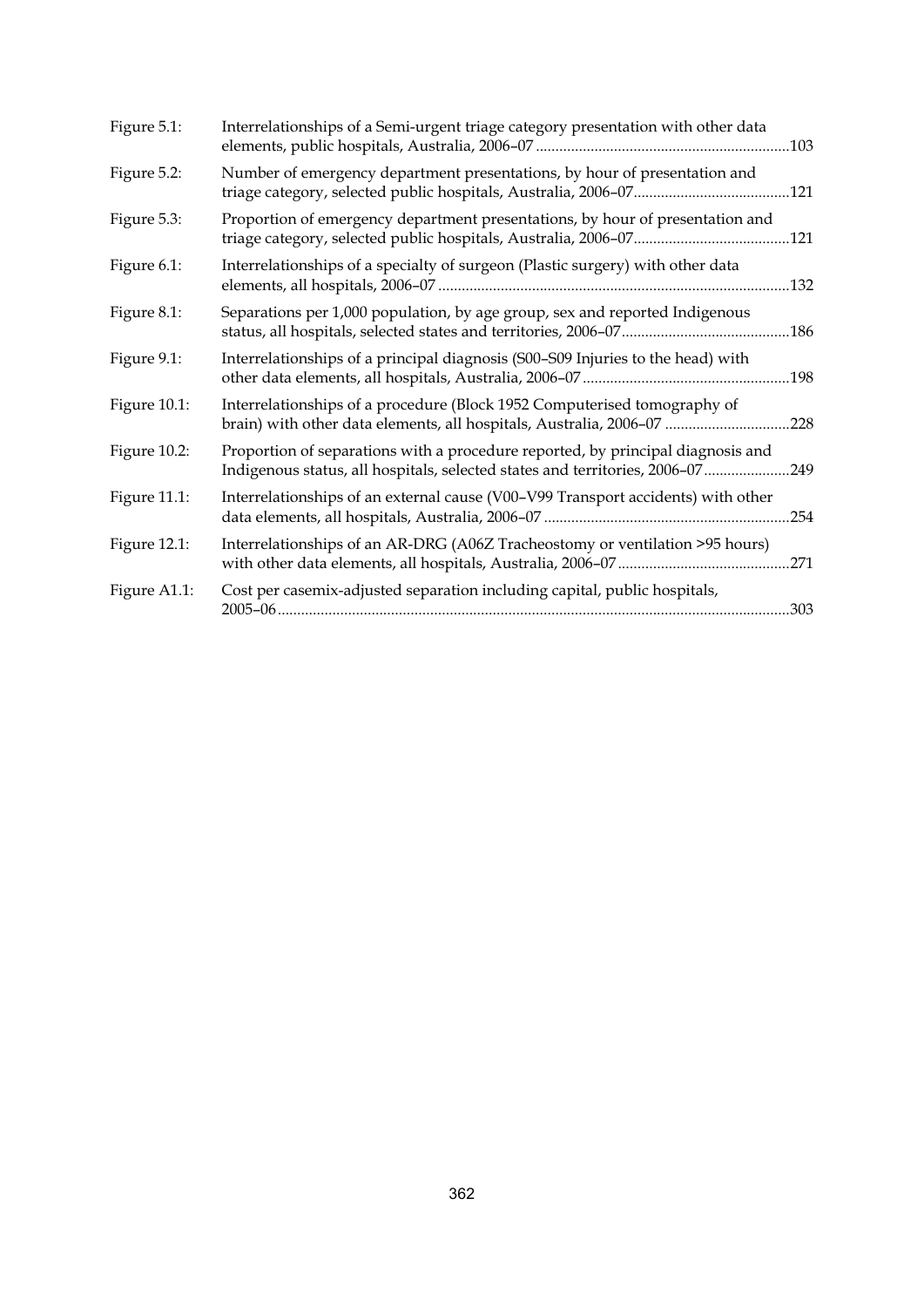## **Glossary**

For further information on the terms used in this report, refer to the definitions in use in the *National health data dictionary* version 12, version 12 supplement and version 13 (NHDC 2003, AIHW 2004b, HDSC 2006). Each definition contains an identification number from the METeOR Metadata Online Registry. METeOR is Australia's central repository for health, community services and housing assistance metadata, or 'data about data'. It provides definitions for data for health and community services-related topics, and specifications for related national minimum data sets (NMDSs), such as the NMDSs which form the basis of this report. METeOR can be viewed on the AIHW website at <www.aihw.gov.au>.

| Accident and emergency<br>occasion of service                      | A non-admitted patient occasion of service reported to the National Public Hospital Establishments<br>Database with a Type of non-admitted patient occasion of service type of Emergency services.                                                                                                                                                              |
|--------------------------------------------------------------------|-----------------------------------------------------------------------------------------------------------------------------------------------------------------------------------------------------------------------------------------------------------------------------------------------------------------------------------------------------------------|
| Activity when injured                                              | The type of activity being undertaken by a person at the time of injury.                                                                                                                                                                                                                                                                                        |
|                                                                    | METeOR identifier: 333849                                                                                                                                                                                                                                                                                                                                       |
| Acute                                                              | Having a short and relatively severe course.                                                                                                                                                                                                                                                                                                                    |
| Acute care                                                         | See Care type.                                                                                                                                                                                                                                                                                                                                                  |
| Acute care hospitals                                               | See Establishment type.                                                                                                                                                                                                                                                                                                                                         |
| Additional diagnosis                                               | Conditions or complaints either coexisting with the principal diagnosis or arising during the episode<br>of care.                                                                                                                                                                                                                                               |
|                                                                    | METeOR identifier: 333832                                                                                                                                                                                                                                                                                                                                       |
| Adjustment                                                         | A summarising procedure for a statistical measure in which the effects of differences in<br>composition of the populations being compared have been minimised by statistical methods.                                                                                                                                                                           |
| Administrative and clerical<br>staff                               | See Full-time equivalent staff.                                                                                                                                                                                                                                                                                                                                 |
| Administrative expenditure                                         | All expenditure incurred by establishments (but not central administrations) of a management<br>expense/administrative support nature, such as any rates and taxes, printing, telephone, stationery<br>and insurance expenses (including workers compensation).                                                                                                 |
|                                                                    | METeOR identifier: 270107                                                                                                                                                                                                                                                                                                                                       |
| <b>Admitted patient</b>                                            | A patient who undergoes a hospital's formal admission process to receive treatment and/or care.<br>This treatment and/or care is provided over a period of time and can occur in hospital and/or in the<br>person's home (for hospital-in-the-home patients).                                                                                                   |
|                                                                    | METeOR identifier: 268957                                                                                                                                                                                                                                                                                                                                       |
| Admitted patient cost<br>proportion                                | The ratio of admitted patient costs to total hospital costs, also known as the inpatient fraction or<br>IFRAC.                                                                                                                                                                                                                                                  |
| Adverse event                                                      | An incident in which harm resulted to a person receiving health care.                                                                                                                                                                                                                                                                                           |
| Age-standardisation                                                | A set of techniques used to remove as far as possible the effects of differences in age when<br>comparing two or more populations.                                                                                                                                                                                                                              |
| Alcohol and drug<br>treatment centre                               | See Establishment type.                                                                                                                                                                                                                                                                                                                                         |
| Arrival mode-transport                                             | The mode of transport by which the person arrives at the emergency department.                                                                                                                                                                                                                                                                                  |
|                                                                    | METeOR identifier: 270000                                                                                                                                                                                                                                                                                                                                       |
| <b>Australian Refined</b><br>Diagnosis Related Groups<br>(AR-DRGs) | An Australian system of Diagnosis Related Groups (DRGs). DRGs provide a clinically meaningful<br>way of relating the number and type of patients treated in a hospital (that is, its casemix) to the<br>resources required by the hospital. Each AR-DRG represents a class of patients with similar<br>clinical conditions requiring similar hospital services. |
|                                                                    | METeOR identifier: 270195                                                                                                                                                                                                                                                                                                                                       |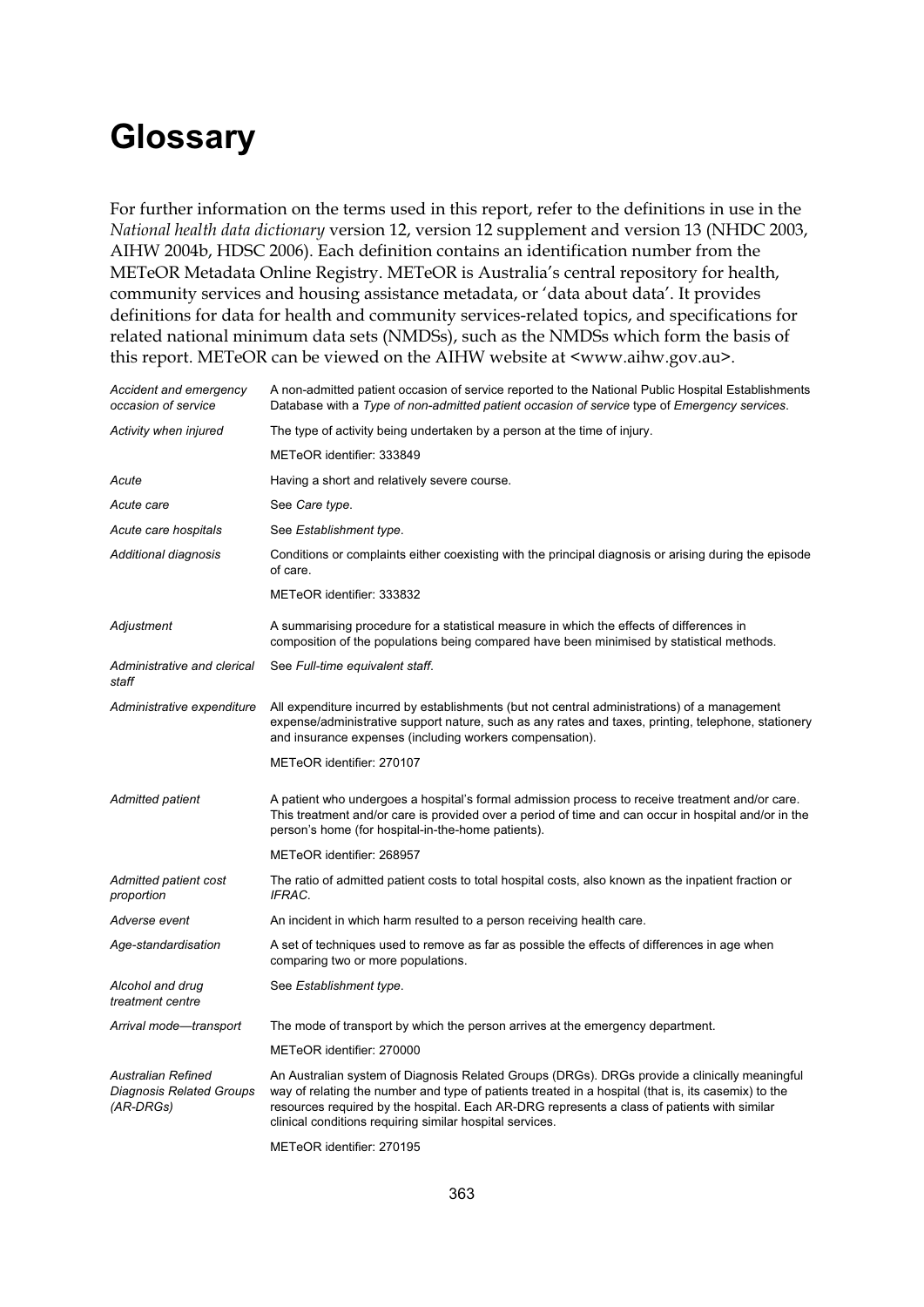| Available beds                             | Beds immediately available for use by admitted patients as required.                                                                                                                                                                                                                                                                                                                                                                                                                                                                                                                                                                                                                                                                                                                                                                                                                                                                                                    |
|--------------------------------------------|-------------------------------------------------------------------------------------------------------------------------------------------------------------------------------------------------------------------------------------------------------------------------------------------------------------------------------------------------------------------------------------------------------------------------------------------------------------------------------------------------------------------------------------------------------------------------------------------------------------------------------------------------------------------------------------------------------------------------------------------------------------------------------------------------------------------------------------------------------------------------------------------------------------------------------------------------------------------------|
|                                            | METeOR identifier: 270133                                                                                                                                                                                                                                                                                                                                                                                                                                                                                                                                                                                                                                                                                                                                                                                                                                                                                                                                               |
| Average length of stay                     | The average number of patient days for admitted patient episodes. Patients admitted and<br>separated on the same day are allocated a length of stay of 1 day.                                                                                                                                                                                                                                                                                                                                                                                                                                                                                                                                                                                                                                                                                                                                                                                                           |
| Capital expenditure                        | Expenditure on large-scale fixed assets (for example, new buildings and equipment with a useful<br>life extending over a number of years).                                                                                                                                                                                                                                                                                                                                                                                                                                                                                                                                                                                                                                                                                                                                                                                                                              |
|                                            | METeOR identifier: 270516                                                                                                                                                                                                                                                                                                                                                                                                                                                                                                                                                                                                                                                                                                                                                                                                                                                                                                                                               |
| Care type                                  | The care type defines the overall nature of a clinical service provided to an admitted patient during<br>an episode of care (admitted care), or the type of service provided by the hospital for boarders or<br>posthumous organ procurement (other care).                                                                                                                                                                                                                                                                                                                                                                                                                                                                                                                                                                                                                                                                                                              |
|                                            | Admitted patient care consists of the following categories:                                                                                                                                                                                                                                                                                                                                                                                                                                                                                                                                                                                                                                                                                                                                                                                                                                                                                                             |
|                                            | Acute care                                                                                                                                                                                                                                                                                                                                                                                                                                                                                                                                                                                                                                                                                                                                                                                                                                                                                                                                                              |
|                                            | Rehabilitation care                                                                                                                                                                                                                                                                                                                                                                                                                                                                                                                                                                                                                                                                                                                                                                                                                                                                                                                                                     |
|                                            | Palliative care                                                                                                                                                                                                                                                                                                                                                                                                                                                                                                                                                                                                                                                                                                                                                                                                                                                                                                                                                         |
|                                            | Geriatric evaluation and management                                                                                                                                                                                                                                                                                                                                                                                                                                                                                                                                                                                                                                                                                                                                                                                                                                                                                                                                     |
|                                            | Psychogeriatric care                                                                                                                                                                                                                                                                                                                                                                                                                                                                                                                                                                                                                                                                                                                                                                                                                                                                                                                                                    |
|                                            | Maintenance care                                                                                                                                                                                                                                                                                                                                                                                                                                                                                                                                                                                                                                                                                                                                                                                                                                                                                                                                                        |
|                                            | Newborn care                                                                                                                                                                                                                                                                                                                                                                                                                                                                                                                                                                                                                                                                                                                                                                                                                                                                                                                                                            |
|                                            | Other care                                                                                                                                                                                                                                                                                                                                                                                                                                                                                                                                                                                                                                                                                                                                                                                                                                                                                                                                                              |
|                                            | Other care is where the principal clinical intent does not meet the criteria for any of the above.<br>Other care can be one of the following:                                                                                                                                                                                                                                                                                                                                                                                                                                                                                                                                                                                                                                                                                                                                                                                                                           |
|                                            | Organ procurement-posthumous                                                                                                                                                                                                                                                                                                                                                                                                                                                                                                                                                                                                                                                                                                                                                                                                                                                                                                                                            |
|                                            | Hospital boarder                                                                                                                                                                                                                                                                                                                                                                                                                                                                                                                                                                                                                                                                                                                                                                                                                                                                                                                                                        |
|                                            | METeOR identifier: 270174                                                                                                                                                                                                                                                                                                                                                                                                                                                                                                                                                                                                                                                                                                                                                                                                                                                                                                                                               |
| Casemix                                    | The range and types of patients (the mix of cases) treated by a hospital or other health service.<br>Casemix classifications (such as AR-DRGs) provide a way of describing and comparing hospitals<br>and other services for management purposes.                                                                                                                                                                                                                                                                                                                                                                                                                                                                                                                                                                                                                                                                                                                       |
| Chronic                                    | Persistent and long-lasting.                                                                                                                                                                                                                                                                                                                                                                                                                                                                                                                                                                                                                                                                                                                                                                                                                                                                                                                                            |
| Clinical urgency                           | A clinical assessment of the urgency with which a patient requires elective hospital care.                                                                                                                                                                                                                                                                                                                                                                                                                                                                                                                                                                                                                                                                                                                                                                                                                                                                              |
|                                            | METeOR identifier: 270008                                                                                                                                                                                                                                                                                                                                                                                                                                                                                                                                                                                                                                                                                                                                                                                                                                                                                                                                               |
| Compensable patients                       | An individual who is entitled to receive or has received a compensation payment with respect to an<br>injury or disease.                                                                                                                                                                                                                                                                                                                                                                                                                                                                                                                                                                                                                                                                                                                                                                                                                                                |
|                                            | METeOR identifier: 270100                                                                                                                                                                                                                                                                                                                                                                                                                                                                                                                                                                                                                                                                                                                                                                                                                                                                                                                                               |
| Cost weights                               | The costliness of an AR-DRG relative to all other AR-DRGs such that the average cost weight for<br>all separations is 1.00. A separation for an AR-DRG with a cost weight of 5.0, therefore, on<br>average, costs 10 times as much as a separation with a cost weight of 0.5. There are separate<br>cost weights for AR-DRGs in the public and private sectors, reflecting the differences in the range<br>of costs in the different sectors. In this report, average cost weights using public cost weights are<br>based on AR-DRG version 5.0 2005–06 public sector estimated cost weights (DoHA 2007). These<br>were applied to AR-DRG version 5.1 DRGs for 2002-02 to 2006-07 reference years. Average<br>private cost weights for the private sector (presented in tables 2.3 and 2.4 in this report) use the<br>most recent private sector estimated cost weights are based on the AR-DRG version 4.2 2002-03<br>(DoHA 2004a) applied to AR-DRG version 4.2 DRGs. |
| Department of Veterans'<br>Affairs patient | A person whose charges for the hospital admission are met by the Department of Veterans' Affairs<br>(DVA). These patients include eligible veterans and war widows/widowers. The data are supplied<br>by the states and territories and the eligibility to receive hospital treatment as a DVA patient may<br>not necessarily have been confirmed by the Department of Veterans' Affairs.                                                                                                                                                                                                                                                                                                                                                                                                                                                                                                                                                                               |
|                                            | METeOR identifier: 270092                                                                                                                                                                                                                                                                                                                                                                                                                                                                                                                                                                                                                                                                                                                                                                                                                                                                                                                                               |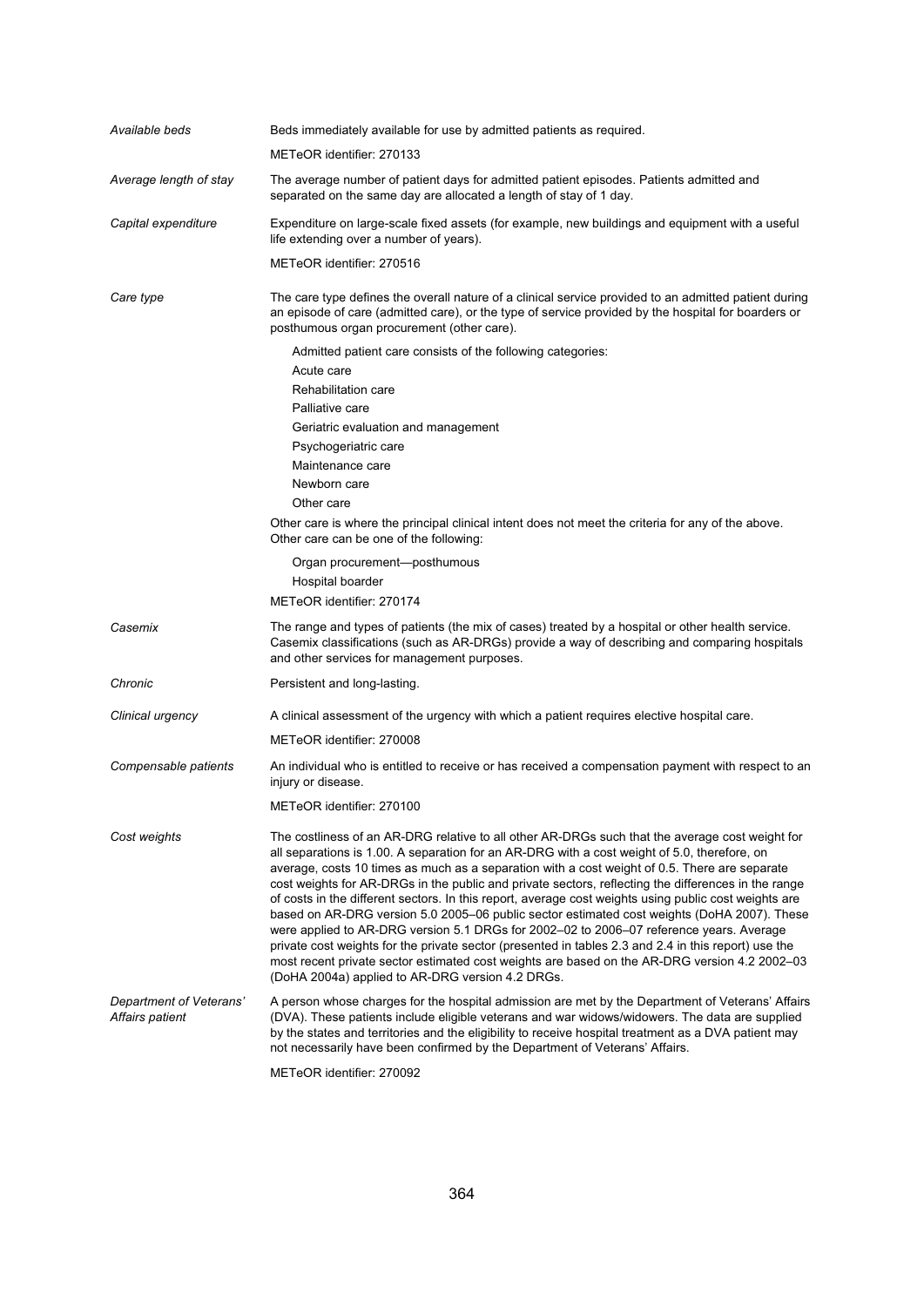| Diagnosis related group<br>(DRG)                                   | A widely used casemix classification system, used to classify admissions into groups with similar<br>clinical conditions (related diagnoses) and similar resource usage. This allows the activity and<br>performance of hospitals to be compared on a common basis. In Australian acute hospitals,<br>Australian refined DRGs are used.                                  |
|--------------------------------------------------------------------|--------------------------------------------------------------------------------------------------------------------------------------------------------------------------------------------------------------------------------------------------------------------------------------------------------------------------------------------------------------------------|
|                                                                    | METeOR identifier: 270195                                                                                                                                                                                                                                                                                                                                                |
| Diagnostic and allied<br>health professionals                      | See Full-time equivalent staff.                                                                                                                                                                                                                                                                                                                                          |
| Domestic and other staff                                           | See Full-time equivalent staff.                                                                                                                                                                                                                                                                                                                                          |
| <b>Domestic services</b><br>expenditure                            | The cost of all domestic services, including electricity, other fuel and power, domestic services for<br>staff, accommodation and kitchen expenses, but not including salaries and wages, food costs or<br>equipment replacement and repair costs.                                                                                                                       |
|                                                                    | METeOR identifier: 270283                                                                                                                                                                                                                                                                                                                                                |
| Drug supplies expenditure                                          | The cost of all drugs, including the cost of containers.                                                                                                                                                                                                                                                                                                                 |
|                                                                    | METeOR identifier: 270282                                                                                                                                                                                                                                                                                                                                                |
| Elective care                                                      | Care that, in the opinion of the treating clinician, is necessary and for which admission can be<br>delayed for at least 24 hours.                                                                                                                                                                                                                                       |
|                                                                    | METeOR identifier: 335023                                                                                                                                                                                                                                                                                                                                                |
| Elective surgery                                                   | Elective care in which the procedures required by patients are listed in the surgical operations<br>section of the Medicare Benefits Schedule, with the exclusion of specific procedures frequently<br>done by non-surgical clinicians and some procedures for which the associated waiting time is<br>strongly influenced by factors other than the supply of services. |
|                                                                    | METeOR identifier: 270589                                                                                                                                                                                                                                                                                                                                                |
| <b>Emergency department</b><br>waiting time to service<br>delivery | The time elapsed for each patient from presentation to the emergency department to<br>commencement of service by a treating medical officer or nurse. It is calculated by deducting the<br>date and time the patient presents from the date and time of the service event.                                                                                               |
|                                                                    | METeOR identifier: 270007                                                                                                                                                                                                                                                                                                                                                |
| <b>Enrolled nurses</b>                                             | See Full-time equivalent staff.                                                                                                                                                                                                                                                                                                                                          |
| Episode end status                                                 | The status of the patient at the end of the non-admitted patient emergency department occasion of<br>service.                                                                                                                                                                                                                                                            |
|                                                                    | METeOR identifier: 322641                                                                                                                                                                                                                                                                                                                                                |
| Episode of care                                                    | The period of admitted patient care between a formal or statistical admission and a formal or<br>statistical separation, characterised by only one care type (see Care type and Separation).                                                                                                                                                                             |
|                                                                    | METeOR identifier: 270174 (Care type)                                                                                                                                                                                                                                                                                                                                    |
|                                                                    | METeOR identifier: 268956 (Episode of admitted patient care)                                                                                                                                                                                                                                                                                                             |
| <b>Error DRGs</b>                                                  | AR-DRGs to which separations are grouped if their records contain clinically inconsistent or invalid<br>information.                                                                                                                                                                                                                                                     |
| Establishment type                                                 | Type of establishment (defined in terms of legislative approval, service provided and patients<br>treated) for each separately administered establishment. Establishment types include:                                                                                                                                                                                  |
|                                                                    | Acute care hospitals                                                                                                                                                                                                                                                                                                                                                     |
|                                                                    | Psychiatric hospitals                                                                                                                                                                                                                                                                                                                                                    |
|                                                                    | Alcohol and drug treatment centres<br>Hospices                                                                                                                                                                                                                                                                                                                           |
|                                                                    | METeOR identifier: 269971                                                                                                                                                                                                                                                                                                                                                |
| External cause                                                     | The environmental event, circumstance or condition as the cause of injury, poisoning and other<br>adverse effect.                                                                                                                                                                                                                                                        |
|                                                                    | METeOR identifier: 333853                                                                                                                                                                                                                                                                                                                                                |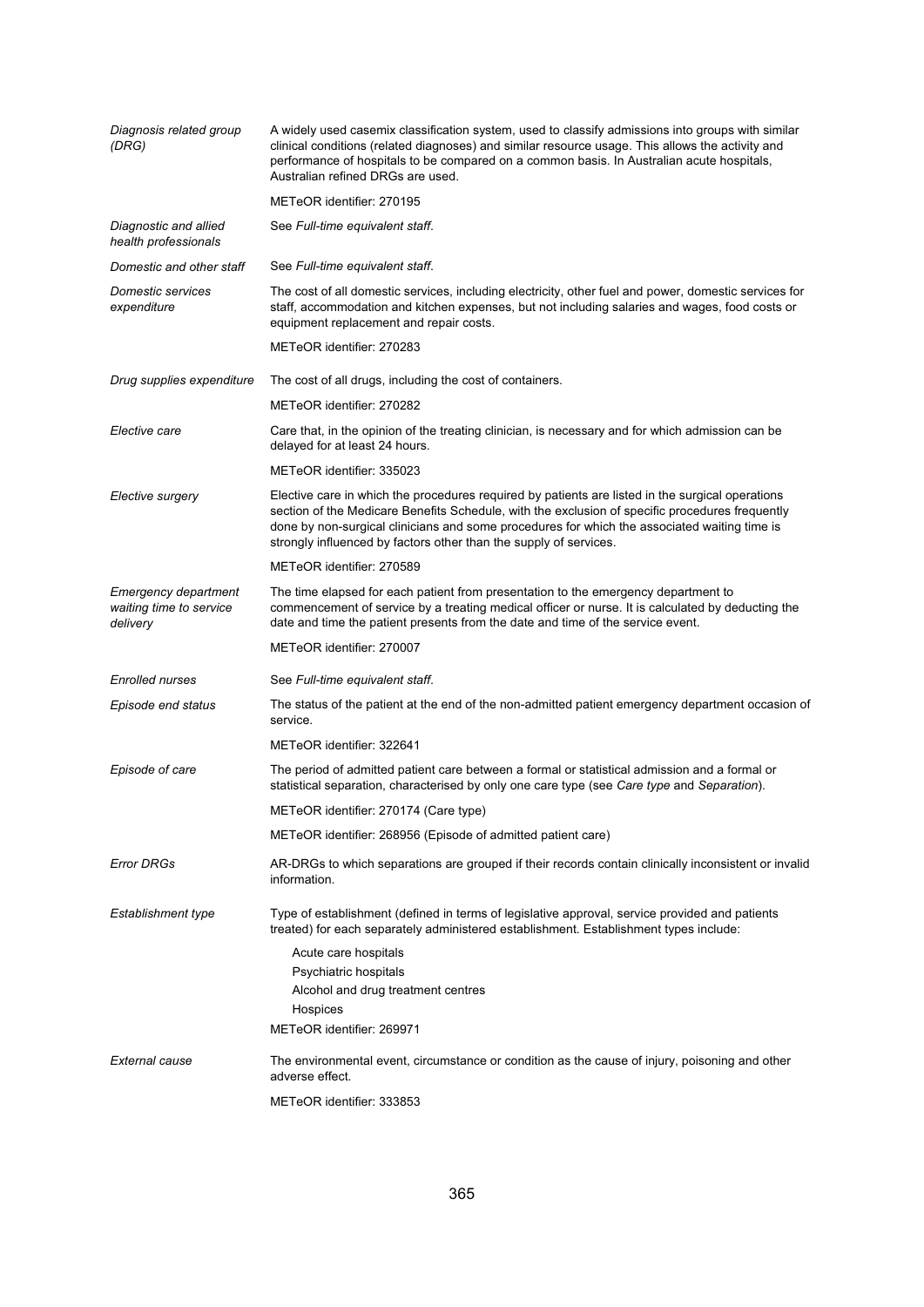| Full-time equivalent staff                                      | Full-time equivalent staff units are the on-job hours paid for (including overtime) and hours of paid<br>leave of any type for a staff member (or contract employee where applicable) divided by the<br>number of ordinary time hours normally paid for a full-time staff member when on the job (or<br>contract employee where applicable) under the relevant award or agreement for the staff member<br>(or contract employee occupation where applicable). Staffing categories include: |
|-----------------------------------------------------------------|--------------------------------------------------------------------------------------------------------------------------------------------------------------------------------------------------------------------------------------------------------------------------------------------------------------------------------------------------------------------------------------------------------------------------------------------------------------------------------------------|
|                                                                 | Salaried medical officers                                                                                                                                                                                                                                                                                                                                                                                                                                                                  |
|                                                                 | Registered nurses                                                                                                                                                                                                                                                                                                                                                                                                                                                                          |
|                                                                 | <b>Enrolled nurses</b>                                                                                                                                                                                                                                                                                                                                                                                                                                                                     |
|                                                                 | Student nurses                                                                                                                                                                                                                                                                                                                                                                                                                                                                             |
|                                                                 | Other personal care staff                                                                                                                                                                                                                                                                                                                                                                                                                                                                  |
|                                                                 | Diagnostic and allied health professionals                                                                                                                                                                                                                                                                                                                                                                                                                                                 |
|                                                                 | Administrative and clerical staff                                                                                                                                                                                                                                                                                                                                                                                                                                                          |
|                                                                 | Domestic and other staff                                                                                                                                                                                                                                                                                                                                                                                                                                                                   |
|                                                                 | METeOR identifier: 270543                                                                                                                                                                                                                                                                                                                                                                                                                                                                  |
| Funding source for<br>hospital patient                          | Expected principal source of funds for an admitted patient episode or non-admitted patient service<br>event.                                                                                                                                                                                                                                                                                                                                                                               |
|                                                                 | METeOR identifier: 270103                                                                                                                                                                                                                                                                                                                                                                                                                                                                  |
| Geriatric evaluation and<br>management                          | See Care type.                                                                                                                                                                                                                                                                                                                                                                                                                                                                             |
| Group session                                                   | A service provided to two or more patients, but excludes services provided to two or more family<br>members, which are treated as services provided to an individual.                                                                                                                                                                                                                                                                                                                      |
|                                                                 | METeOR identifier: 269119                                                                                                                                                                                                                                                                                                                                                                                                                                                                  |
| HASAC (Health and Allied<br>Services Advisory Council)<br>ratio | For hospitals where the IFRAC is not available or is clearly inconsistent with the data, admitted<br>patient costs are estimated by the HASAC ratio (see Appendix 1).                                                                                                                                                                                                                                                                                                                      |
| Hospice                                                         | See Establishment type.                                                                                                                                                                                                                                                                                                                                                                                                                                                                    |
| Hospital                                                        | A health care facility established under Commonwealth, state or territory legislation as a hospital or<br>a free-standing day procedure unit and authorised to provide treatment and/or care to patients.                                                                                                                                                                                                                                                                                  |
|                                                                 | METeOR identifier: 268971                                                                                                                                                                                                                                                                                                                                                                                                                                                                  |
| Hospital boarder                                                | See Care type.                                                                                                                                                                                                                                                                                                                                                                                                                                                                             |
| Hospital-in-the-home care                                       | Provision of care to hospital admitted patients in their place of residence as a substitute for<br>hospital accommodation. Place of residence may be permanent or temporary.                                                                                                                                                                                                                                                                                                               |
|                                                                 | METeOR identifier: 270305                                                                                                                                                                                                                                                                                                                                                                                                                                                                  |
| IFRAC (inpatient fraction)                                      | A measure used to calculate the cost per casemix-adjusted separation. It is the ratio of admitted<br>patient costs to total hospital costs, also known as the admitted patient cost proportion ratio (see<br>Appendix 1).                                                                                                                                                                                                                                                                  |
| Indicator procedure                                             | A procedure which is of high volume, and is often associated with long waiting periods. Elective<br>surgery waiting time statistics for indicator procedures give a specific indication of waiting time for<br>these in particular areas of elective care provision.                                                                                                                                                                                                                       |
|                                                                 | METeOR identifier: 334984                                                                                                                                                                                                                                                                                                                                                                                                                                                                  |
| Indigenous status                                               | A measure of whether a person identifies as being of Aboriginal or Torres Strait Islander origin.<br>This is in accord with the first two of three components of the Commonwealth definition below:                                                                                                                                                                                                                                                                                        |
|                                                                 | An Aboriginal or Torres Strait Islander is a person of Aboriginal or Torres Strait Islander descent<br>who identifies as an Aboriginal or Torres Strait Islander and is accepted as such by the<br>community in which he or she lives.                                                                                                                                                                                                                                                     |
|                                                                 | METeOR identifier: 291036                                                                                                                                                                                                                                                                                                                                                                                                                                                                  |
| Inpatient                                                       | Another term for admitted patient.                                                                                                                                                                                                                                                                                                                                                                                                                                                         |
|                                                                 | METeOR identifier: 268957                                                                                                                                                                                                                                                                                                                                                                                                                                                                  |
| Interactive data cubes                                          | A multidimensional representation of data which provides fast retrieval from multiple layers of<br>information.                                                                                                                                                                                                                                                                                                                                                                            |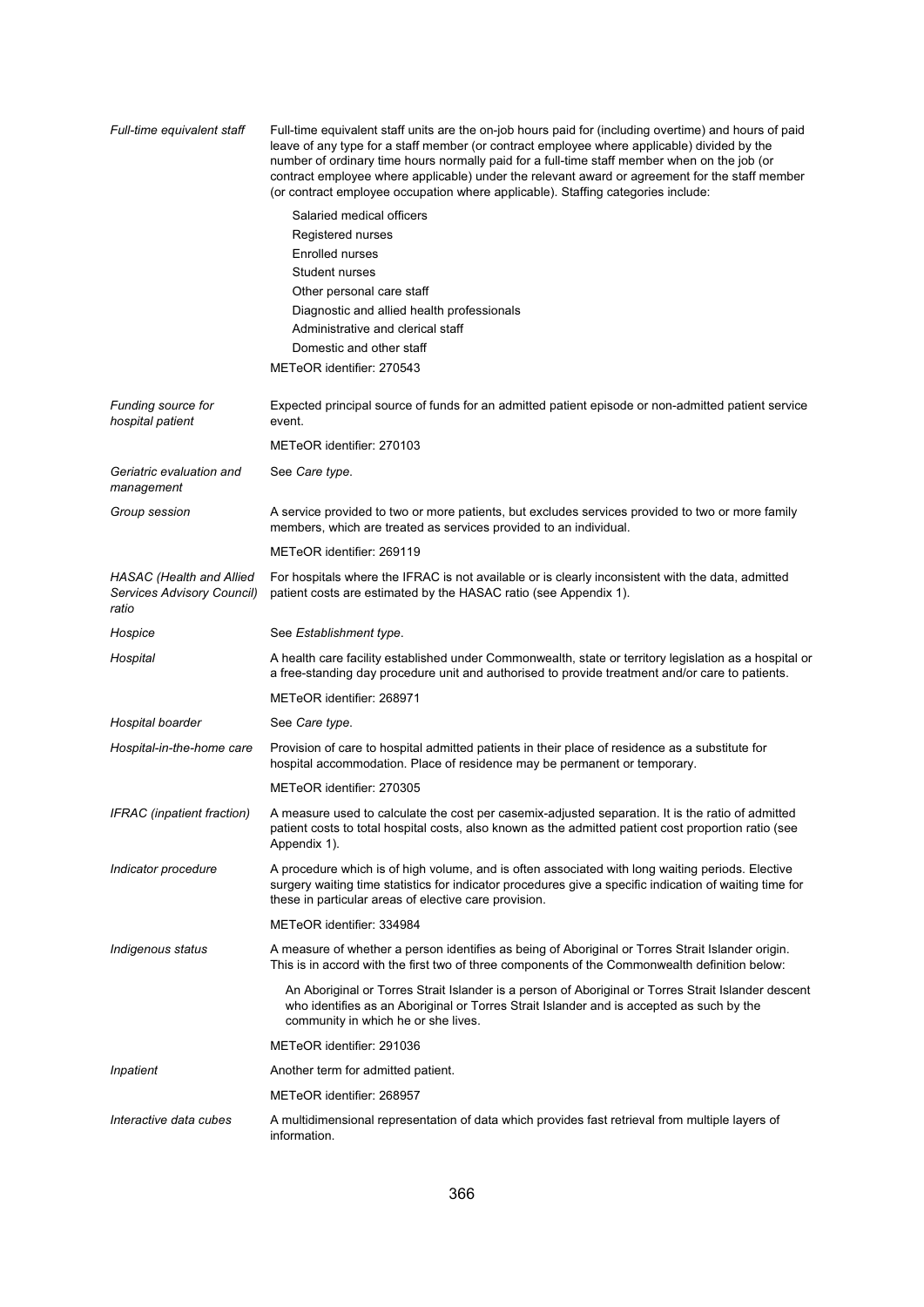| Inter-hospital contracted<br>care                 | An episode of care for an admitted patient whose treatment and/or care is provided under an<br>arrangement (either written or verbal) between a hospital purchaser (contracting hospital) and a<br>provider of an admitted service (contracted hospital), and for which the activity is recorded by both<br>hospitals.                                          |
|---------------------------------------------------|-----------------------------------------------------------------------------------------------------------------------------------------------------------------------------------------------------------------------------------------------------------------------------------------------------------------------------------------------------------------|
|                                                   | METeOR identifier: 270409                                                                                                                                                                                                                                                                                                                                       |
| International Classification<br>of Diseases (ICD) | The World Health Organization's internationally accepted classification of diseases and related<br>health conditions. The 10th revision, Australian modification (ICD-10-AM) is currently in use in<br>Australian hospitals for admitted patients.                                                                                                              |
| Length of stay                                    | The length of stay of an overnight patient is calculated by subtracting the date the patient is<br>admitted from the date of separation and deducting days the patient was on leave. A same-day<br>patient is allocated a length of stay of 1 day.                                                                                                              |
|                                                   | METeOR identifier: 269982                                                                                                                                                                                                                                                                                                                                       |
| Licensed bed                                      | A bed in a private hospital, licensed by the relevant state or territory health authority.                                                                                                                                                                                                                                                                      |
| Maintenance care                                  | See Care type.                                                                                                                                                                                                                                                                                                                                                  |
| Major Diagnostic<br>Categories (MDCs)             | A high level of groupings of patients used in the AR-DRG classification. They correspond generally<br>to the major organ systems of the body.                                                                                                                                                                                                                   |
|                                                   | METeOR identifier: 270400                                                                                                                                                                                                                                                                                                                                       |
| Medical and surgical<br>supplies expenditure      | The cost of all consumables of a medical or surgical nature (excluding drug supplies) but not<br>including expenditure on equipment repairs.                                                                                                                                                                                                                    |
|                                                   | METeOR identifier: 270358                                                                                                                                                                                                                                                                                                                                       |
| Mode of admission                                 | The mechanism by which a person begins an episode of admitted patient care.                                                                                                                                                                                                                                                                                     |
|                                                   | METeOR identifier: 269976                                                                                                                                                                                                                                                                                                                                       |
| Mode of separation                                | Status at separation of person (discharge/transfer/death) and place to which person is released<br>(where applicable).                                                                                                                                                                                                                                          |
|                                                   | METeOR identifier: 270094                                                                                                                                                                                                                                                                                                                                       |
| National health data<br>dictionary (NHDD)         | A publication that contains a core set of uniform definitions relating to the full range of health<br>services and a range of population parameters.                                                                                                                                                                                                            |
| Newborn care                                      | See Care type.                                                                                                                                                                                                                                                                                                                                                  |
| Non-admitted patient<br>occasion of service       | Occurs when a patient attends a functional unit of the hospital for the purpose of receiving some<br>form of service, but is not admitted. A visit for administrative purposes is not an occasion of<br>service.                                                                                                                                                |
|                                                   | METeOR identifier: 270506                                                                                                                                                                                                                                                                                                                                       |
| Non-admitted patients                             | Patients who receive care from a recognised non-admitted patient service/clinic of a hospital.                                                                                                                                                                                                                                                                  |
|                                                   | METeOR identifier: 268973                                                                                                                                                                                                                                                                                                                                       |
| Number of days of<br>hospital-in-the-home care    | The number of hospital-in-the-home days occurring within an episode of care for an admitted<br>patient.                                                                                                                                                                                                                                                         |
|                                                   | METeOR identifier: 270305                                                                                                                                                                                                                                                                                                                                       |
| Occasion of service                               | Non-admitted patient occasion of service.                                                                                                                                                                                                                                                                                                                       |
| Organ procurement-<br>posthumous                  | See Care type.                                                                                                                                                                                                                                                                                                                                                  |
| Other personal care staff                         | See Full-time equivalent staff.                                                                                                                                                                                                                                                                                                                                 |
| Other recurrent                                   | Recurrent expenditure not included elsewhere in any of the recurrent expenditure categories.                                                                                                                                                                                                                                                                    |
| expenditure                                       | METeOR identifier: 270126                                                                                                                                                                                                                                                                                                                                       |
| Other revenue                                     | All other revenue received by the establishment that is not included under patient revenue or<br>recoveries (but not including revenue payments received from state or territory governments). This<br>includes revenue such as investment income from temporarily surplus funds and income from<br>charities, bequests and accommodation provided to visitors. |
|                                                   | METeOR identifier: 270128                                                                                                                                                                                                                                                                                                                                       |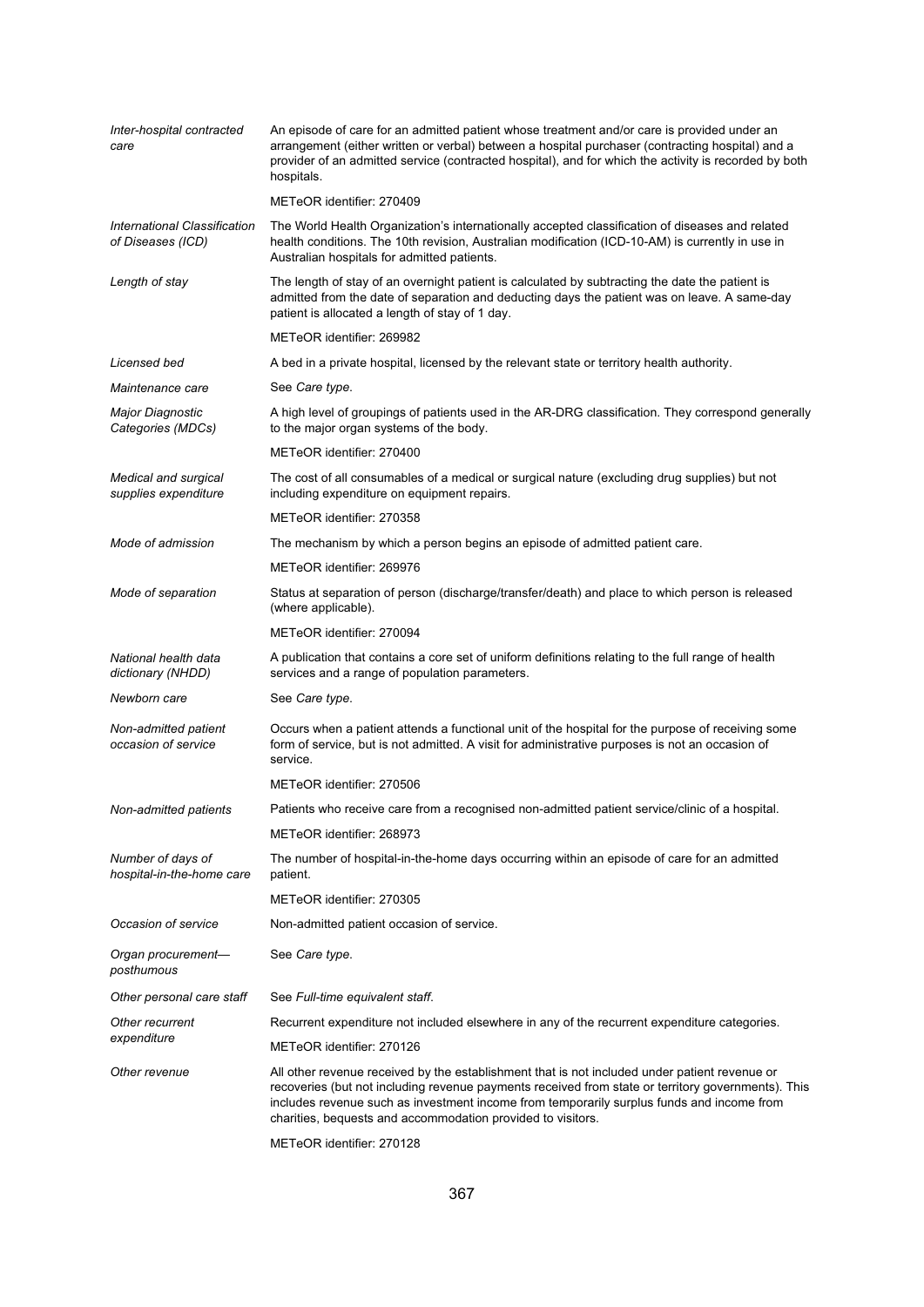| Outpatient                                            | Another term for non-admitted patient.                                                                                                                                                                                                                              |
|-------------------------------------------------------|---------------------------------------------------------------------------------------------------------------------------------------------------------------------------------------------------------------------------------------------------------------------|
|                                                       | METeOR identifier: 268973                                                                                                                                                                                                                                           |
| Outpatient clinic service                             | An examination, consultation, treatment or other service provided to non-admitted non-emergency<br>patients in a specialty unit or under an organisational arrangement administered by a hospital.                                                                  |
|                                                       | METeOR identifier: 327310                                                                                                                                                                                                                                           |
| Outpatient clinic type                                | The nature of services which are provided by outpatient clinic services.                                                                                                                                                                                            |
|                                                       | METeOR identifier: 291073                                                                                                                                                                                                                                           |
| Overnight-stay patients                               | A patient who, following a clinical decision, receives hospital treatment for a minimum of 1 night<br>(that is, who is admitted to and separated from the hospital on different dates).                                                                             |
| Palliative care                                       | See Care type.                                                                                                                                                                                                                                                      |
| Patient days                                          | The total number of days for patients who were admitted for an episode of care and who separated<br>during a specified reference period. A patient who is admitted and separated on the same day is<br>allocated 1 patient day.                                     |
|                                                       | METeOR identifier: 270045                                                                                                                                                                                                                                           |
| <b>Patient election status</b>                        | Accommodation chargeable status elected by patient on admission. The categories are:                                                                                                                                                                                |
|                                                       | Public (receives public hospital services free of charge)                                                                                                                                                                                                           |
|                                                       | Private (does not receive hospital services free of charge)                                                                                                                                                                                                         |
|                                                       | METeOR identifier: 270044                                                                                                                                                                                                                                           |
| Patient presentation at<br>emergency department       | The presentation of a patient at an emergency department occurs following the arrival of the<br>patient at the emergency department. It is the earliest occasion of being registered clerically, or<br>triaged.                                                     |
|                                                       | METeOR identifier: 270393                                                                                                                                                                                                                                           |
| Patient revenue                                       | Revenue received by, and due to, an establishment in respect of individual patient liability for<br>accommodation and other establishment charges.                                                                                                                  |
|                                                       | METeOR identifier: 270047                                                                                                                                                                                                                                           |
| Patient transport                                     | The direct cost of transporting patients, excluding salaries and wages of transport staff.                                                                                                                                                                          |
|                                                       | METeOR identifier: 270048                                                                                                                                                                                                                                           |
| Payments to visiting<br>medical officers              | All payments made to visiting medical officers for medical services provided to hospital (public)<br>patients on a sessionally paid or fee-for-service basis.                                                                                                       |
|                                                       | METeOR identifier: 270049                                                                                                                                                                                                                                           |
| Peer group                                            | Groupings of hospitals into broadly similar groups in terms of their volume of admitted patient<br>activity and their geographical location.                                                                                                                        |
| Percentile                                            | Any one of 99 values that divide the range of probability distribution or sample into 100 intervals of<br>equal probability or frequency.                                                                                                                           |
| Performance indicator                                 | A statistic or other unit of information that reflects, directly or indirectly, the extent to which an<br>expected outcome is achieved or the quality of processes leading to that outcome.                                                                         |
| Place of occurrence of                                | The place where the external cause of injury, poisoning or adverse effect occurred.                                                                                                                                                                                 |
| external cause                                        | METeOR identifier: 333874                                                                                                                                                                                                                                           |
| Potentially preventable<br>hospitalisation (selected) | Those conditions where hospitalisation is thought to be avoidable if timely and adequate non-<br>hospital care is provided.                                                                                                                                         |
| Pre-MDC (Pre-major<br>diagnostic category)            | Twelve AR-DRGs to which separations are grouped, regardless of their principal diagnoses, if they<br>involve procedures that are particularly resource-intensive (transplants, tracheostomies or extra-<br>corporeal membrane oxygenation without cardiac surgery). |
| Principal diagnosis                                   | The diagnosis established after study to be chiefly responsible for occasioning an episode of<br>admitted patient care.                                                                                                                                             |
|                                                       | METeOR identifier: 333838                                                                                                                                                                                                                                           |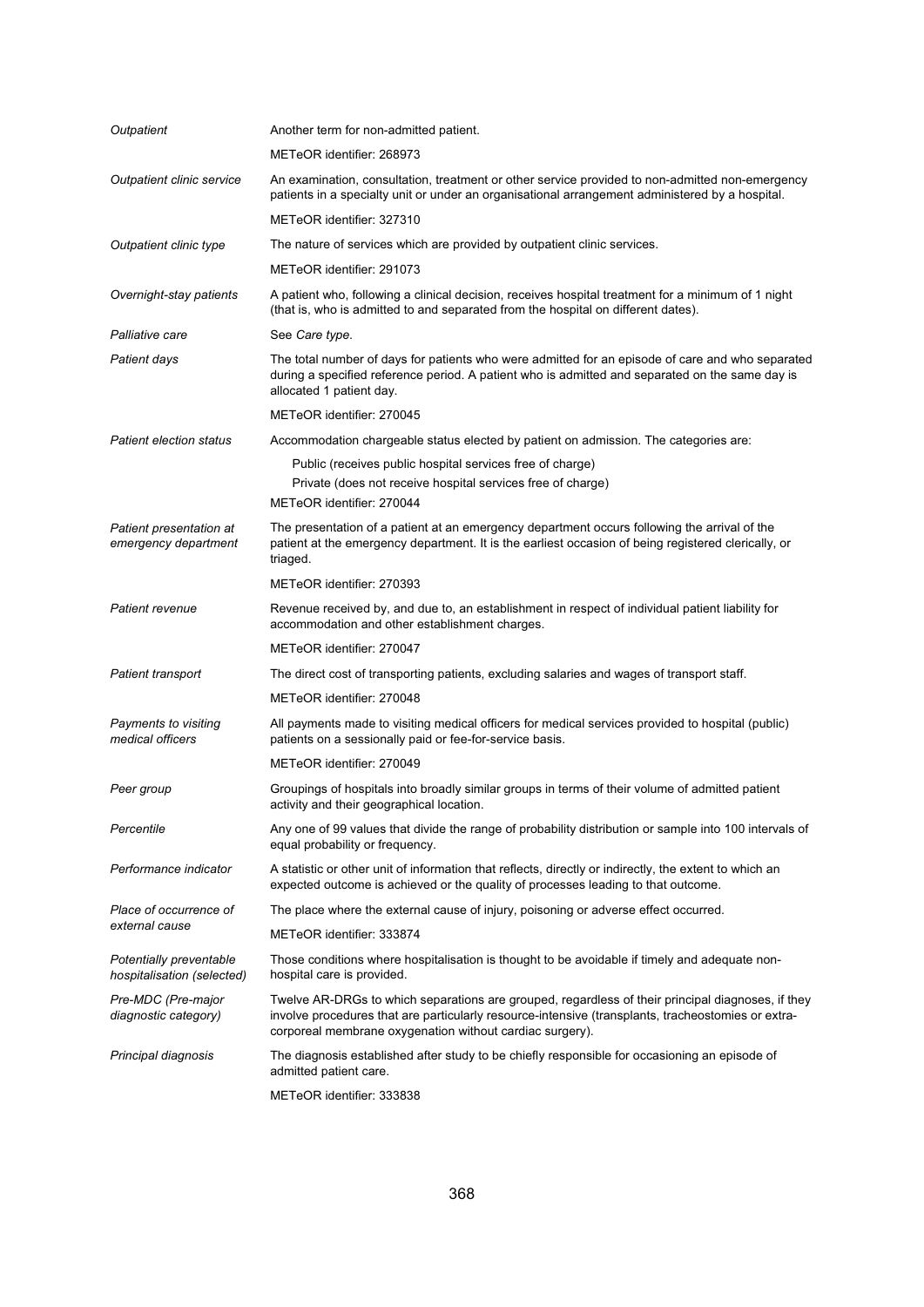| Private hospital          | A privately owned and operated institution, catering for patients who are treated by a doctor of their<br>own choice. Patients are charged fees for accommodation and other services provided by the<br>hospital and relevant medical and paramedical practitioners. Acute care and psychiatric hospitals<br>are included, as are private free-standing day hospital facilities. See also Establishment type.                                                                   |
|---------------------------|---------------------------------------------------------------------------------------------------------------------------------------------------------------------------------------------------------------------------------------------------------------------------------------------------------------------------------------------------------------------------------------------------------------------------------------------------------------------------------|
| Private patients          | Patients admitted to a hospital who decide to choose the doctor(s) who will treat them and/or to<br>have private ward accommodation. They are charged for medical services, food and<br>accommodation.                                                                                                                                                                                                                                                                          |
| Procedure                 | A clinical intervention that is surgical in nature, carries a procedural risk, carries an anaesthetic<br>risk, requires specialised training and/or requires special facilities or equipment available only in<br>the acute care setting.                                                                                                                                                                                                                                       |
|                           | METeOR identifier: 333828                                                                                                                                                                                                                                                                                                                                                                                                                                                       |
| Psychogeriatric care      | See Care type.                                                                                                                                                                                                                                                                                                                                                                                                                                                                  |
| Public hospital           | A hospital controlled by a state or territory health authority. Public hospitals offer free diagnostic<br>services, treatment, care and accommodation to all eligible patients.                                                                                                                                                                                                                                                                                                 |
| <b>Public patient</b>     | A patient admitted to a hospital who has agreed to be treated by doctors of the hospital's choice<br>and to accept shared accommodation. This means the patient is not charged.                                                                                                                                                                                                                                                                                                 |
| Qualified days            | The number of qualified days within newborn episodes of care. Days within newborn episodes of<br>care are either qualified or unqualified. This definition includes all babies who are 9 days old or<br>less. A newborn day is qualified (acute) when a newborn meets at least one of the following<br>criteria:                                                                                                                                                                |
|                           | is the second or subsequent liveborn infant of a multiple birth, whose mother is currently an<br>admitted patient<br>is admitted to an intensive care facility in a hospital, being a facility approved by the Australian                                                                                                                                                                                                                                                       |
|                           | Government Health Minister for the purpose of the provision of special care                                                                                                                                                                                                                                                                                                                                                                                                     |
|                           | remains in hospital without its mother                                                                                                                                                                                                                                                                                                                                                                                                                                          |
|                           | is admitted to the hospital without its mother.<br>METeOR identifier: 268957 (Admitted patient) and                                                                                                                                                                                                                                                                                                                                                                             |
|                           | METeOR identifier: 270033 (Newborn qualification status)                                                                                                                                                                                                                                                                                                                                                                                                                        |
|                           |                                                                                                                                                                                                                                                                                                                                                                                                                                                                                 |
| Recoveries                | All revenue received that is in the nature of a recovery of expenditure incurred. This includes<br>income from provision of meals and accommodation to hospital staff, income from the use of<br>hospital facilities for private practice and some recoveries relating to inter-hospital services.                                                                                                                                                                              |
|                           | METeOR identifier: 269974                                                                                                                                                                                                                                                                                                                                                                                                                                                       |
| Recurrent expenditure     | Expenditure on goods and services which are used up during the year, for example, salaries and<br>wages expenditure and non-salary expenditure such as payments to visiting medical officers.                                                                                                                                                                                                                                                                                   |
|                           | METeOR identifier: 269132                                                                                                                                                                                                                                                                                                                                                                                                                                                       |
| Registered nurses         | See Full-time equivalent staff.                                                                                                                                                                                                                                                                                                                                                                                                                                                 |
| Rehabilitation care       | See Care type.                                                                                                                                                                                                                                                                                                                                                                                                                                                                  |
| Relative stay index (RSI) | The actual number of patient days for acute care separations in selected AR-DRGs divided by the<br>expected number of patient days adjusted for casemix. An RSI greater than 1 indicates that an<br>average patient's length of stay is higher than would be expected given the jurisdiction's casemix<br>distribution. An RSI of less than 1 indicates that the number of patient days used was less than<br>would have been expected. See Appendix 1 for further information. |
| Remoteness Area           | A classification of the remoteness of a location using the Australian Standard Geographical<br>Classification Remoteness Structure, based on the Accessibility / Remoteness Index of Australia<br>(ARIA) which measures the remoteness of a point based on the physical road distance to the<br>nearest urban centre. The categories are:                                                                                                                                       |
|                           | <b>Major Cities</b><br>Inner Regional<br>Outer Regional<br>Remote<br>Very Remote                                                                                                                                                                                                                                                                                                                                                                                                |
|                           | Migratory.                                                                                                                                                                                                                                                                                                                                                                                                                                                                      |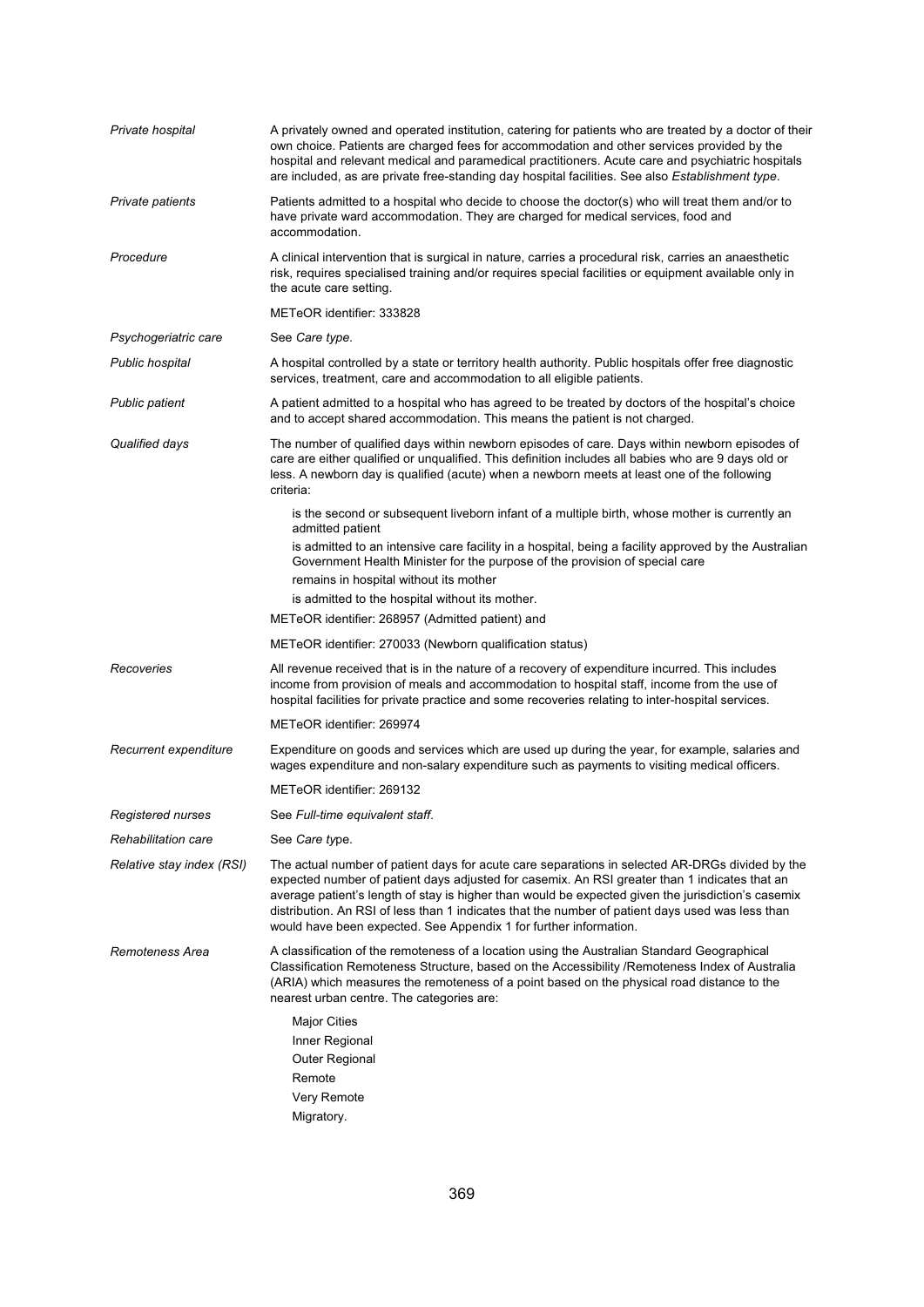| Removal from waiting list                           | The reason a patient is removed from an elective surgery waiting list. The reason-for-removal<br>categories are:                                                                                                                                                                                                                                                                                                                                                    |
|-----------------------------------------------------|---------------------------------------------------------------------------------------------------------------------------------------------------------------------------------------------------------------------------------------------------------------------------------------------------------------------------------------------------------------------------------------------------------------------------------------------------------------------|
|                                                     | 1 Admitted as an elective patient for awaited procedure in this hospital or another hospital                                                                                                                                                                                                                                                                                                                                                                        |
|                                                     | 2 Admitted as an emergency patient for awaited procedure in this hospital or another hospital                                                                                                                                                                                                                                                                                                                                                                       |
|                                                     | 3 Could not be contacted (includes patients who have died while waiting whether or not the cause<br>of death was related to the condition requiring treatment)                                                                                                                                                                                                                                                                                                      |
|                                                     | 4 Treated elsewhere for awaited procedure, but not as a patient of this hospital's waiting list                                                                                                                                                                                                                                                                                                                                                                     |
|                                                     | 5 Surgery not required or declined                                                                                                                                                                                                                                                                                                                                                                                                                                  |
|                                                     | 6 Transferred to another hospital's waiting list                                                                                                                                                                                                                                                                                                                                                                                                                    |
|                                                     | 9 Not known.                                                                                                                                                                                                                                                                                                                                                                                                                                                        |
|                                                     | METeOR identifier: 269959                                                                                                                                                                                                                                                                                                                                                                                                                                           |
| Repairs and maintenance<br>expenditure              | The costs incurred in maintaining, repairing, replacing and providing additional equipment,<br>maintaining and renovating buildings and minor additional works.                                                                                                                                                                                                                                                                                                     |
|                                                     | METeOR identifier: 269970                                                                                                                                                                                                                                                                                                                                                                                                                                           |
| Salaried medical officers                           | See Full-time equivalent staff.                                                                                                                                                                                                                                                                                                                                                                                                                                     |
| Same-day patients                                   | Admitted patients who are admitted and separate on the same date.                                                                                                                                                                                                                                                                                                                                                                                                   |
| Separation                                          | An episode of care for an admitted patient, which can be a total hospital stay (from admission to<br>discharge, transfer or death), or a portion of a hospital stay beginning or ending in a change of<br>type of care (for example, from acute to rehabilitation). Separation also means the process by<br>which an admitted patient completes an episode of care either by being discharged, dying,<br>transferring to another hospital or changing type of care. |
| Separation rate ratio                               | The separation rate for one population divided by the separation rate of another.                                                                                                                                                                                                                                                                                                                                                                                   |
| Separations                                         | The total number of episodes of care for admitted patients, which can be total hospital stays (from<br>admission to discharge, transfer or death), or portions of hospital stays beginning or ending in a<br>change of type of care (for example, from acute to rehabilitation) that cease during a reference<br>period.                                                                                                                                            |
|                                                     | METeOR identifier: 270407                                                                                                                                                                                                                                                                                                                                                                                                                                           |
| Service Related Group<br>(SRG)                      | A classification based on Australian Refined Diagnostic Related Group (AR-DRG) aggregations for<br>categorising admitted patient episodes into groups representing clinical divisions of hospital<br>activity.                                                                                                                                                                                                                                                      |
| Specialised service                                 | A facility or unit dedicated to the treatment or care of patients with particular conditions or<br>characteristics, such as an intensive care unit.                                                                                                                                                                                                                                                                                                                 |
|                                                     | METeOR identifier: 269612                                                                                                                                                                                                                                                                                                                                                                                                                                           |
| Superannuation employer<br>contributions            | Contributions paid on behalf of establishment employees either by the establishment or a central<br>administration such as a state health authority.                                                                                                                                                                                                                                                                                                                |
|                                                     | METeOR identifier: 270371                                                                                                                                                                                                                                                                                                                                                                                                                                           |
| Surgical procedure                                  | A procedure used to define surgical Australian Refined Diagnosis Related Groups version 5.0<br>(DoHA 2002).                                                                                                                                                                                                                                                                                                                                                         |
| Surgical specialty                                  | The area of clinical expertise held by the doctor who will perform the surgery of interest.                                                                                                                                                                                                                                                                                                                                                                         |
|                                                     | METeOR identifier: 270146                                                                                                                                                                                                                                                                                                                                                                                                                                           |
| Triage category                                     | Used in the emergency departments of hospitals to indicate the urgency of the patient's need for<br>medical and nursing care. Patients are triaged into one of five categories on the National Triage<br>Scale. The triage category is allocated by an experienced registered nurse or medical practitioner.                                                                                                                                                        |
|                                                     | METeOR identifier: 270078                                                                                                                                                                                                                                                                                                                                                                                                                                           |
| Type of non-admitted<br>patient occasion of service | A broad classification of services provided to non-admitted patients, including emergency, dialysis,<br>pathology, radiology and organ imaging, endoscopy, other medical/surgical/diagnostic, mental<br>health, drug and alcohol, dental, pharmacy, allied health, community health, district nursing, and<br>other outreach.                                                                                                                                       |
|                                                     | METeOR identifier: 270395, 270502-270514 (Type of non-admitted patient occasion of service)                                                                                                                                                                                                                                                                                                                                                                         |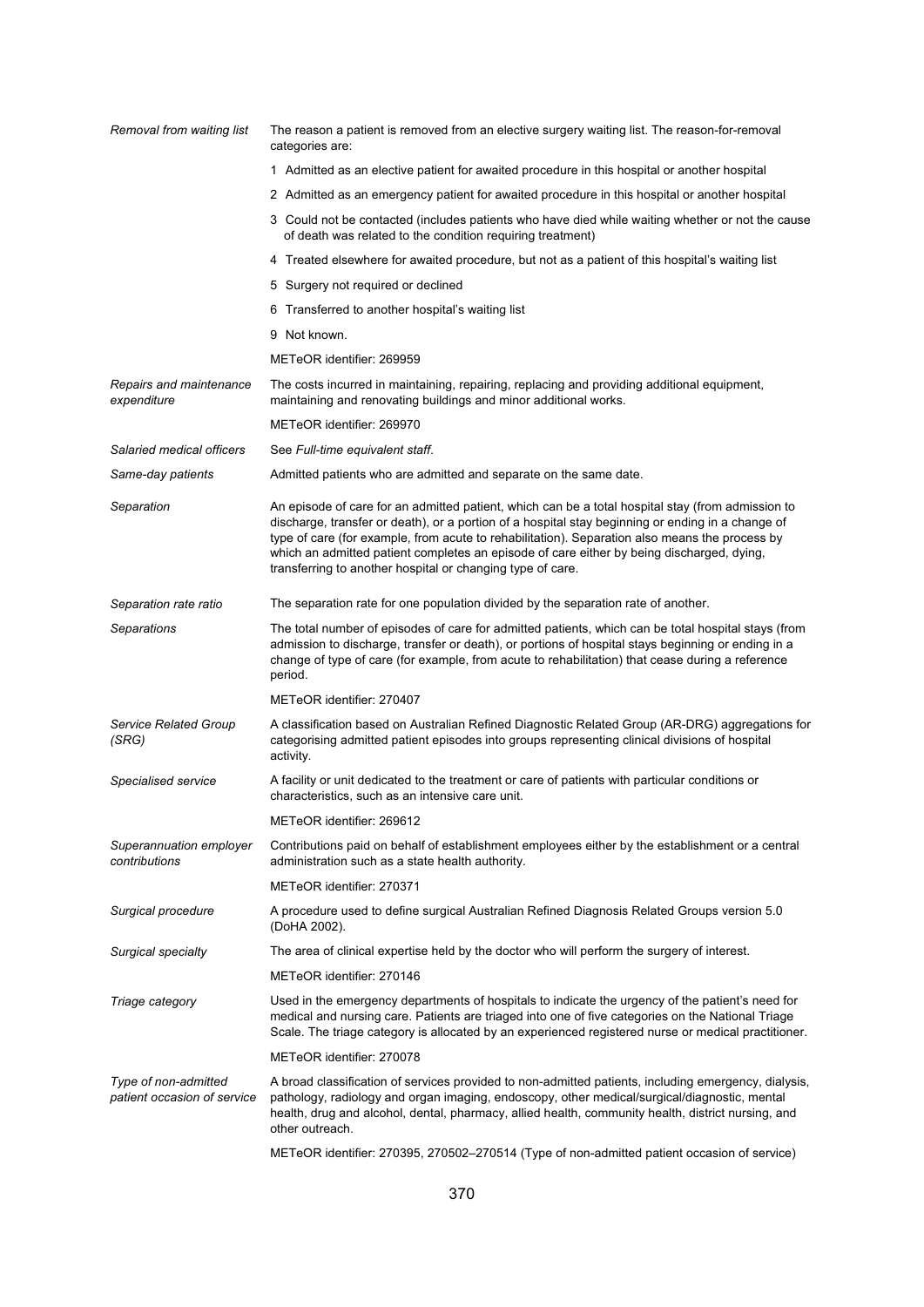| Visiting medical officer  | A medical practitioner appointed by the hospital to provide medical services for hospital (public)<br>patients on an honorary, sessionally paid, or fee-for-service basis.                               |
|---------------------------|----------------------------------------------------------------------------------------------------------------------------------------------------------------------------------------------------------|
|                           | METeOR identifier: 270049                                                                                                                                                                                |
| Waiting time at admission | The time elapsed for a patient on the elective surgery waiting list from the date they were added to<br>the waiting list for the procedure to the date they were admitted to hospital for the procedure. |
|                           | METeOR identifier: 269477                                                                                                                                                                                |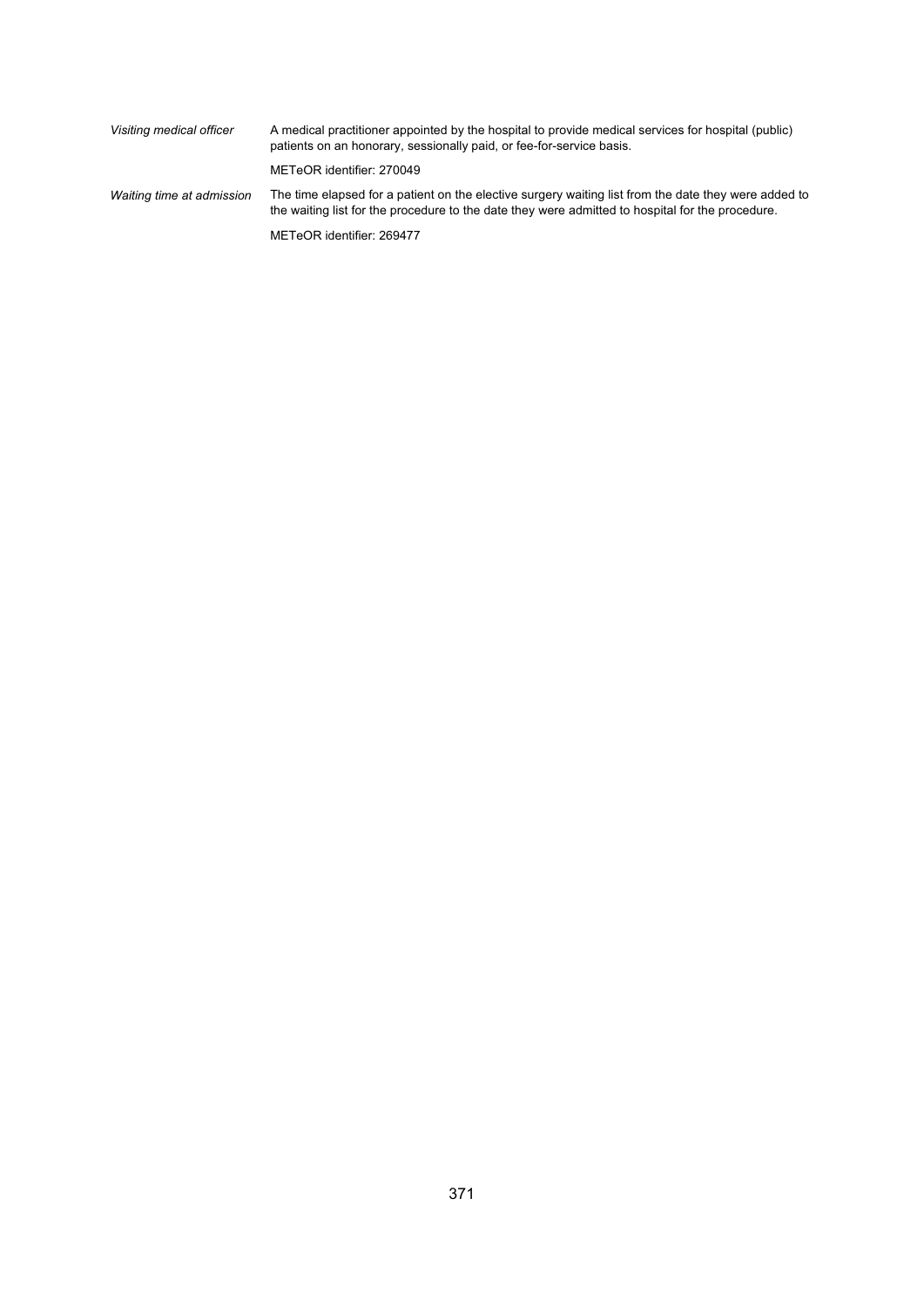## **References**

Australian Bureau of Statistics (ABS) 2007. Private hospitals Australia 2005–06. ABS cat. no. 4390.0. Canberra: ABS.

ABS 2008. Socio-Economic Indexes for Areas (SEIFA)—Technical Paper 2006. ABS cat. no. 2039.0.55.001. Canberra: ABS.

AIHW (Australian Institute of Health and Welfare) 1997a. Australian hospital statistics, 1993–95: an overview. Cat. no. HSE 2. Health Services Series no. 9. Canberra: AIHW.

AIHW 1997b. Australian hospital statistics 1995–96. Cat. no. HSE 3. Health Services Series no. 10. Canberra: AIHW.

AIHW 1998. Australian hospital statistics 1996–97. Cat. no. HSE 5. Health Services Series no. 11. Canberra: AIHW.

AIHW 1999. Australian hospital statistics, 1997–98. Cat. no. HSE 6. Health Services Series no. 12. Canberra: AIHW.

AIHW 2000. Australian hospital statistics 1998–99. Cat. no. HSE 11. Health Services Series no. 15. Canberra: AIHW.

AIHW 2001. Australian hospital statistics, 1999–00. Cat. no. HSE 14. Health Services Series no. 17. Canberra: AIHW.

AIHW 2002. Australian hospital statistics, 2000–01. Cat. no. HSE 20. Health Services Series no. 19. Canberra: AIHW.

AIHW 2003. Australian hospital statistics, 2001–02. Cat. no. HSE 25. Health Services Series no. 20. Canberra: AIHW.

AIHW 2004a. Australian hospital statistics 2002–03. Cat. no. HSE 32. Health Services Series no. 22. Canberra: AIHW.

AIHW 2004b. National health data dictionary, version 12.0 supplement. Cat. no. HWI 72. Canberra: AIHW.

AIHW 2005a. Australian hospital statistics 2003–04. Cat. no. HSE 37. Health Services Series no. 23. Canberra: AIHW.

AIHW 2005b. Health expenditure Australia 2003–04. Cat. no. HWE 32. Health and Welfare Expenditure Series no. 25. Canberra: AIHW.

AIHW 2005c. Improving the quality of Indigenous identification in hospital separations data. Cat. no. HSE 101. Health Services Series no. 25. Canberra: AIHW.

AIHW 2006a. Australian hospital statistics 2004–05. Cat. no. HSE 41. Health Services Series no. 26. Canberra: AIHW.

AIHW 2006b. Health expenditure Australia 2004–05. Cat. no. HWE 35. Health and Welfare Expenditure Series no. 28. Canberra: AIHW.

AIHW 2007a. Australian hospital statistics 2005–06. Cat. no. HSE 50. Health Services Series no. 30. Canberra: AIHW.

AIHW 2007b. Health expenditure Australia 2005–06. Cat. no. HWE 37. Health and Welfare Expenditure Series no. 30. Canberra: AIHW.

AIHW 2007c. Mental health services in Australia 2004–05. Cat. No. HSE 47. Mental Health Series no. 9. Canberra: AIHW.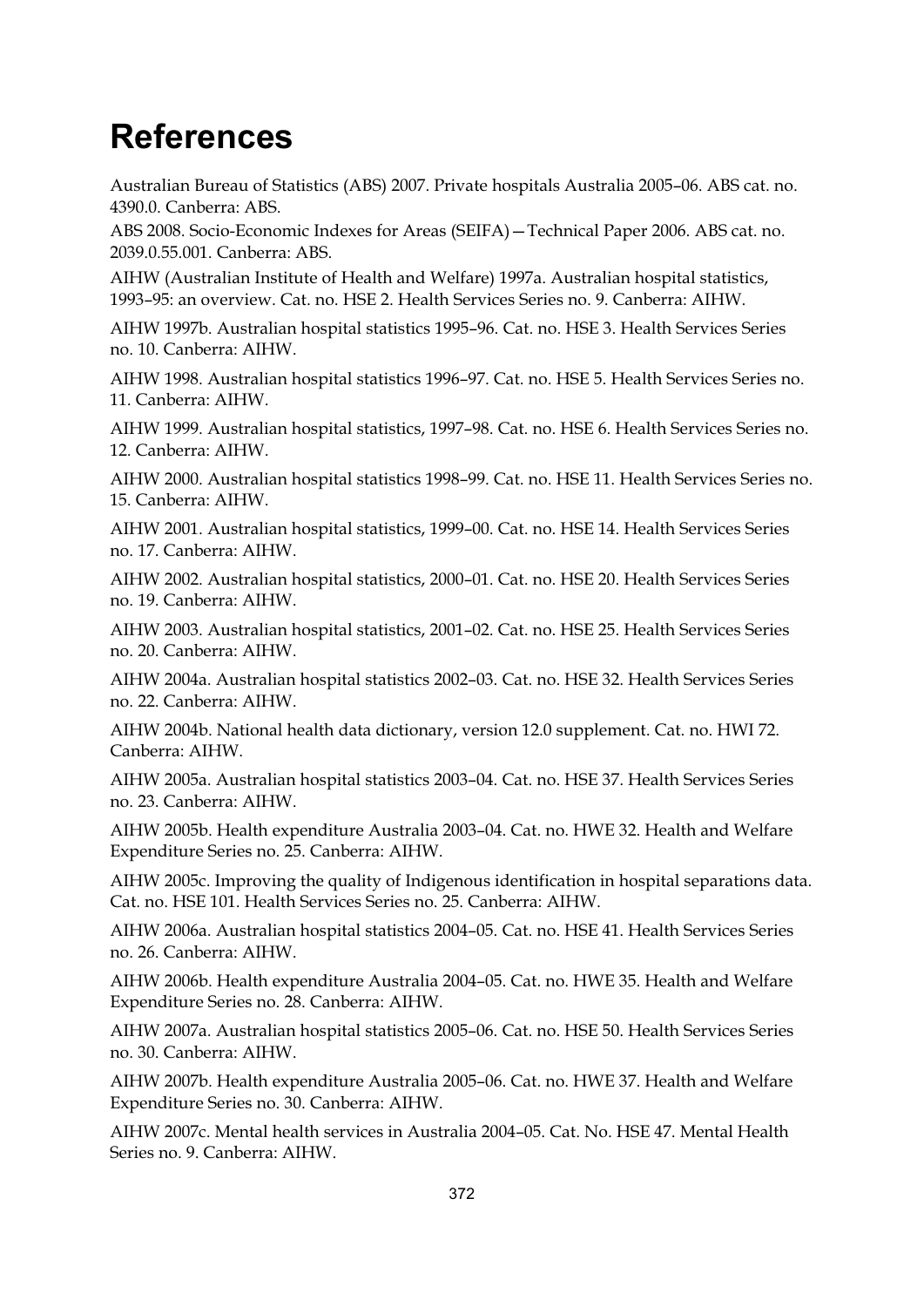Coory M & Cornes S 2005. Interstate comparisons of public hospital outputs using DRGs: are they fair? Australian and New Zealand Journal of Public Health 29:143–8.

Department of Human Services Victoria 2002. The Victorian Ambulatory Care Sensitive Conditions Study: opportunities for targeting public health and health services interventions. Melbourne: Rural and Regional Health and Aged Care Services Division.

DHAC (Department of Health and Aged Care) 2000. Australian refined diagnosis related groups, version 4.2. Canberra: DHAC.

Dobson A, Kyylasmaa K, Eberle E & Scherer J 1991. Confidence intervals for weighted sums of Poisson parameters. Statistics in Medicine 10: 457–62.

DoHA (Department of Health and Ageing) 2002. Australian refined diagnosis related groups, version 5.0. Canberra: DoHA.

DoHA 2004a. National hospital cost data collection cost report round 7, 2002–03. Canberra: DoHA.

DoHA 2004b. Australian refined diagnosis related groups, version 5.1. Canberra: DoHA.

DoHA 2005. The state of our public hospitals, June 2005 report . Canberra: DoHA.

DoHA 2006. The state of our public hospitals, June 2006 report. Canberra: DoHA.

DoHA 2007. National hospital cost data collection cost report round 10, 2005–06. Canberra: DoHA.

HDSC (Health Data Standards Committee) 2006. National health data dictionary, version 13. Canberra: Australian Institute of Health and Welfare.

NCCH (National Centre for Classification in Health) 2006. The international statistical classification of diseases and related health problems, 10th revision, Australian modification (ICD-10-AM), Australian Classification of Health Interventions (ACHI) and Australian Coding Standards (ACS), 5th edn. Sydney: University of Sydney.

NHDC (National Health Data Committee) 2000. National health data dictionary, version 9.0. AIHW cat. no. HWI 24. Canberra: AIHW.

NHDC 2003. National health data dictionary, version 12. Cat. no. HWI 76. Canberra: AIHW.

NHMBWG (National Health Ministers' Benchmarking Working Group) 1998. Second national report on health sector performance indicators. Canberra: Department of Health and Family Services.

NHMBWG 1999. Third national report on health sector performance indicators. Canberra: Department of Health and Family Services.

NHPC (National Health Performance Committee) 2001. National report on health sector performance indicators 2001—a report to the Australian Health Ministers' Conference. Sydney: NSW Health Department.

NHPC 2004. National report on health sector performance indicators 2003. AIHW cat. no. HWI 78. Canberra: AIHW.

OECD (Organization for Economic Co-operation and Development) 2007. Viewed 7 May 2008, <www.oecd.org/health/healthdata>.

SCRGSP (Steering Committee for the Review of Government Service Provision) 2008. Report on government services 2008. Canberra: Productivity Commission.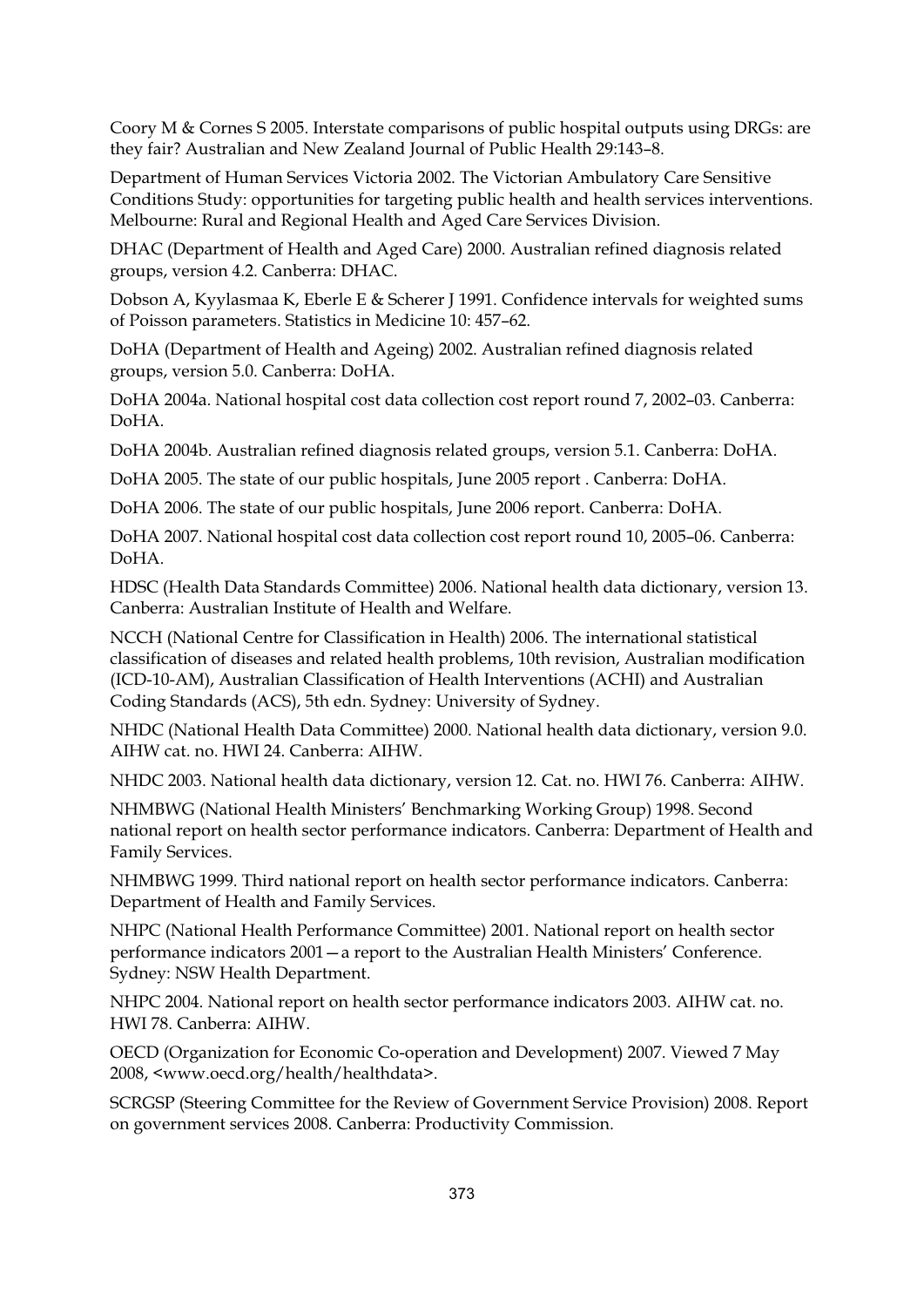## **Index**

| accident and emergency 92            |
|--------------------------------------|
|                                      |
|                                      |
| admitted patients                    |
| average cost weight12                |
| average length of stay 13            |
|                                      |
|                                      |
| overnight separations 11             |
|                                      |
| same day separations11               |
|                                      |
|                                      |
|                                      |
|                                      |
|                                      |
| age group and sex96, 170, 270        |
| area of usual residence xiv, 174     |
|                                      |
|                                      |
|                                      |
| state or territory 143, 175          |
|                                      |
| Australian Refined Diagnosis Related |
| Groups (AR-DRGs)  xv, 262            |
| adjacent AR-DRGs297                  |
|                                      |
| average length of stay54             |
|                                      |
|                                      |
| major diagnostic categories264       |
|                                      |
| states and territories269            |
|                                      |

| average cost weight 12, 143, 301                           |
|------------------------------------------------------------|
| average length of stay                                     |
|                                                            |
|                                                            |
|                                                            |
| geographical distribution  30                              |
|                                                            |
|                                                            |
| cost per casemix-adjusted separation  xxi,<br>48, 300, 302 |
|                                                            |
|                                                            |
|                                                            |
|                                                            |
|                                                            |
|                                                            |
|                                                            |
| Department of Veterans' Affairs  142                       |
|                                                            |
| elective surgery waiting times  125                        |
| indicator procedure  130                                   |
| specialty of surgeon 130                                   |
| states and territories 127                                 |
|                                                            |
|                                                            |
|                                                            |
|                                                            |
|                                                            |
|                                                            |
| subsequently admitted 99                                   |
| time of presentation 100                                   |
|                                                            |
|                                                            |
|                                                            |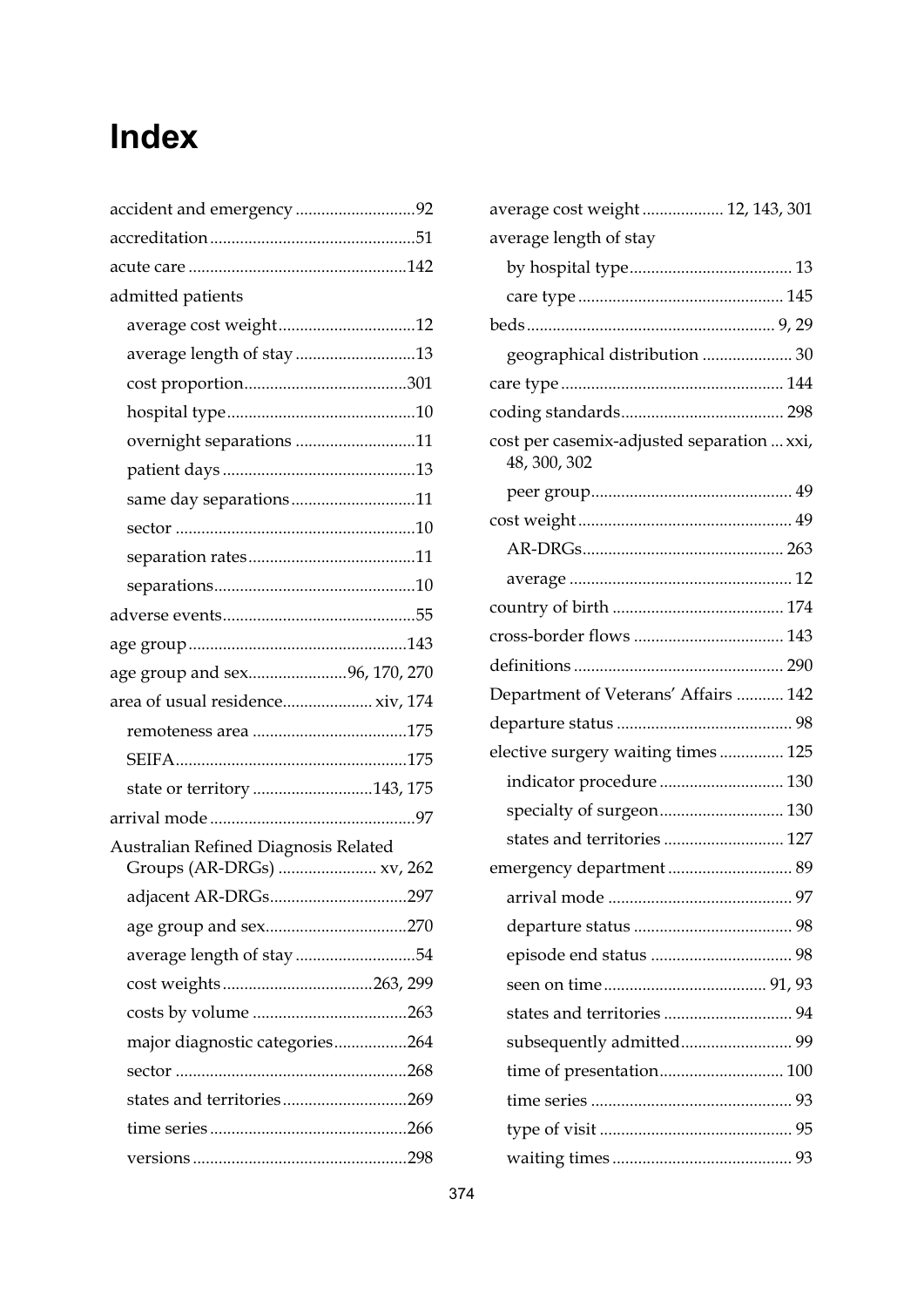| emergency department waiting times93   |
|----------------------------------------|
|                                        |
|                                        |
|                                        |
| external causes of injury and          |
|                                        |
| activity when injured 253              |
| age group and sex252                   |
| place of occurrence252                 |
| principal diagnosis253                 |
|                                        |
| states and territories251              |
| funding source 141, 307                |
|                                        |
| geographic                             |
| area of usual residence174, 306        |
|                                        |
| location of hospital 9, 306            |
|                                        |
| geriatric evaluation and management145 |
|                                        |
|                                        |
| hospital in the home147                |
|                                        |
|                                        |
|                                        |
| ICD-10-AM chapters 223                 |
| ICD-10-AM/ACHI coded data294           |
| apparent variation in reporting297     |
|                                        |
| number of diagnoses296                 |
| number of procedures296                |
|                                        |
|                                        |
|                                        |
| quality of Indigenous status           |
|                                        |

| inter-hospital contracted patient  147                                      |
|-----------------------------------------------------------------------------|
|                                                                             |
| Major Diagnostic Categories  264                                            |
|                                                                             |
| states and territories 266                                                  |
|                                                                             |
|                                                                             |
| <b>National Elective Surgery Waiting</b><br>Times Data Collection  125, 321 |
|                                                                             |
| National Health Performance                                                 |
| National Hospital Cost Data                                                 |
| National Hospital Morbidity                                                 |
| National Non-admitted Patient<br><b>Emergency Department Care</b>           |
|                                                                             |
|                                                                             |
| National Outpatient Care Database  101,<br>320                              |
|                                                                             |
| National Public Hospital<br>Establishments Database  320                    |
|                                                                             |
|                                                                             |
|                                                                             |
| emergency departments  89                                                   |
|                                                                             |
|                                                                             |
|                                                                             |
| occasions of service 89, 100                                                |
|                                                                             |
|                                                                             |
|                                                                             |
| overnight separations 11                                                    |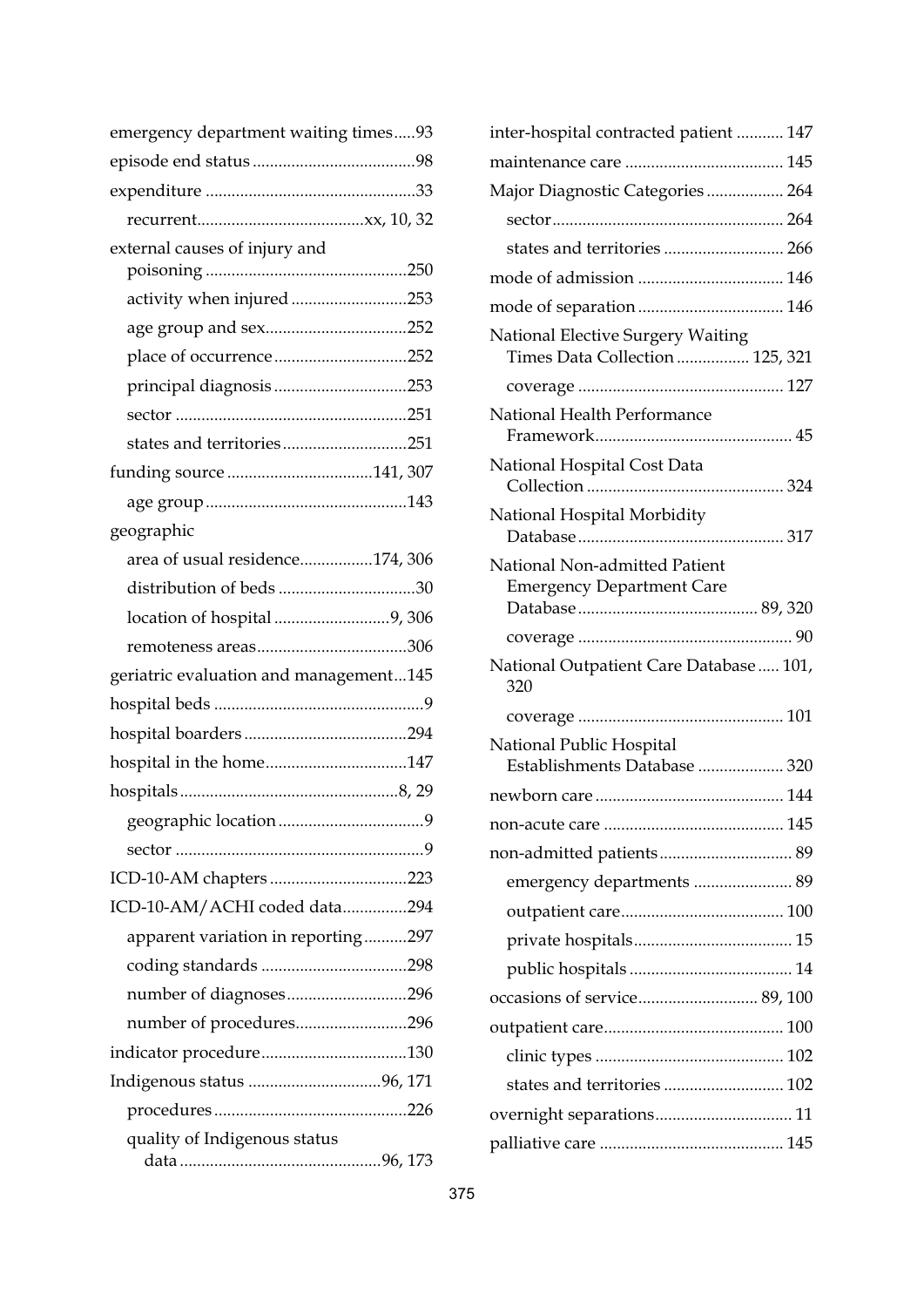| patient election status 141, 307                    |  |
|-----------------------------------------------------|--|
| potentially preventable<br>hospitalisations 51, 332 |  |
|                                                     |  |
| age group and sex195                                |  |
|                                                     |  |
| high-volumne diagnoses193                           |  |
| ICD-10-AM chapters 192                              |  |
|                                                     |  |
| states and territories193, 195                      |  |
|                                                     |  |
| private free-standing data hospital<br>facilities   |  |
|                                                     |  |
| Private Health Establishments                       |  |
|                                                     |  |
|                                                     |  |
|                                                     |  |
| age group and sex226                                |  |
|                                                     |  |
| ICD-10-AM chapters223                               |  |
|                                                     |  |
|                                                     |  |
| selected procedures224                              |  |
| states and territories224, 226                      |  |
|                                                     |  |
| psychogeriatric care 145                            |  |
| public hospital peer groups 322                     |  |
|                                                     |  |
|                                                     |  |
|                                                     |  |
|                                                     |  |
|                                                     |  |
| public psychiatric hospitals                        |  |
|                                                     |  |

| quality of data                                    |
|----------------------------------------------------|
| ICD-10-AM/ACHI coded data 294                      |
| Indigenous status data  173                        |
| recurrent expenditure  xx, 10, 32                  |
|                                                    |
| relative stay index 14, 54, 265, 305               |
| remoteness areas 15, 175, 306                      |
|                                                    |
| RSIs See relative stay index                       |
| salaried medical officers  xx                      |
| same-day separations 11                            |
|                                                    |
| selected separation statistics 175                 |
| separation rates                                   |
| age standardisation 292                            |
| potentially preventable                            |
| selected procedures  52                            |
|                                                    |
|                                                    |
| service related groups 325                         |
| states and territories 326                         |
|                                                    |
| socioeconomic advantage/<br>disadvantage See SEIFA |
|                                                    |
| specialty of surgeon 130                           |
|                                                    |
|                                                    |
| state or territory of usual                        |
| Statistical Local Area  306                        |
|                                                    |
| time series                                        |
|                                                    |
|                                                    |
| emergency department waiting times 93              |
|                                                    |